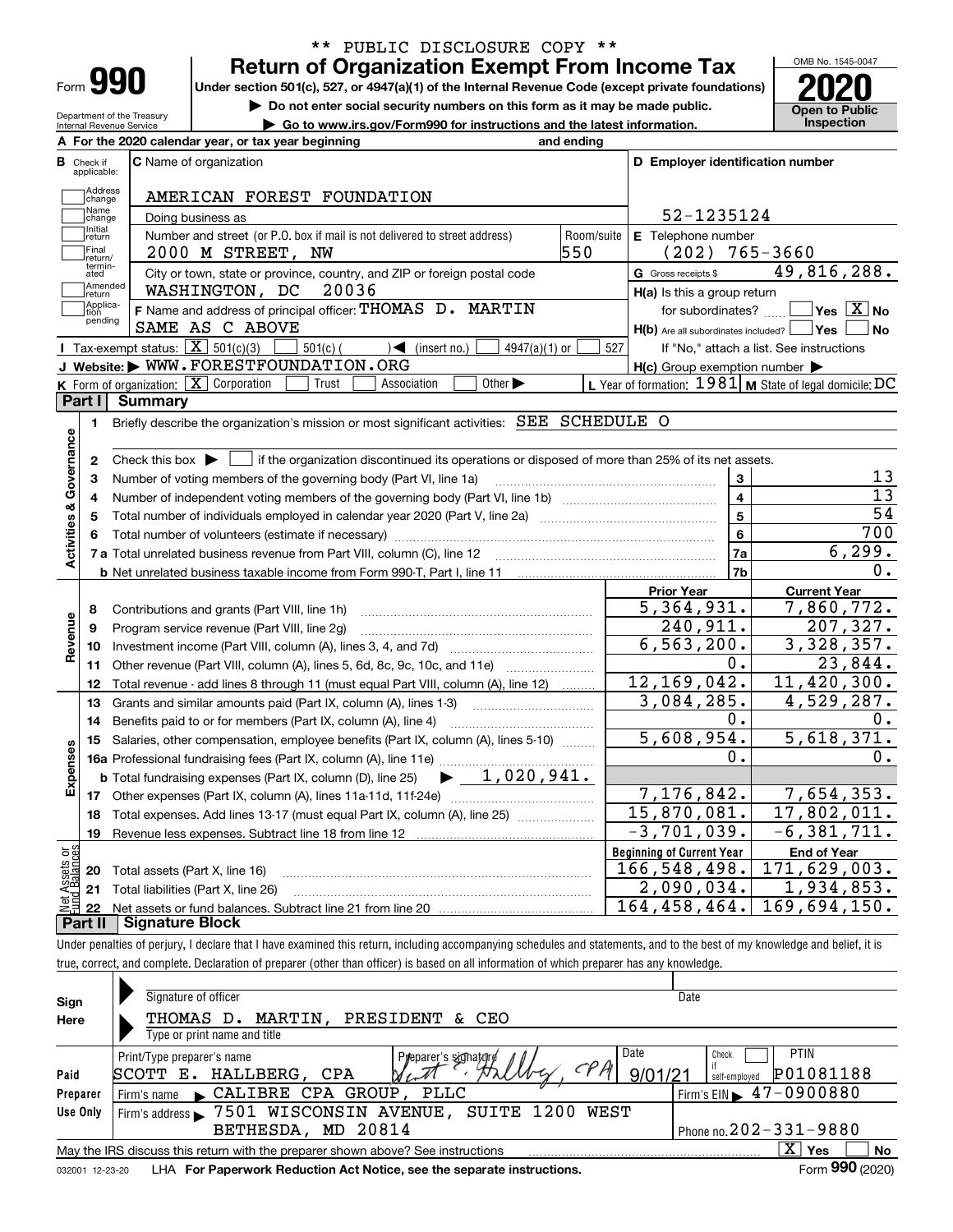| 1.<br>$\mathbf{2}$ | Briefly describe the organization's mission:         | THE AMERICAN FOREST FOUNDATION ENSURES THE SUSTAINABILITY OF AMERICA'S                                                                                      | $\boxed{\textbf{X}}$                     |
|--------------------|------------------------------------------------------|-------------------------------------------------------------------------------------------------------------------------------------------------------------|------------------------------------------|
|                    |                                                      |                                                                                                                                                             |                                          |
|                    |                                                      |                                                                                                                                                             |                                          |
|                    |                                                      |                                                                                                                                                             |                                          |
|                    |                                                      | FAMILY FORESTS FOR PRESENT AND FUTURE GENERATIONS IN CONJUNCTION WITH                                                                                       |                                          |
|                    | OUR STRATEGIC PARTNERS.                              |                                                                                                                                                             |                                          |
|                    |                                                      |                                                                                                                                                             |                                          |
|                    |                                                      | Did the organization undertake any significant program services during the year which were not listed on the                                                |                                          |
|                    | prior Form 990 or 990-EZ?                            |                                                                                                                                                             | $\blacksquare$ Yes $\boxed{\text{X}}$ No |
|                    | If "Yes," describe these new services on Schedule O. |                                                                                                                                                             |                                          |
| 3                  |                                                      |                                                                                                                                                             |                                          |
|                    | If "Yes," describe these changes on Schedule O.      |                                                                                                                                                             |                                          |
| 4                  |                                                      | Describe the organization's program service accomplishments for each of its three largest program services, as measured by expenses.                        |                                          |
|                    |                                                      | Section 501(c)(3) and 501(c)(4) organizations are required to report the amount of grants and allocations to others, the total expenses, and                |                                          |
|                    | revenue, if any, for each program service reported.  |                                                                                                                                                             |                                          |
|                    |                                                      | $(\text{Code: } \_\_\_\_\)$ (Expenses $\frac{15,553,643.}{15,553,643.}$ including grants of $\frac{4,529,287.}{15,287.}$ (Revenue $\frac{10,028.}{10,028.}$ |                                          |
| 4a -               | WOODLANDS                                            |                                                                                                                                                             |                                          |
|                    |                                                      | AFF ENGAGES TENS OF THOUSANDS OF LANDOWNERS AND COLLABORATES WITH                                                                                           |                                          |
|                    |                                                      | HUNDREDS OF ON-THE-GROUND AGENCY, NONPROFIT, AND CORPORATE PARTNERS TO                                                                                      |                                          |
|                    |                                                      |                                                                                                                                                             |                                          |
|                    |                                                      | PROMOTE AND SUPPORT SUSTAINABLE FOREST MANAGEMENT TO PROTECT CLEAN                                                                                          |                                          |
|                    |                                                      | WATER SUPPLIES, REDUCE WILDFIRE RISKS, CONSERVE AT-RISK SPECIES,                                                                                            |                                          |
|                    |                                                      | ADDRESS CARBON POLLUTION AND INCREASE SUSTAINABLE WOOD SUPPLIES.                                                                                            |                                          |
|                    |                                                      | AFF CONTINUES TO BUILD ON ITS POSITION AS A TRUSTED ADVISOR AND                                                                                             |                                          |
|                    |                                                      | INNOVATOR TO FURTHER ACCELERATE AND EXPAND THE ORGANIZATION'S REACH TO                                                                                      |                                          |
|                    |                                                      | LANDOWNERS, INFLUENCE WITH PARTNERS, AND IMPACT ON THE GROUND.                                                                                              |                                          |
|                    |                                                      | - ENGAGING MORE THAN 56,000 LANDOWNERS WITH THE HELP OF INNOVATIVE NEW                                                                                      |                                          |
|                    |                                                      | TOOLS SUCH AS LANDSCAPE MANAGEMENT PLANS AND WOODSCAMP, TO HELP                                                                                             |                                          |
|                    |                                                      | INCREASE OUTCOMES ON THE GROUND AND PREPARE MORE LANDOWNERS TO BECOME                                                                                       |                                          |
| 4b                 |                                                      |                                                                                                                                                             |                                          |
|                    |                                                      |                                                                                                                                                             |                                          |
|                    |                                                      |                                                                                                                                                             |                                          |
|                    |                                                      |                                                                                                                                                             |                                          |
|                    |                                                      |                                                                                                                                                             |                                          |
|                    |                                                      |                                                                                                                                                             |                                          |
|                    |                                                      |                                                                                                                                                             |                                          |
|                    |                                                      |                                                                                                                                                             |                                          |
|                    |                                                      |                                                                                                                                                             |                                          |
|                    |                                                      |                                                                                                                                                             |                                          |
|                    |                                                      |                                                                                                                                                             |                                          |
|                    |                                                      |                                                                                                                                                             |                                          |
|                    |                                                      |                                                                                                                                                             |                                          |
|                    |                                                      |                                                                                                                                                             |                                          |
| 4c                 | (Code:<br>) (Expenses \$                             | including grants of \$                                                                                                                                      | (Revenue \$                              |
|                    |                                                      |                                                                                                                                                             |                                          |
|                    |                                                      |                                                                                                                                                             |                                          |
|                    |                                                      |                                                                                                                                                             |                                          |
|                    |                                                      |                                                                                                                                                             |                                          |
|                    |                                                      |                                                                                                                                                             |                                          |
|                    |                                                      |                                                                                                                                                             |                                          |
|                    |                                                      |                                                                                                                                                             |                                          |
|                    |                                                      |                                                                                                                                                             |                                          |
|                    |                                                      |                                                                                                                                                             |                                          |
|                    |                                                      |                                                                                                                                                             |                                          |
|                    |                                                      |                                                                                                                                                             |                                          |
|                    |                                                      |                                                                                                                                                             |                                          |
| 4d                 | Other program services (Describe on Schedule O.)     |                                                                                                                                                             |                                          |
|                    | (Expenses \$                                         | including grants of \$<br>Revenue \$                                                                                                                        |                                          |
| 4е                 | Total program service expenses                       | 15, 553, 643.                                                                                                                                               |                                          |
|                    |                                                      |                                                                                                                                                             | Form 990 (2020)                          |
|                    |                                                      |                                                                                                                                                             |                                          |
|                    | 032002 12-23-20                                      | SEE SCHEDULE O FOR CONTINUATION(S)                                                                                                                          |                                          |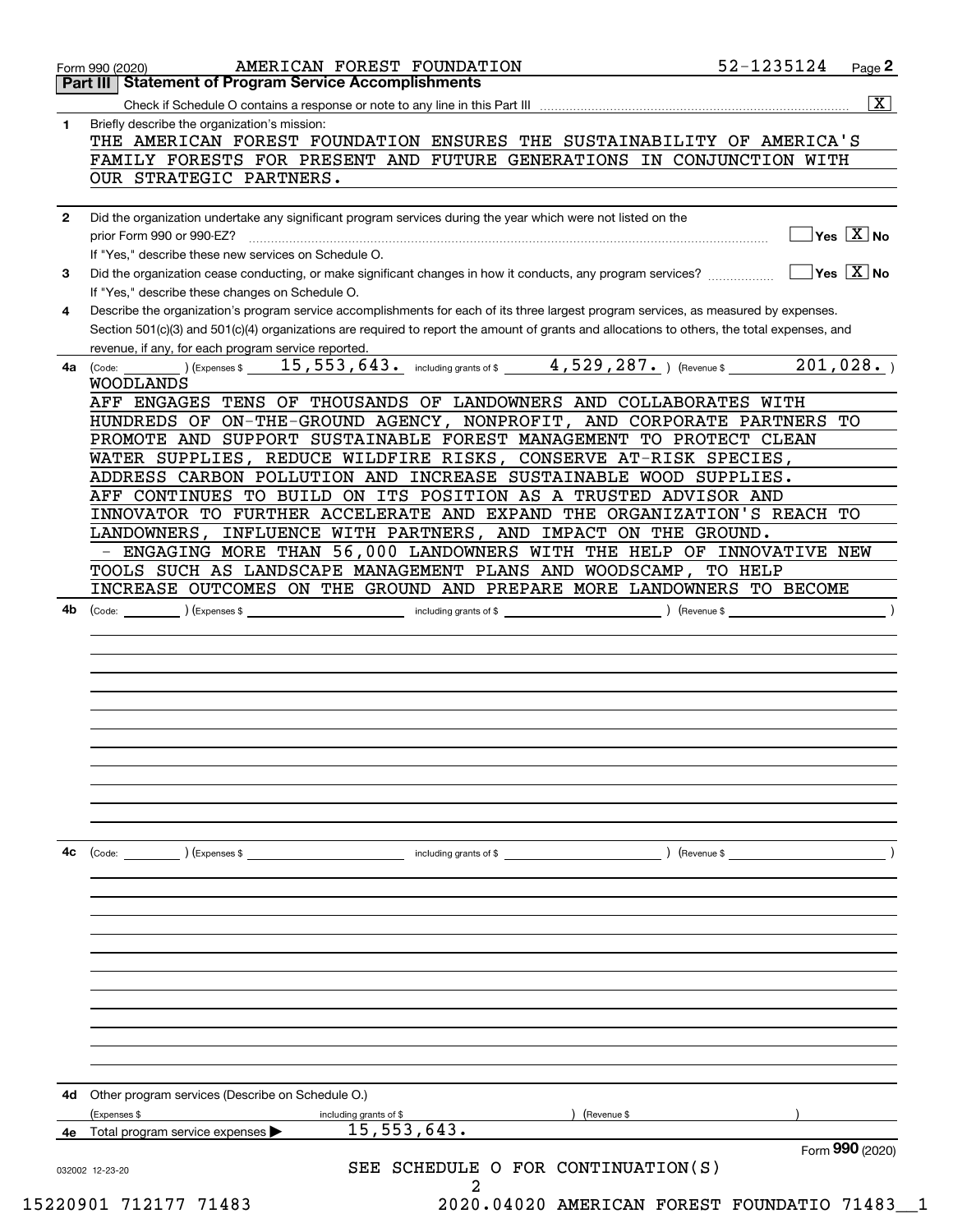|  | Form 990 (2020) |  |
|--|-----------------|--|

|     |                                                                                                                                  |                 | Yes   No                |                 |
|-----|----------------------------------------------------------------------------------------------------------------------------------|-----------------|-------------------------|-----------------|
| 1   | Is the organization described in section $501(c)(3)$ or $4947(a)(1)$ (other than a private foundation)?                          |                 |                         |                 |
|     |                                                                                                                                  | 1.              | X                       |                 |
| 2   |                                                                                                                                  | $\overline{2}$  | $\overline{\mathbf{x}}$ |                 |
| 3   | Did the organization engage in direct or indirect political campaign activities on behalf of or in opposition to candidates for  |                 |                         |                 |
|     |                                                                                                                                  | 3               |                         | x               |
| 4   | Section 501(c)(3) organizations. Did the organization engage in lobbying activities, or have a section 501(h) election in effect |                 |                         |                 |
|     |                                                                                                                                  | 4               | X                       |                 |
| 5   | Is the organization a section 501(c)(4), 501(c)(5), or 501(c)(6) organization that receives membership dues, assessments, or     |                 |                         |                 |
|     |                                                                                                                                  | 5               |                         | X               |
| 6   | Did the organization maintain any donor advised funds or any similar funds or accounts for which donors have the right to        |                 |                         | X               |
|     | provide advice on the distribution or investment of amounts in such funds or accounts? If "Yes," complete Schedule D, Part I     | 6               |                         |                 |
| 7   | Did the organization receive or hold a conservation easement, including easements to preserve open space,                        | $\overline{7}$  |                         | X               |
|     |                                                                                                                                  |                 |                         |                 |
| 8   | Did the organization maintain collections of works of art, historical treasures, or other similar assets? If "Yes," complete     | 8               |                         | X               |
| 9   | Did the organization report an amount in Part X, line 21, for escrow or custodial account liability, serve as a custodian for    |                 |                         |                 |
|     | amounts not listed in Part X; or provide credit counseling, debt management, credit repair, or debt negotiation services?        |                 |                         |                 |
|     |                                                                                                                                  | 9               |                         | X               |
| 10  | Did the organization, directly or through a related organization, hold assets in donor-restricted endowments                     |                 |                         |                 |
|     |                                                                                                                                  | 10              |                         | х               |
| 11  | If the organization's answer to any of the following questions is "Yes," then complete Schedule D, Parts VI, VII, VIII, IX, or X |                 |                         |                 |
|     | as applicable.                                                                                                                   |                 |                         |                 |
| a   | Did the organization report an amount for land, buildings, and equipment in Part X, line 10? If "Yes," complete Schedule D,      |                 |                         |                 |
|     |                                                                                                                                  | 11a             | X                       |                 |
| b   | Did the organization report an amount for investments - other securities in Part X, line 12, that is 5% or more of its total     |                 |                         |                 |
|     |                                                                                                                                  | 11 <sub>b</sub> |                         | x               |
|     | Did the organization report an amount for investments - program related in Part X, line 13, that is 5% or more of its total      |                 |                         |                 |
|     |                                                                                                                                  | 11c             |                         | x               |
|     | d Did the organization report an amount for other assets in Part X, line 15, that is 5% or more of its total assets reported in  |                 |                         |                 |
|     |                                                                                                                                  | 11d             |                         | X               |
|     | e Did the organization report an amount for other liabilities in Part X, line 25? If "Yes," complete Schedule D, Part X          | 11e             | X                       |                 |
| f   | Did the organization's separate or consolidated financial statements for the tax year include a footnote that addresses          |                 |                         |                 |
|     | the organization's liability for uncertain tax positions under FIN 48 (ASC 740)? If "Yes," complete Schedule D, Part X           | 11f             | X                       |                 |
|     | 12a Did the organization obtain separate, independent audited financial statements for the tax year? If "Yes," complete          |                 |                         |                 |
|     |                                                                                                                                  | 12a             |                         | x               |
|     | <b>b</b> Was the organization included in consolidated, independent audited financial statements for the tax year?               |                 |                         |                 |
|     | If "Yes," and if the organization answered "No" to line 12a, then completing Schedule D, Parts XI and XII is optional            | 12 <sub>b</sub> | Y<br>▵                  |                 |
| 13  |                                                                                                                                  | 13              |                         | $\mathbf X$     |
| 14a | Did the organization maintain an office, employees, or agents outside of the United States?                                      | 14a             | $\mathbf X$             |                 |
| b   | Did the organization have aggregate revenues or expenses of more than \$10,000 from grantmaking, fundraising, business,          |                 |                         |                 |
|     | investment, and program service activities outside the United States, or aggregate foreign investments valued at \$100,000       |                 |                         |                 |
|     |                                                                                                                                  | 14b             | X                       |                 |
| 15  | Did the organization report on Part IX, column (A), line 3, more than \$5,000 of grants or other assistance to or for any        |                 |                         |                 |
|     |                                                                                                                                  | 15              |                         | x               |
| 16  | Did the organization report on Part IX, column (A), line 3, more than \$5,000 of aggregate grants or other assistance to         |                 |                         |                 |
|     |                                                                                                                                  | 16              |                         | X               |
| 17  | Did the organization report a total of more than \$15,000 of expenses for professional fundraising services on Part IX,          |                 |                         |                 |
|     |                                                                                                                                  | 17              |                         | X               |
| 18  | Did the organization report more than \$15,000 total of fundraising event gross income and contributions on Part VIII, lines     |                 |                         |                 |
|     |                                                                                                                                  | 18              |                         | X               |
| 19  | Did the organization report more than \$15,000 of gross income from gaming activities on Part VIII, line 9a? If "Yes."           |                 |                         |                 |
|     |                                                                                                                                  | 19              |                         | х               |
| 20a |                                                                                                                                  | 20a             |                         | $\mathbf x$     |
|     | b If "Yes" to line 20a, did the organization attach a copy of its audited financial statements to this return?                   | 20 <sub>b</sub> |                         |                 |
| 21  | Did the organization report more than \$5,000 of grants or other assistance to any domestic organization or                      |                 |                         |                 |
|     |                                                                                                                                  | 21              | X                       |                 |
|     | 032003 12-23-20                                                                                                                  |                 |                         | Form 990 (2020) |

032003 12-23-20

3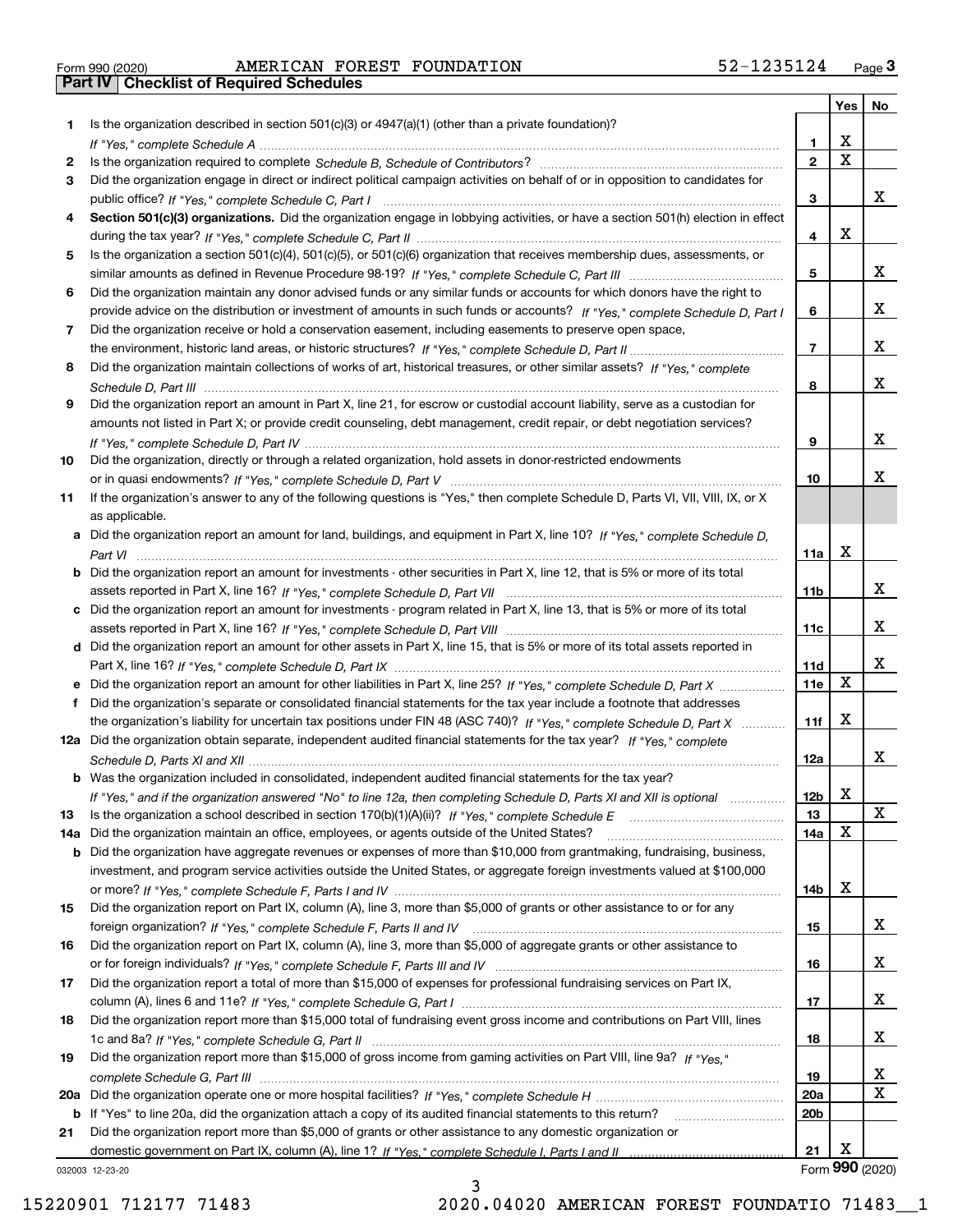*(continued)*

|               |                                                                                                                                    |                 | Yes | No              |
|---------------|------------------------------------------------------------------------------------------------------------------------------------|-----------------|-----|-----------------|
| 22            | Did the organization report more than \$5,000 of grants or other assistance to or for domestic individuals on                      |                 |     |                 |
|               |                                                                                                                                    | 22              | х   |                 |
| 23            | Did the organization answer "Yes" to Part VII, Section A, line 3, 4, or 5 about compensation of the organization's current         |                 |     |                 |
|               | and former officers, directors, trustees, key employees, and highest compensated employees? If "Yes," complete                     |                 |     |                 |
|               |                                                                                                                                    | 23              | х   |                 |
|               | 24a Did the organization have a tax-exempt bond issue with an outstanding principal amount of more than \$100,000 as of the        |                 |     |                 |
|               | last day of the year, that was issued after December 31, 2002? If "Yes," answer lines 24b through 24d and complete                 |                 |     |                 |
|               |                                                                                                                                    | 24a             |     | x               |
|               |                                                                                                                                    | 24 <sub>b</sub> |     |                 |
|               | c Did the organization maintain an escrow account other than a refunding escrow at any time during the year to defease             |                 |     |                 |
|               |                                                                                                                                    | 24c             |     |                 |
|               |                                                                                                                                    | 24d             |     |                 |
|               | 25a Section 501(c)(3), 501(c)(4), and 501(c)(29) organizations. Did the organization engage in an excess benefit                   |                 |     |                 |
|               |                                                                                                                                    | 25a             |     | x               |
|               | b Is the organization aware that it engaged in an excess benefit transaction with a disqualified person in a prior year, and       |                 |     |                 |
|               | that the transaction has not been reported on any of the organization's prior Forms 990 or 990-EZ? If "Yes," complete              |                 |     |                 |
|               | Schedule L, Part I                                                                                                                 | 25 <sub>b</sub> |     | x               |
| 26            | Did the organization report any amount on Part X, line 5 or 22, for receivables from or payables to any current                    |                 |     |                 |
|               | or former officer, director, trustee, key employee, creator or founder, substantial contributor, or 35%                            |                 |     |                 |
|               |                                                                                                                                    | 26              |     | x               |
|               |                                                                                                                                    |                 |     |                 |
| 27            | Did the organization provide a grant or other assistance to any current or former officer, director, trustee, key employee,        |                 |     |                 |
|               | creator or founder, substantial contributor or employee thereof, a grant selection committee member, or to a 35% controlled        |                 |     | х               |
|               | entity (including an employee thereof) or family member of any of these persons? If "Yes," complete Schedule L, Part III           | 27              |     |                 |
| 28            | Was the organization a party to a business transaction with one of the following parties (see Schedule L, Part IV                  |                 |     |                 |
|               | instructions, for applicable filing thresholds, conditions, and exceptions):                                                       |                 |     |                 |
|               | a A current or former officer, director, trustee, key employee, creator or founder, or substantial contributor? If                 |                 |     | х               |
|               |                                                                                                                                    | 28a             |     | X.              |
|               |                                                                                                                                    | 28 <sub>b</sub> |     |                 |
|               | c A 35% controlled entity of one or more individuals and/or organizations described in lines 28a or 28b? If                        |                 |     | х               |
|               |                                                                                                                                    | 28c             |     | X               |
| 29            |                                                                                                                                    | 29              |     |                 |
| 30            | Did the organization receive contributions of art, historical treasures, or other similar assets, or qualified conservation        |                 |     | х               |
|               |                                                                                                                                    | 30              |     | x               |
| 31            | Did the organization liquidate, terminate, or dissolve and cease operations? If "Yes," complete Schedule N, Part I                 | 31              |     |                 |
| 32            | Did the organization sell, exchange, dispose of, or transfer more than 25% of its net assets? If "Yes," complete                   |                 |     |                 |
|               | Schedule N, Part II                                                                                                                | 32              |     | х               |
| 33            | Did the organization own 100% of an entity disregarded as separate from the organization under Regulations                         |                 |     |                 |
|               |                                                                                                                                    | 33              | х   |                 |
| 34            | Was the organization related to any tax-exempt or taxable entity? If "Yes," complete Schedule R, Part II, III, or IV, and          |                 |     |                 |
|               |                                                                                                                                    | 34              | х   |                 |
|               | 35a Did the organization have a controlled entity within the meaning of section 512(b)(13)?                                        | 35a             |     | x               |
|               | <b>b</b> If "Yes" to line 35a, did the organization receive any payment from or engage in any transaction with a controlled entity |                 |     |                 |
|               |                                                                                                                                    | 35b             |     |                 |
| 36            | Section 501(c)(3) organizations. Did the organization make any transfers to an exempt non-charitable related organization?         |                 |     |                 |
|               |                                                                                                                                    | 36              |     | x               |
| 37            | Did the organization conduct more than 5% of its activities through an entity that is not a related organization                   |                 |     |                 |
|               |                                                                                                                                    | 37              |     | X.              |
| 38            | Did the organization complete Schedule O and provide explanations in Schedule O for Part VI, lines 11b and 19?                     |                 |     |                 |
| <b>Part V</b> | Note: All Form 990 filers are required to complete Schedule O<br><b>Statements Regarding Other IRS Filings and Tax Compliance</b>  | 38              | х   |                 |
|               |                                                                                                                                    |                 |     |                 |
|               | Check if Schedule O contains a response or note to any line in this Part V                                                         |                 |     |                 |
|               | 64                                                                                                                                 |                 | Yes | No              |
|               | 1a<br>0<br>Enter the number of Forms W-2G included in line 1a. Enter -0- if not applicable www.communities.<br>1b                  |                 |     |                 |
| b             | c Did the organization comply with backup withholding rules for reportable payments to vendors and reportable gaming               |                 |     |                 |
|               | (gambling) winnings to prize winners?                                                                                              | 1c              | х   |                 |
|               | 032004 12-23-20                                                                                                                    |                 |     | Form 990 (2020) |
|               | 4                                                                                                                                  |                 |     |                 |

15220901 712177 71483 2020.04020 AMERICAN FOREST FOUNDATIO 71483\_\_1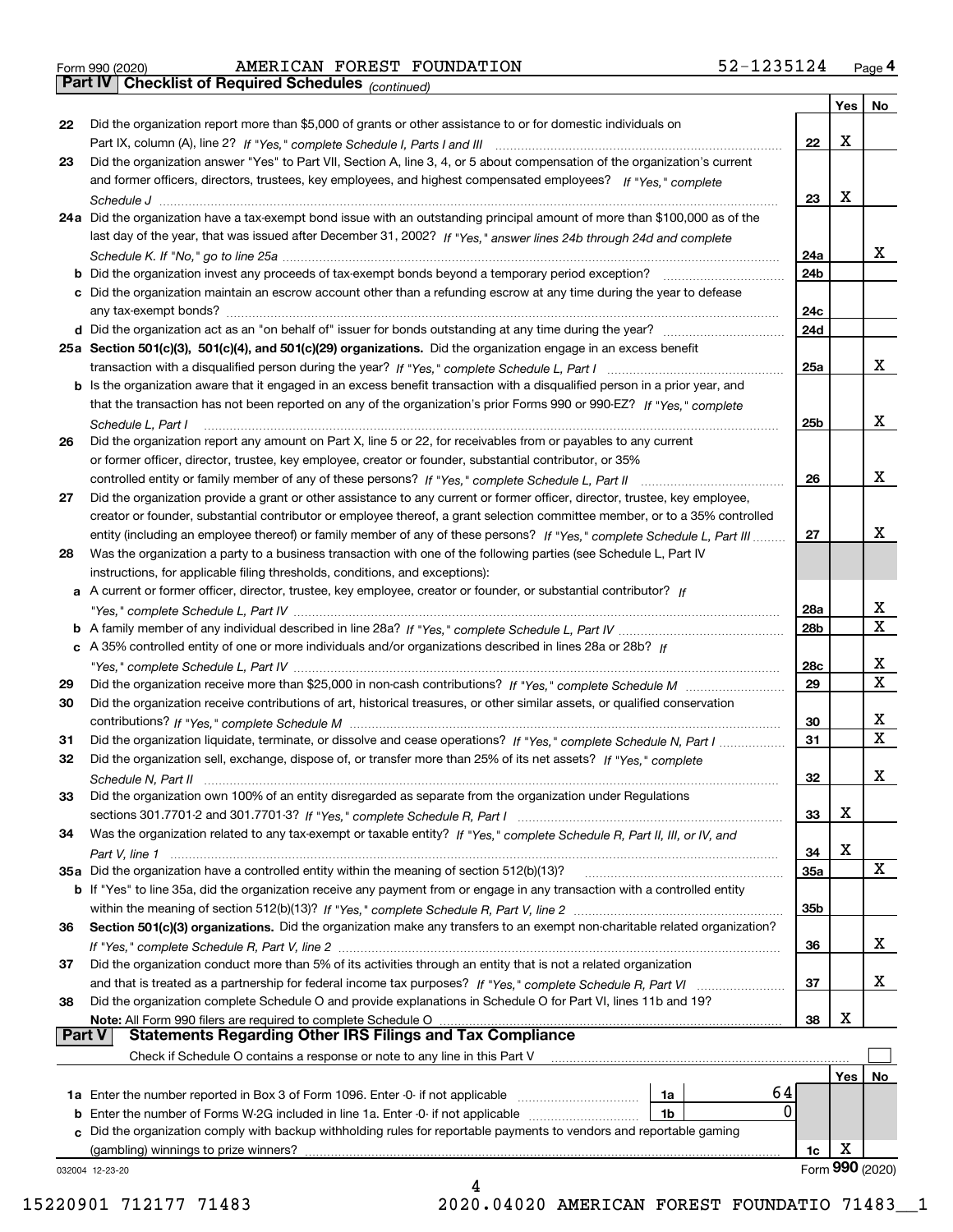|               | 52-1235124<br>AMERICAN FOREST FOUNDATION<br>Form 990 (2020)                                                                                                                                 |                |     | $_{\text{Page}}$ 5 |
|---------------|---------------------------------------------------------------------------------------------------------------------------------------------------------------------------------------------|----------------|-----|--------------------|
| <b>Part V</b> | Statements Regarding Other IRS Filings and Tax Compliance (continued)                                                                                                                       |                |     |                    |
|               |                                                                                                                                                                                             |                | Yes | No                 |
|               | 2a Enter the number of employees reported on Form W-3, Transmittal of Wage and Tax Statements,                                                                                              |                |     |                    |
|               | 54<br>filed for the calendar year ending with or within the year covered by this return<br>2a                                                                                               |                |     |                    |
|               |                                                                                                                                                                                             | 2b             | х   |                    |
|               |                                                                                                                                                                                             |                |     |                    |
|               | 3a Did the organization have unrelated business gross income of \$1,000 or more during the year?                                                                                            | 3a             | х   |                    |
|               |                                                                                                                                                                                             | 3b             | X   |                    |
|               | 4a At any time during the calendar year, did the organization have an interest in, or a signature or other authority over, a                                                                |                |     |                    |
|               |                                                                                                                                                                                             | 4a             | х   |                    |
|               | <b>b</b> If "Yes," enter the name of the foreign country $\triangleright$ CANADA                                                                                                            |                |     |                    |
|               | See instructions for filing requirements for FinCEN Form 114, Report of Foreign Bank and Financial Accounts (FBAR).                                                                         |                |     |                    |
|               |                                                                                                                                                                                             | 5a             |     | х                  |
| b             |                                                                                                                                                                                             | 5 <sub>b</sub> |     | x                  |
| c             |                                                                                                                                                                                             | 5c             |     |                    |
|               | 6a Does the organization have annual gross receipts that are normally greater than \$100,000, and did the organization solicit                                                              |                |     |                    |
|               | any contributions that were not tax deductible as charitable contributions?                                                                                                                 | 6a             |     | x                  |
|               | <b>b</b> If "Yes," did the organization include with every solicitation an express statement that such contributions or gifts                                                               |                |     |                    |
|               | were not tax deductible?                                                                                                                                                                    | 6b             |     |                    |
| 7             | Organizations that may receive deductible contributions under section 170(c).                                                                                                               |                |     |                    |
| а             | Did the organization receive a payment in excess of \$75 made partly as a contribution and partly for goods and services provided to the payor?                                             | 7a             |     | х                  |
| b             | If "Yes," did the organization notify the donor of the value of the goods or services provided?                                                                                             | 7b             |     |                    |
|               | c Did the organization sell, exchange, or otherwise dispose of tangible personal property for which it was required                                                                         |                |     |                    |
|               |                                                                                                                                                                                             | 7c             |     | х                  |
|               | 7d                                                                                                                                                                                          |                |     |                    |
| е             |                                                                                                                                                                                             | 7e             |     | х                  |
| f             | Did the organization, during the year, pay premiums, directly or indirectly, on a personal benefit contract?                                                                                | 7f             |     | х                  |
| g             | If the organization received a contribution of qualified intellectual property, did the organization file Form 8899 as required?                                                            | 7g             |     |                    |
| h.            | If the organization received a contribution of cars, boats, airplanes, or other vehicles, did the organization file a Form 1098-C?                                                          | 7h             |     |                    |
| 8             | Sponsoring organizations maintaining donor advised funds. Did a donor advised fund maintained by the                                                                                        |                |     |                    |
|               | sponsoring organization have excess business holdings at any time during the year?                                                                                                          | 8              |     |                    |
| 9             | Sponsoring organizations maintaining donor advised funds.                                                                                                                                   |                |     |                    |
| а             | Did the sponsoring organization make any taxable distributions under section 4966?                                                                                                          | 9а             |     |                    |
| b             | Did the sponsoring organization make a distribution to a donor, donor advisor, or related person? [[[[[[[[[[[                                                                               | 9b             |     |                    |
| 10            | Section 501(c)(7) organizations. Enter:                                                                                                                                                     |                |     |                    |
|               | 10a                                                                                                                                                                                         |                |     |                    |
|               | 10 <sub>b</sub>  <br>Gross receipts, included on Form 990, Part VIII, line 12, for public use of club facilities                                                                            |                |     |                    |
| 11            | Section 501(c)(12) organizations. Enter:                                                                                                                                                    |                |     |                    |
| a             | 11a                                                                                                                                                                                         |                |     |                    |
|               | b Gross income from other sources (Do not net amounts due or paid to other sources against                                                                                                  |                |     |                    |
|               | 11b                                                                                                                                                                                         |                |     |                    |
|               | 12a Section 4947(a)(1) non-exempt charitable trusts. Is the organization filing Form 990 in lieu of Form 1041?                                                                              | <b>12a</b>     |     |                    |
|               | 12b<br><b>b</b> If "Yes," enter the amount of tax-exempt interest received or accrued during the year                                                                                       |                |     |                    |
| 13            | Section 501(c)(29) qualified nonprofit health insurance issuers.                                                                                                                            | <b>13a</b>     |     |                    |
|               | a Is the organization licensed to issue qualified health plans in more than one state?<br>Note: See the instructions for additional information the organization must report on Schedule O. |                |     |                    |
|               | <b>b</b> Enter the amount of reserves the organization is required to maintain by the states in which the                                                                                   |                |     |                    |
|               | 13b                                                                                                                                                                                         |                |     |                    |
|               | 13с                                                                                                                                                                                         |                |     |                    |
| 14a           | Did the organization receive any payments for indoor tanning services during the tax year?                                                                                                  | 14a            |     | x                  |
| b             | If "Yes," has it filed a Form 720 to report these payments? If "No," provide an explanation on Schedule O                                                                                   | 14b            |     |                    |
| 15            | Is the organization subject to the section 4960 tax on payment(s) of more than \$1,000,000 in remuneration or                                                                               |                |     |                    |
|               |                                                                                                                                                                                             | 15             |     | x                  |
|               | If "Yes," see instructions and file Form 4720, Schedule N.                                                                                                                                  |                |     |                    |
| 16            | Is the organization an educational institution subject to the section 4968 excise tax on net investment income?                                                                             | 16             |     | х                  |
|               | If "Yes," complete Form 4720, Schedule O.                                                                                                                                                   |                |     |                    |
|               |                                                                                                                                                                                             |                |     |                    |

Form (2020) **990**

032005 12-23-20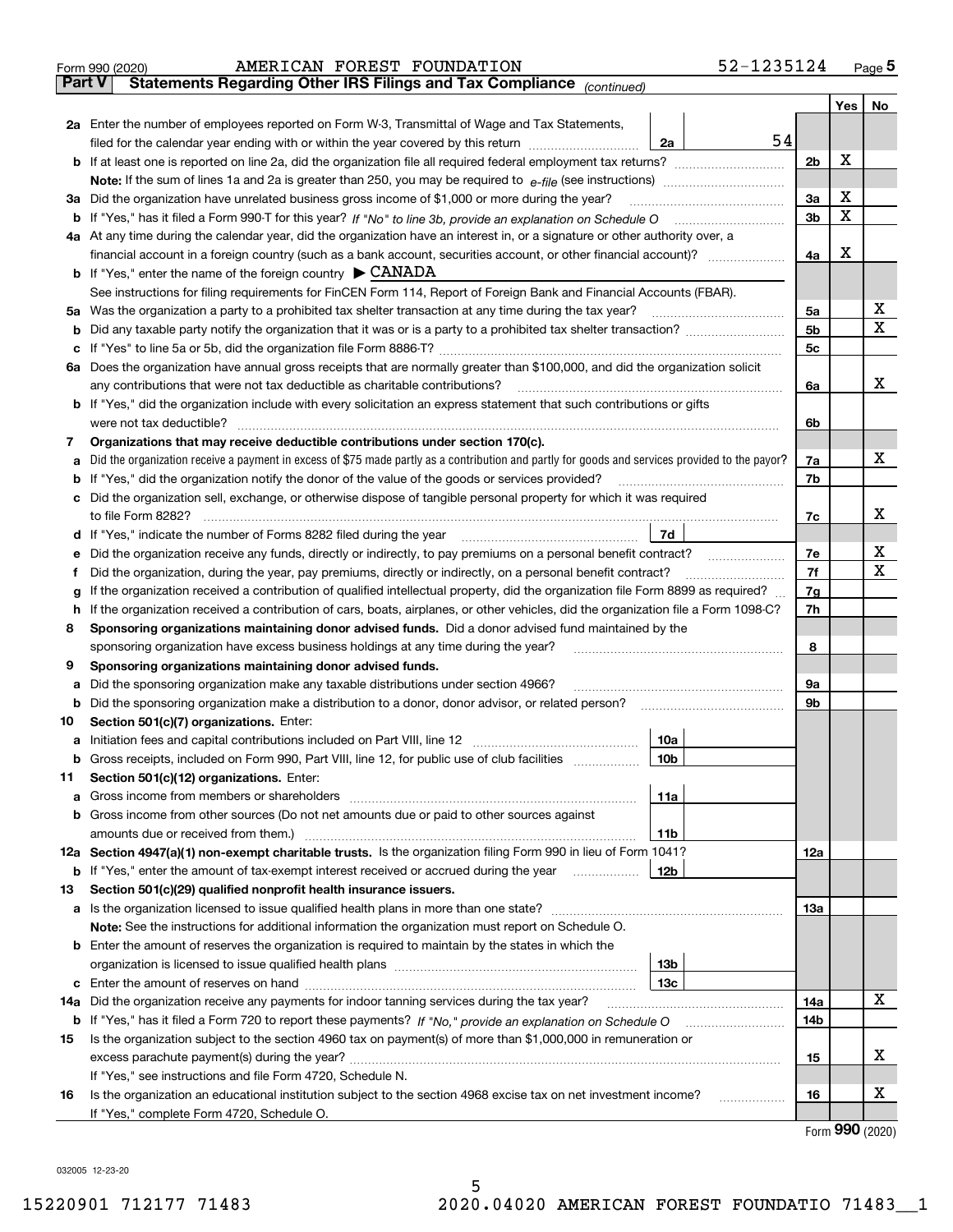|  | Form 990 (2020) |
|--|-----------------|
|  |                 |

### AMERICAN FOREST FOUNDATION 52-1235124

*For each "Yes" response to lines 2 through 7b below, and for a "No" response to line 8a, 8b, or 10b below, describe the circumstances, processes, or changes on Schedule O. See instructions.* Form 990 (2020) **AMERICAN FOREST FOUNDATION** 52-1235124 Page 6<br>**Part VI Governance, Management, and Disclosure** For each "Yes" response to lines 2 through 7b below, and for a "No" response Check if Schedule O contains a response or note to any line in this Part VI

|    |                                                                                                                                                                               |                               |    |                         | Yes             | No                      |  |  |
|----|-------------------------------------------------------------------------------------------------------------------------------------------------------------------------------|-------------------------------|----|-------------------------|-----------------|-------------------------|--|--|
|    | <b>1a</b> Enter the number of voting members of the governing body at the end of the tax year                                                                                 | 1a                            | 13 |                         |                 |                         |  |  |
|    | If there are material differences in voting rights among members of the governing body, or if the governing                                                                   |                               |    |                         |                 |                         |  |  |
|    | body delegated broad authority to an executive committee or similar committee, explain on Schedule O.                                                                         |                               |    |                         |                 |                         |  |  |
|    | 13<br>1b                                                                                                                                                                      |                               |    |                         |                 |                         |  |  |
| 2  | Did any officer, director, trustee, or key employee have a family relationship or a business relationship with any other                                                      |                               |    |                         |                 |                         |  |  |
|    | officer, director, trustee, or key employee?                                                                                                                                  |                               |    | $\mathbf{2}$            |                 | X                       |  |  |
| 3  | Did the organization delegate control over management duties customarily performed by or under the direct supervision                                                         |                               |    |                         |                 |                         |  |  |
|    |                                                                                                                                                                               |                               |    | 3                       |                 | X                       |  |  |
| 4  | Did the organization make any significant changes to its governing documents since the prior Form 990 was filed?                                                              |                               |    | $\overline{\mathbf{4}}$ |                 | $\overline{\textbf{X}}$ |  |  |
| 5  |                                                                                                                                                                               |                               |    | 5                       |                 | $\mathbf X$             |  |  |
| 6  | Did the organization have members or stockholders?                                                                                                                            |                               |    | 6                       |                 | $\mathbf x$             |  |  |
|    | 7a Did the organization have members, stockholders, or other persons who had the power to elect or appoint one or                                                             |                               |    |                         |                 |                         |  |  |
|    |                                                                                                                                                                               |                               |    | 7a                      |                 | x                       |  |  |
|    | <b>b</b> Are any governance decisions of the organization reserved to (or subject to approval by) members, stockholders, or                                                   |                               |    |                         |                 |                         |  |  |
|    | persons other than the governing body?                                                                                                                                        |                               |    | 7b                      |                 | х                       |  |  |
| 8  | Did the organization contemporaneously document the meetings held or written actions undertaken during the year by the following:                                             |                               |    |                         |                 |                         |  |  |
| a  |                                                                                                                                                                               |                               |    | 8a                      | X               |                         |  |  |
|    |                                                                                                                                                                               |                               |    | 8b                      | X               |                         |  |  |
| 9  | Is there any officer, director, trustee, or key employee listed in Part VII, Section A, who cannot be reached at the                                                          |                               |    |                         |                 |                         |  |  |
|    |                                                                                                                                                                               |                               |    | 9                       |                 | х                       |  |  |
|    | Section B. Policies (This Section B requests information about policies not required by the Internal Revenue Code.)                                                           |                               |    |                         |                 |                         |  |  |
|    |                                                                                                                                                                               |                               |    |                         | Yes             | No                      |  |  |
|    |                                                                                                                                                                               |                               |    | 10a                     | Χ               |                         |  |  |
|    | <b>b</b> If "Yes," did the organization have written policies and procedures governing the activities of such chapters, affiliates,                                           |                               |    |                         |                 |                         |  |  |
|    |                                                                                                                                                                               |                               |    | 10 <sub>b</sub>         | Х               |                         |  |  |
|    | 11a Has the organization provided a complete copy of this Form 990 to all members of its governing body before filing the form?                                               |                               |    | 11a                     | X               |                         |  |  |
|    | <b>b</b> Describe in Schedule O the process, if any, used by the organization to review this Form 990.                                                                        |                               |    |                         |                 |                         |  |  |
|    |                                                                                                                                                                               |                               |    | 12a                     | X               |                         |  |  |
| b  |                                                                                                                                                                               |                               |    | 12b                     | X               |                         |  |  |
|    | c Did the organization regularly and consistently monitor and enforce compliance with the policy? If "Yes," describe                                                          |                               |    |                         |                 |                         |  |  |
|    | in Schedule O how this was done manufactured and continuum control of the Schedule O how this was done manufactured and continuum control of the Schedule O how this was done |                               |    | 12c                     | х               |                         |  |  |
| 13 |                                                                                                                                                                               |                               |    | 13                      | X               |                         |  |  |
| 14 | Did the organization have a written document retention and destruction policy? manufactured and the organization have a written document retention and destruction policy?    |                               |    | 14                      | X               |                         |  |  |
| 15 | Did the process for determining compensation of the following persons include a review and approval by independent                                                            |                               |    |                         |                 |                         |  |  |
|    | persons, comparability data, and contemporaneous substantiation of the deliberation and decision?                                                                             |                               |    |                         |                 |                         |  |  |
|    |                                                                                                                                                                               |                               |    | 15a                     | X               |                         |  |  |
|    |                                                                                                                                                                               |                               |    | 15b                     | X               |                         |  |  |
|    | If "Yes" to line 15a or 15b, describe the process in Schedule O (see instructions).                                                                                           |                               |    |                         |                 |                         |  |  |
|    | 16a Did the organization invest in, contribute assets to, or participate in a joint venture or similar arrangement with a                                                     |                               |    |                         |                 |                         |  |  |
|    |                                                                                                                                                                               |                               |    | 16a                     |                 | X                       |  |  |
|    | taxable entity during the year?<br><b>b</b> If "Yes," did the organization follow a written policy or procedure requiring the organization to evaluate its participation      |                               |    |                         |                 |                         |  |  |
|    | in joint venture arrangements under applicable federal tax law, and take steps to safequard the organization's                                                                |                               |    |                         |                 |                         |  |  |
|    |                                                                                                                                                                               |                               |    |                         |                 |                         |  |  |
|    | <b>Section C. Disclosure</b>                                                                                                                                                  |                               |    | 16b                     |                 |                         |  |  |
|    |                                                                                                                                                                               |                               |    |                         |                 |                         |  |  |
| 17 | List the states with which a copy of this Form 990 is required to be filed $\blacktriangleright$ SEE SCHEDULE O                                                               |                               |    |                         |                 |                         |  |  |
| 18 | Section 6104 requires an organization to make its Forms 1023 (1024 or 1024-A, if applicable), 990, and 990-T (Section 501(c)(3)s only) available                              |                               |    |                         |                 |                         |  |  |
|    | for public inspection. Indicate how you made these available. Check all that apply.                                                                                           |                               |    |                         |                 |                         |  |  |
|    | $\lfloor X \rfloor$ Own website<br>$X$ Upon request<br>Another's website                                                                                                      | Other (explain on Schedule O) |    |                         |                 |                         |  |  |
| 19 | Describe on Schedule O whether (and if so, how) the organization made its governing documents, conflict of interest policy, and financial                                     |                               |    |                         |                 |                         |  |  |
|    | statements available to the public during the tax year.                                                                                                                       |                               |    |                         |                 |                         |  |  |
| 20 | State the name, address, and telephone number of the person who possesses the organization's books and records                                                                |                               |    |                         |                 |                         |  |  |
|    | MONICA POVEDA - 202-765-3595                                                                                                                                                  |                               |    |                         |                 |                         |  |  |
|    | 20036<br>2000 M ST, NW, WASHINGTON, DC                                                                                                                                        |                               |    |                         |                 |                         |  |  |
|    | 032006 12-23-20                                                                                                                                                               |                               |    |                         | Form 990 (2020) |                         |  |  |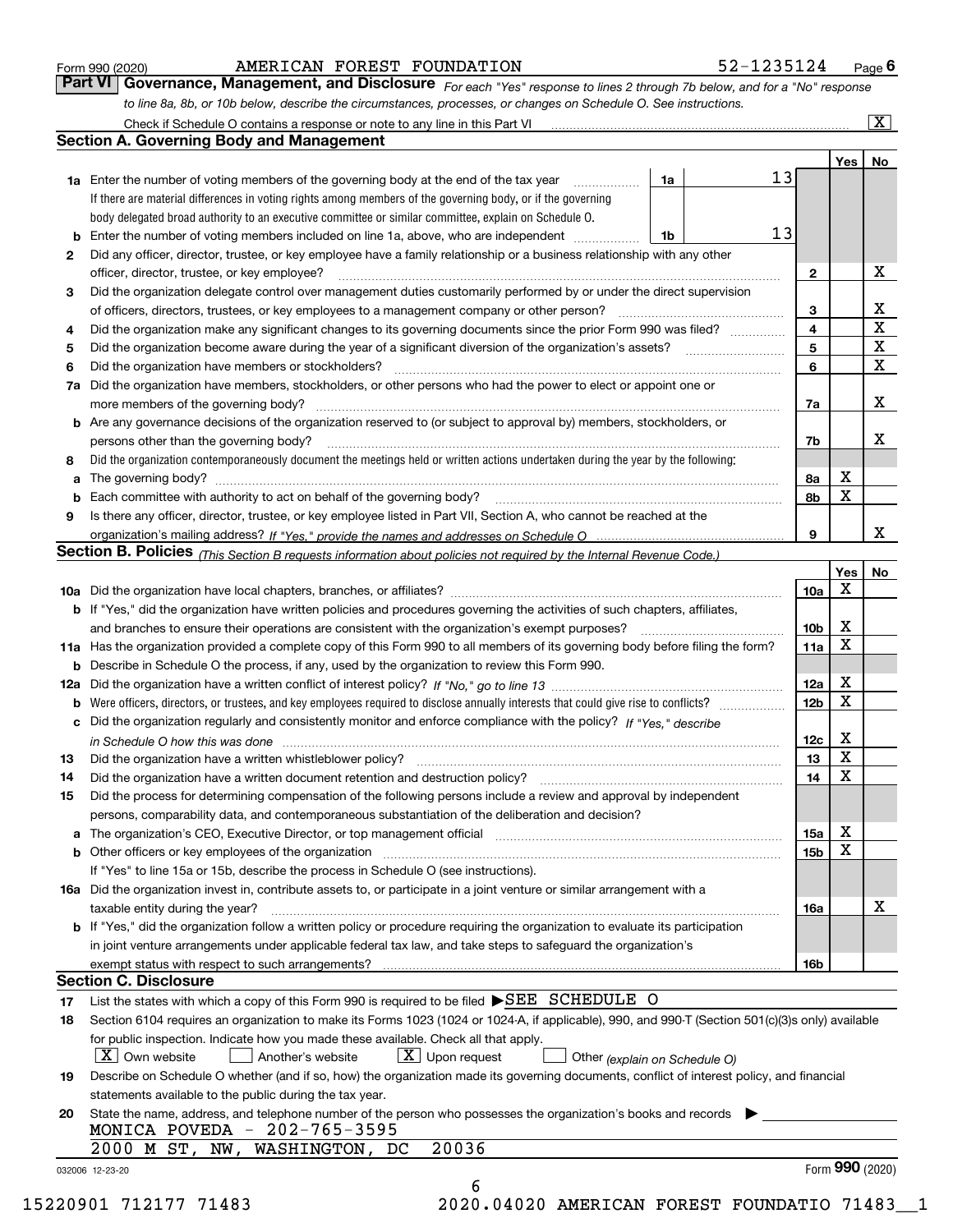$\mathcal{L}^{\text{max}}$ 

# **7Part VII Compensation of Officers, Directors, Trustees, Key Employees, Highest Compensated Employees, and Independent Contractors**

Check if Schedule O contains a response or note to any line in this Part VII

**Section A. Officers, Directors, Trustees, Key Employees, and Highest Compensated Employees**

**1a**  Complete this table for all persons required to be listed. Report compensation for the calendar year ending with or within the organization's tax year. **•** List all of the organization's current officers, directors, trustees (whether individuals or organizations), regardless of amount of compensation.

Enter -0- in columns (D), (E), and (F) if no compensation was paid.

 $\bullet$  List all of the organization's  $\,$ current key employees, if any. See instructions for definition of "key employee."

**•** List the organization's five current highest compensated employees (other than an officer, director, trustee, or key employee) who received reportable compensation (Box 5 of Form W-2 and/or Box 7 of Form 1099-MISC) of more than \$100,000 from the organization and any related organizations.

**•** List all of the organization's former officers, key employees, and highest compensated employees who received more than \$100,000 of reportable compensation from the organization and any related organizations.

**former directors or trustees**  ¥ List all of the organization's that received, in the capacity as a former director or trustee of the organization, more than \$10,000 of reportable compensation from the organization and any related organizations.

See instructions for the order in which to list the persons above.

Check this box if neither the organization nor any related organization compensated any current officer, director, or trustee.  $\mathcal{L}^{\text{max}}$ 

| (A)                                  | (C)<br>(B)             |                                         |                                                                  |                         |              |                                   |        | (D)                             | (E)                              | (F)                      |
|--------------------------------------|------------------------|-----------------------------------------|------------------------------------------------------------------|-------------------------|--------------|-----------------------------------|--------|---------------------------------|----------------------------------|--------------------------|
| Name and title                       | Average                | Position<br>(do not check more than one |                                                                  |                         |              |                                   |        | Reportable                      | Reportable                       | Estimated                |
|                                      | hours per              |                                         | box, unless person is both an<br>officer and a director/trustee) |                         |              |                                   |        | compensation                    | compensation                     | amount of                |
|                                      | week                   |                                         |                                                                  |                         |              |                                   |        | from                            | from related                     | other                    |
|                                      | (list any<br>hours for |                                         |                                                                  |                         |              |                                   |        | the                             | organizations<br>(W-2/1099-MISC) | compensation<br>from the |
|                                      | related                |                                         |                                                                  |                         |              |                                   |        | organization<br>(W-2/1099-MISC) |                                  | organization             |
|                                      | organizations          |                                         |                                                                  |                         |              |                                   |        |                                 |                                  | and related              |
|                                      | below                  | ndividual trustee or director           | nstitutional trustee                                             |                         | Key employee |                                   |        |                                 |                                  | organizations            |
|                                      | line)                  |                                         |                                                                  | Officer                 |              | Highest compensated<br>  employee | Former |                                 |                                  |                          |
| (1)<br>THOMAS D. MARTIN              | 40.00                  |                                         |                                                                  |                         |              |                                   |        |                                 |                                  |                          |
| PRESIDENT & CEO                      |                        |                                         |                                                                  | $\mathbf X$             |              |                                   |        | 362,121.                        | 0.                               | 52,658.                  |
| RITA HITE<br>(2)                     | 40.00                  |                                         |                                                                  |                         |              |                                   |        |                                 |                                  |                          |
| SVP<br>CONSERVATION                  |                        |                                         |                                                                  |                         | Χ            |                                   |        | 245,571.                        | 0.                               | 41,381.                  |
| PAUL DELONG<br>(3)                   | 40.00                  |                                         |                                                                  |                         |              |                                   |        |                                 |                                  |                          |
| EVP, WOODLANDS                       |                        |                                         |                                                                  |                         | $\mathbf X$  |                                   |        | 195,302.                        | $0$ .                            | 39,213.                  |
| NATHAN TRUITT<br>(4)                 | 40.00                  |                                         |                                                                  |                         |              |                                   |        |                                 |                                  |                          |
| STRATEGIC PARTNERSHIPS<br>VP.        |                        |                                         |                                                                  |                         |              | X                                 |        | 174,754.                        | $0$ .                            | 39,273.                  |
| WILL MARTIN<br>(5)                   | 20.00                  |                                         |                                                                  |                         |              |                                   |        |                                 |                                  |                          |
| OPERATIONS<br>EVP.                   | 20.00                  |                                         |                                                                  | X                       |              |                                   |        | $\mathbf 0$ .                   | 205,000.                         | 6,877.                   |
| <b>JERRY GREENBERG</b><br>(6)        | 40.00                  |                                         |                                                                  |                         |              |                                   |        |                                 |                                  |                          |
| INNOVATION<br>SVP                    |                        |                                         |                                                                  |                         |              | X                                 |        | 141,709.                        | $0$ .                            | 21,907.                  |
| (7)<br>CHRIS ERWIN                   | 40.00                  |                                         |                                                                  |                         |              |                                   |        |                                 |                                  |                          |
| VP STRATEGIC PARTNERSHIPS            |                        |                                         |                                                                  |                         |              | $\overline{\textbf{X}}$           |        | 133,633.                        | 0.                               | 21,513.                  |
| MONICA POVEDA<br>(8)                 | 40.00                  |                                         |                                                                  |                         |              |                                   |        |                                 |                                  |                          |
| VP FINANCE & ADMINISTRATI            |                        |                                         |                                                                  |                         |              | X                                 |        | 141,375.                        | $\mathbf 0$ .                    | 4,364.                   |
| SARAH CROW<br>(9)                    | 40.00                  |                                         |                                                                  |                         |              |                                   |        |                                 |                                  |                          |
| SENIOR DIRECTOR, SUSTAINABILITY ASSU |                        |                                         |                                                                  |                         |              | X                                 |        | 124,660.                        | $\mathbf 0$ .                    | 17,359.                  |
| (10) KATHRYN FERNHOLZ                | 1.00                   |                                         |                                                                  |                         |              |                                   |        |                                 |                                  |                          |
| CHAIR                                |                        | $\overline{\textbf{X}}$                 |                                                                  | $\overline{\textbf{X}}$ |              |                                   |        | $\mathbf 0$ .                   | 0.                               | 0.                       |
| (11) TOM BEALL                       | 1.00                   |                                         |                                                                  |                         |              |                                   |        |                                 |                                  |                          |
| PAST-CHAIR                           |                        | X                                       |                                                                  | $\mathbf X$             |              |                                   |        | $\mathbf 0$ .                   | 0.                               | 0.                       |
| (12) JAMESON S. FRENCH               | 1.00                   |                                         |                                                                  |                         |              |                                   |        |                                 |                                  |                          |
| VICE CHAIR                           |                        | $\mathbf x$                             |                                                                  | X                       |              |                                   |        | $\mathbf 0$ .                   | 0.                               | 0.                       |
| (13) DR. SALEM SALOOM                | 1.00                   |                                         |                                                                  |                         |              |                                   |        |                                 |                                  |                          |
| <b>SECRETARY</b>                     |                        | $\mathbf x$                             |                                                                  | X                       |              |                                   |        | $\mathbf 0$ .                   | 0.                               | $\mathbf 0$ .            |
| (14) MACK HOGANS                     | 1.00                   |                                         |                                                                  |                         |              |                                   |        |                                 |                                  |                          |
| <b>TREASURER</b>                     |                        | X                                       |                                                                  | X                       |              |                                   |        | $\mathbf 0$ .                   | 0.                               | $0_{.}$                  |
| (15) SARAH STEEN                     | 1.00                   |                                         |                                                                  |                         |              |                                   |        |                                 |                                  |                          |
| CHAIR, WOODLAND OPERATING COMMITTEE  |                        | $\mathbf x$                             |                                                                  | $\mathbf X$             |              |                                   |        | $\mathbf 0$ .                   | 0.                               | $0_{.}$                  |
| (16) FRED CLARK                      | 1.00                   |                                         |                                                                  |                         |              |                                   |        |                                 |                                  |                          |
| VICE CHAIR, WOODLAND OPERATING COMMI |                        | $\overline{\text{X}}$                   |                                                                  | X                       |              |                                   |        | $\mathbf 0$ .                   | 0.                               | 0.                       |
| (17) JOHN W. BURKE                   | 1.00                   |                                         |                                                                  |                         |              |                                   |        |                                 |                                  |                          |
| <b>AT-LARGE MEMBER</b>               |                        | X                                       |                                                                  |                         |              |                                   |        | $\mathbf 0$ .                   | 0.                               | 0.                       |

7

032007 12-23-20

Form (2020) **990**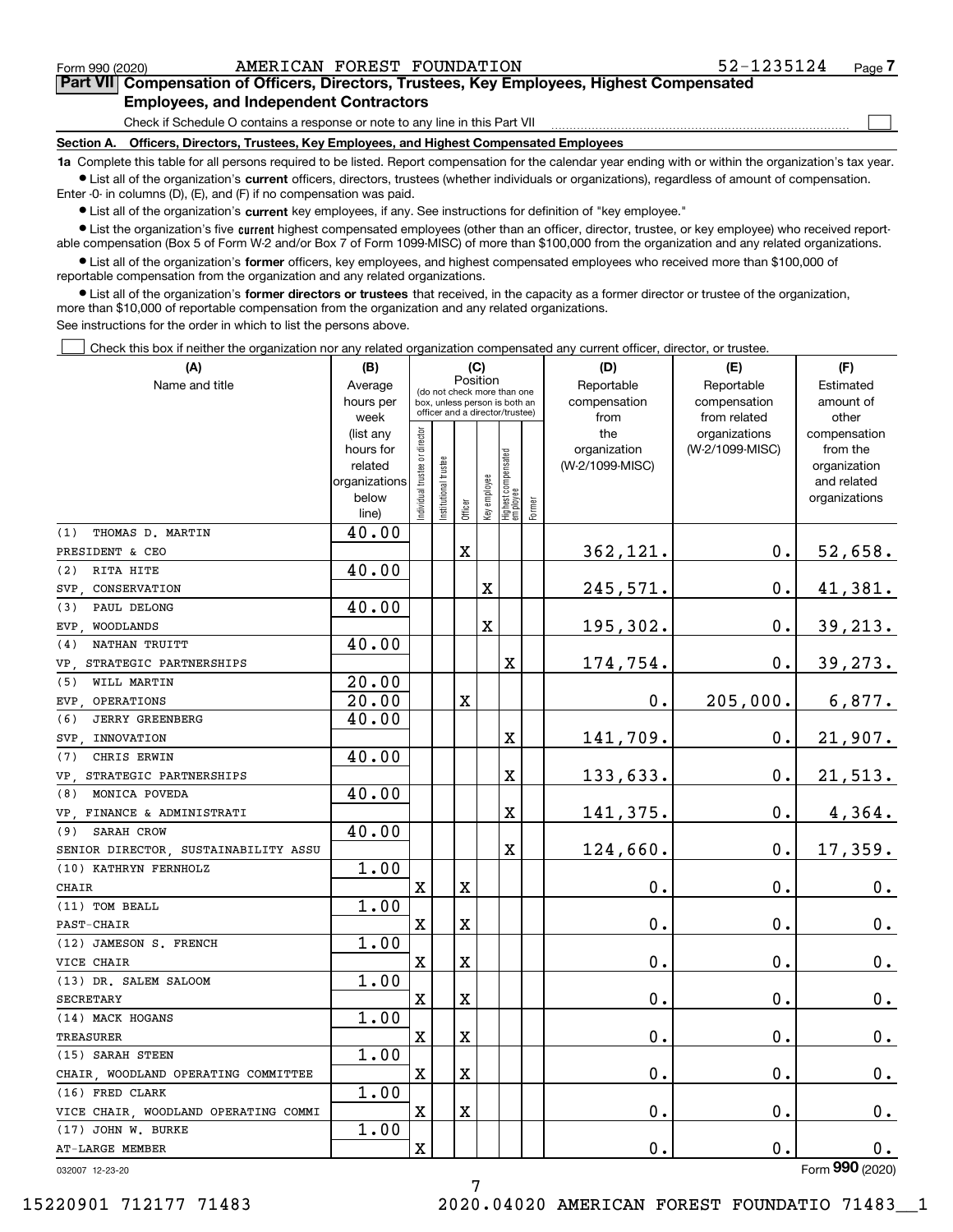| AMERICAN FOREST FOUNDATION<br>Form 990 (2020)                                                                                                                                                                                                                       |                        |                                |                       |         |              |                                   |                       |                                 | 52-1235124      |    |                        |           | Page 8 |
|---------------------------------------------------------------------------------------------------------------------------------------------------------------------------------------------------------------------------------------------------------------------|------------------------|--------------------------------|-----------------------|---------|--------------|-----------------------------------|-----------------------|---------------------------------|-----------------|----|------------------------|-----------|--------|
| <b>Part VII</b><br>Section A. Officers, Directors, Trustees, Key Employees, and Highest Compensated Employees (continued)                                                                                                                                           |                        |                                |                       |         |              |                                   |                       |                                 |                 |    |                        |           |        |
| (A)                                                                                                                                                                                                                                                                 | (B)                    |                                |                       |         | (C)          |                                   |                       | (D)                             | (E)             |    |                        | (F)       |        |
| Name and title                                                                                                                                                                                                                                                      | Average                |                                |                       |         | Position     | (do not check more than one       |                       | Reportable                      | Reportable      |    |                        | Estimated |        |
|                                                                                                                                                                                                                                                                     | hours per              |                                |                       |         |              | box, unless person is both an     |                       | compensation<br>compensation    |                 |    |                        | amount of |        |
|                                                                                                                                                                                                                                                                     | week                   |                                |                       |         |              | officer and a director/trustee)   |                       | from                            | from related    |    |                        | other     |        |
|                                                                                                                                                                                                                                                                     | (list any<br>hours for |                                |                       |         |              |                                   |                       | the                             | organizations   |    | compensation           |           |        |
|                                                                                                                                                                                                                                                                     | related                |                                |                       |         |              |                                   |                       | organization<br>(W-2/1099-MISC) | (W-2/1099-MISC) |    | organization           | from the  |        |
|                                                                                                                                                                                                                                                                     | organizations          |                                |                       |         |              |                                   |                       |                                 |                 |    | and related            |           |        |
|                                                                                                                                                                                                                                                                     | below                  |                                |                       |         |              |                                   |                       |                                 |                 |    | organizations          |           |        |
|                                                                                                                                                                                                                                                                     | line)                  | Individual trustee or director | Institutional trustee | Officer | Key employee | Highest compensated<br>  employee | Former                |                                 |                 |    |                        |           |        |
| (18) KEDREN DILLARD                                                                                                                                                                                                                                                 | 1.00                   |                                |                       |         |              |                                   |                       |                                 |                 |    |                        |           |        |
| AT-LARGE MEMBER                                                                                                                                                                                                                                                     |                        | $\mathbf X$                    |                       |         |              |                                   |                       | 0.                              |                 | 0. |                        |           | 0.     |
| (19) PAIGE GOFF                                                                                                                                                                                                                                                     | 1.00                   |                                |                       |         |              |                                   |                       |                                 |                 |    |                        |           |        |
| AT-LARGE MEMBER                                                                                                                                                                                                                                                     |                        | $\mathbf X$                    |                       |         |              |                                   |                       | 0.                              |                 | 0. |                        |           | 0.     |
| (20) ROJE S. GOOTEE                                                                                                                                                                                                                                                 | 1.00                   |                                |                       |         |              |                                   |                       |                                 |                 |    |                        |           |        |
| AT-LARGE MEMBER                                                                                                                                                                                                                                                     |                        | $\mathbf X$                    |                       |         |              |                                   |                       | 0.                              |                 | 0. |                        |           | 0.     |
| (21) W. DALE GREENE                                                                                                                                                                                                                                                 | 1.00                   |                                |                       |         |              |                                   |                       |                                 |                 |    |                        |           |        |
| AT-LARGE MEMBER                                                                                                                                                                                                                                                     |                        | $\mathbf X$                    |                       |         |              |                                   |                       | 0.                              |                 | 0. |                        |           | 0.     |
| (22) JAMES B. PORTER III                                                                                                                                                                                                                                            | 1.00                   |                                |                       |         |              |                                   |                       |                                 |                 |    |                        |           |        |
| AT-LARGE MEMBER                                                                                                                                                                                                                                                     |                        | $\mathbf X$                    |                       |         |              |                                   |                       | 0.                              |                 | 0. |                        |           | 0.     |
| (23) TIM PUNKE                                                                                                                                                                                                                                                      | 1.00                   |                                |                       |         |              |                                   |                       |                                 |                 |    |                        |           |        |
| AT-LARGE MEMBER                                                                                                                                                                                                                                                     |                        | X                              |                       |         |              |                                   |                       | 0.                              |                 | 0. |                        |           | $0$ .  |
|                                                                                                                                                                                                                                                                     |                        |                                |                       |         |              |                                   |                       |                                 |                 |    |                        |           |        |
|                                                                                                                                                                                                                                                                     |                        |                                |                       |         |              |                                   |                       |                                 |                 |    |                        |           |        |
|                                                                                                                                                                                                                                                                     |                        |                                |                       |         |              |                                   |                       |                                 |                 |    |                        |           |        |
|                                                                                                                                                                                                                                                                     |                        |                                |                       |         |              |                                   |                       |                                 |                 |    |                        |           |        |
|                                                                                                                                                                                                                                                                     |                        |                                |                       |         |              |                                   |                       |                                 |                 |    |                        |           |        |
|                                                                                                                                                                                                                                                                     |                        |                                |                       |         |              |                                   |                       | 1,519,125.                      | 205,000.        |    | $\overline{244,545}$ . |           |        |
|                                                                                                                                                                                                                                                                     |                        |                                |                       |         |              |                                   | $\blacktriangleright$ | 0.                              |                 | 0. |                        |           |        |
|                                                                                                                                                                                                                                                                     |                        |                                |                       |         |              |                                   |                       | 1,519,125.                      | 205,000.        |    | 244,545.               |           | 0.     |
|                                                                                                                                                                                                                                                                     |                        |                                |                       |         |              |                                   |                       |                                 |                 |    |                        |           |        |
| Total number of individuals (including but not limited to those listed above) who received more than \$100,000 of reportable<br>$\mathbf{2}$                                                                                                                        |                        |                                |                       |         |              |                                   |                       |                                 |                 |    |                        |           | 11     |
| compensation from the organization $\blacktriangleright$                                                                                                                                                                                                            |                        |                                |                       |         |              |                                   |                       |                                 |                 |    |                        | Yes       | No     |
| 3<br>Did the organization list any former officer, director, trustee, key employee, or highest compensated employee on                                                                                                                                              |                        |                                |                       |         |              |                                   |                       |                                 |                 |    |                        |           |        |
|                                                                                                                                                                                                                                                                     |                        |                                |                       |         |              |                                   |                       |                                 |                 |    | 3                      |           | X      |
| line 1a? If "Yes," complete Schedule J for such individual manufactured contained and the Ves," complete Schedule J for such individual<br>For any individual listed on line 1a, is the sum of reportable compensation and other compensation from the organization |                        |                                |                       |         |              |                                   |                       |                                 |                 |    |                        |           |        |
|                                                                                                                                                                                                                                                                     |                        |                                |                       |         |              |                                   |                       |                                 |                 |    | 4                      | X         |        |
| Did any person listed on line 1a receive or accrue compensation from any unrelated organization or individual for services<br>5                                                                                                                                     |                        |                                |                       |         |              |                                   |                       |                                 |                 |    |                        |           |        |
|                                                                                                                                                                                                                                                                     |                        |                                |                       |         |              |                                   |                       |                                 |                 |    | 5                      |           | X      |
| <b>Section B. Independent Contractors</b>                                                                                                                                                                                                                           |                        |                                |                       |         |              |                                   |                       |                                 |                 |    |                        |           |        |
| Complete this table for your five highest compensated independent contractors that received more than \$100,000 of compensation from<br>1.                                                                                                                          |                        |                                |                       |         |              |                                   |                       |                                 |                 |    |                        |           |        |
| the organization. Report compensation for the calendar year ending with or within the organization's tax year.                                                                                                                                                      |                        |                                |                       |         |              |                                   |                       |                                 |                 |    |                        |           |        |
| (A)                                                                                                                                                                                                                                                                 |                        |                                |                       |         |              |                                   |                       | (B)                             |                 |    | (C)                    |           |        |
| Name and business address                                                                                                                                                                                                                                           |                        |                                |                       |         |              |                                   |                       | Description of services         |                 |    | Compensation           |           |        |
| DESIGNDATA, 610 PROFESSIONAL DRIVE, #102,                                                                                                                                                                                                                           |                        |                                |                       |         |              |                                   |                       | IT MANAGEMENT &                 |                 |    |                        |           |        |
| GAITHERSBURG, MD 20879                                                                                                                                                                                                                                              |                        |                                |                       |         |              |                                   |                       | CONSULTING                      |                 |    | 248,827.               |           |        |
| WOODADVISORS                                                                                                                                                                                                                                                        |                        |                                |                       |         |              |                                   |                       |                                 |                 |    |                        |           |        |
| 3702 LELAND ST, CHEVY CHASE, MD 20815                                                                                                                                                                                                                               |                        |                                |                       |         |              |                                   |                       | WOODLAND ADVISORS               |                 |    | 185,189.               |           |        |
| CORNERSTONE, 800 MAINE AVE SW                                                                                                                                                                                                                                       |                        |                                | 7TH FLOOR,            |         |              |                                   |                       | GOVERNMENT RELATIONS            |                 |    |                        |           |        |
| WASHINGTON, DC 20024                                                                                                                                                                                                                                                |                        |                                |                       |         |              |                                   |                       | & CONSULTING                    |                 |    | 165,076.               |           |        |
| SUMMIT STRATEGY GROUP                                                                                                                                                                                                                                               |                        |                                |                       |         |              |                                   |                       | FAMILY FOREST CARBON            |                 |    |                        |           |        |
| ONE FIRST ST SUITE 6, LOS ALTOS, CA 94022                                                                                                                                                                                                                           |                        |                                |                       |         |              |                                   |                       | PROGRAM                         |                 |    | 158,675.               |           |        |
| THOMAS LELAND                                                                                                                                                                                                                                                       |                        |                                |                       |         |              |                                   |                       | CULTURE                         |                 |    |                        |           |        |
| 32 W CENTER ST SUITE 203, PROVO, UT 84601                                                                                                                                                                                                                           |                        |                                |                       |         |              |                                   |                       | CONVERSATIONS                   |                 |    | 130, 791.              |           |        |
| Dependence of independent contractors (including but not limited to those listed above) who resolved more than                                                                                                                                                      |                        |                                |                       |         |              |                                   |                       |                                 |                 |    |                        |           |        |

**2**Total number of independent contractors (including but not limited to those listed above) who received more than 8

\$100,000 of compensation from the organization

Form (2020) **990**

032008 12-23-20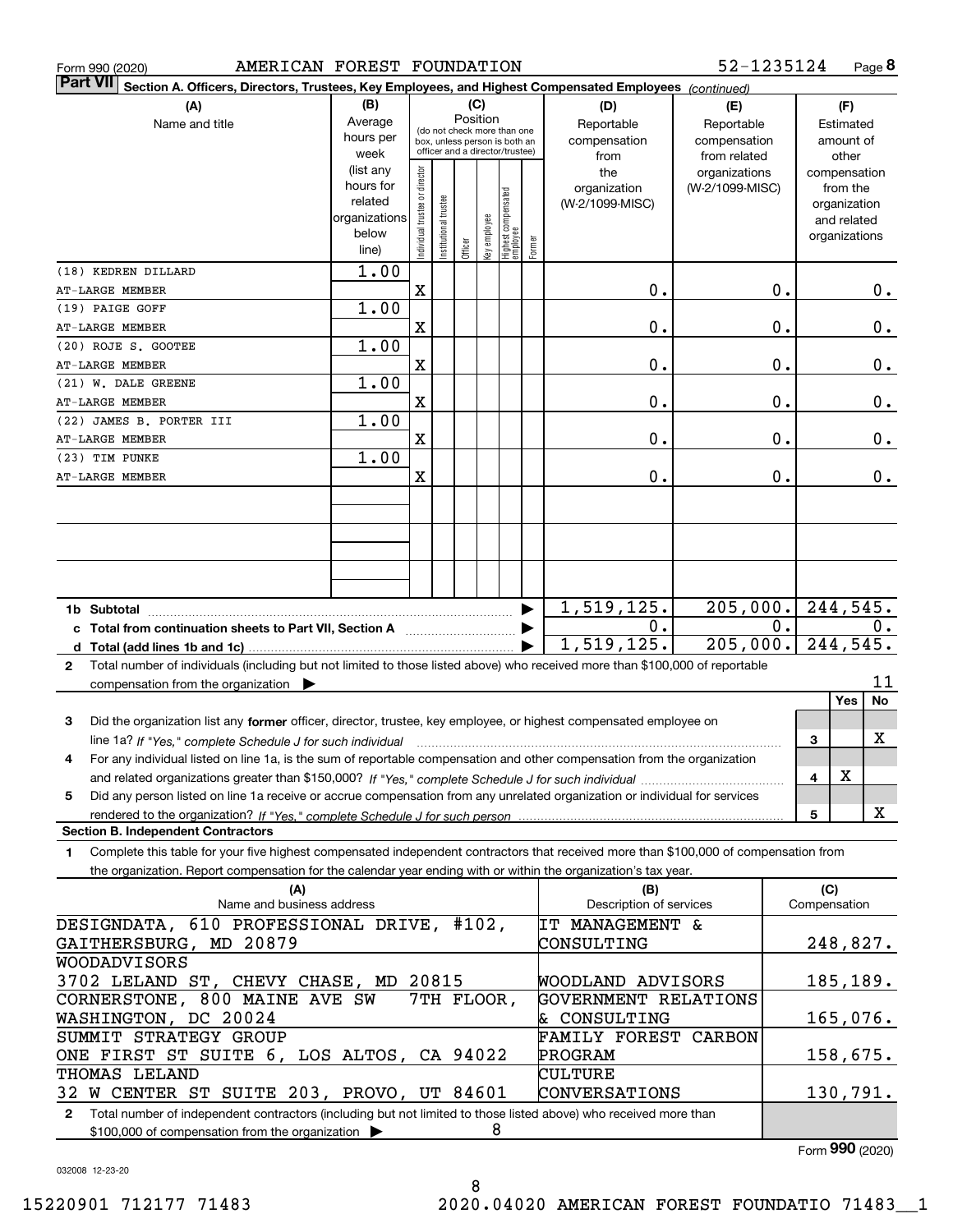| Form 990 (2020)                                           |      |        |                                                                                                                                                                                                                                                      |          |                      |                      | AMERICAN FOREST FOUNDATION |               |                                       | 52-1235124                    | Page 9                                                   |
|-----------------------------------------------------------|------|--------|------------------------------------------------------------------------------------------------------------------------------------------------------------------------------------------------------------------------------------------------------|----------|----------------------|----------------------|----------------------------|---------------|---------------------------------------|-------------------------------|----------------------------------------------------------|
| <b>Part VIII</b>                                          |      |        | <b>Statement of Revenue</b>                                                                                                                                                                                                                          |          |                      |                      |                            |               |                                       |                               |                                                          |
|                                                           |      |        | Check if Schedule O contains a response or note to any line in this Part VIII                                                                                                                                                                        |          |                      |                      |                            | (A)           | (B)                                   | $\overline{C}$                | (D)                                                      |
|                                                           |      |        |                                                                                                                                                                                                                                                      |          |                      |                      |                            | Total revenue | Related or exempt<br>function revenue | Unrelated<br>business revenue | Revenue excluded<br>from tax under<br>sections 512 - 514 |
|                                                           |      |        | <b>1 a</b> Federated campaigns                                                                                                                                                                                                                       |          | 1a                   |                      | 2,779.                     |               |                                       |                               |                                                          |
|                                                           |      | b      | Membership dues                                                                                                                                                                                                                                      |          | 1 <sub>b</sub>       |                      |                            |               |                                       |                               |                                                          |
|                                                           |      |        | Fundraising events                                                                                                                                                                                                                                   |          | 1 <sub>c</sub>       |                      |                            |               |                                       |                               |                                                          |
|                                                           |      |        | d Related organizations                                                                                                                                                                                                                              | .        | 1 <sub>d</sub>       |                      |                            |               |                                       |                               |                                                          |
|                                                           |      |        | e Government grants (contributions)                                                                                                                                                                                                                  |          | 1e                   |                      | 2,793,399.                 |               |                                       |                               |                                                          |
|                                                           |      |        | f All other contributions, gifts, grants, and                                                                                                                                                                                                        |          |                      |                      |                            |               |                                       |                               |                                                          |
|                                                           |      |        | similar amounts not included above                                                                                                                                                                                                                   |          | 1f                   |                      | 5,064,594.                 |               |                                       |                               |                                                          |
| Contributions, Gifts, Grants<br>and Other Similar Amounts |      | g      | Noncash contributions included in lines 1a-1f                                                                                                                                                                                                        |          | $1g$ \$              |                      |                            |               |                                       |                               |                                                          |
|                                                           |      |        | <b>h</b> Total. Add lines 1a-1f                                                                                                                                                                                                                      |          |                      |                      | <b>Business Code</b>       | 7,860,772.    |                                       |                               |                                                          |
|                                                           |      |        | GROUP CERTIFICATION FEES                                                                                                                                                                                                                             |          |                      |                      | 900099                     | 158,177.      | 158,177.                              |                               |                                                          |
| Program Service<br>Revenue                                | 2 a  |        | SUBSCRIPTIONS                                                                                                                                                                                                                                        |          |                      |                      | 900099                     | 23,017.       | 23,017.                               |                               |                                                          |
|                                                           |      |        | MEETING REVENUES                                                                                                                                                                                                                                     |          |                      |                      | 900099                     | 19,834.       | 19,834.                               |                               |                                                          |
|                                                           |      |        | ADVERTISING                                                                                                                                                                                                                                          |          |                      |                      | 541800                     | 6, 299.       |                                       | 6, 299.                       |                                                          |
|                                                           |      |        |                                                                                                                                                                                                                                                      |          |                      |                      |                            |               |                                       |                               |                                                          |
|                                                           |      |        | All other program service revenue <i></i>                                                                                                                                                                                                            |          |                      |                      |                            |               |                                       |                               |                                                          |
|                                                           |      |        |                                                                                                                                                                                                                                                      |          |                      |                      |                            | 207,327.      |                                       |                               |                                                          |
|                                                           | 3    |        | Investment income (including dividends, interest, and                                                                                                                                                                                                |          |                      |                      |                            |               |                                       |                               |                                                          |
|                                                           |      |        |                                                                                                                                                                                                                                                      |          |                      |                      |                            | 5,408,288.    |                                       |                               | 5,408,288.                                               |
|                                                           | 4    |        | Income from investment of tax-exempt bond proceeds                                                                                                                                                                                                   |          |                      |                      |                            |               |                                       |                               |                                                          |
|                                                           | 5    |        |                                                                                                                                                                                                                                                      |          |                      |                      |                            | 23,844.       |                                       |                               | 23,844.                                                  |
|                                                           |      |        |                                                                                                                                                                                                                                                      |          | (i) Real             |                      | (ii) Personal              |               |                                       |                               |                                                          |
|                                                           |      |        | 6 a Gross rents<br>.                                                                                                                                                                                                                                 | 6a<br>6b |                      |                      |                            |               |                                       |                               |                                                          |
|                                                           |      |        | Less: rental expenses<br>Rental income or (loss)                                                                                                                                                                                                     | 6c       |                      |                      |                            |               |                                       |                               |                                                          |
|                                                           |      | d      | Net rental income or (loss)                                                                                                                                                                                                                          |          |                      |                      |                            |               |                                       |                               |                                                          |
|                                                           |      |        | 7 a Gross amount from sales of                                                                                                                                                                                                                       |          | (i) Securities       |                      | (ii) Other                 |               |                                       |                               |                                                          |
|                                                           |      |        | assets other than inventory                                                                                                                                                                                                                          |          | $7a$ 36, 316, 057.   |                      |                            |               |                                       |                               |                                                          |
|                                                           |      |        | <b>b</b> Less: cost or other basis                                                                                                                                                                                                                   |          |                      |                      |                            |               |                                       |                               |                                                          |
|                                                           |      |        | and sales expenses                                                                                                                                                                                                                                   |          | $ 7b $ 38, 395, 988. |                      |                            |               |                                       |                               |                                                          |
| evenue                                                    |      |        | c Gain or (loss)                                                                                                                                                                                                                                     | 7c       | $-2,079,931.$        |                      |                            |               |                                       |                               |                                                          |
| Œ                                                         |      |        |                                                                                                                                                                                                                                                      |          |                      |                      |                            | $-2,079,931.$ |                                       |                               | $-2,079,931.$                                            |
| Other                                                     |      |        | 8 a Gross income from fundraising events (not                                                                                                                                                                                                        |          |                      |                      |                            |               |                                       |                               |                                                          |
|                                                           |      |        | including \$<br><u>na mga mga sangangang sa mga sangang sa mga sangang sa mga sangang sa mga sangang sa mga sangang sa mga sangang sa mga sangang sa mga sangang sa mga sangang sa mga sangang sa mga sangang sa mga sangang sa mga sangang sa m</u> |          |                      |                      |                            |               |                                       |                               |                                                          |
|                                                           |      |        | contributions reported on line 1c). See                                                                                                                                                                                                              |          |                      |                      |                            |               |                                       |                               |                                                          |
|                                                           |      |        |                                                                                                                                                                                                                                                      |          |                      | 8a<br>8 <sub>b</sub> |                            |               |                                       |                               |                                                          |
|                                                           |      | b<br>с | Net income or (loss) from fundraising events                                                                                                                                                                                                         |          |                      |                      |                            |               |                                       |                               |                                                          |
|                                                           |      |        | 9 a Gross income from gaming activities. See                                                                                                                                                                                                         |          |                      |                      |                            |               |                                       |                               |                                                          |
|                                                           |      |        |                                                                                                                                                                                                                                                      |          |                      | 9a                   |                            |               |                                       |                               |                                                          |
|                                                           |      |        |                                                                                                                                                                                                                                                      |          |                      | 9 <sub>b</sub>       |                            |               |                                       |                               |                                                          |
|                                                           |      |        | c Net income or (loss) from gaming activities ______________                                                                                                                                                                                         |          |                      |                      |                            |               |                                       |                               |                                                          |
|                                                           |      |        | 10 a Gross sales of inventory, less returns                                                                                                                                                                                                          |          |                      |                      |                            |               |                                       |                               |                                                          |
|                                                           |      |        |                                                                                                                                                                                                                                                      |          |                      | 10a                  |                            |               |                                       |                               |                                                          |
|                                                           |      |        | <b>b</b> Less: cost of goods sold                                                                                                                                                                                                                    |          |                      | 10 <sub>b</sub>      |                            |               |                                       |                               |                                                          |
|                                                           |      |        | <b>c</b> Net income or (loss) from sales of inventory                                                                                                                                                                                                |          |                      |                      |                            |               |                                       |                               |                                                          |
|                                                           |      |        |                                                                                                                                                                                                                                                      |          |                      |                      | <b>Business Code</b>       |               |                                       |                               |                                                          |
|                                                           | 11 a |        |                                                                                                                                                                                                                                                      |          |                      |                      |                            |               |                                       |                               |                                                          |
| Revenue                                                   |      | b      |                                                                                                                                                                                                                                                      |          |                      |                      |                            |               |                                       |                               |                                                          |
| Miscellaneous                                             |      | c      |                                                                                                                                                                                                                                                      |          |                      |                      |                            |               |                                       |                               |                                                          |
|                                                           |      |        |                                                                                                                                                                                                                                                      |          |                      |                      | ▶                          |               |                                       |                               |                                                          |
|                                                           | 12   |        |                                                                                                                                                                                                                                                      |          |                      |                      |                            | 11,420,300.   | 201,028.                              | 6, 299.                       | 3, 352, 201.                                             |
| 032009 12-23-20                                           |      |        |                                                                                                                                                                                                                                                      |          |                      |                      |                            |               |                                       |                               | Form 990 (2020)                                          |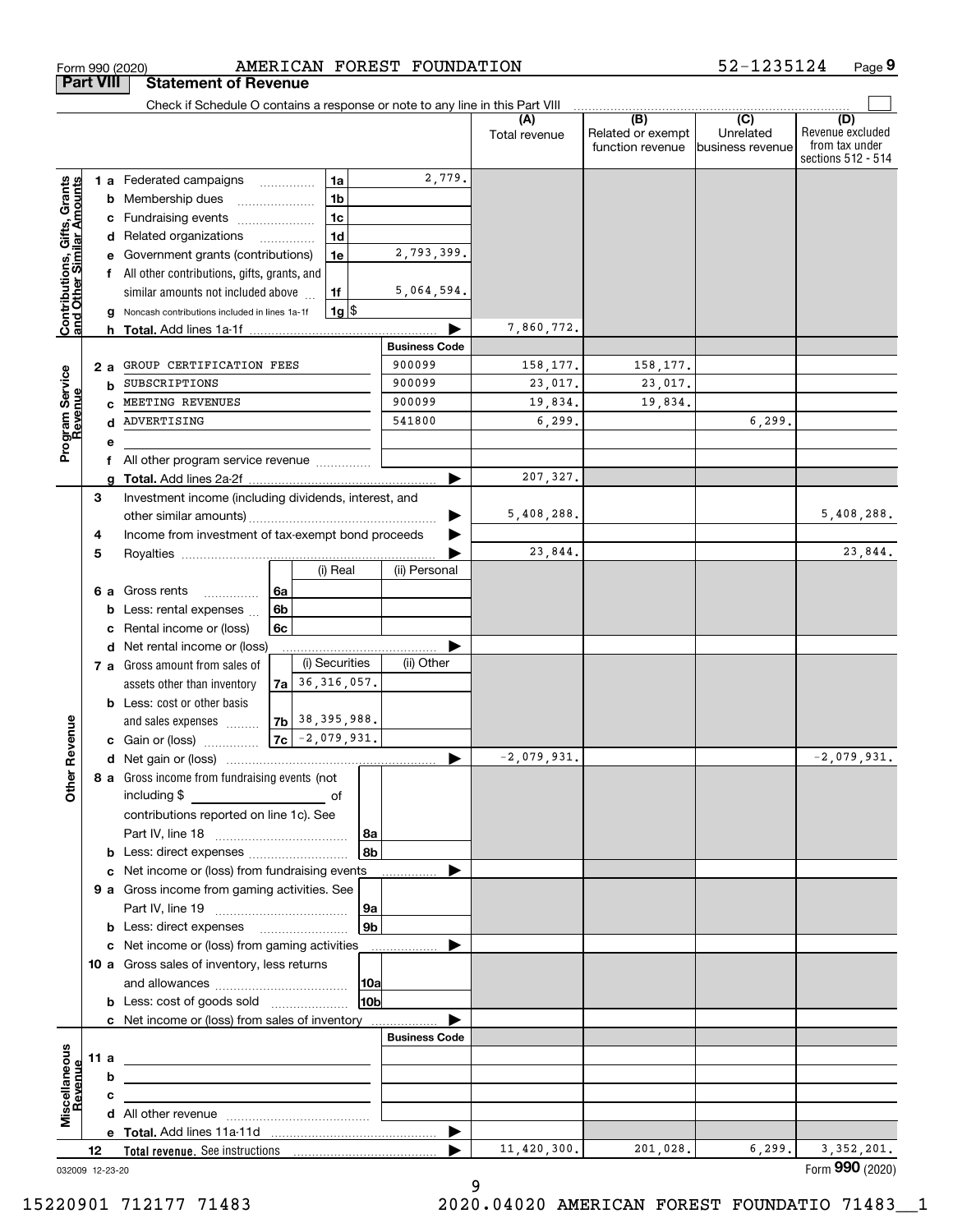Form 990 (2020) Page **Part IX Statement of Functional Expenses** AMERICAN FOREST FOUNDATION 52-1235124

*Section 501(c)(3) and 501(c)(4) organizations must complete all columns. All other organizations must complete column (A).*

|              |                                                                                                                                                                                                            |                        |                                    |                                           | x                              |
|--------------|------------------------------------------------------------------------------------------------------------------------------------------------------------------------------------------------------------|------------------------|------------------------------------|-------------------------------------------|--------------------------------|
|              | Do not include amounts reported on lines 6b,<br>7b, 8b, 9b, and 10b of Part VIII.                                                                                                                          | (A)<br>Total expenses  | (B)<br>Program service<br>expenses | (C)<br>Management and<br>general expenses | (D)<br>Fundraising<br>expenses |
| 1.           | Grants and other assistance to domestic organizations                                                                                                                                                      |                        |                                    |                                           |                                |
|              | and domestic governments. See Part IV, line 21                                                                                                                                                             | 4,433,389.             | 4,433,389.                         |                                           |                                |
| $\mathbf{2}$ | Grants and other assistance to domestic                                                                                                                                                                    |                        |                                    |                                           |                                |
|              | individuals. See Part IV, line 22                                                                                                                                                                          | 95,898.                | 95,898.                            |                                           |                                |
| 3            | Grants and other assistance to foreign                                                                                                                                                                     |                        |                                    |                                           |                                |
|              | organizations, foreign governments, and foreign                                                                                                                                                            |                        |                                    |                                           |                                |
|              | individuals. See Part IV, lines 15 and 16                                                                                                                                                                  |                        |                                    |                                           |                                |
| 4            | Benefits paid to or for members                                                                                                                                                                            |                        |                                    |                                           |                                |
| 5            | Compensation of current officers, directors,                                                                                                                                                               |                        |                                    |                                           |                                |
|              | trustees, and key employees                                                                                                                                                                                | 1,081,985.             | 729,819.                           | 227,086.                                  | 125,080.                       |
| 6            | Compensation not included above to disqualified                                                                                                                                                            |                        |                                    |                                           |                                |
|              | persons (as defined under section 4958(f)(1)) and                                                                                                                                                          |                        |                                    |                                           |                                |
|              | persons described in section 4958(c)(3)(B)                                                                                                                                                                 |                        |                                    |                                           |                                |
| 7            |                                                                                                                                                                                                            | 3,478,273.             | 2,448,144.                         | 550,050.                                  | 480,079.                       |
| 8            | Pension plan accruals and contributions (include                                                                                                                                                           |                        |                                    |                                           |                                |
|              | section 401(k) and 403(b) employer contributions)                                                                                                                                                          | 331,100.               | 243,990.                           | 45, 248.                                  | 41,862.                        |
| 9            |                                                                                                                                                                                                            | 387,933.               | 271, 741.                          | $\overline{57,081}$ .                     | $\overline{59,111.}$           |
| 10           |                                                                                                                                                                                                            | 339,080.               | 248, 785.                          | 59,230.                                   | 31,065.                        |
| 11           | Fees for services (nonemployees):                                                                                                                                                                          |                        |                                    |                                           |                                |
|              |                                                                                                                                                                                                            | 26,622.                |                                    | 26,622.                                   |                                |
|              |                                                                                                                                                                                                            | 107,394.               | 34,436.                            | 72,167.                                   | $\overline{791.}$              |
|              |                                                                                                                                                                                                            | 41,300.                |                                    | 41,300.                                   |                                |
|              |                                                                                                                                                                                                            |                        |                                    |                                           |                                |
|              | e Professional fundraising services. See Part IV, line 17                                                                                                                                                  |                        |                                    |                                           |                                |
| f            | Investment management fees                                                                                                                                                                                 | 84,774.                |                                    | 84,774.                                   |                                |
|              | g Other. (If line 11g amount exceeds 10% of line 25,                                                                                                                                                       |                        |                                    |                                           |                                |
|              | column (A) amount, list line 11g expenses on Sch O.)                                                                                                                                                       | 5, 121, 892.           | 4,922,523.                         | 119,781.                                  | 79,588.                        |
| 12           |                                                                                                                                                                                                            | 234,815.               | $\overline{234,540}$ .             |                                           | 275.                           |
| 13           |                                                                                                                                                                                                            | 92, 343.               | 48,462.                            | 37,666.                                   | 6,215.                         |
| 14           |                                                                                                                                                                                                            | 397,684.               | 9,000.                             | 386, 135.                                 | 2,549.                         |
| 15           |                                                                                                                                                                                                            |                        |                                    |                                           |                                |
| 16           |                                                                                                                                                                                                            | 496,079.               |                                    | 496,079.                                  |                                |
| 17           | Travel                                                                                                                                                                                                     | $\overline{244,833}$ . | 183, 273.                          | 24,083.                                   | 37,477.                        |
| 18           | Payments of travel or entertainment expenses                                                                                                                                                               |                        |                                    |                                           |                                |
|              | for any federal, state, or local public officials                                                                                                                                                          |                        |                                    |                                           |                                |
| 19           | Conferences, conventions, and meetings                                                                                                                                                                     | 105, 239.              | 94,244.                            | $\overline{5,330}$ .                      | 5,665.                         |
| 20           | Interest                                                                                                                                                                                                   |                        |                                    |                                           |                                |
| 21           |                                                                                                                                                                                                            |                        |                                    |                                           |                                |
| 22           | Depreciation, depletion, and amortization                                                                                                                                                                  | 138,043.               |                                    | 138,043.                                  |                                |
| 23           | Insurance                                                                                                                                                                                                  | 126,026.               |                                    | 126,026.                                  |                                |
| 24           | Other expenses. Itemize expenses not covered<br>above (List miscellaneous expenses on line 24e. If<br>line 24e amount exceeds 10% of line 25, column (A)<br>amount, list line 24e expenses on Schedule 0.) |                        |                                    |                                           |                                |
| a            | ALL OTHER                                                                                                                                                                                                  | 151,336.               | 62,040.                            | 89,191.                                   | 105.                           |
| b            | MATERIALS                                                                                                                                                                                                  | 101, 336.              | 101,050.                           | 238.                                      | 48.                            |
| c            | PRINTING                                                                                                                                                                                                   | 89, 236.               | 41,671.                            | 1,901.                                    | 45,664.                        |
| d            | DESIGN/PRODUCTION                                                                                                                                                                                          | 36,832.                | 36,816.                            |                                           | 16.                            |
|              | e All other expenses                                                                                                                                                                                       | 58,569.                | 1,313,822.                         | $-1, 360, 604.$                           | 105, 351.                      |
| 25           | Total functional expenses. Add lines 1 through 24e                                                                                                                                                         | 17,802,011.            | 15,553,643.                        | 1,227,427.                                | 1,020,941.                     |
| 26           | Joint costs. Complete this line only if the organization                                                                                                                                                   |                        |                                    |                                           |                                |
|              | reported in column (B) joint costs from a combined                                                                                                                                                         |                        |                                    |                                           |                                |
|              | educational campaign and fundraising solicitation.                                                                                                                                                         |                        |                                    |                                           |                                |
|              | Check here $\blacktriangleright$<br>if following SOP 98-2 (ASC 958-720)                                                                                                                                    |                        |                                    |                                           |                                |

10

032010 12-23-20

15220901 712177 71483 2020.04020 AMERICAN FOREST FOUNDATIO 71483\_\_1

Form (2020) **990**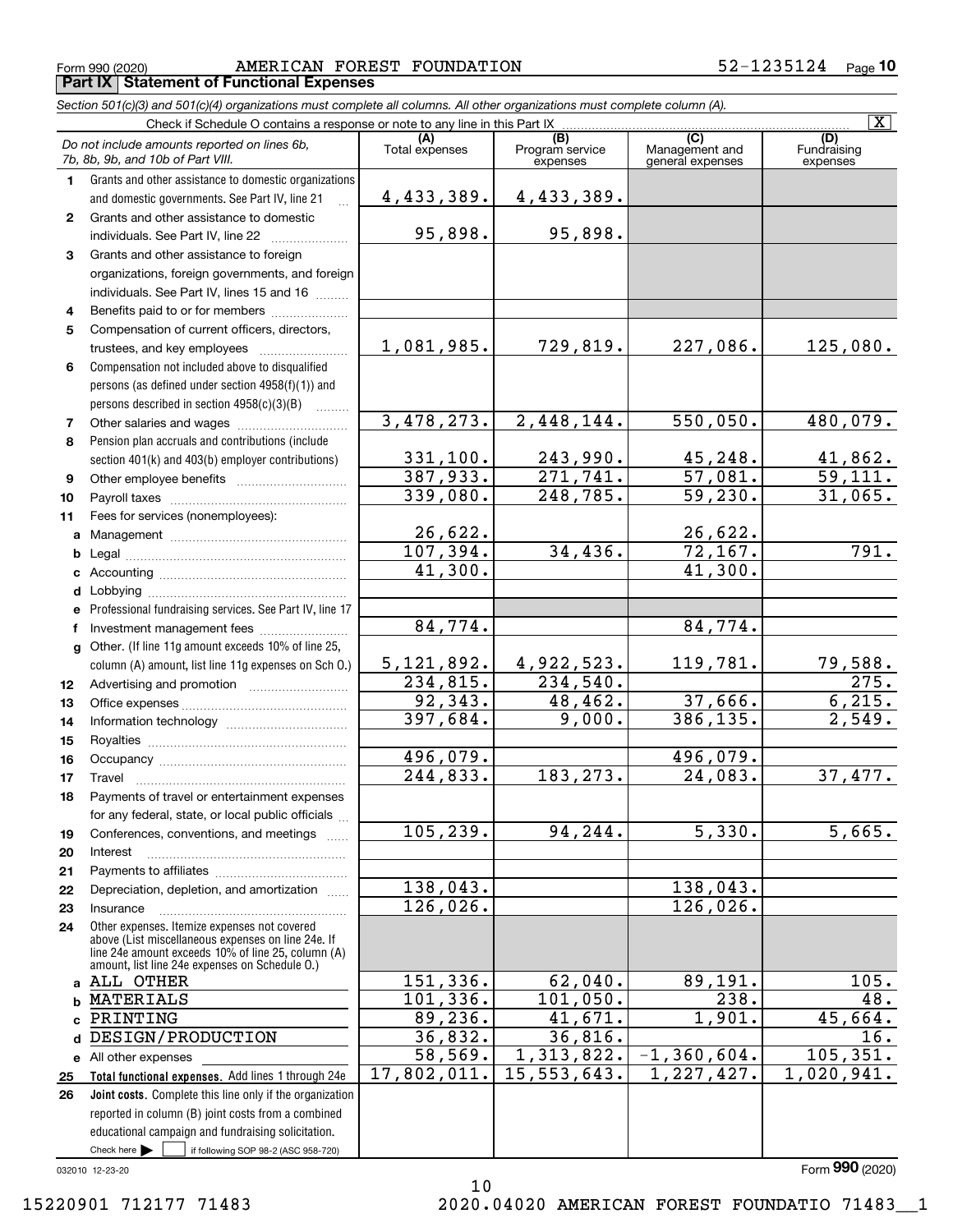#### $_{\rm Form}$  990 (2020) AMERICAN FOREST FOUNDATION 52-1235124 Page

**(A) (B) 1234**Check if Schedule O contains a response or note to any line in this Part X Beginning of year | | End of year  $\mathcal{L}^{\text{max}}$  $(B)$ <br>End of year 5,211. 1,260,749. 1,402,226. 750,349. 1,470,156.

**Part X Balance Sheet**

|                             | 1  |                                                                                                                                                                                                                                |         |            |                          | 1.           |                             |
|-----------------------------|----|--------------------------------------------------------------------------------------------------------------------------------------------------------------------------------------------------------------------------------|---------|------------|--------------------------|--------------|-----------------------------|
|                             | 2  |                                                                                                                                                                                                                                |         |            | 750, 349.                | $\mathbf{2}$ | 1,470,156.                  |
|                             | 3  |                                                                                                                                                                                                                                |         |            | $\overline{1,260,749}$ . | 3            | 1,402,226.                  |
|                             | 4  |                                                                                                                                                                                                                                |         |            | 5,211.                   | 4            |                             |
|                             | 5  | Loans and other receivables from any current or former officer, director,                                                                                                                                                      |         |            |                          |              |                             |
|                             |    | trustee, key employee, creator or founder, substantial contributor, or 35%                                                                                                                                                     |         |            |                          |              |                             |
|                             |    | controlled entity or family member of any of these persons                                                                                                                                                                     |         |            |                          | 5            |                             |
|                             | 6  | Loans and other receivables from other disqualified persons (as defined                                                                                                                                                        |         |            |                          |              |                             |
|                             |    | under section $4958(f)(1)$ , and persons described in section $4958(c)(3)(B)$                                                                                                                                                  |         |            |                          | 6            |                             |
|                             | 7  |                                                                                                                                                                                                                                |         |            |                          | 7            |                             |
| Assets                      | 8  |                                                                                                                                                                                                                                |         |            |                          | 8            |                             |
|                             | 9  |                                                                                                                                                                                                                                |         |            | 176,204.                 | 9            | 357,847.                    |
|                             |    | <b>10a</b> Land, buildings, and equipment: cost or other                                                                                                                                                                       |         |            |                          |              |                             |
|                             |    | basis. Complete Part VI of Schedule D $\frac{10a}{10a}$ 1, 571, 983.                                                                                                                                                           |         |            |                          |              |                             |
|                             |    |                                                                                                                                                                                                                                |         | 1,152,762. | 557, 264.                | 10c          | 419,221.                    |
|                             | 11 |                                                                                                                                                                                                                                |         |            | 163, 762, 336.           | 11           | 167,943,168.                |
|                             | 12 |                                                                                                                                                                                                                                |         |            |                          | 12           |                             |
|                             | 13 |                                                                                                                                                                                                                                |         | 13         |                          |              |                             |
|                             | 14 | Intangible assets with an architecture and all an architecture assets with an architecture and all an architecture and architecture and architecture and architecture and architecture and architecture and architecture and a |         | 14         |                          |              |                             |
|                             | 15 |                                                                                                                                                                                                                                | 36,385. | 15         | 36,385.                  |              |                             |
|                             | 16 |                                                                                                                                                                                                                                |         |            | 166,548,498.             | 16           | 171,629,003.                |
|                             | 17 |                                                                                                                                                                                                                                |         |            | 1,208,727.               | 17           | $1,034,962$ .               |
|                             | 18 |                                                                                                                                                                                                                                |         |            |                          | 18           |                             |
|                             | 19 | Deferred revenue manufacture contracts and contracts are contracted revenue of the contract of the contract of                                                                                                                 | 18,662. | 19         | 11,996.                  |              |                             |
|                             | 20 |                                                                                                                                                                                                                                |         | 20         |                          |              |                             |
|                             | 21 | Escrow or custodial account liability. Complete Part IV of Schedule D                                                                                                                                                          |         |            | 21                       |              |                             |
|                             | 22 | Loans and other payables to any current or former officer, director,                                                                                                                                                           |         |            |                          |              |                             |
| Liabilities                 |    | trustee, key employee, creator or founder, substantial contributor, or 35%                                                                                                                                                     |         |            |                          |              |                             |
|                             |    | controlled entity or family member of any of these persons                                                                                                                                                                     |         |            |                          | 22           |                             |
|                             | 23 | Secured mortgages and notes payable to unrelated third parties                                                                                                                                                                 |         |            |                          | 23           |                             |
|                             | 24 |                                                                                                                                                                                                                                |         |            |                          | 24           |                             |
|                             | 25 | Other liabilities (including federal income tax, payables to related third                                                                                                                                                     |         |            |                          |              |                             |
|                             |    | parties, and other liabilities not included on lines 17-24). Complete Part X                                                                                                                                                   |         |            |                          |              |                             |
|                             |    | of Schedule D                                                                                                                                                                                                                  |         |            | 862,645.                 | 25           | 887,895.                    |
|                             | 26 | Total liabilities. Add lines 17 through 25                                                                                                                                                                                     |         |            | $\overline{2,090},034.$  | 26           | 1,934,853.                  |
|                             |    | Organizations that follow FASB ASC 958, check here $\blacktriangleright \lfloor X \rfloor$                                                                                                                                     |         |            |                          |              |                             |
|                             |    | and complete lines 27, 28, 32, and 33.                                                                                                                                                                                         |         |            |                          |              |                             |
|                             | 27 | Net assets without donor restrictions                                                                                                                                                                                          |         |            | $163, 782, 235$ . 27     |              | 168,697,709.                |
|                             | 28 |                                                                                                                                                                                                                                |         |            | 676,229.                 | 28           | 996,441.                    |
|                             |    | Organizations that do not follow FASB ASC 958, check here $\blacktriangleright$                                                                                                                                                |         |            |                          |              |                             |
|                             |    | and complete lines 29 through 33.                                                                                                                                                                                              |         |            |                          |              |                             |
|                             | 29 |                                                                                                                                                                                                                                |         |            |                          | 29           |                             |
|                             | 30 | Paid-in or capital surplus, or land, building, or equipment fund                                                                                                                                                               |         |            |                          | 30           |                             |
| Net Assets or Fund Balances | 31 | Retained earnings, endowment, accumulated income, or other funds                                                                                                                                                               |         | .          | 164,458,464.             | 31           | 169,694,150.                |
|                             | 32 |                                                                                                                                                                                                                                |         |            | 166,548,498.             | 32<br>33     | 171,629,003.                |
|                             | 33 |                                                                                                                                                                                                                                |         |            |                          |              | $F_{\text{orm}}$ 990 (2020) |

Form (2020) **990**

032011 12-23-20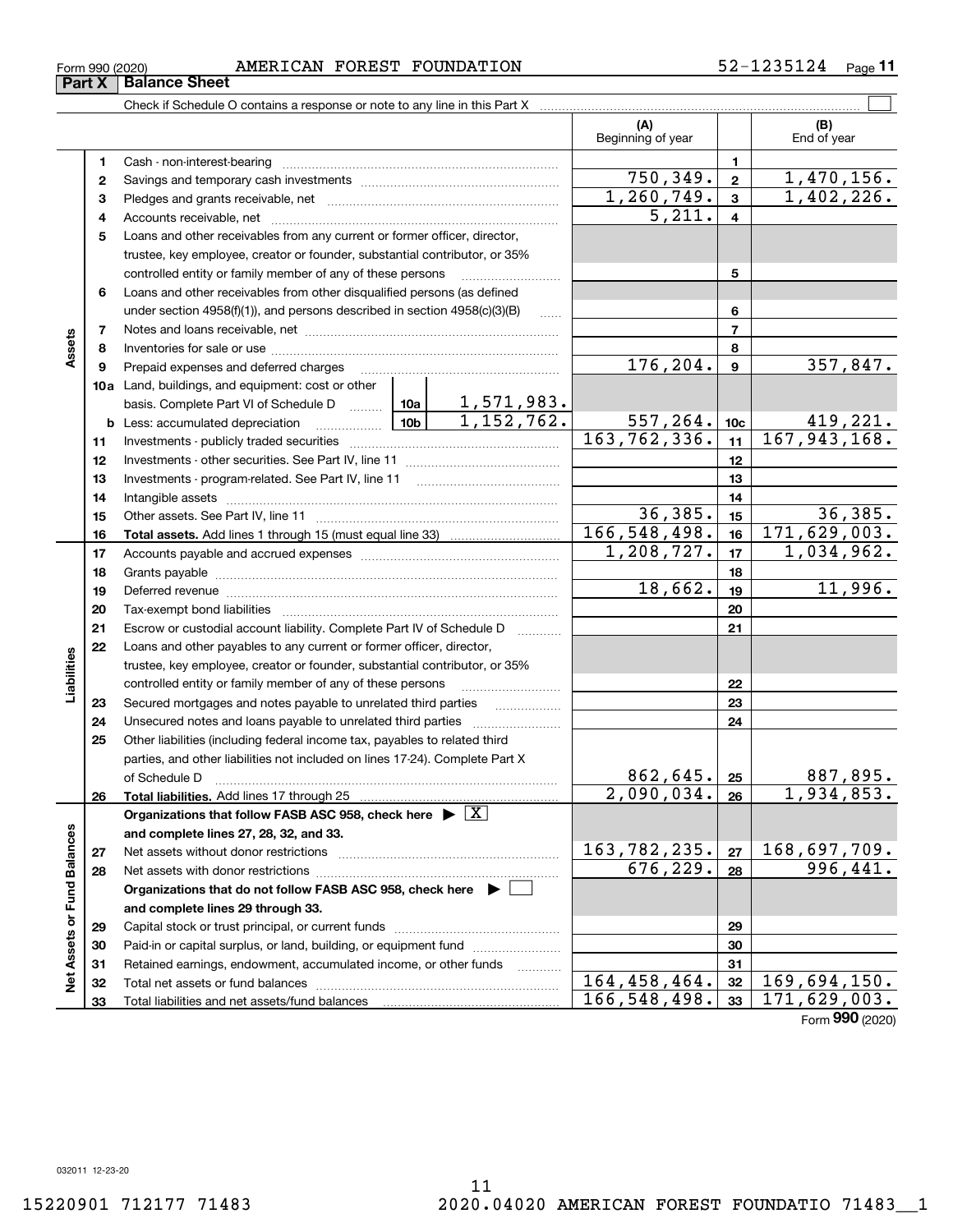|    | AMERICAN FOREST FOUNDATION<br>Form 990 (2020)                                                                                   |                         | 52-1235124 Page 12 |          |                         |
|----|---------------------------------------------------------------------------------------------------------------------------------|-------------------------|--------------------|----------|-------------------------|
|    | <b>Reconciliation of Net Assets</b><br>Part XI                                                                                  |                         |                    |          |                         |
|    |                                                                                                                                 |                         |                    |          | $ \mathbf{X} $          |
|    |                                                                                                                                 |                         |                    |          |                         |
| 1  | Total revenue (must equal Part VIII, column (A), line 12)                                                                       | 1.                      | 11,420,300.        |          |                         |
| 2  |                                                                                                                                 | $\mathbf{2}$            | 17,802,011.        |          |                         |
| 3  | Revenue less expenses. Subtract line 2 from line 1                                                                              | 3                       | $-6, 381, 711.$    |          |                         |
| 4  |                                                                                                                                 | $\overline{\mathbf{4}}$ | 164,458,464.       |          |                         |
| 5  | Net unrealized gains (losses) on investments                                                                                    | 5                       | 10,945,809.        |          |                         |
| 6  |                                                                                                                                 | 6                       |                    |          |                         |
| 7  |                                                                                                                                 | $\overline{7}$          |                    |          |                         |
| 8  | Prior period adjustments                                                                                                        | 8                       |                    |          |                         |
| 9  | Other changes in net assets or fund balances (explain on Schedule O)                                                            | 9                       |                    | 671,588. |                         |
| 10 | Net assets or fund balances at end of year. Combine lines 3 through 9 (must equal Part X, line 32,                              |                         |                    |          |                         |
|    |                                                                                                                                 | 10                      | 169,694,150.       |          |                         |
|    | Part XII Financial Statements and Reporting                                                                                     |                         |                    |          |                         |
|    |                                                                                                                                 |                         |                    |          | $\overline{\mathbf{x}}$ |
|    |                                                                                                                                 |                         |                    | Yes      | No                      |
| 1  | $\boxed{\mathbf{X}}$ Accrual<br>Accounting method used to prepare the Form 990: <u>June</u> Cash<br>Other                       |                         |                    |          |                         |
|    | If the organization changed its method of accounting from a prior year or checked "Other," explain in Schedule O.               |                         |                    |          |                         |
|    | 2a Were the organization's financial statements compiled or reviewed by an independent accountant?                              |                         | 2a                 |          | х                       |
|    | If "Yes," check a box below to indicate whether the financial statements for the year were compiled or reviewed on a            |                         |                    |          |                         |
|    | separate basis, consolidated basis, or both:                                                                                    |                         |                    |          |                         |
|    | Separate basis<br><b>Consolidated basis</b><br>Both consolidated and separate basis                                             |                         |                    | X        |                         |
|    | <b>b</b> Were the organization's financial statements audited by an independent accountant?                                     |                         | 2 <sub>b</sub>     |          |                         |
|    | If "Yes," check a box below to indicate whether the financial statements for the year were audited on a separate basis,         |                         |                    |          |                         |
|    | consolidated basis, or both:                                                                                                    |                         |                    |          |                         |
|    | $\lceil \overline{\mathrm{X}} \rceil$ Consolidated basis<br>Separate basis<br>Both consolidated and separate basis              |                         |                    |          |                         |
|    | c If "Yes" to line 2a or 2b, does the organization have a committee that assumes responsibility for oversight of the audit,     |                         |                    | х        |                         |
|    |                                                                                                                                 |                         | 2c                 |          |                         |
|    | If the organization changed either its oversight process or selection process during the tax year, explain on Schedule O.       |                         |                    |          |                         |
|    | 3a As a result of a federal award, was the organization required to undergo an audit or audits as set forth in the Single Audit |                         |                    | X        |                         |
|    |                                                                                                                                 |                         | За                 |          |                         |
|    | b If "Yes," did the organization undergo the required audit or audits? If the organization did not undergo the required audit   |                         |                    | x        |                         |
|    | or audits, explain why on Schedule O and describe any steps taken to undergo such audits                                        |                         | 3b                 | מחה      |                         |

Form (2020) **990**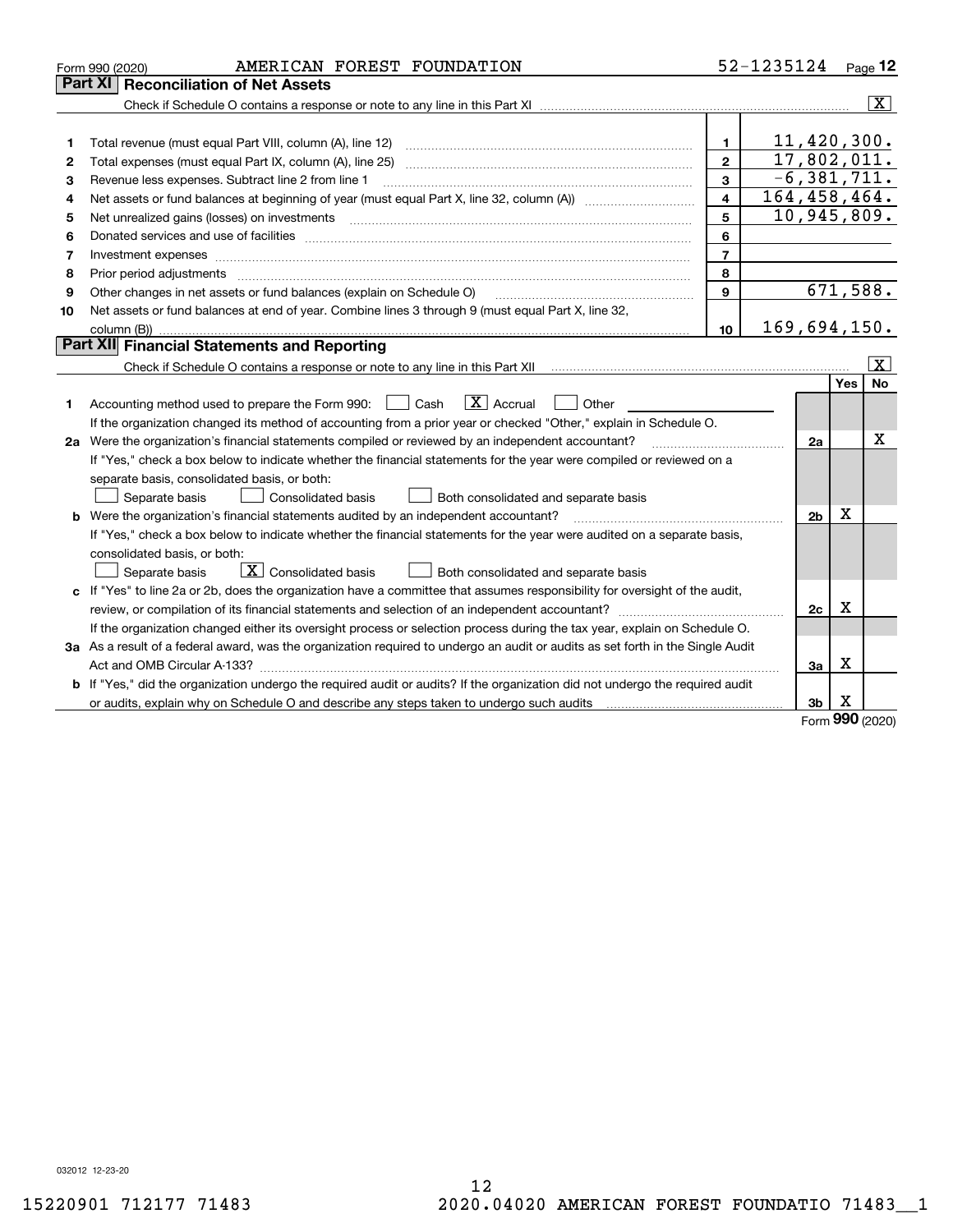| <b>SCHEDULE A</b> |
|-------------------|
|-------------------|

Department of the Treasury Internal Revenue Service

**(Form 990 or 990-EZ)**

# **Public Charity Status and Public Support**

**Complete if the organization is a section 501(c)(3) organization or a section 4947(a)(1) nonexempt charitable trust. | Attach to Form 990 or Form 990-EZ.** 

| <b>P</b> Allach to Form 330 or Form 330-LZ.                              |  |
|--------------------------------------------------------------------------|--|
| ► Go to www.irs.gov/Form990 for instructions and the latest information. |  |
|                                                                          |  |

| OMB No. 1545-0047                   |
|-------------------------------------|
|                                     |
| <b>Open to Public</b><br>Inspection |

 $\mathbf{I}$ 

|        |                                                                                                  |                                                                                                                                                         | Name of the organization                                                                                                                     |          |                                                       |                                                                |    |                            |  | <b>Employer identification number</b> |
|--------|--------------------------------------------------------------------------------------------------|---------------------------------------------------------------------------------------------------------------------------------------------------------|----------------------------------------------------------------------------------------------------------------------------------------------|----------|-------------------------------------------------------|----------------------------------------------------------------|----|----------------------------|--|---------------------------------------|
|        |                                                                                                  |                                                                                                                                                         |                                                                                                                                              |          | AMERICAN FOREST FOUNDATION                            |                                                                |    |                            |  | 52-1235124                            |
| Part I |                                                                                                  |                                                                                                                                                         | Reason for Public Charity Status. (All organizations must complete this part.) See instructions.                                             |          |                                                       |                                                                |    |                            |  |                                       |
|        |                                                                                                  |                                                                                                                                                         | The organization is not a private foundation because it is: (For lines 1 through 12, check only one box.)                                    |          |                                                       |                                                                |    |                            |  |                                       |
| 1      |                                                                                                  |                                                                                                                                                         | A church, convention of churches, or association of churches described in section 170(b)(1)(A)(i).                                           |          |                                                       |                                                                |    |                            |  |                                       |
| 2      |                                                                                                  |                                                                                                                                                         | A school described in section 170(b)(1)(A)(ii). (Attach Schedule E (Form 990 or 990-EZ).)                                                    |          |                                                       |                                                                |    |                            |  |                                       |
| 3      |                                                                                                  |                                                                                                                                                         | A hospital or a cooperative hospital service organization described in section $170(b)(1)(A)(iii)$ .                                         |          |                                                       |                                                                |    |                            |  |                                       |
| 4      |                                                                                                  |                                                                                                                                                         | A medical research organization operated in conjunction with a hospital described in section 170(b)(1)(A)(iii). Enter the hospital's name,   |          |                                                       |                                                                |    |                            |  |                                       |
|        |                                                                                                  |                                                                                                                                                         | city, and state:                                                                                                                             |          |                                                       |                                                                |    |                            |  |                                       |
| 5      |                                                                                                  |                                                                                                                                                         | An organization operated for the benefit of a college or university owned or operated by a governmental unit described in                    |          |                                                       |                                                                |    |                            |  |                                       |
|        |                                                                                                  |                                                                                                                                                         | section 170(b)(1)(A)(iv). (Complete Part II.)                                                                                                |          |                                                       |                                                                |    |                            |  |                                       |
| 6      | A federal, state, or local government or governmental unit described in section 170(b)(1)(A)(v). |                                                                                                                                                         |                                                                                                                                              |          |                                                       |                                                                |    |                            |  |                                       |
|        |                                                                                                  | $7 \times$<br>An organization that normally receives a substantial part of its support from a governmental unit or from the general public described in |                                                                                                                                              |          |                                                       |                                                                |    |                            |  |                                       |
|        |                                                                                                  |                                                                                                                                                         | section 170(b)(1)(A)(vi). (Complete Part II.)                                                                                                |          |                                                       |                                                                |    |                            |  |                                       |
| 8      |                                                                                                  |                                                                                                                                                         | A community trust described in section 170(b)(1)(A)(vi). (Complete Part II.)                                                                 |          |                                                       |                                                                |    |                            |  |                                       |
| 9      |                                                                                                  |                                                                                                                                                         | An agricultural research organization described in section 170(b)(1)(A)(ix) operated in conjunction with a land-grant college                |          |                                                       |                                                                |    |                            |  |                                       |
|        |                                                                                                  |                                                                                                                                                         | or university or a non-land-grant college of agriculture (see instructions). Enter the name, city, and state of the college or               |          |                                                       |                                                                |    |                            |  |                                       |
|        |                                                                                                  |                                                                                                                                                         | university:                                                                                                                                  |          |                                                       |                                                                |    |                            |  |                                       |
| 10     |                                                                                                  |                                                                                                                                                         | An organization that normally receives (1) more than 33 1/3% of its support from contributions, membership fees, and gross receipts from     |          |                                                       |                                                                |    |                            |  |                                       |
|        |                                                                                                  |                                                                                                                                                         | activities related to its exempt functions, subject to certain exceptions; and (2) no more than 33 1/3% of its support from gross investment |          |                                                       |                                                                |    |                            |  |                                       |
|        |                                                                                                  |                                                                                                                                                         | income and unrelated business taxable income (less section 511 tax) from businesses acquired by the organization after June 30, 1975.        |          |                                                       |                                                                |    |                            |  |                                       |
|        |                                                                                                  |                                                                                                                                                         | See section 509(a)(2). (Complete Part III.)                                                                                                  |          |                                                       |                                                                |    |                            |  |                                       |
| 11     |                                                                                                  |                                                                                                                                                         | An organization organized and operated exclusively to test for public safety. See section 509(a)(4).                                         |          |                                                       |                                                                |    |                            |  |                                       |
| 12     |                                                                                                  |                                                                                                                                                         | An organization organized and operated exclusively for the benefit of, to perform the functions of, or to carry out the purposes of one or   |          |                                                       |                                                                |    |                            |  |                                       |
|        |                                                                                                  |                                                                                                                                                         | more publicly supported organizations described in section 509(a)(1) or section 509(a)(2). See section 509(a)(3). Check the box in           |          |                                                       |                                                                |    |                            |  |                                       |
|        |                                                                                                  |                                                                                                                                                         | lines 12a through 12d that describes the type of supporting organization and complete lines 12e, 12f, and 12g.                               |          |                                                       |                                                                |    |                            |  |                                       |
| а      |                                                                                                  |                                                                                                                                                         | Type I. A supporting organization operated, supervised, or controlled by its supported organization(s), typically by giving                  |          |                                                       |                                                                |    |                            |  |                                       |
|        |                                                                                                  |                                                                                                                                                         | the supported organization(s) the power to regularly appoint or elect a majority of the directors or trustees of the supporting              |          |                                                       |                                                                |    |                            |  |                                       |
|        |                                                                                                  |                                                                                                                                                         | organization. You must complete Part IV, Sections A and B.                                                                                   |          |                                                       |                                                                |    |                            |  |                                       |
| b      |                                                                                                  |                                                                                                                                                         | Type II. A supporting organization supervised or controlled in connection with its supported organization(s), by having                      |          |                                                       |                                                                |    |                            |  |                                       |
|        |                                                                                                  |                                                                                                                                                         | control or management of the supporting organization vested in the same persons that control or manage the supported                         |          |                                                       |                                                                |    |                            |  |                                       |
|        |                                                                                                  |                                                                                                                                                         | organization(s). You must complete Part IV, Sections A and C.                                                                                |          |                                                       |                                                                |    |                            |  |                                       |
| с      |                                                                                                  |                                                                                                                                                         | Type III functionally integrated. A supporting organization operated in connection with, and functionally integrated with,                   |          |                                                       |                                                                |    |                            |  |                                       |
|        |                                                                                                  |                                                                                                                                                         | its supported organization(s) (see instructions). You must complete Part IV, Sections A, D, and E.                                           |          |                                                       |                                                                |    |                            |  |                                       |
| d      |                                                                                                  |                                                                                                                                                         | Type III non-functionally integrated. A supporting organization operated in connection with its supported organization(s)                    |          |                                                       |                                                                |    |                            |  |                                       |
|        |                                                                                                  |                                                                                                                                                         | that is not functionally integrated. The organization generally must satisfy a distribution requirement and an attentiveness                 |          |                                                       |                                                                |    |                            |  |                                       |
|        |                                                                                                  |                                                                                                                                                         | requirement (see instructions). You must complete Part IV, Sections A and D, and Part V.                                                     |          |                                                       |                                                                |    |                            |  |                                       |
|        |                                                                                                  |                                                                                                                                                         | Check this box if the organization received a written determination from the IRS that it is a Type I, Type II, Type III                      |          |                                                       |                                                                |    |                            |  |                                       |
|        |                                                                                                  |                                                                                                                                                         | functionally integrated, or Type III non-functionally integrated supporting organization.                                                    |          |                                                       |                                                                |    |                            |  |                                       |
|        |                                                                                                  |                                                                                                                                                         | f Enter the number of supported organizations                                                                                                |          |                                                       |                                                                |    |                            |  |                                       |
|        |                                                                                                  |                                                                                                                                                         | g Provide the following information about the supported organization(s).                                                                     |          |                                                       |                                                                |    |                            |  |                                       |
|        |                                                                                                  |                                                                                                                                                         | (i) Name of supported                                                                                                                        | (ii) EIN | (iii) Type of organization                            | (iv) Is the organization listed<br>in your governing document? |    | (v) Amount of monetary     |  | (vi) Amount of other                  |
|        |                                                                                                  |                                                                                                                                                         | organization                                                                                                                                 |          | (described on lines 1-10<br>above (see instructions)) | Yes                                                            | No | support (see instructions) |  | support (see instructions)            |
|        |                                                                                                  |                                                                                                                                                         |                                                                                                                                              |          |                                                       |                                                                |    |                            |  |                                       |
|        |                                                                                                  |                                                                                                                                                         |                                                                                                                                              |          |                                                       |                                                                |    |                            |  |                                       |
|        |                                                                                                  |                                                                                                                                                         |                                                                                                                                              |          |                                                       |                                                                |    |                            |  |                                       |
|        |                                                                                                  |                                                                                                                                                         |                                                                                                                                              |          |                                                       |                                                                |    |                            |  |                                       |
|        |                                                                                                  |                                                                                                                                                         |                                                                                                                                              |          |                                                       |                                                                |    |                            |  |                                       |
|        |                                                                                                  |                                                                                                                                                         |                                                                                                                                              |          |                                                       |                                                                |    |                            |  |                                       |
|        |                                                                                                  |                                                                                                                                                         |                                                                                                                                              |          |                                                       |                                                                |    |                            |  |                                       |
|        |                                                                                                  |                                                                                                                                                         |                                                                                                                                              |          |                                                       |                                                                |    |                            |  |                                       |
|        |                                                                                                  |                                                                                                                                                         |                                                                                                                                              |          |                                                       |                                                                |    |                            |  |                                       |
|        |                                                                                                  |                                                                                                                                                         |                                                                                                                                              |          |                                                       |                                                                |    |                            |  |                                       |
| Total  |                                                                                                  |                                                                                                                                                         |                                                                                                                                              |          |                                                       |                                                                |    |                            |  |                                       |

LHA For Paperwork Reduction Act Notice, see the Instructions for Form 990 or 990-EZ. <sub>032021</sub> o1-25-21 Schedule A (Form 990 or 990-EZ) 2020 13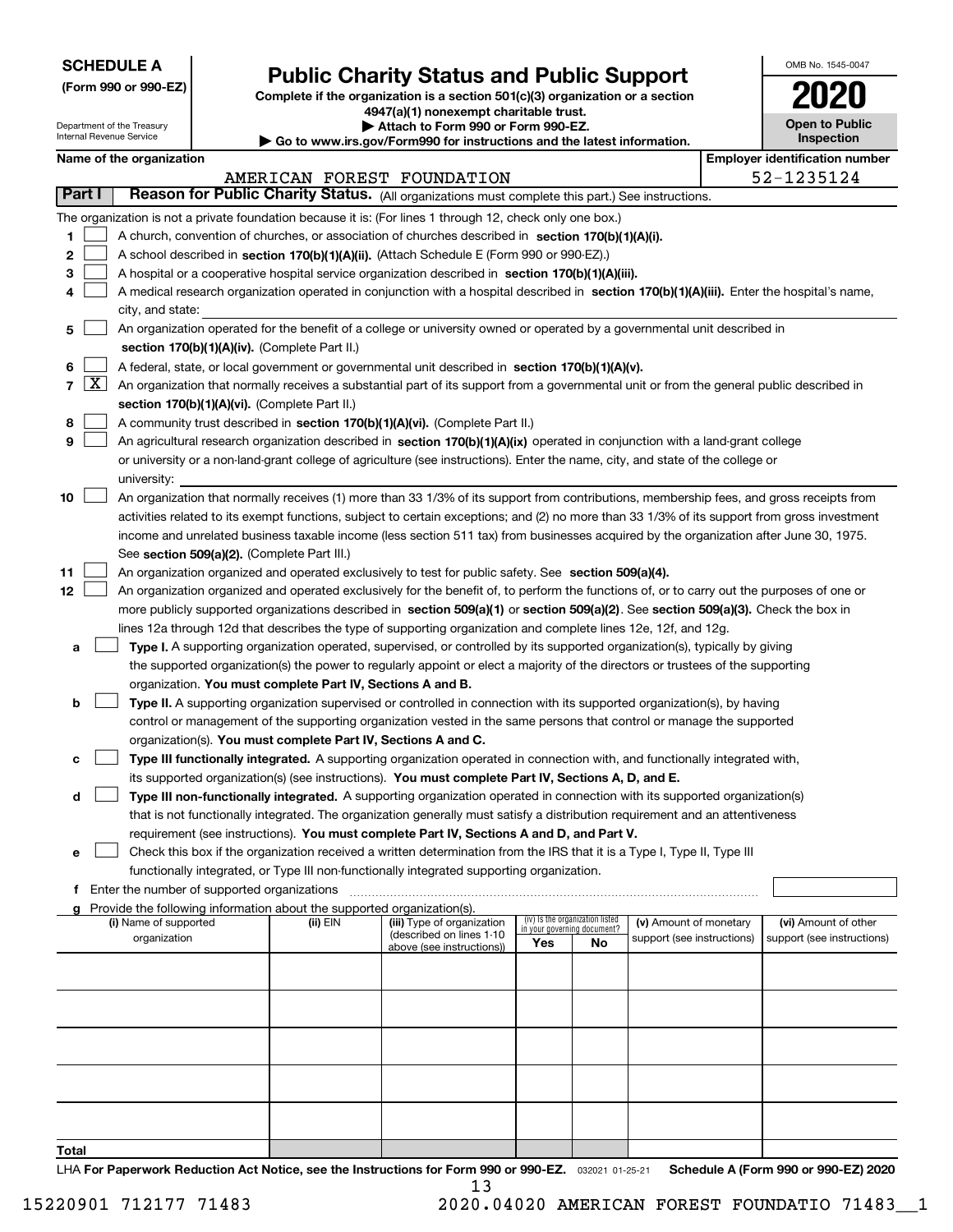#### Schedule A (Form 990 or 990-EZ) 2020  $\,$   $\rm AMERICAN$   $\,$   $\rm FOREST$   $\,$   $\rm FOUNDATION$   $\,$   $\,$   $\,$   $\,$   $\,$   $\rm 52-1235124$   $\,$   $\,$   $\rm Page$

52-1235124 Page 2

(Complete only if you checked the box on line 5, 7, or 8 of Part I or if the organization failed to qualify under Part III. If the organization fails to qualify under the tests listed below, please complete Part III.) **Part II** Support Schedule for Organizations Described in Sections 170(b)(1)(A)(iv) and 170(b)(1)(A)(vi)

|    | <b>Section A. Public Support</b>                                                                                                                                                                                               |          |          |            |                        |          |                                          |
|----|--------------------------------------------------------------------------------------------------------------------------------------------------------------------------------------------------------------------------------|----------|----------|------------|------------------------|----------|------------------------------------------|
|    | Calendar year (or fiscal year beginning in)                                                                                                                                                                                    | (a) 2016 | (b) 2017 | $(c)$ 2018 | $(d)$ 2019             | (e) 2020 | (f) Total                                |
|    | 1 Gifts, grants, contributions, and                                                                                                                                                                                            |          |          |            |                        |          |                                          |
|    | membership fees received. (Do not                                                                                                                                                                                              |          |          |            |                        |          |                                          |
|    | include any "unusual grants.")                                                                                                                                                                                                 | 3184072. | 4131510. | 4186128.   | 5364931.               |          | 7860772.24727413.                        |
|    | 2 Tax revenues levied for the organ-                                                                                                                                                                                           |          |          |            |                        |          |                                          |
|    | ization's benefit and either paid to                                                                                                                                                                                           |          |          |            |                        |          |                                          |
|    | or expended on its behalf                                                                                                                                                                                                      |          |          |            |                        |          |                                          |
|    | 3 The value of services or facilities                                                                                                                                                                                          |          |          |            |                        |          |                                          |
|    | furnished by a governmental unit to                                                                                                                                                                                            |          |          |            |                        |          |                                          |
|    | the organization without charge                                                                                                                                                                                                |          |          |            |                        |          |                                          |
|    | 4 Total. Add lines 1 through 3                                                                                                                                                                                                 | 3184072. | 4131510. | 4186128.   | 5364931.               |          | 7860772.24727413.                        |
|    | 5 The portion of total contributions                                                                                                                                                                                           |          |          |            |                        |          |                                          |
|    | by each person (other than a                                                                                                                                                                                                   |          |          |            |                        |          |                                          |
|    | governmental unit or publicly                                                                                                                                                                                                  |          |          |            |                        |          |                                          |
|    | supported organization) included                                                                                                                                                                                               |          |          |            |                        |          |                                          |
|    | on line 1 that exceeds 2% of the                                                                                                                                                                                               |          |          |            |                        |          |                                          |
|    | amount shown on line 11,                                                                                                                                                                                                       |          |          |            |                        |          |                                          |
|    | column (f)                                                                                                                                                                                                                     |          |          |            |                        |          |                                          |
|    | 6 Public support. Subtract line 5 from line 4.                                                                                                                                                                                 |          |          |            |                        |          | 24727413.                                |
|    | <b>Section B. Total Support</b>                                                                                                                                                                                                |          |          |            |                        |          |                                          |
|    | Calendar year (or fiscal year beginning in)                                                                                                                                                                                    | (a) 2016 | (b) 2017 | $(c)$ 2018 | $(d)$ 2019             | (e) 2020 | (f) Total                                |
|    | <b>7</b> Amounts from line 4                                                                                                                                                                                                   | 3184072. | 4131510. | 4186128.   | $\overline{5364931}$ . |          | 7860772.24727413.                        |
|    | 8 Gross income from interest,                                                                                                                                                                                                  |          |          |            |                        |          |                                          |
|    | dividends, payments received on                                                                                                                                                                                                |          |          |            |                        |          |                                          |
|    |                                                                                                                                                                                                                                |          |          |            |                        |          |                                          |
|    | securities loans, rents, royalties,                                                                                                                                                                                            | 4303936. | 5390077. | 5435588.   | 4541691.               |          | 5432132.25103424.                        |
|    | and income from similar sources                                                                                                                                                                                                |          |          |            |                        |          |                                          |
|    | <b>9</b> Net income from unrelated business                                                                                                                                                                                    |          |          |            |                        |          |                                          |
|    | activities, whether or not the                                                                                                                                                                                                 |          |          |            |                        |          |                                          |
|    | business is regularly carried on                                                                                                                                                                                               |          |          |            |                        |          |                                          |
|    | 10 Other income. Do not include gain                                                                                                                                                                                           |          |          |            |                        |          |                                          |
|    | or loss from the sale of capital                                                                                                                                                                                               |          |          |            |                        |          |                                          |
|    |                                                                                                                                                                                                                                |          |          |            |                        |          |                                          |
|    | 11 Total support. Add lines 7 through 10                                                                                                                                                                                       |          |          |            |                        |          | 49830837.                                |
|    | 12 Gross receipts from related activities, etc. (see instructions)                                                                                                                                                             |          |          |            |                        | 12       | 1,615,775.                               |
|    | 13 First 5 years. If the Form 990 is for the organization's first, second, third, fourth, or fifth tax year as a section 501(c)(3)                                                                                             |          |          |            |                        |          |                                          |
|    | organization, check this box and stop here manufactured and according to the state of the state of the state of the state of the state of the state of the state of the state of the state of the state of the state of the st |          |          |            |                        |          |                                          |
|    | Section C. Computation of Public Support Percentage                                                                                                                                                                            |          |          |            |                        |          |                                          |
|    |                                                                                                                                                                                                                                |          |          |            |                        | 14       | 49.62<br>%                               |
|    |                                                                                                                                                                                                                                |          |          |            |                        | 15       | 44.36<br>$\%$                            |
|    | 16a 33 1/3% support test - 2020. If the organization did not check the box on line 13, and line 14 is 33 1/3% or more, check this box and                                                                                      |          |          |            |                        |          |                                          |
|    | stop here. The organization qualifies as a publicly supported organization                                                                                                                                                     |          |          |            |                        |          | $\blacktriangleright$ $\boxed{\text{X}}$ |
|    | b 33 1/3% support test - 2019. If the organization did not check a box on line 13 or 16a, and line 15 is 33 1/3% or more, check this box                                                                                       |          |          |            |                        |          |                                          |
|    | and stop here. The organization qualifies as a publicly supported organization                                                                                                                                                 |          |          |            |                        |          |                                          |
|    | 17a 10% -facts-and-circumstances test - 2020. If the organization did not check a box on line 13, 16a, or 16b, and line 14 is 10% or more,                                                                                     |          |          |            |                        |          |                                          |
|    | and if the organization meets the facts-and-circumstances test, check this box and stop here. Explain in Part VI how the organization                                                                                          |          |          |            |                        |          |                                          |
|    | meets the facts-and-circumstances test. The organization qualifies as a publicly supported organization                                                                                                                        |          |          |            |                        |          |                                          |
|    | <b>b 10% -facts-and-circumstances test - 2019.</b> If the organization did not check a box on line 13, 16a, 16b, or 17a, and line 15 is 10% or                                                                                 |          |          |            |                        |          |                                          |
|    | more, and if the organization meets the facts-and-circumstances test, check this box and stop here. Explain in Part VI how the                                                                                                 |          |          |            |                        |          |                                          |
|    | organization meets the facts-and-circumstances test. The organization qualifies as a publicly supported organization                                                                                                           |          |          |            |                        |          |                                          |
| 18 | Private foundation. If the organization did not check a box on line 13, 16a, 16b, 17a, or 17b, check this box and see instructions                                                                                             |          |          |            |                        |          |                                          |
|    |                                                                                                                                                                                                                                |          |          |            |                        |          | Schedule A (Form 990 or 990-F7) 2020     |

**Schedule A (Form 990 or 990-EZ) 2020**

032022 01-25-21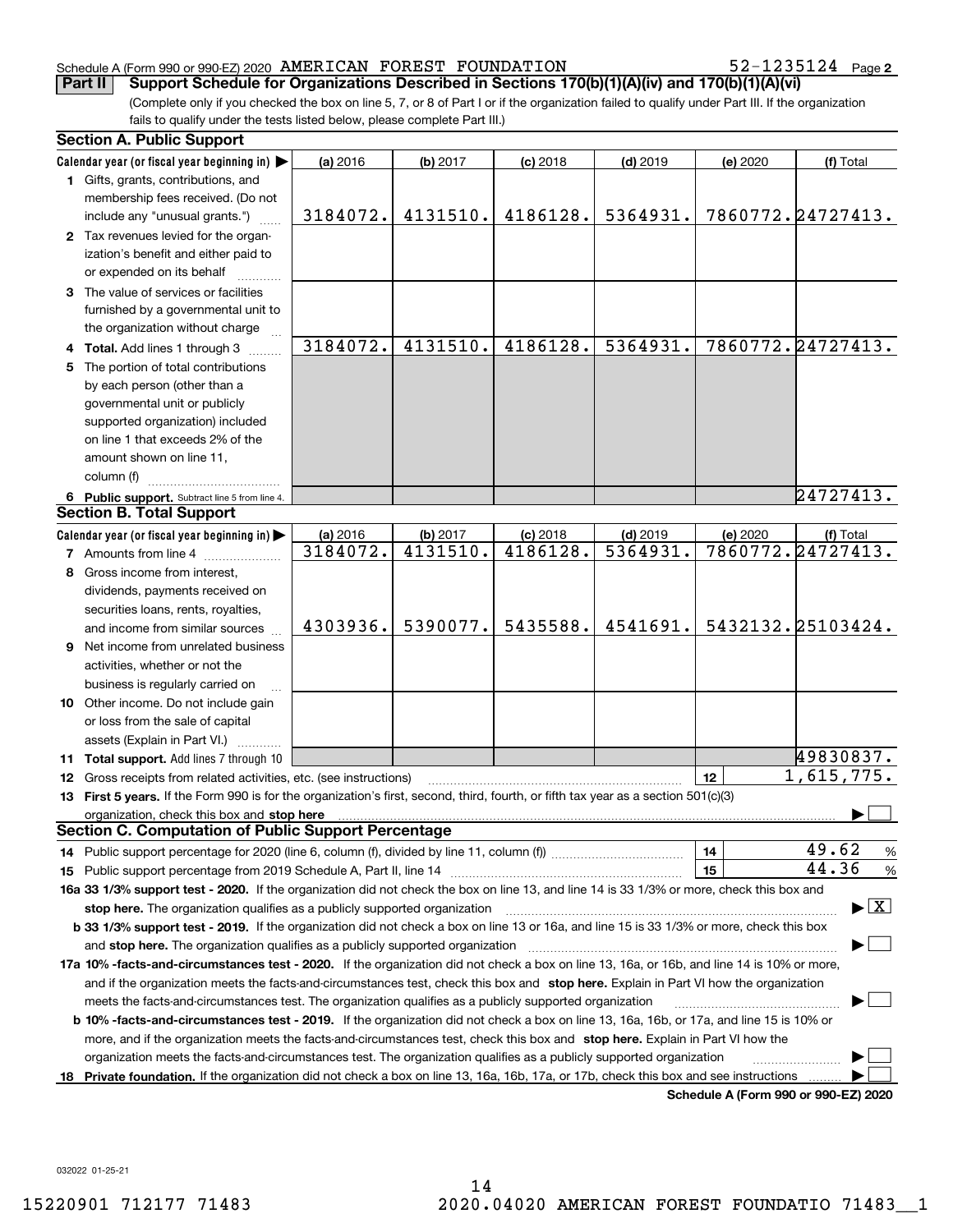#### Schedule A (Form 990 or 990-EZ) 2020  $\,$   $\rm AMERICAN$   $\,$   $\rm FOREST$   $\,$   $\rm FOUNDATION$   $\,$   $\,$   $\,$   $\,$   $\,$   $\rm 52-1235124$   $\,$   $\,$   $\rm Page$ **Part III | Support Schedule for Organizations Described in Section 509(a)(2)**

(Complete only if you checked the box on line 10 of Part I or if the organization failed to qualify under Part II. If the organization fails to qualify under the tests listed below, please complete Part II.)

|    | <b>Section A. Public Support</b>                                                                                                                 |          |          |            |            |          |                                      |
|----|--------------------------------------------------------------------------------------------------------------------------------------------------|----------|----------|------------|------------|----------|--------------------------------------|
|    | Calendar year (or fiscal year beginning in) $\blacktriangleright$                                                                                | (a) 2016 | (b) 2017 | $(c)$ 2018 | $(d)$ 2019 | (e) 2020 | (f) Total                            |
|    | 1 Gifts, grants, contributions, and                                                                                                              |          |          |            |            |          |                                      |
|    | membership fees received. (Do not                                                                                                                |          |          |            |            |          |                                      |
|    | include any "unusual grants.")                                                                                                                   |          |          |            |            |          |                                      |
|    | <b>2</b> Gross receipts from admissions,                                                                                                         |          |          |            |            |          |                                      |
|    | merchandise sold or services per-                                                                                                                |          |          |            |            |          |                                      |
|    | formed, or facilities furnished in<br>any activity that is related to the                                                                        |          |          |            |            |          |                                      |
|    | organization's tax-exempt purpose                                                                                                                |          |          |            |            |          |                                      |
| З  | Gross receipts from activities that                                                                                                              |          |          |            |            |          |                                      |
|    | are not an unrelated trade or bus-                                                                                                               |          |          |            |            |          |                                      |
|    | iness under section 513                                                                                                                          |          |          |            |            |          |                                      |
|    | 4 Tax revenues levied for the organ-                                                                                                             |          |          |            |            |          |                                      |
|    | ization's benefit and either paid to                                                                                                             |          |          |            |            |          |                                      |
|    | or expended on its behalf                                                                                                                        |          |          |            |            |          |                                      |
| 5. | The value of services or facilities                                                                                                              |          |          |            |            |          |                                      |
|    | furnished by a governmental unit to                                                                                                              |          |          |            |            |          |                                      |
|    | the organization without charge                                                                                                                  |          |          |            |            |          |                                      |
|    | <b>6 Total.</b> Add lines 1 through 5                                                                                                            |          |          |            |            |          |                                      |
|    | 7a Amounts included on lines 1, 2, and                                                                                                           |          |          |            |            |          |                                      |
|    | 3 received from disqualified persons                                                                                                             |          |          |            |            |          |                                      |
|    | <b>b</b> Amounts included on lines 2 and 3 received                                                                                              |          |          |            |            |          |                                      |
|    | from other than disqualified persons that<br>exceed the greater of \$5,000 or 1% of the                                                          |          |          |            |            |          |                                      |
|    | amount on line 13 for the year                                                                                                                   |          |          |            |            |          |                                      |
|    | c Add lines 7a and 7b                                                                                                                            |          |          |            |            |          |                                      |
|    | 8 Public support. (Subtract line 7c from line 6.)                                                                                                |          |          |            |            |          |                                      |
|    | <b>Section B. Total Support</b>                                                                                                                  |          |          |            |            |          |                                      |
|    | Calendar year (or fiscal year beginning in) $\blacktriangleright$                                                                                | (a) 2016 | (b) 2017 | $(c)$ 2018 | $(d)$ 2019 | (e) 2020 | (f) Total                            |
|    | 9 Amounts from line 6<br>.                                                                                                                       |          |          |            |            |          |                                      |
|    | <b>10a</b> Gross income from interest,                                                                                                           |          |          |            |            |          |                                      |
|    | dividends, payments received on<br>securities loans, rents, royalties,                                                                           |          |          |            |            |          |                                      |
|    | and income from similar sources                                                                                                                  |          |          |            |            |          |                                      |
|    | <b>b</b> Unrelated business taxable income                                                                                                       |          |          |            |            |          |                                      |
|    | (less section 511 taxes) from businesses                                                                                                         |          |          |            |            |          |                                      |
|    | acquired after June 30, 1975                                                                                                                     |          |          |            |            |          |                                      |
|    | c Add lines 10a and 10b                                                                                                                          |          |          |            |            |          |                                      |
|    | 11 Net income from unrelated business                                                                                                            |          |          |            |            |          |                                      |
|    | activities not included in line 10b.<br>whether or not the business is                                                                           |          |          |            |            |          |                                      |
|    | regularly carried on                                                                                                                             |          |          |            |            |          |                                      |
|    | 12 Other income. Do not include gain                                                                                                             |          |          |            |            |          |                                      |
|    | or loss from the sale of capital<br>assets (Explain in Part VI.)                                                                                 |          |          |            |            |          |                                      |
|    | 13 Total support. (Add lines 9, 10c, 11, and 12.)                                                                                                |          |          |            |            |          |                                      |
|    | 14 First 5 years. If the Form 990 is for the organization's first, second, third, fourth, or fifth tax year as a section 501(c)(3) organization, |          |          |            |            |          |                                      |
|    | check this box and stop here                                                                                                                     |          |          |            |            |          |                                      |
|    | <b>Section C. Computation of Public Support Percentage</b>                                                                                       |          |          |            |            |          |                                      |
|    |                                                                                                                                                  |          |          |            |            | 15       | %                                    |
|    | 16 Public support percentage from 2019 Schedule A, Part III, line 15                                                                             |          |          |            |            | 16       | %                                    |
|    | Section D. Computation of Investment Income Percentage                                                                                           |          |          |            |            |          |                                      |
|    |                                                                                                                                                  |          |          |            |            | 17       | %                                    |
|    | 18 Investment income percentage from 2019 Schedule A, Part III, line 17                                                                          |          |          |            |            | 18       | %                                    |
|    | 19a 33 1/3% support tests - 2020. If the organization did not check the box on line 14, and line 15 is more than 33 1/3%, and line 17 is not     |          |          |            |            |          |                                      |
|    | more than 33 1/3%, check this box and stop here. The organization qualifies as a publicly supported organization                                 |          |          |            |            |          |                                      |
|    | b 33 1/3% support tests - 2019. If the organization did not check a box on line 14 or line 19a, and line 16 is more than 33 1/3%, and            |          |          |            |            |          |                                      |
|    | line 18 is not more than 33 1/3%, check this box and stop here. The organization qualifies as a publicly supported organization                  |          |          |            |            |          |                                      |
| 20 | Private foundation. If the organization did not check a box on line 14, 19a, or 19b, check this box and see instructions                         |          |          |            |            |          |                                      |
|    | 032023 01-25-21                                                                                                                                  |          | 15       |            |            |          | Schedule A (Form 990 or 990-EZ) 2020 |
|    |                                                                                                                                                  |          |          |            |            |          |                                      |

15220901 712177 71483 2020.04020 AMERICAN FOREST FOUNDATIO 71483\_\_1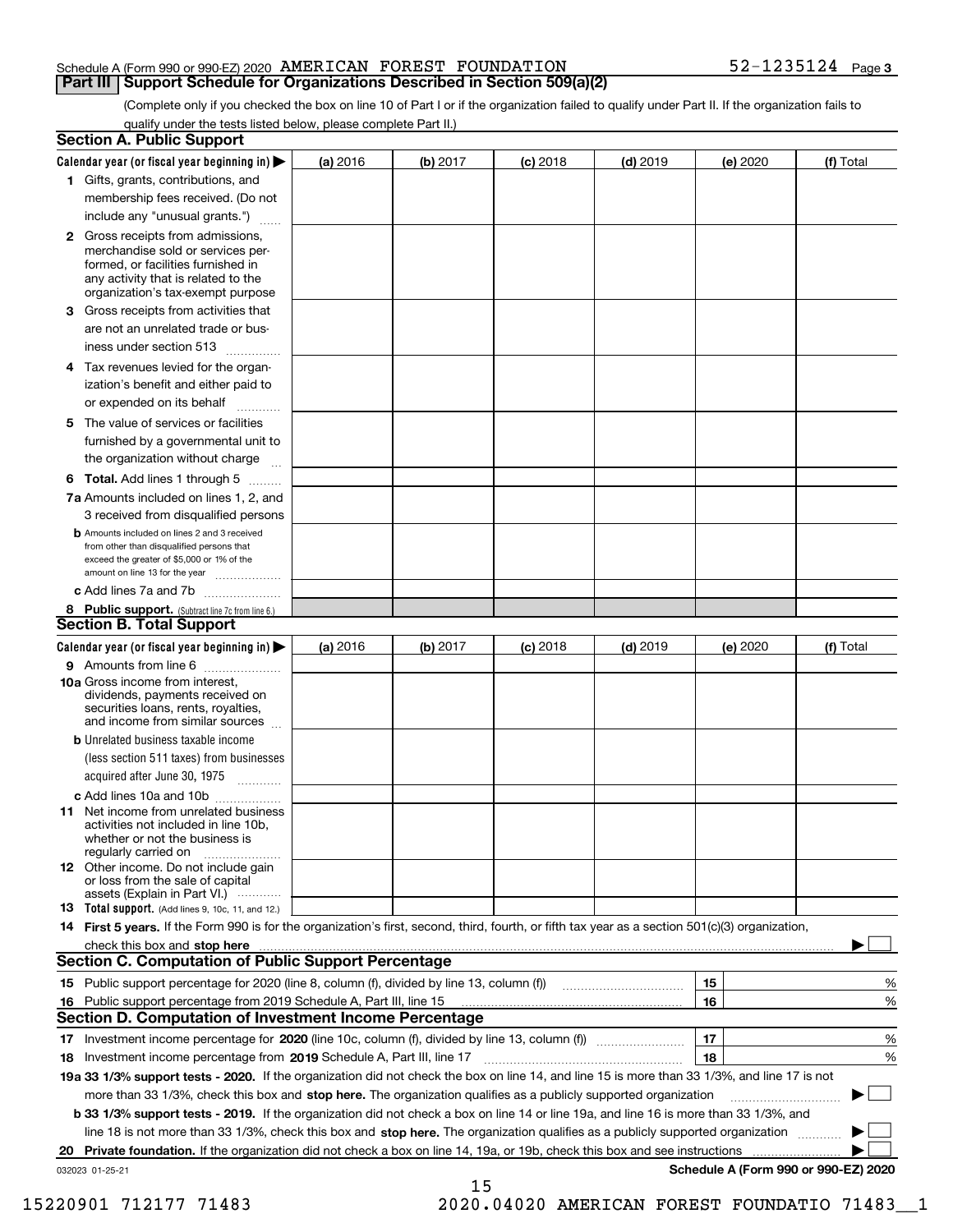### Schedule A (Form 990 or 990-EZ) 2020  $\,$   $\rm AMERICAN$   $\,$   $\rm FOREST$   $\,$   $\rm FOUNDATION$   $\,$   $\,$   $\,$   $\,$   $\,$   $\rm 52-1235124$   $\,$   $\,$   $\rm Page$

## **Part IV Supporting Organizations**

(Complete only if you checked a box in line 12 on Part I. If you checked box 12a, Part I, complete Sections A and B. If you checked box 12b, Part I, complete Sections A and C. If you checked box 12c, Part I, complete Sections A, D, and E. If you checked box 12d, Part I, complete Sections A and D, and complete Part V.)

### **Section A. All Supporting Organizations**

- **1** Are all of the organization's supported organizations listed by name in the organization's governing documents? If "No," describe in **Part VI** how the supported organizations are designated. If designated by *class or purpose, describe the designation. If historic and continuing relationship, explain.*
- **2** Did the organization have any supported organization that does not have an IRS determination of status under section 509(a)(1) or (2)? If "Yes," explain in Part VI how the organization determined that the supported *organization was described in section 509(a)(1) or (2).*
- **3a** Did the organization have a supported organization described in section 501(c)(4), (5), or (6)? If "Yes," answer *lines 3b and 3c below.*
- **b** Did the organization confirm that each supported organization qualified under section 501(c)(4), (5), or (6) and satisfied the public support tests under section 509(a)(2)? If "Yes," describe in **Part VI** when and how the *organization made the determination.*
- **c**Did the organization ensure that all support to such organizations was used exclusively for section 170(c)(2)(B) purposes? If "Yes," explain in **Part VI** what controls the organization put in place to ensure such use.
- **4a***If* Was any supported organization not organized in the United States ("foreign supported organization")? *"Yes," and if you checked box 12a or 12b in Part I, answer lines 4b and 4c below.*
- **b** Did the organization have ultimate control and discretion in deciding whether to make grants to the foreign supported organization? If "Yes," describe in **Part VI** how the organization had such control and discretion *despite being controlled or supervised by or in connection with its supported organizations.*
- **c** Did the organization support any foreign supported organization that does not have an IRS determination under sections 501(c)(3) and 509(a)(1) or (2)? If "Yes," explain in **Part VI** what controls the organization used *to ensure that all support to the foreign supported organization was used exclusively for section 170(c)(2)(B) purposes.*
- **5a** Did the organization add, substitute, or remove any supported organizations during the tax year? If "Yes," answer lines 5b and 5c below (if applicable). Also, provide detail in **Part VI,** including (i) the names and EIN *numbers of the supported organizations added, substituted, or removed; (ii) the reasons for each such action; (iii) the authority under the organization's organizing document authorizing such action; and (iv) how the action was accomplished (such as by amendment to the organizing document).*
- **b** Type I or Type II only. Was any added or substituted supported organization part of a class already designated in the organization's organizing document?
- **cSubstitutions only.**  Was the substitution the result of an event beyond the organization's control?
- **6** Did the organization provide support (whether in the form of grants or the provision of services or facilities) to **Part VI.** *If "Yes," provide detail in* support or benefit one or more of the filing organization's supported organizations? anyone other than (i) its supported organizations, (ii) individuals that are part of the charitable class benefited by one or more of its supported organizations, or (iii) other supporting organizations that also
- **7**Did the organization provide a grant, loan, compensation, or other similar payment to a substantial contributor *If "Yes," complete Part I of Schedule L (Form 990 or 990-EZ).* regard to a substantial contributor? (as defined in section 4958(c)(3)(C)), a family member of a substantial contributor, or a 35% controlled entity with
- **8** Did the organization make a loan to a disqualified person (as defined in section 4958) not described in line 7? *If "Yes," complete Part I of Schedule L (Form 990 or 990-EZ).*
- **9a** Was the organization controlled directly or indirectly at any time during the tax year by one or more in section 509(a)(1) or (2))? If "Yes," *provide detail in* <code>Part VI.</code> disqualified persons, as defined in section 4946 (other than foundation managers and organizations described
- **b** Did one or more disqualified persons (as defined in line 9a) hold a controlling interest in any entity in which the supporting organization had an interest? If "Yes," provide detail in P**art VI**.
- **c**Did a disqualified person (as defined in line 9a) have an ownership interest in, or derive any personal benefit from, assets in which the supporting organization also had an interest? If "Yes," provide detail in P**art VI.**
- **10a** Was the organization subject to the excess business holdings rules of section 4943 because of section supporting organizations)? If "Yes," answer line 10b below. 4943(f) (regarding certain Type II supporting organizations, and all Type III non-functionally integrated
- **b** Did the organization have any excess business holdings in the tax year? (Use Schedule C, Form 4720, to *determine whether the organization had excess business holdings.)*

032024 01-25-21

**3c4a4b4c5a 5b5c6789a 9b9c10a10b**

**Schedule A (Form 990 or 990-EZ) 2020**

**YesNo**

**1**

**2**

**3a**

**3b**

16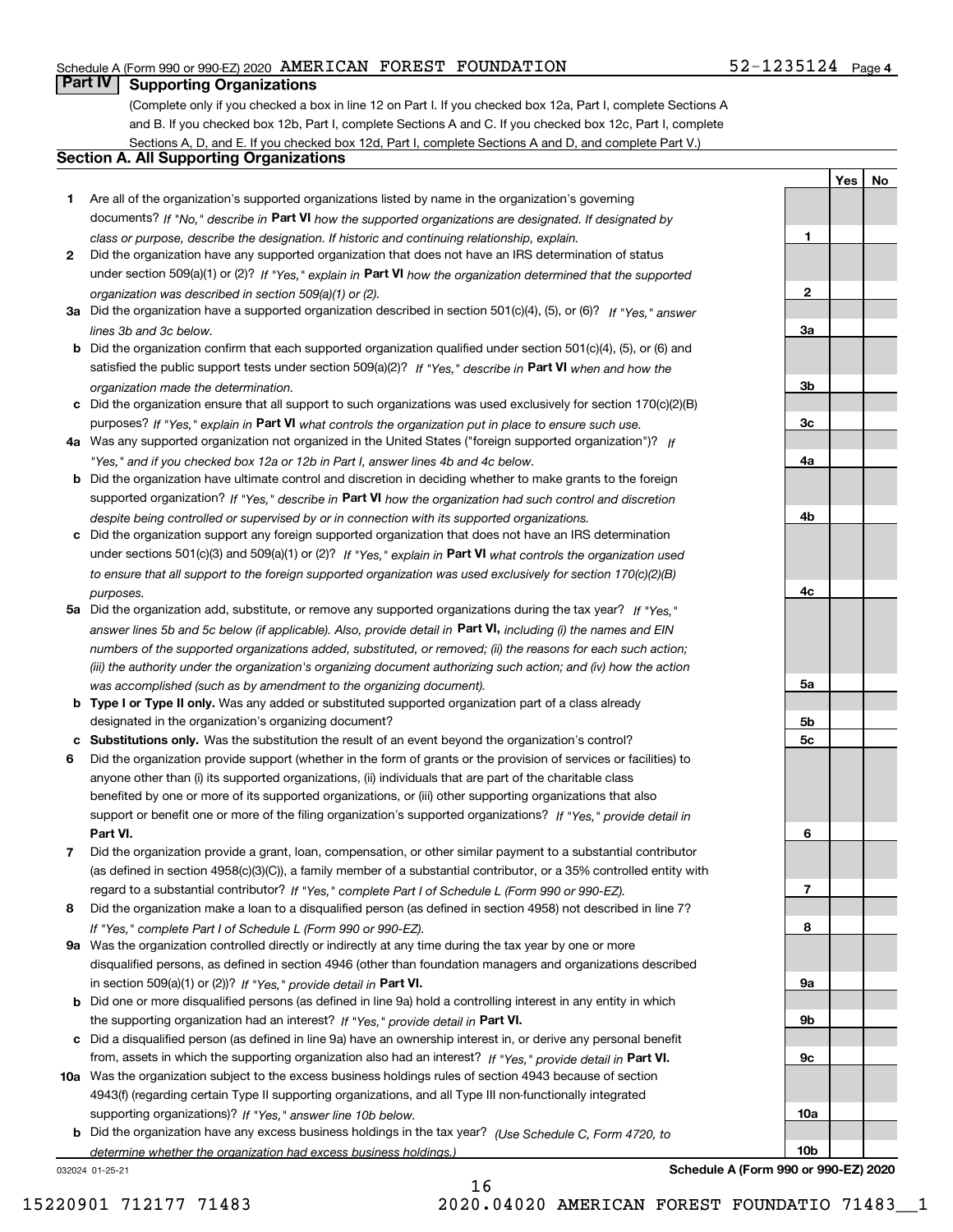#### Schedule A (Form 990 or 990-EZ) 2020  $\,$   $\rm AMERICAN$   $\,$   $\rm FOREST$   $\,$   $\rm FOUNDATION$   $\,$   $\,$   $\,$   $\,$   $\,$   $\rm 52-1235124$   $\,$   $\,$   $\rm Page$

|              | Part IV<br><b>Supporting Organizations (continued)</b>                                                                                                                                                                                                    |                |            |    |
|--------------|-----------------------------------------------------------------------------------------------------------------------------------------------------------------------------------------------------------------------------------------------------------|----------------|------------|----|
|              |                                                                                                                                                                                                                                                           |                | Yes        | No |
| 11           | Has the organization accepted a gift or contribution from any of the following persons?                                                                                                                                                                   |                |            |    |
|              | a A person who directly or indirectly controls, either alone or together with persons described in lines 11b and                                                                                                                                          |                |            |    |
|              | 11c below, the governing body of a supported organization?                                                                                                                                                                                                | 11a            |            |    |
|              | <b>b</b> A family member of a person described in line 11a above?                                                                                                                                                                                         | 11b            |            |    |
|              | c A 35% controlled entity of a person described in line 11a or 11b above? If "Yes" to line 11a, 11b, or 11c, provide                                                                                                                                      |                |            |    |
|              | detail in Part VI.                                                                                                                                                                                                                                        | 11c            |            |    |
|              | <b>Section B. Type I Supporting Organizations</b>                                                                                                                                                                                                         |                |            |    |
|              |                                                                                                                                                                                                                                                           |                | Yes        | No |
| 1            | Did the governing body, members of the governing body, officers acting in their official capacity, or membership of one or                                                                                                                                |                |            |    |
|              | more supported organizations have the power to regularly appoint or elect at least a majority of the organization's officers,                                                                                                                             |                |            |    |
|              | directors, or trustees at all times during the tax year? If "No," describe in Part VI how the supported organization(s)<br>effectively operated, supervised, or controlled the organization's activities. If the organization had more than one supported |                |            |    |
|              | organization, describe how the powers to appoint and/or remove officers, directors, or trustees were allocated among the                                                                                                                                  |                |            |    |
|              | supported organizations and what conditions or restrictions, if any, applied to such powers during the tax year.                                                                                                                                          | 1              |            |    |
| $\mathbf{2}$ | Did the organization operate for the benefit of any supported organization other than the supported                                                                                                                                                       |                |            |    |
|              | organization(s) that operated, supervised, or controlled the supporting organization? If "Yes," explain in                                                                                                                                                |                |            |    |
|              | Part VI how providing such benefit carried out the purposes of the supported organization(s) that operated,                                                                                                                                               |                |            |    |
|              | supervised, or controlled the supporting organization.                                                                                                                                                                                                    | $\overline{2}$ |            |    |
|              | <b>Section C. Type II Supporting Organizations</b>                                                                                                                                                                                                        |                |            |    |
|              |                                                                                                                                                                                                                                                           |                | Yes        | No |
| 1.           | Were a majority of the organization's directors or trustees during the tax year also a majority of the directors                                                                                                                                          |                |            |    |
|              | or trustees of each of the organization's supported organization(s)? If "No," describe in Part VI how control                                                                                                                                             |                |            |    |
|              | or management of the supporting organization was vested in the same persons that controlled or managed                                                                                                                                                    |                |            |    |
|              | the supported organization(s).<br>Section D. All Type III Supporting Organizations                                                                                                                                                                        | 1              |            |    |
|              |                                                                                                                                                                                                                                                           |                |            |    |
|              |                                                                                                                                                                                                                                                           |                | Yes        | No |
| 1            | Did the organization provide to each of its supported organizations, by the last day of the fifth month of the                                                                                                                                            |                |            |    |
|              | organization's tax year, (i) a written notice describing the type and amount of support provided during the prior tax                                                                                                                                     |                |            |    |
|              | year, (ii) a copy of the Form 990 that was most recently filed as of the date of notification, and (iii) copies of the                                                                                                                                    |                |            |    |
|              | organization's governing documents in effect on the date of notification, to the extent not previously provided?                                                                                                                                          | 1              |            |    |
| 2            | Were any of the organization's officers, directors, or trustees either (i) appointed or elected by the supported                                                                                                                                          |                |            |    |
|              | organization(s) or (ii) serving on the governing body of a supported organization? If "No," explain in Part VI how                                                                                                                                        |                |            |    |
|              | the organization maintained a close and continuous working relationship with the supported organization(s).                                                                                                                                               | 2              |            |    |
| 3            | By reason of the relationship described in line 2, above, did the organization's supported organizations have a                                                                                                                                           |                |            |    |
|              | significant voice in the organization's investment policies and in directing the use of the organization's                                                                                                                                                |                |            |    |
|              | income or assets at all times during the tax year? If "Yes," describe in Part VI the role the organization's                                                                                                                                              | 3              |            |    |
|              | supported organizations played in this regard.<br>Section E. Type III Functionally Integrated Supporting Organizations                                                                                                                                    |                |            |    |
| 1            | Check the box next to the method that the organization used to satisfy the Integral Part Test during the year (see instructions).                                                                                                                         |                |            |    |
| а            | The organization satisfied the Activities Test. Complete line 2 below.                                                                                                                                                                                    |                |            |    |
| b            | The organization is the parent of each of its supported organizations. Complete line 3 below.                                                                                                                                                             |                |            |    |
| c            | The organization supported a governmental entity. Describe in Part VI how you supported a governmental entity (see instructions)                                                                                                                          |                |            |    |
| 2            | Activities Test. Answer lines 2a and 2b below.                                                                                                                                                                                                            |                | <b>Yes</b> | No |
| а            | Did substantially all of the organization's activities during the tax year directly further the exempt purposes of                                                                                                                                        |                |            |    |
|              | the supported organization(s) to which the organization was responsive? If "Yes," then in Part VI identify                                                                                                                                                |                |            |    |
|              | those supported organizations and explain how these activities directly furthered their exempt purposes,                                                                                                                                                  |                |            |    |
|              | how the organization was responsive to those supported organizations, and how the organization determined                                                                                                                                                 |                |            |    |
|              | that these activities constituted substantially all of its activities.                                                                                                                                                                                    | 2a             |            |    |
|              |                                                                                                                                                                                                                                                           |                |            |    |

- **b** Did the activities described in line 2a, above, constitute activities that, but for the organization's involvement, **Part VI**  *the reasons for the organization's position that its supported organization(s) would have engaged in* one or more of the organization's supported organization(s) would have been engaged in? If "Yes," e*xplain in these activities but for the organization's involvement.*
- **3** Parent of Supported Organizations. Answer lines 3a and 3b below.

**a** Did the organization have the power to regularly appoint or elect a majority of the officers, directors, or trustees of each of the supported organizations? If "Yes" or "No" provide details in **Part VI.** 

032025 01-25-21 **b** Did the organization exercise a substantial degree of direction over the policies, programs, and activities of each of its supported organizations? If "Yes," describe in Part VI the role played by the organization in this regard.

17

**Schedule A (Form 990 or 990-EZ) 2020**

**2b**

**3a**

**3b**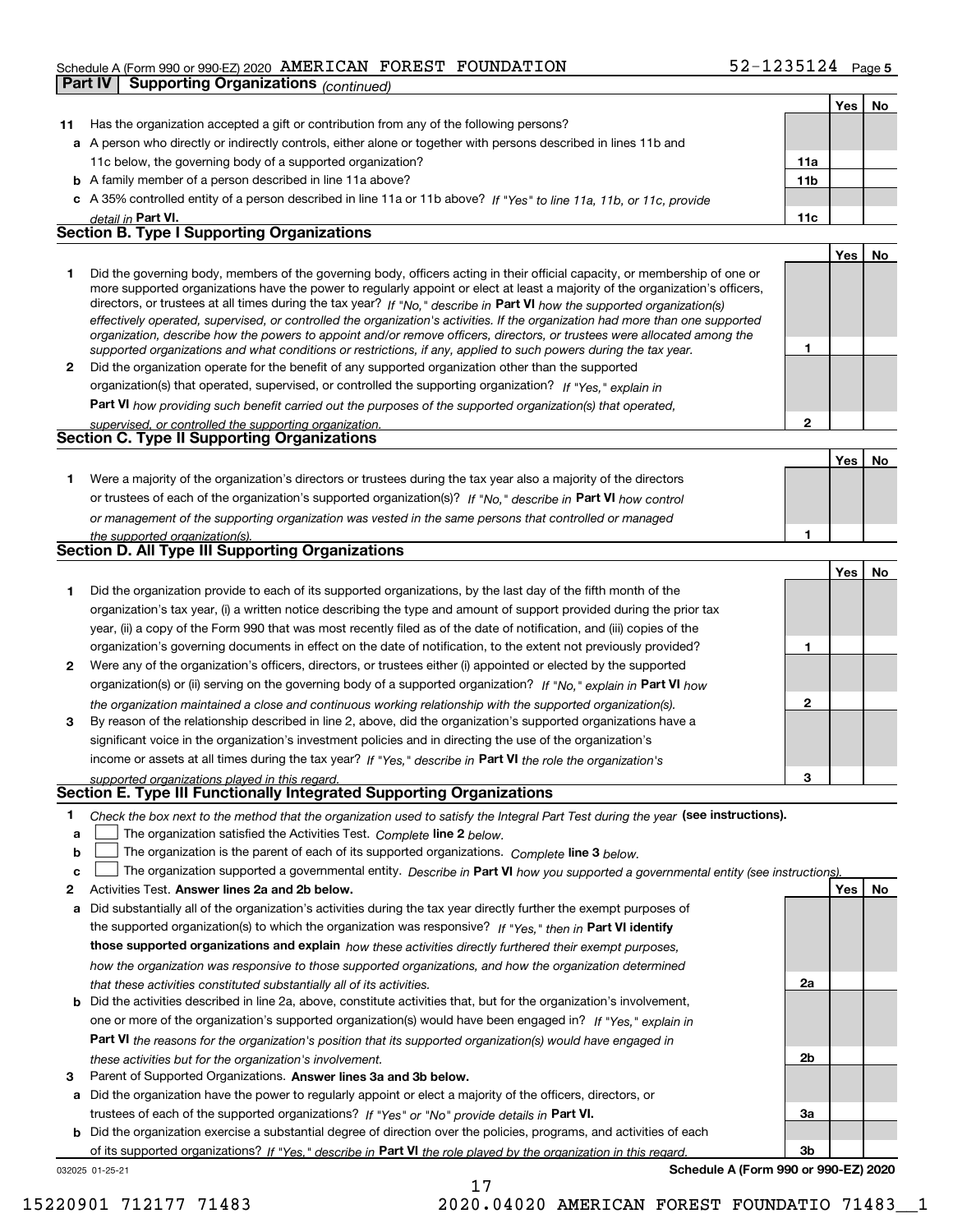|                                                                 |  | <b>Part V</b> Type III Non-Functionally Integrated 509(a)(3) Supporting Organizations |                       |  |
|-----------------------------------------------------------------|--|---------------------------------------------------------------------------------------|-----------------------|--|
| Schedule A (Form 990 or 990-EZ) 2020 AMERICAN FOREST FOUNDATION |  |                                                                                       | $52 - 1235124$ Page 6 |  |

1 Check here if the organization satisfied the Integral Part Test as a qualifying trust on Nov. 20, 1970 (explain in Part VI). See instructions. All other Type III non-functionally integrated supporting organizations must complete Sections A through E.

| Section A - Adjusted Net Income |                                                                                                                                   |                | (A) Prior Year | (B) Current Year<br>(optional) |
|---------------------------------|-----------------------------------------------------------------------------------------------------------------------------------|----------------|----------------|--------------------------------|
| 1                               | Net short-term capital gain                                                                                                       | 1              |                |                                |
| 2                               | Recoveries of prior-year distributions                                                                                            | $\mathbf{2}$   |                |                                |
| 3                               | Other gross income (see instructions)                                                                                             | 3              |                |                                |
| 4                               | Add lines 1 through 3.                                                                                                            | 4              |                |                                |
| 5                               | Depreciation and depletion                                                                                                        | 5              |                |                                |
| 6                               | Portion of operating expenses paid or incurred for production or                                                                  |                |                |                                |
|                                 | collection of gross income or for management, conservation, or                                                                    |                |                |                                |
|                                 | maintenance of property held for production of income (see instructions)                                                          | 6              |                |                                |
| 7                               | Other expenses (see instructions)                                                                                                 | $\overline{7}$ |                |                                |
| 8                               | Adjusted Net Income (subtract lines 5, 6, and 7 from line 4)                                                                      | 8              |                |                                |
|                                 | <b>Section B - Minimum Asset Amount</b>                                                                                           |                | (A) Prior Year | (B) Current Year<br>(optional) |
| 1                               | Aggregate fair market value of all non-exempt-use assets (see                                                                     |                |                |                                |
|                                 | instructions for short tax year or assets held for part of year):                                                                 |                |                |                                |
|                                 | <b>a</b> Average monthly value of securities                                                                                      | 1a             |                |                                |
|                                 | <b>b</b> Average monthly cash balances                                                                                            | 1 <sub>b</sub> |                |                                |
|                                 | c Fair market value of other non-exempt-use assets                                                                                | 1c             |                |                                |
|                                 | <b>d</b> Total (add lines 1a, 1b, and 1c)                                                                                         | 1d             |                |                                |
|                                 | e Discount claimed for blockage or other factors                                                                                  |                |                |                                |
|                                 | (explain in detail in Part VI):                                                                                                   |                |                |                                |
| 2                               | Acquisition indebtedness applicable to non-exempt-use assets                                                                      | 2              |                |                                |
| 3                               | Subtract line 2 from line 1d.                                                                                                     | 3              |                |                                |
| 4                               | Cash deemed held for exempt use. Enter 0.015 of line 3 (for greater amount,                                                       |                |                |                                |
|                                 | see instructions)                                                                                                                 | 4              |                |                                |
| 5                               | Net value of non-exempt-use assets (subtract line 4 from line 3)                                                                  | 5              |                |                                |
| 6                               | Multiply line 5 by 0.035.                                                                                                         | 6              |                |                                |
| 7                               | Recoveries of prior-year distributions                                                                                            | 7              |                |                                |
| 8                               | <b>Minimum Asset Amount</b> (add line 7 to line 6)                                                                                | 8              |                |                                |
|                                 | <b>Section C - Distributable Amount</b>                                                                                           |                |                | <b>Current Year</b>            |
| 1                               | Adjusted net income for prior year (from Section A, line 8, column A)                                                             | 1              |                |                                |
| 2                               | Enter 0.85 of line 1.                                                                                                             | $\mathbf{2}$   |                |                                |
| 3                               | Minimum asset amount for prior year (from Section B, line 8, column A)                                                            | 3              |                |                                |
| 4                               | Enter greater of line 2 or line 3.                                                                                                | 4              |                |                                |
| 5                               | Income tax imposed in prior year                                                                                                  | 5              |                |                                |
| 6                               | <b>Distributable Amount.</b> Subtract line 5 from line 4, unless subject to                                                       |                |                |                                |
|                                 | emergency temporary reduction (see instructions).                                                                                 | 6              |                |                                |
| 7                               | Check here if the current year is the organization's first as a non-functionally integrated Type III supporting organization (see |                |                |                                |

instructions).

**1**

**Schedule A (Form 990 or 990-EZ) 2020**

032026 01-25-21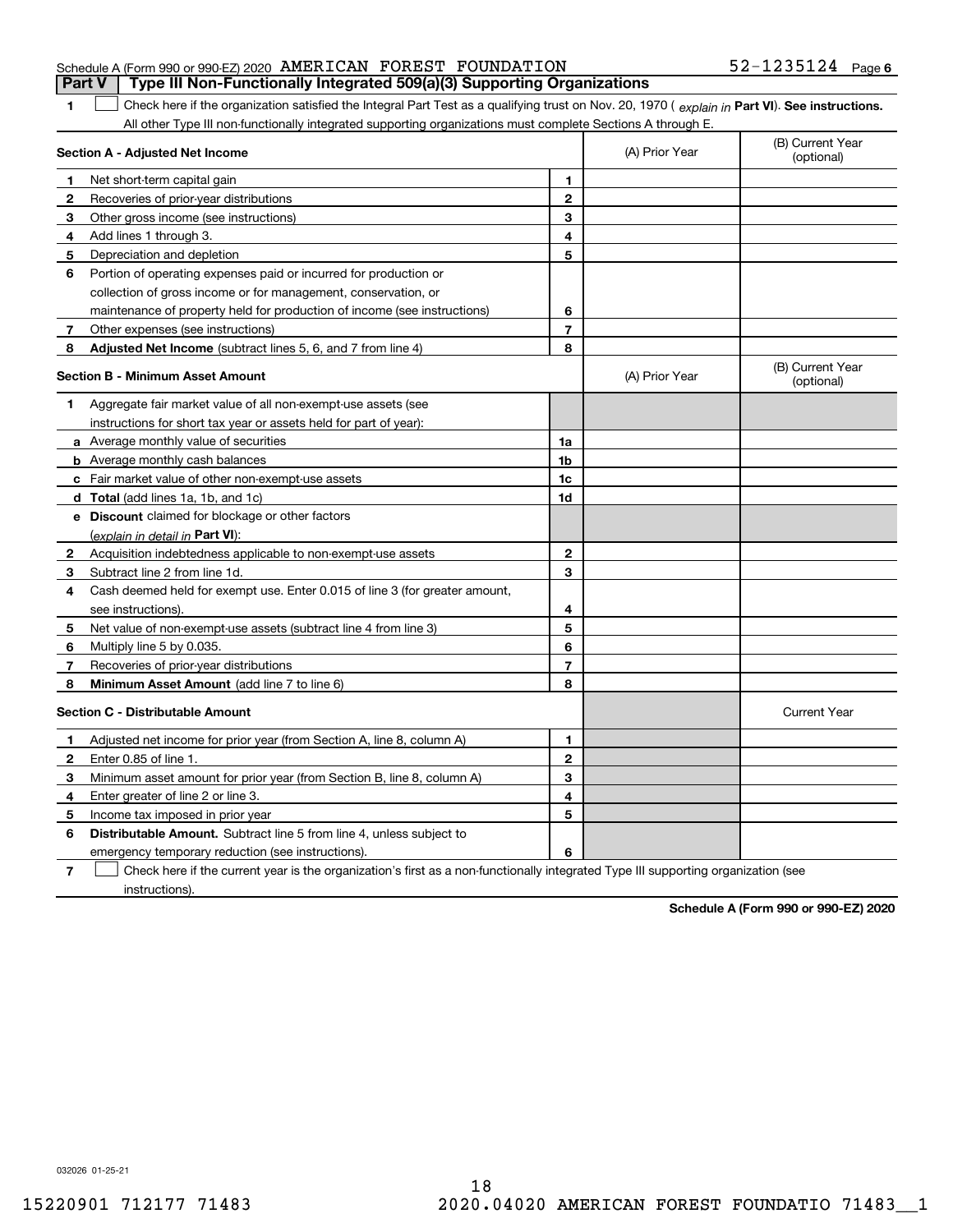#### Schedule A (Form 990 or 990-EZ) 2020  $\,$   $\rm AMERICAN$   $\,$   $\rm FOREST$   $\,$   $\rm FOUNDATION$   $\,$   $\,$   $\,$   $\,$   $\,$   $\rm 52-1235124$   $\,$   $\,$   $\rm Page$

| <b>Part V</b> | Type III Non-Functionally Integrated 509(a)(3) Supporting Organizations                    |                             | (continued)                           |                |                                         |
|---------------|--------------------------------------------------------------------------------------------|-----------------------------|---------------------------------------|----------------|-----------------------------------------|
|               | <b>Section D - Distributions</b>                                                           |                             |                                       |                | <b>Current Year</b>                     |
| 1             | Amounts paid to supported organizations to accomplish exempt purposes                      |                             | 1                                     |                |                                         |
| 2             | Amounts paid to perform activity that directly furthers exempt purposes of supported       |                             |                                       |                |                                         |
|               | organizations, in excess of income from activity                                           |                             |                                       | 2              |                                         |
| 3             | Administrative expenses paid to accomplish exempt purposes of supported organizations      |                             |                                       | 3              |                                         |
| 4             | Amounts paid to acquire exempt-use assets                                                  |                             |                                       | 4              |                                         |
| 5             | Qualified set-aside amounts (prior IRS approval required - provide details in Part VI)     |                             |                                       | 5              |                                         |
| 6             | Other distributions ( <i>describe in</i> Part VI). See instructions.                       |                             |                                       | 6              |                                         |
| 7             | Total annual distributions. Add lines 1 through 6.                                         |                             |                                       | $\overline{7}$ |                                         |
| 8             | Distributions to attentive supported organizations to which the organization is responsive |                             |                                       |                |                                         |
|               | (provide details in Part VI). See instructions.                                            |                             |                                       | 8              |                                         |
| 9             | Distributable amount for 2020 from Section C, line 6                                       |                             |                                       | 9              |                                         |
| 10            | Line 8 amount divided by line 9 amount                                                     |                             |                                       | 10             |                                         |
|               |                                                                                            | (i)                         | (ii)                                  |                | (iii)                                   |
|               | <b>Section E - Distribution Allocations</b> (see instructions)                             | <b>Excess Distributions</b> | <b>Underdistributions</b><br>Pre-2020 |                | <b>Distributable</b><br>Amount for 2020 |
| 1             | Distributable amount for 2020 from Section C, line 6                                       |                             |                                       |                |                                         |
| 2             | Underdistributions, if any, for years prior to 2020 (reason-                               |                             |                                       |                |                                         |
|               | able cause required - explain in Part VI). See instructions.                               |                             |                                       |                |                                         |
| 3             | Excess distributions carryover, if any, to 2020                                            |                             |                                       |                |                                         |
|               | <b>a</b> From 2015                                                                         |                             |                                       |                |                                         |
|               | <b>b</b> From 2016                                                                         |                             |                                       |                |                                         |
|               | c From 2017                                                                                |                             |                                       |                |                                         |
|               | <b>d</b> From 2018                                                                         |                             |                                       |                |                                         |
|               | e From 2019                                                                                |                             |                                       |                |                                         |
|               | f Total of lines 3a through 3e                                                             |                             |                                       |                |                                         |
|               | g Applied to underdistributions of prior years                                             |                             |                                       |                |                                         |
|               | <b>h</b> Applied to 2020 distributable amount                                              |                             |                                       |                |                                         |
|               | Carryover from 2015 not applied (see instructions)                                         |                             |                                       |                |                                         |
|               | Remainder. Subtract lines 3g, 3h, and 3i from line 3f.                                     |                             |                                       |                |                                         |
| 4             | Distributions for 2020 from Section D,                                                     |                             |                                       |                |                                         |
|               | line $7:$                                                                                  |                             |                                       |                |                                         |
|               | a Applied to underdistributions of prior years                                             |                             |                                       |                |                                         |
|               | <b>b</b> Applied to 2020 distributable amount                                              |                             |                                       |                |                                         |
|               | c Remainder. Subtract lines 4a and 4b from line 4.                                         |                             |                                       |                |                                         |
| 5             | Remaining underdistributions for years prior to 2020, if                                   |                             |                                       |                |                                         |
|               | any. Subtract lines 3g and 4a from line 2. For result greater                              |                             |                                       |                |                                         |
|               | than zero, explain in Part VI. See instructions.                                           |                             |                                       |                |                                         |
| 6             | Remaining underdistributions for 2020. Subtract lines 3h                                   |                             |                                       |                |                                         |
|               | and 4b from line 1. For result greater than zero, explain in                               |                             |                                       |                |                                         |
|               | Part VI. See instructions.                                                                 |                             |                                       |                |                                         |
| 7             | Excess distributions carryover to 2021. Add lines 3j                                       |                             |                                       |                |                                         |
|               | and 4c.                                                                                    |                             |                                       |                |                                         |
| 8             | Breakdown of line 7:                                                                       |                             |                                       |                |                                         |
|               | a Excess from 2016                                                                         |                             |                                       |                |                                         |
|               | <b>b</b> Excess from 2017                                                                  |                             |                                       |                |                                         |
|               | c Excess from 2018                                                                         |                             |                                       |                |                                         |
|               | d Excess from 2019                                                                         |                             |                                       |                |                                         |
|               | e Excess from 2020                                                                         |                             |                                       |                |                                         |
|               |                                                                                            |                             |                                       |                |                                         |

**Schedule A (Form 990 or 990-EZ) 2020**

032027 01-25-21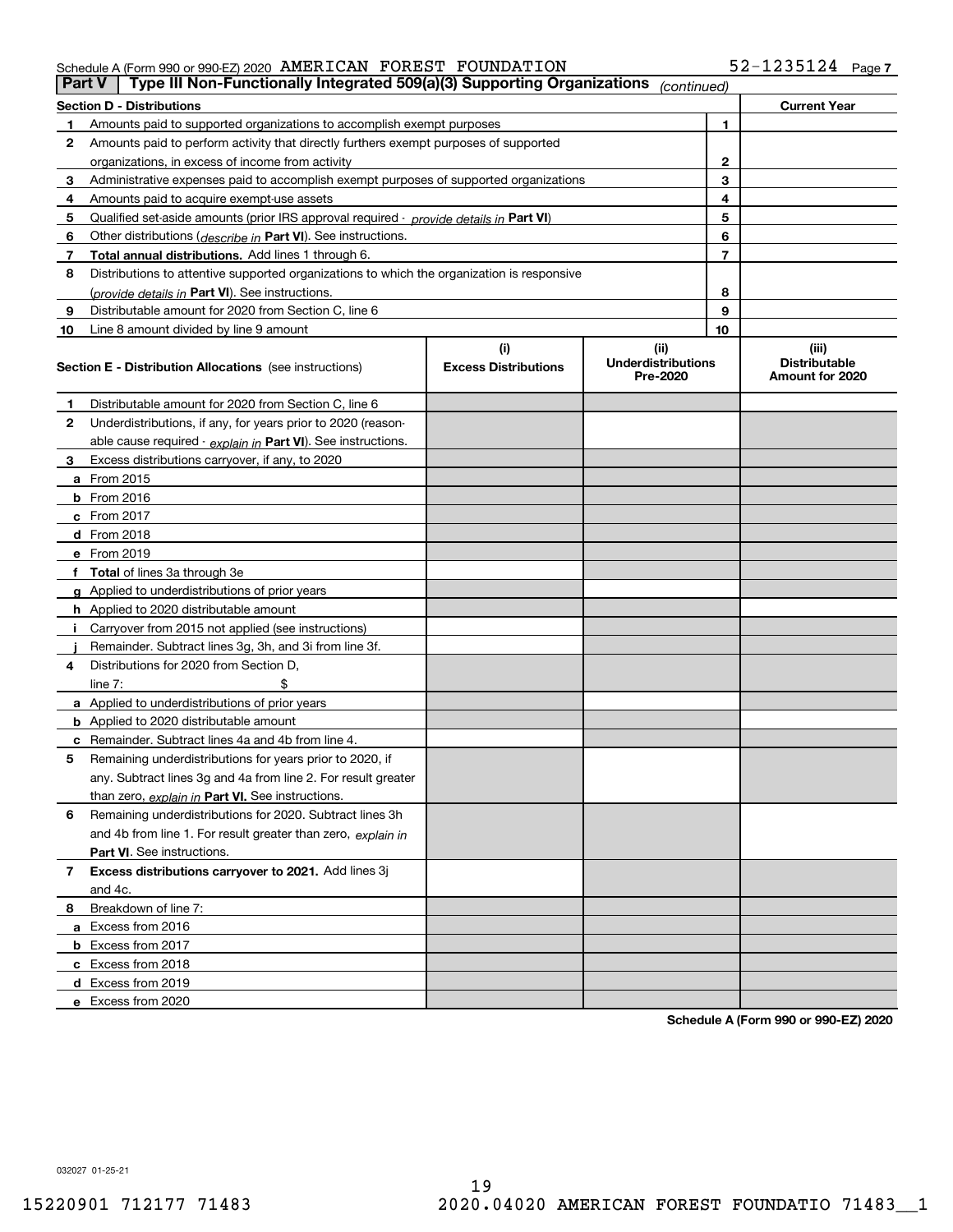|                 | Schedule A (Form 990 or 990-EZ) 2020 AMERICAN FOREST FOUNDATION                                                                                                                                                                                                                                                                                                                                                                   |    | $52 - 1235124$ Page 8                |  |
|-----------------|-----------------------------------------------------------------------------------------------------------------------------------------------------------------------------------------------------------------------------------------------------------------------------------------------------------------------------------------------------------------------------------------------------------------------------------|----|--------------------------------------|--|
| <b>Part VI</b>  | Supplemental Information. Provide the explanations required by Part II, line 10; Part II, line 17a or 17b; Part III, line 12;<br>Part IV, Section A, lines 1, 2, 3b, 3c, 4b, 4c, 5a, 6, 9a, 9b, 9c, 11a, 11b, and 11c; Part IV, Section B, lines 1 and 2; Part IV, Section C,<br>line 1; Part IV, Section D, lines 2 and 3; Part IV, Section E, lines 1c, 2a, 2b, 3a, and 3b; Part V, line 1; Part V, Section B, line 1e; Part V, |    |                                      |  |
|                 | Section D, lines 5, 6, and 8; and Part V, Section E, lines 2, 5, and 6. Also complete this part for any additional information.<br>(See instructions.)                                                                                                                                                                                                                                                                            |    |                                      |  |
|                 |                                                                                                                                                                                                                                                                                                                                                                                                                                   |    |                                      |  |
|                 |                                                                                                                                                                                                                                                                                                                                                                                                                                   |    |                                      |  |
|                 |                                                                                                                                                                                                                                                                                                                                                                                                                                   |    |                                      |  |
|                 |                                                                                                                                                                                                                                                                                                                                                                                                                                   |    |                                      |  |
|                 |                                                                                                                                                                                                                                                                                                                                                                                                                                   |    |                                      |  |
|                 |                                                                                                                                                                                                                                                                                                                                                                                                                                   |    |                                      |  |
|                 |                                                                                                                                                                                                                                                                                                                                                                                                                                   |    |                                      |  |
|                 |                                                                                                                                                                                                                                                                                                                                                                                                                                   |    |                                      |  |
|                 |                                                                                                                                                                                                                                                                                                                                                                                                                                   |    |                                      |  |
|                 |                                                                                                                                                                                                                                                                                                                                                                                                                                   |    |                                      |  |
|                 |                                                                                                                                                                                                                                                                                                                                                                                                                                   |    |                                      |  |
|                 |                                                                                                                                                                                                                                                                                                                                                                                                                                   |    |                                      |  |
|                 |                                                                                                                                                                                                                                                                                                                                                                                                                                   |    |                                      |  |
|                 |                                                                                                                                                                                                                                                                                                                                                                                                                                   |    |                                      |  |
|                 |                                                                                                                                                                                                                                                                                                                                                                                                                                   |    |                                      |  |
|                 |                                                                                                                                                                                                                                                                                                                                                                                                                                   |    |                                      |  |
|                 |                                                                                                                                                                                                                                                                                                                                                                                                                                   |    |                                      |  |
|                 |                                                                                                                                                                                                                                                                                                                                                                                                                                   |    |                                      |  |
|                 |                                                                                                                                                                                                                                                                                                                                                                                                                                   |    |                                      |  |
|                 |                                                                                                                                                                                                                                                                                                                                                                                                                                   |    |                                      |  |
|                 |                                                                                                                                                                                                                                                                                                                                                                                                                                   |    |                                      |  |
|                 |                                                                                                                                                                                                                                                                                                                                                                                                                                   |    |                                      |  |
|                 |                                                                                                                                                                                                                                                                                                                                                                                                                                   |    |                                      |  |
|                 |                                                                                                                                                                                                                                                                                                                                                                                                                                   |    |                                      |  |
|                 |                                                                                                                                                                                                                                                                                                                                                                                                                                   |    |                                      |  |
|                 |                                                                                                                                                                                                                                                                                                                                                                                                                                   |    |                                      |  |
|                 |                                                                                                                                                                                                                                                                                                                                                                                                                                   |    |                                      |  |
|                 |                                                                                                                                                                                                                                                                                                                                                                                                                                   |    |                                      |  |
|                 |                                                                                                                                                                                                                                                                                                                                                                                                                                   |    |                                      |  |
|                 |                                                                                                                                                                                                                                                                                                                                                                                                                                   |    |                                      |  |
|                 |                                                                                                                                                                                                                                                                                                                                                                                                                                   |    |                                      |  |
|                 |                                                                                                                                                                                                                                                                                                                                                                                                                                   |    |                                      |  |
|                 |                                                                                                                                                                                                                                                                                                                                                                                                                                   |    |                                      |  |
|                 |                                                                                                                                                                                                                                                                                                                                                                                                                                   |    |                                      |  |
|                 |                                                                                                                                                                                                                                                                                                                                                                                                                                   |    |                                      |  |
|                 |                                                                                                                                                                                                                                                                                                                                                                                                                                   |    |                                      |  |
|                 |                                                                                                                                                                                                                                                                                                                                                                                                                                   |    |                                      |  |
| 032028 01-25-21 |                                                                                                                                                                                                                                                                                                                                                                                                                                   |    | Schedule A (Form 990 or 990-EZ) 2020 |  |
|                 |                                                                                                                                                                                                                                                                                                                                                                                                                                   | 20 |                                      |  |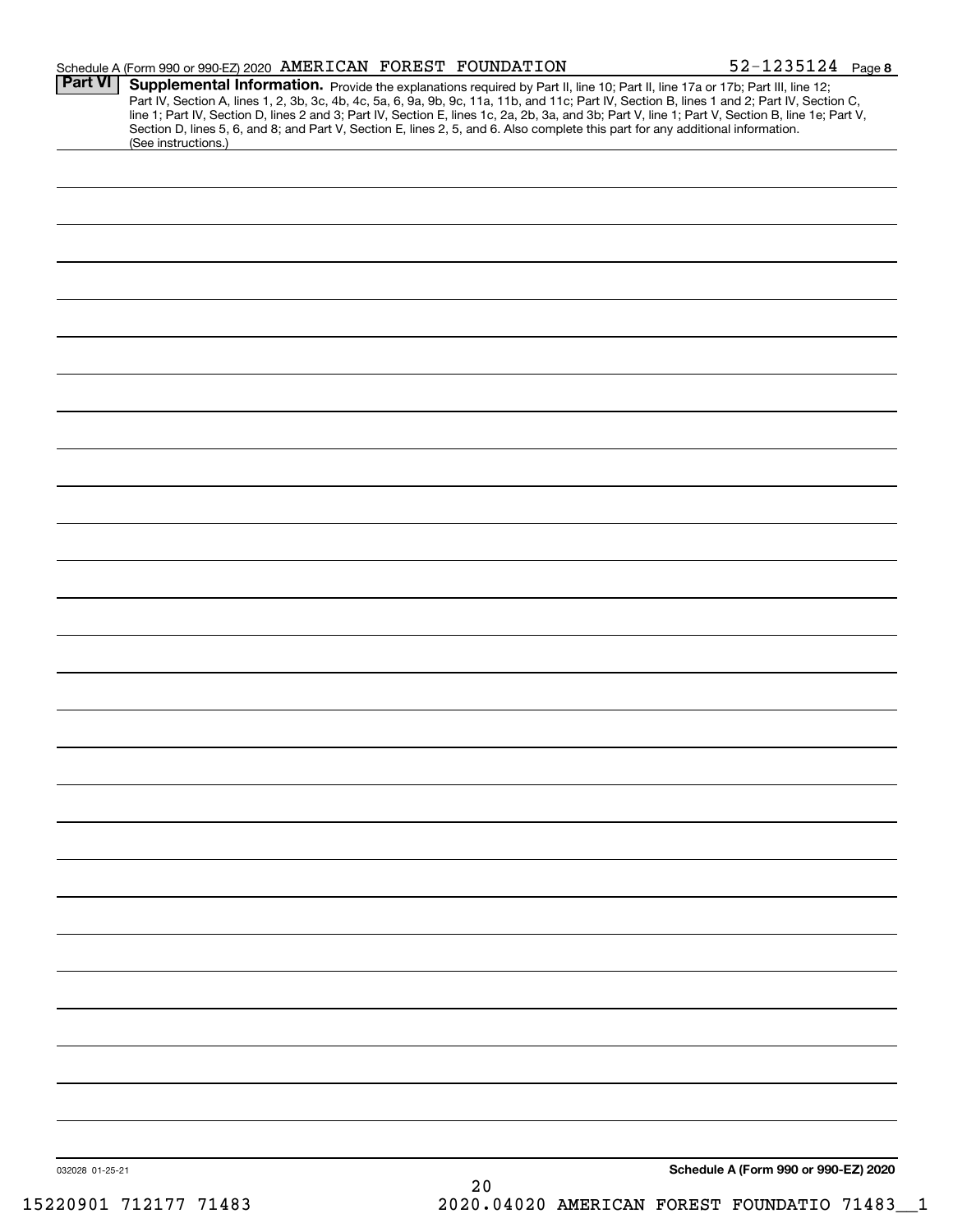Department of the Treasury Internal Revenue Service **(Form 990, 990-EZ, or 990-PF)**

Name of the organization

### \*\* PUBLIC DISCLOSURE COPY \*\*

# **Schedule B Schedule of Contributors**

**| Attach to Form 990, Form 990-EZ, or Form 990-PF. | Go to www.irs.gov/Form990 for the latest information.** OMB No. 1545-0047

**2020**

**Employer identification number**

|  |  | 2351 |  |  |
|--|--|------|--|--|
|  |  |      |  |  |

| - - - - <del>- , - - - - - - - - - -</del> - - - |                            | ----- |
|--------------------------------------------------|----------------------------|-------|
|                                                  | AMERICAN FOREST FOUNDATION |       |

| <b>Organization type (check one):</b> |                                                                             |  |  |  |  |
|---------------------------------------|-----------------------------------------------------------------------------|--|--|--|--|
| Filers of:                            | Section:                                                                    |  |  |  |  |
| Form 990 or 990-EZ                    | $\lfloor x \rfloor$ 501(c)( 3) (enter number) organization                  |  |  |  |  |
|                                       | $4947(a)(1)$ nonexempt charitable trust not treated as a private foundation |  |  |  |  |
|                                       | 527 political organization                                                  |  |  |  |  |
| Form 990-PF                           | 501(c)(3) exempt private foundation                                         |  |  |  |  |
|                                       | 4947(a)(1) nonexempt charitable trust treated as a private foundation       |  |  |  |  |
|                                       | 501(c)(3) taxable private foundation                                        |  |  |  |  |

Check if your organization is covered by the **General Rule** or a **Special Rule. Note:**  Only a section 501(c)(7), (8), or (10) organization can check boxes for both the General Rule and a Special Rule. See instructions.

#### **General Rule**

 $\mathcal{L}^{\text{max}}$ 

For an organization filing Form 990, 990-EZ, or 990-PF that received, during the year, contributions totaling \$5,000 or more (in money or property) from any one contributor. Complete Parts I and II. See instructions for determining a contributor's total contributions.

#### **Special Rules**

any one contributor, during the year, total contributions of the greater of  $\,$  (1) \$5,000; or **(2)** 2% of the amount on (i) Form 990, Part VIII, line 1h;  $\boxed{\textbf{X}}$  For an organization described in section 501(c)(3) filing Form 990 or 990-EZ that met the 33 1/3% support test of the regulations under sections 509(a)(1) and 170(b)(1)(A)(vi), that checked Schedule A (Form 990 or 990-EZ), Part II, line 13, 16a, or 16b, and that received from or (ii) Form 990-EZ, line 1. Complete Parts I and II.

For an organization described in section 501(c)(7), (8), or (10) filing Form 990 or 990-EZ that received from any one contributor, during the year, total contributions of more than \$1,000 exclusively for religious, charitable, scientific, literary, or educational purposes, or for the prevention of cruelty to children or animals. Complete Parts I (entering "N/A" in column (b) instead of the contributor name and address), II, and III.  $\mathcal{L}^{\text{max}}$ 

purpose. Don't complete any of the parts unless the **General Rule** applies to this organization because it received *nonexclusively* year, contributions <sub>exclusively</sub> for religious, charitable, etc., purposes, but no such contributions totaled more than \$1,000. If this box is checked, enter here the total contributions that were received during the year for an  $\;$ exclusively religious, charitable, etc., For an organization described in section 501(c)(7), (8), or (10) filing Form 990 or 990-EZ that received from any one contributor, during the religious, charitable, etc., contributions totaling \$5,000 or more during the year  $\Box$ — $\Box$   $\Box$  $\mathcal{L}^{\text{max}}$ 

**Caution:**  An organization that isn't covered by the General Rule and/or the Special Rules doesn't file Schedule B (Form 990, 990-EZ, or 990-PF),  **must** but it answer "No" on Part IV, line 2, of its Form 990; or check the box on line H of its Form 990-EZ or on its Form 990-PF, Part I, line 2, to certify that it doesn't meet the filing requirements of Schedule B (Form 990, 990-EZ, or 990-PF).

**For Paperwork Reduction Act Notice, see the instructions for Form 990, 990-EZ, or 990-PF. Schedule B (Form 990, 990-EZ, or 990-PF) (2020)** LHA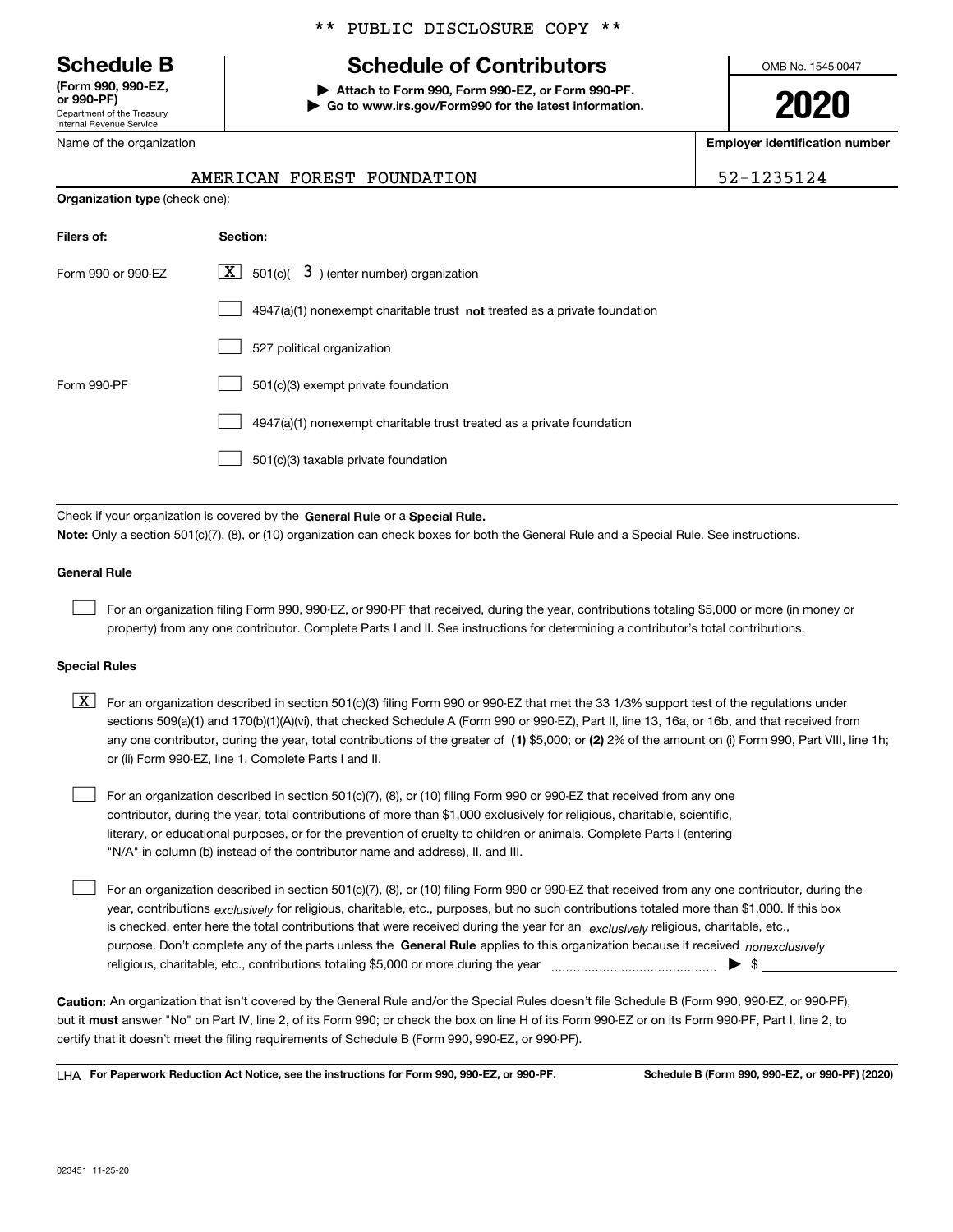# Schedule B (Form 990, 990-EZ, or 990-PF) (2020) Page 2

### AMERICAN FOREST FOUNDATION 52-1235124

|                  | Schedule B (Form 990, 990-EZ, or 990-PF) (2020)                                                |                                   | Page 2                                                                                                             |
|------------------|------------------------------------------------------------------------------------------------|-----------------------------------|--------------------------------------------------------------------------------------------------------------------|
|                  | Name of organization                                                                           |                                   | Employer identification number                                                                                     |
|                  | AMERICAN FOREST FOUNDATION                                                                     |                                   | 52-1235124                                                                                                         |
| Part I           | Contributors (see instructions). Use duplicate copies of Part I if additional space is needed. |                                   |                                                                                                                    |
| (a)<br>No.       | (b)<br>Name, address, and ZIP + 4                                                              | (c)<br><b>Total contributions</b> | (d)<br>Type of contribution                                                                                        |
| 1                |                                                                                                | 1,554,672.<br>\$                  | $\overline{\mathbf{X}}$<br>Person<br>Payroll<br><b>Noncash</b><br>(Complete Part II for<br>noncash contributions.) |
| (a)<br>No.       | (b)<br>Name, address, and ZIP + 4                                                              | (c)<br><b>Total contributions</b> | (d)<br>Type of contribution                                                                                        |
| $\boldsymbol{2}$ |                                                                                                | 205,262.<br>\$                    | $\overline{\mathbf{X}}$<br>Person<br>Payroll<br>Noncash<br>(Complete Part II for<br>noncash contributions.)        |
| (a)<br>No.       | (b)<br>Name, address, and ZIP + 4                                                              | (c)<br><b>Total contributions</b> | (d)<br>Type of contribution                                                                                        |
| 3                |                                                                                                | 490,284.<br>\$                    | $\overline{\mathbf{X}}$<br>Person<br>Payroll<br>Noncash<br>(Complete Part II for<br>noncash contributions.)        |
| (a)<br>No.       | (b)<br>Name, address, and ZIP + 4                                                              | (c)<br><b>Total contributions</b> | (d)<br>Type of contribution                                                                                        |
| 4                |                                                                                                | 500,000.<br>\$                    | $\overline{\mathbf{X}}$<br>Person<br>Payroll<br>Noncash<br>(Complete Part II for<br>noncash contributions.)        |
| (a)<br>No.       | (b)<br>Name, address, and ZIP + 4                                                              | (c)<br><b>Total contributions</b> | (d)<br>Type of contribution                                                                                        |
| 5                |                                                                                                | 2,646,461.<br>$\mathfrak{S}$      | $\overline{\mathbf{X}}$<br>Person<br>Payroll<br>Noncash<br>(Complete Part II for<br>noncash contributions.)        |
| (a)<br>No.       | (b)<br>Name, address, and ZIP + 4                                                              | (c)<br><b>Total contributions</b> | (d)<br>Type of contribution                                                                                        |
| 6                |                                                                                                | 923,550.<br>\$                    | $\overline{\mathbf{X}}$<br>Person<br>Payroll<br>Noncash<br>(Complete Part II for<br>noncash contributions.)        |
| 023452 11-25-20  |                                                                                                |                                   | Schedule B (Form 990, 990-EZ, or 990-PF) (2020)                                                                    |

22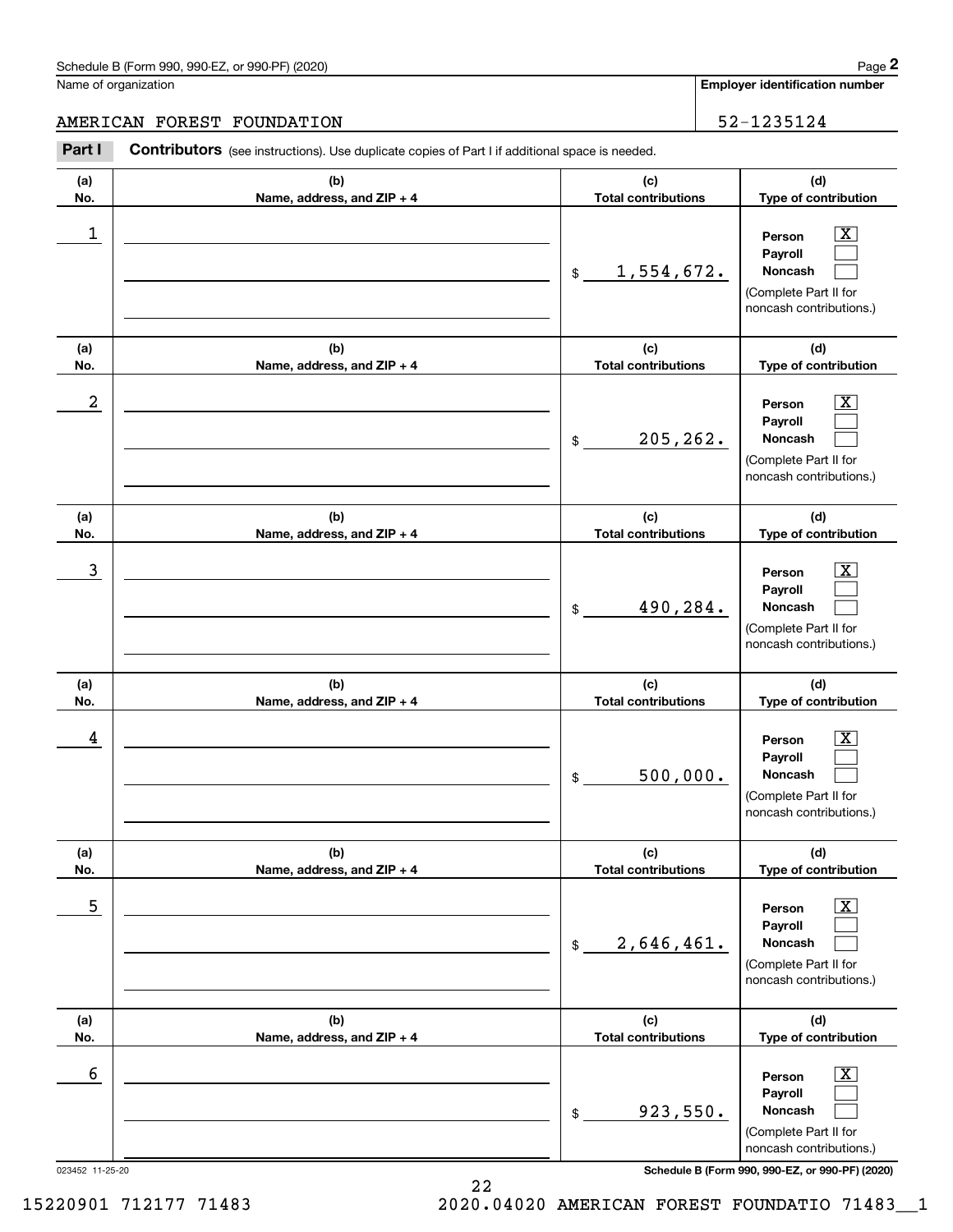Name of organization

**Employer identification number**

AMERICAN FOREST FOUNDATION | 52-1235124

Chedule B (Form 990, 990-EZ, or 990-PF) (2020)<br>
lame of organization<br> **32-1235124 Employer identification number<br>
MERICAN FOREST FOUNDATION 52-1235124**<br> **Part II** Noncash Property (see instructions). Use duplicate copies o

| (a)<br>No.<br>from<br>Part I | (b)<br>Description of noncash property given | (c)<br>FMV (or estimate)<br>(See instructions.) | (d)<br>Date received                            |
|------------------------------|----------------------------------------------|-------------------------------------------------|-------------------------------------------------|
|                              |                                              | $\frac{1}{2}$                                   |                                                 |
| (a)<br>No.<br>from<br>Part I | (b)<br>Description of noncash property given | (c)<br>FMV (or estimate)<br>(See instructions.) | (d)<br>Date received                            |
|                              |                                              | $\mathfrak s$                                   |                                                 |
| (a)<br>No.<br>from<br>Part I | (b)<br>Description of noncash property given | (c)<br>FMV (or estimate)<br>(See instructions.) | (d)<br>Date received                            |
|                              |                                              | $\mathfrak s$                                   |                                                 |
| (a)<br>No.<br>from<br>Part I | (b)<br>Description of noncash property given | (c)<br>FMV (or estimate)<br>(See instructions.) | (d)<br>Date received                            |
|                              |                                              | $\sim$                                          |                                                 |
| (a)<br>No.<br>from<br>Part I | (b)<br>Description of noncash property given | (c)<br>FMV (or estimate)<br>(See instructions.) | (d)<br>Date received                            |
|                              |                                              | \$                                              |                                                 |
| (a)<br>No.<br>from<br>Part I | (b)<br>Description of noncash property given | (c)<br>FMV (or estimate)<br>(See instructions.) | (d)<br>Date received                            |
|                              |                                              | \$                                              |                                                 |
| 023453 11-25-20              |                                              |                                                 | Schedule B (Form 990, 990-EZ, or 990-PF) (2020) |

23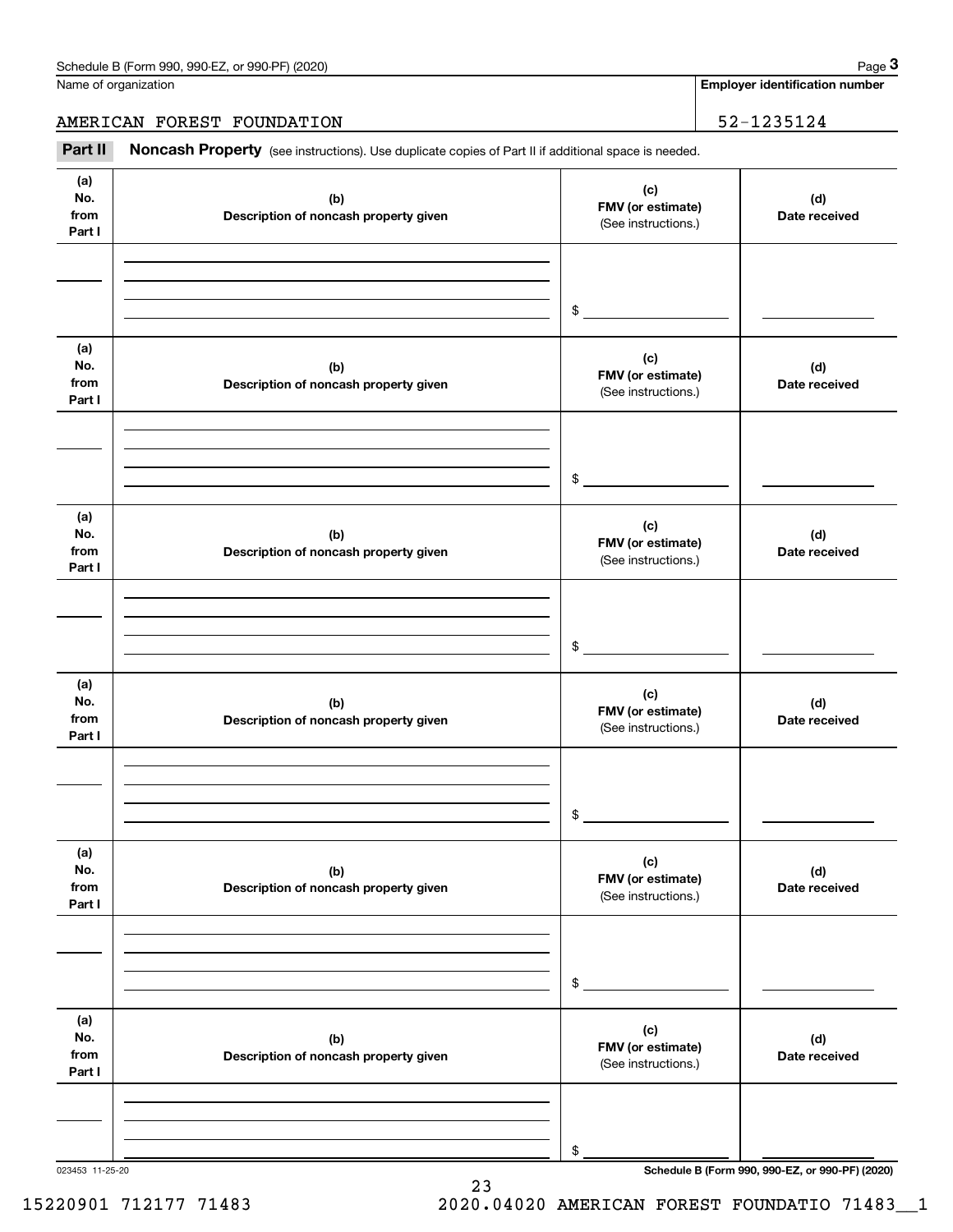|                           | Schedule B (Form 990, 990-EZ, or 990-PF) (2020)                                                                                                                                                                                                                                                 |                      | Page 4                                                                                                                                                         |  |  |  |  |  |
|---------------------------|-------------------------------------------------------------------------------------------------------------------------------------------------------------------------------------------------------------------------------------------------------------------------------------------------|----------------------|----------------------------------------------------------------------------------------------------------------------------------------------------------------|--|--|--|--|--|
|                           | Name of organization                                                                                                                                                                                                                                                                            |                      | <b>Employer identification number</b>                                                                                                                          |  |  |  |  |  |
|                           | AMERICAN FOREST FOUNDATION                                                                                                                                                                                                                                                                      |                      | 52-1235124                                                                                                                                                     |  |  |  |  |  |
| Part III                  | from any one contributor. Complete columns (a) through (e) and the following line entry. For organizations<br>completing Part III, enter the total of exclusively religious, charitable, etc., contributions of \$1,000 or less for the year. (Enter this info. once.) $\blacktriangleright$ \$ |                      | Exclusively religious, charitable, etc., contributions to organizations described in section 501(c)(7), (8), or (10) that total more than \$1,000 for the year |  |  |  |  |  |
|                           | Use duplicate copies of Part III if additional space is needed.                                                                                                                                                                                                                                 |                      |                                                                                                                                                                |  |  |  |  |  |
| (a) No.<br>from<br>Part I | (b) Purpose of gift                                                                                                                                                                                                                                                                             | (c) Use of gift      | (d) Description of how gift is held                                                                                                                            |  |  |  |  |  |
|                           |                                                                                                                                                                                                                                                                                                 |                      |                                                                                                                                                                |  |  |  |  |  |
|                           |                                                                                                                                                                                                                                                                                                 |                      |                                                                                                                                                                |  |  |  |  |  |
|                           |                                                                                                                                                                                                                                                                                                 | (e) Transfer of gift |                                                                                                                                                                |  |  |  |  |  |
|                           | Transferee's name, address, and ZIP + 4                                                                                                                                                                                                                                                         |                      | Relationship of transferor to transferee                                                                                                                       |  |  |  |  |  |
|                           |                                                                                                                                                                                                                                                                                                 |                      |                                                                                                                                                                |  |  |  |  |  |
| (a) No.<br>from<br>Part I | (b) Purpose of gift                                                                                                                                                                                                                                                                             | (c) Use of gift      | (d) Description of how gift is held                                                                                                                            |  |  |  |  |  |
|                           |                                                                                                                                                                                                                                                                                                 |                      |                                                                                                                                                                |  |  |  |  |  |
|                           |                                                                                                                                                                                                                                                                                                 |                      |                                                                                                                                                                |  |  |  |  |  |
|                           | (e) Transfer of gift                                                                                                                                                                                                                                                                            |                      |                                                                                                                                                                |  |  |  |  |  |
|                           | Transferee's name, address, and ZIP + 4                                                                                                                                                                                                                                                         |                      | Relationship of transferor to transferee                                                                                                                       |  |  |  |  |  |
|                           |                                                                                                                                                                                                                                                                                                 |                      |                                                                                                                                                                |  |  |  |  |  |
| (a) No.<br>from<br>Part I | (b) Purpose of gift                                                                                                                                                                                                                                                                             | (c) Use of gift      | (d) Description of how gift is held                                                                                                                            |  |  |  |  |  |
|                           |                                                                                                                                                                                                                                                                                                 |                      |                                                                                                                                                                |  |  |  |  |  |
|                           |                                                                                                                                                                                                                                                                                                 | (e) Transfer of gift |                                                                                                                                                                |  |  |  |  |  |
|                           | Transferee's name, address, and $ZIP + 4$                                                                                                                                                                                                                                                       |                      | Relationship of transferor to transferee                                                                                                                       |  |  |  |  |  |
|                           |                                                                                                                                                                                                                                                                                                 |                      |                                                                                                                                                                |  |  |  |  |  |
| (a) No.<br>from<br>Part I | (b) Purpose of gift                                                                                                                                                                                                                                                                             | (c) Use of gift      | (d) Description of how gift is held                                                                                                                            |  |  |  |  |  |
|                           |                                                                                                                                                                                                                                                                                                 |                      |                                                                                                                                                                |  |  |  |  |  |
|                           |                                                                                                                                                                                                                                                                                                 |                      |                                                                                                                                                                |  |  |  |  |  |
|                           |                                                                                                                                                                                                                                                                                                 | (e) Transfer of gift |                                                                                                                                                                |  |  |  |  |  |
|                           | Transferee's name, address, and $ZIP + 4$                                                                                                                                                                                                                                                       |                      | Relationship of transferor to transferee                                                                                                                       |  |  |  |  |  |
|                           |                                                                                                                                                                                                                                                                                                 |                      |                                                                                                                                                                |  |  |  |  |  |
|                           |                                                                                                                                                                                                                                                                                                 |                      |                                                                                                                                                                |  |  |  |  |  |

24

023454 11-25-20

**Schedule B (Form 990, 990-EZ, or 990-PF) (2020)**

15220901 712177 71483 2020.04020 AMERICAN FOREST FOUNDATIO 71483\_\_1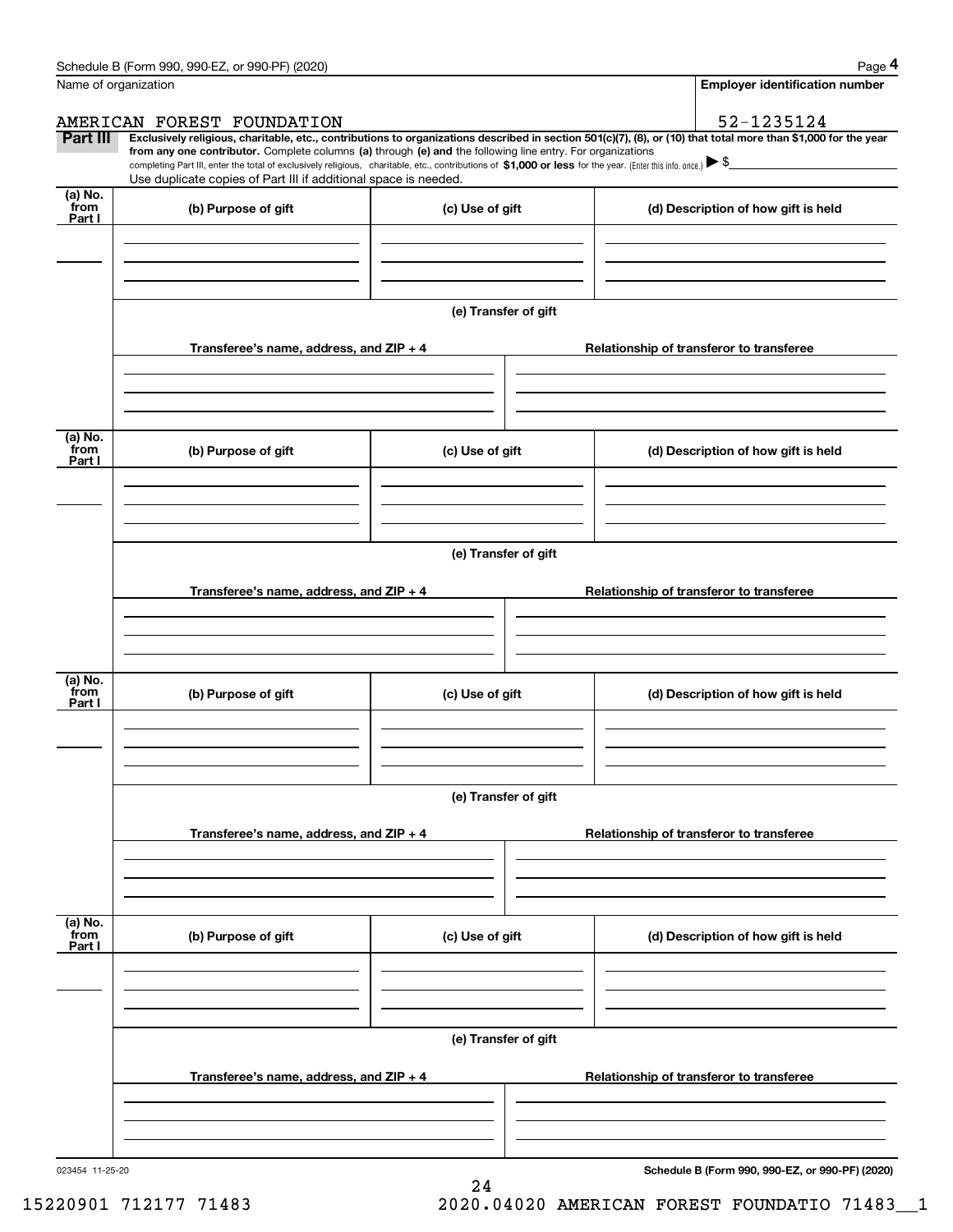| <b>SCHEDULE C</b>                                                                                                                |                                                                                         | <b>Political Campaign and Lobbying Activities</b>                                                                                                                                                                                                                                             |         |                            |                          | OMB No. 1545-0047                                  |  |  |
|----------------------------------------------------------------------------------------------------------------------------------|-----------------------------------------------------------------------------------------|-----------------------------------------------------------------------------------------------------------------------------------------------------------------------------------------------------------------------------------------------------------------------------------------------|---------|----------------------------|--------------------------|----------------------------------------------------|--|--|
| (Form 990 or 990-EZ)<br>For Organizations Exempt From Income Tax Under section 501(c) and section 527                            |                                                                                         |                                                                                                                                                                                                                                                                                               |         |                            |                          |                                                    |  |  |
|                                                                                                                                  | ▶ Complete if the organization is described below. ▶ Attach to Form 990 or Form 990-EZ. |                                                                                                                                                                                                                                                                                               |         |                            |                          |                                                    |  |  |
| Department of the Treasury<br>Go to www.irs.gov/Form990 for instructions and the latest information.<br>Internal Revenue Service |                                                                                         |                                                                                                                                                                                                                                                                                               |         |                            |                          |                                                    |  |  |
|                                                                                                                                  |                                                                                         | If the organization answered "Yes," on Form 990, Part IV, line 3, or Form 990-EZ, Part V, line 46 (Political Campaign Activities), then                                                                                                                                                       |         |                            |                          |                                                    |  |  |
|                                                                                                                                  |                                                                                         | • Section 501(c)(3) organizations: Complete Parts I-A and B. Do not complete Part I-C.                                                                                                                                                                                                        |         |                            |                          |                                                    |  |  |
|                                                                                                                                  |                                                                                         | ● Section 501(c) (other than section 501(c)(3)) organizations: Complete Parts I-A and C below. Do not complete Part I-B.                                                                                                                                                                      |         |                            |                          |                                                    |  |  |
| • Section 527 organizations: Complete Part I-A only.                                                                             |                                                                                         |                                                                                                                                                                                                                                                                                               |         |                            |                          |                                                    |  |  |
|                                                                                                                                  |                                                                                         | If the organization answered "Yes," on Form 990, Part IV, line 4, or Form 990-EZ, Part VI, line 47 (Lobbying Activities), then                                                                                                                                                                |         |                            |                          |                                                    |  |  |
|                                                                                                                                  |                                                                                         | • Section 501(c)(3) organizations that have filed Form 5768 (election under section 501(h)): Complete Part II-A. Do not complete Part II-B.                                                                                                                                                   |         |                            |                          |                                                    |  |  |
|                                                                                                                                  |                                                                                         | • Section 501(c)(3) organizations that have NOT filed Form 5768 (election under section 501(h)): Complete Part II-B. Do not complete Part II-A.                                                                                                                                               |         |                            |                          |                                                    |  |  |
| Tax) (See separate instructions), then                                                                                           |                                                                                         | If the organization answered "Yes," on Form 990, Part IV, line 5 (Proxy Tax) (See separate instructions) or Form 990-EZ, Part V, line 35c (Proxy                                                                                                                                              |         |                            |                          |                                                    |  |  |
|                                                                                                                                  |                                                                                         | • Section 501(c)(4), (5), or (6) organizations: Complete Part III.                                                                                                                                                                                                                            |         |                            |                          |                                                    |  |  |
| Name of organization                                                                                                             |                                                                                         |                                                                                                                                                                                                                                                                                               |         |                            |                          | <b>Employer identification number</b>              |  |  |
|                                                                                                                                  |                                                                                         | AMERICAN FOREST FOUNDATION                                                                                                                                                                                                                                                                    |         |                            |                          | 52-1235124                                         |  |  |
| Part I-A                                                                                                                         |                                                                                         | Complete if the organization is exempt under section 501(c) or is a section 527 organization.                                                                                                                                                                                                 |         |                            |                          |                                                    |  |  |
|                                                                                                                                  |                                                                                         |                                                                                                                                                                                                                                                                                               |         |                            |                          |                                                    |  |  |
|                                                                                                                                  |                                                                                         | 1 Provide a description of the organization's direct and indirect political campaign activities in Part IV.                                                                                                                                                                                   |         |                            |                          |                                                    |  |  |
| Political campaign activity expenditures<br>2                                                                                    |                                                                                         |                                                                                                                                                                                                                                                                                               |         |                            |                          | $\blacktriangleright$ \$                           |  |  |
| 3 Volunteer hours for political campaign activities                                                                              |                                                                                         |                                                                                                                                                                                                                                                                                               |         |                            |                          |                                                    |  |  |
|                                                                                                                                  |                                                                                         |                                                                                                                                                                                                                                                                                               |         |                            |                          |                                                    |  |  |
| Part I-B                                                                                                                         |                                                                                         | Complete if the organization is exempt under section 501(c)(3).                                                                                                                                                                                                                               |         |                            |                          |                                                    |  |  |
|                                                                                                                                  |                                                                                         | 1 Enter the amount of any excise tax incurred by the organization under section 4955                                                                                                                                                                                                          |         |                            |                          | $\bullet \mathsf{s} \_\_$                          |  |  |
|                                                                                                                                  |                                                                                         | 2 Enter the amount of any excise tax incurred by organization managers under section 4955                                                                                                                                                                                                     |         |                            |                          | <b>Yes</b><br>No                                   |  |  |
|                                                                                                                                  |                                                                                         |                                                                                                                                                                                                                                                                                               |         |                            |                          | Yes<br>No                                          |  |  |
| <b>b</b> If "Yes," describe in Part IV.                                                                                          |                                                                                         |                                                                                                                                                                                                                                                                                               |         |                            |                          |                                                    |  |  |
|                                                                                                                                  |                                                                                         | Part I-C Complete if the organization is exempt under section 501(c), except section 501(c)(3).                                                                                                                                                                                               |         |                            |                          |                                                    |  |  |
|                                                                                                                                  |                                                                                         | 1 Enter the amount directly expended by the filing organization for section 527 exempt function activities                                                                                                                                                                                    |         |                            | $\blacktriangleright$ \$ |                                                    |  |  |
|                                                                                                                                  |                                                                                         | 2 Enter the amount of the filing organization's funds contributed to other organizations for section 527                                                                                                                                                                                      |         |                            |                          |                                                    |  |  |
| exempt function activities                                                                                                       |                                                                                         |                                                                                                                                                                                                                                                                                               |         |                            | $\blacktriangleright$ \$ |                                                    |  |  |
|                                                                                                                                  |                                                                                         | 3 Total exempt function expenditures. Add lines 1 and 2. Enter here and on Form 1120-POL,                                                                                                                                                                                                     |         |                            |                          |                                                    |  |  |
|                                                                                                                                  |                                                                                         |                                                                                                                                                                                                                                                                                               |         |                            | $\triangleright$ \$      |                                                    |  |  |
|                                                                                                                                  |                                                                                         | Did the filing organization file Form 1120-POL for this year?                                                                                                                                                                                                                                 |         |                            |                          | Yes<br><b>No</b>                                   |  |  |
|                                                                                                                                  |                                                                                         | 5 Enter the names, addresses and employer identification number (EIN) of all section 527 political organizations to which the filing organization                                                                                                                                             |         |                            |                          |                                                    |  |  |
|                                                                                                                                  |                                                                                         | made payments. For each organization listed, enter the amount paid from the filing organization's funds. Also enter the amount of political<br>contributions received that were promptly and directly delivered to a separate political organization, such as a separate segregated fund or a |         |                            |                          |                                                    |  |  |
|                                                                                                                                  |                                                                                         | political action committee (PAC). If additional space is needed, provide information in Part IV.                                                                                                                                                                                              |         |                            |                          |                                                    |  |  |
| (a) Name                                                                                                                         |                                                                                         | (b) Address                                                                                                                                                                                                                                                                                   | (c) EIN | (d) Amount paid from       |                          | (e) Amount of political                            |  |  |
|                                                                                                                                  |                                                                                         |                                                                                                                                                                                                                                                                                               |         | filing organization's      |                          | contributions received and                         |  |  |
|                                                                                                                                  |                                                                                         |                                                                                                                                                                                                                                                                                               |         | funds. If none, enter -0-. |                          | promptly and directly                              |  |  |
|                                                                                                                                  |                                                                                         |                                                                                                                                                                                                                                                                                               |         |                            |                          | delivered to a separate<br>political organization. |  |  |
|                                                                                                                                  |                                                                                         |                                                                                                                                                                                                                                                                                               |         |                            |                          | If none, enter -0-.                                |  |  |
|                                                                                                                                  |                                                                                         |                                                                                                                                                                                                                                                                                               |         |                            |                          |                                                    |  |  |
|                                                                                                                                  |                                                                                         |                                                                                                                                                                                                                                                                                               |         |                            |                          |                                                    |  |  |
|                                                                                                                                  |                                                                                         |                                                                                                                                                                                                                                                                                               |         |                            |                          |                                                    |  |  |
|                                                                                                                                  |                                                                                         |                                                                                                                                                                                                                                                                                               |         |                            |                          |                                                    |  |  |
|                                                                                                                                  |                                                                                         |                                                                                                                                                                                                                                                                                               |         |                            |                          |                                                    |  |  |
|                                                                                                                                  |                                                                                         |                                                                                                                                                                                                                                                                                               |         |                            |                          |                                                    |  |  |
|                                                                                                                                  |                                                                                         |                                                                                                                                                                                                                                                                                               |         |                            |                          |                                                    |  |  |
|                                                                                                                                  |                                                                                         |                                                                                                                                                                                                                                                                                               |         |                            |                          |                                                    |  |  |
|                                                                                                                                  |                                                                                         |                                                                                                                                                                                                                                                                                               |         |                            |                          |                                                    |  |  |
|                                                                                                                                  |                                                                                         |                                                                                                                                                                                                                                                                                               |         |                            |                          |                                                    |  |  |
|                                                                                                                                  |                                                                                         |                                                                                                                                                                                                                                                                                               |         |                            |                          |                                                    |  |  |
|                                                                                                                                  |                                                                                         |                                                                                                                                                                                                                                                                                               |         |                            |                          | $0.00E - 21.000E$                                  |  |  |

**For Paperwork Reduction Act Notice, see the Instructions for Form 990 or 990-EZ. Schedule C (Form 990 or 990-EZ) 2020** LHA

032041 12-02-20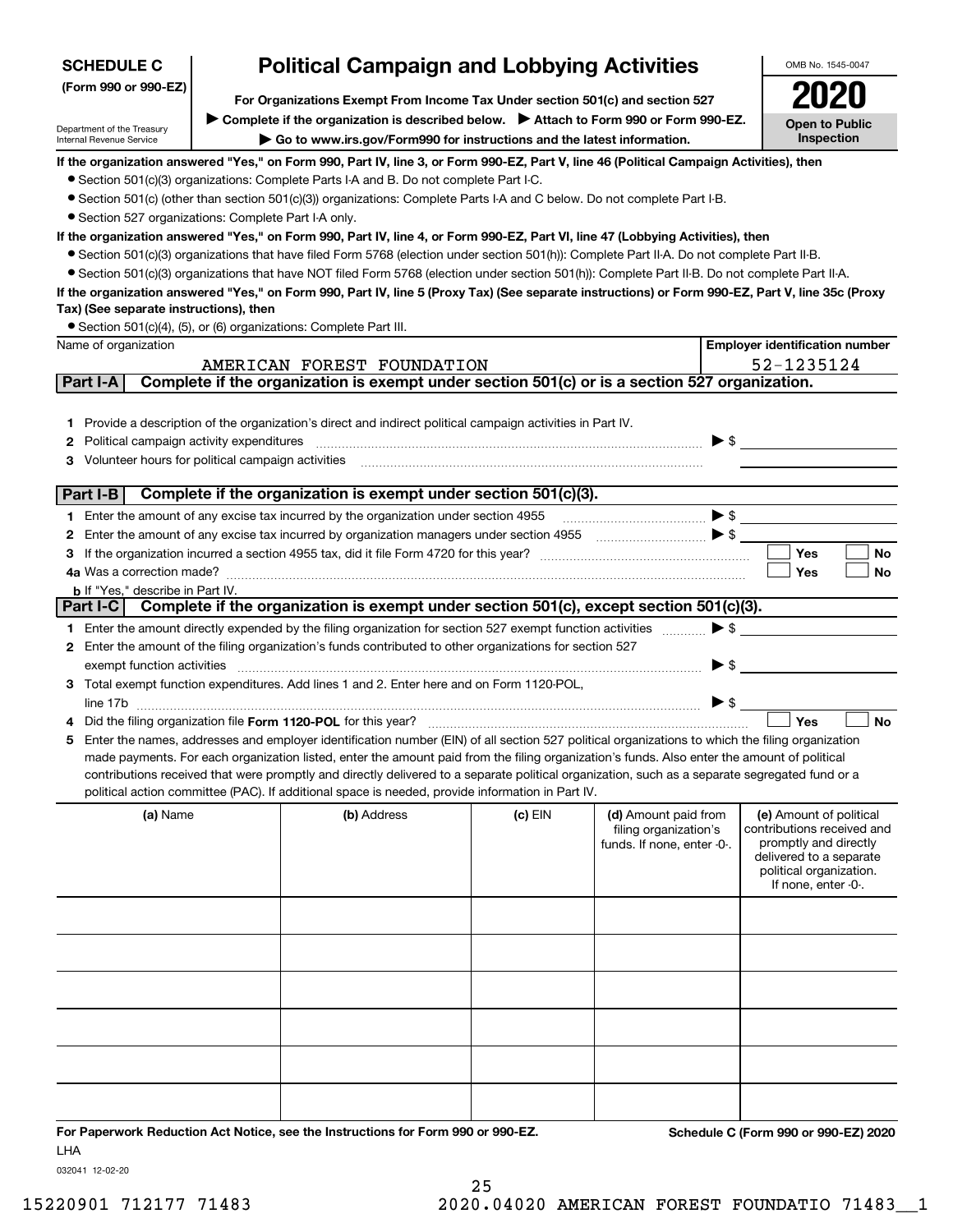| Schedule C (Form 990 or 990-EZ) 2020 AMERICAN FOREST FOUNDATION                                                                     |            |                                        |                                                                                  |            |                                                                                                                                   | $52 - 1235124$ Page 2          |
|-------------------------------------------------------------------------------------------------------------------------------------|------------|----------------------------------------|----------------------------------------------------------------------------------|------------|-----------------------------------------------------------------------------------------------------------------------------------|--------------------------------|
| Complete if the organization is exempt under section 501(c)(3) and filed Form 5768 (election under<br>Part II-A<br>section 501(h)). |            |                                        |                                                                                  |            |                                                                                                                                   |                                |
| A Check $\blacktriangleright$                                                                                                       |            |                                        |                                                                                  |            | if the filing organization belongs to an affiliated group (and list in Part IV each affiliated group member's name, address, EIN, |                                |
| expenses, and share of excess lobbying expenditures).                                                                               |            |                                        |                                                                                  |            |                                                                                                                                   |                                |
| <b>B</b> Check $\blacktriangleright$                                                                                                |            |                                        | if the filing organization checked box A and "limited control" provisions apply. |            |                                                                                                                                   |                                |
|                                                                                                                                     |            | <b>Limits on Lobbying Expenditures</b> | (The term "expenditures" means amounts paid or incurred.)                        |            | (a) Filing<br>organization's<br>totals                                                                                            | (b) Affiliated group<br>totals |
| 1a Total lobbying expenditures to influence public opinion (grassroots lobbying)                                                    |            |                                        |                                                                                  |            | 0.                                                                                                                                |                                |
| <b>b</b> Total lobbying expenditures to influence a legislative body (direct lobbying)                                              |            |                                        |                                                                                  |            | 19, 119.                                                                                                                          |                                |
|                                                                                                                                     |            |                                        |                                                                                  |            | 19, 119.                                                                                                                          |                                |
| d Other exempt purpose expenditures                                                                                                 |            |                                        |                                                                                  |            | 16,665,773.                                                                                                                       |                                |
| e Total exempt purpose expenditures (add lines 1c and 1d) manufactured contains an example Total exempt purpose                     |            |                                        |                                                                                  |            | $16,684,892$ .                                                                                                                    |                                |
| f Lobbying nontaxable amount. Enter the amount from the following table in both columns.                                            |            |                                        |                                                                                  |            | 984,245.                                                                                                                          |                                |
| If the amount on line 1e, column $(a)$ or $(b)$ is:                                                                                 |            |                                        | The lobbying nontaxable amount is:                                               |            |                                                                                                                                   |                                |
| Not over \$500,000                                                                                                                  |            |                                        | 20% of the amount on line 1e.                                                    |            |                                                                                                                                   |                                |
| Over \$500,000 but not over \$1,000,000                                                                                             |            |                                        | \$100,000 plus 15% of the excess over \$500,000.                                 |            |                                                                                                                                   |                                |
| Over \$1,000,000 but not over \$1,500,000                                                                                           |            |                                        | \$175,000 plus 10% of the excess over \$1,000,000.                               |            |                                                                                                                                   |                                |
| Over \$1,500,000 but not over \$17,000,000                                                                                          |            |                                        | \$225,000 plus 5% of the excess over \$1,500,000.                                |            |                                                                                                                                   |                                |
| Over \$17,000,000                                                                                                                   |            | \$1,000,000.                           |                                                                                  |            |                                                                                                                                   |                                |
|                                                                                                                                     |            |                                        |                                                                                  |            |                                                                                                                                   |                                |
| g Grassroots nontaxable amount (enter 25% of line 1f)                                                                               |            |                                        |                                                                                  |            | 246,061.                                                                                                                          |                                |
| h Subtract line 1g from line 1a. If zero or less, enter -0-                                                                         |            |                                        |                                                                                  |            | $0$ .                                                                                                                             |                                |
| i Subtract line 1f from line 1c. If zero or less, enter -0-                                                                         |            |                                        |                                                                                  |            | 0.                                                                                                                                |                                |
| j If there is an amount other than zero on either line 1h or line 1i, did the organization file Form 4720                           |            |                                        |                                                                                  |            |                                                                                                                                   |                                |
| reporting section 4911 tax for this year?                                                                                           |            |                                        |                                                                                  |            |                                                                                                                                   | Yes<br>No                      |
|                                                                                                                                     |            |                                        | 4-Year Averaging Period Under Section 501(h)                                     |            |                                                                                                                                   |                                |
| (Some organizations that made a section 501(h) election do not have to complete all of the five columns below.                      |            |                                        | See the separate instructions for lines 2a through 2f.)                          |            |                                                                                                                                   |                                |
|                                                                                                                                     |            |                                        | Lobbying Expenditures During 4-Year Averaging Period                             |            |                                                                                                                                   |                                |
| Calendar year<br>(or fiscal year beginning in)                                                                                      | (a) $2017$ |                                        | (b) 2018                                                                         | $(c)$ 2019 | $(d)$ 2020                                                                                                                        | (e) Total                      |
| 2a Lobbying nontaxable amount                                                                                                       |            | 762,544.                               | 627,317.                                                                         | 757,695.   |                                                                                                                                   | 984, 245. 3, 131, 801.         |
| <b>b</b> Lobbying ceiling amount<br>(150% of line 2a, column(e))                                                                    |            |                                        |                                                                                  |            |                                                                                                                                   | 4,697,702.                     |
| c Total lobbying expenditures                                                                                                       |            | 164,885.                               | 40,527.                                                                          | 47,342.    | 19,119.                                                                                                                           | 271,873.                       |
| d Grassroots nontaxable amount                                                                                                      |            | 190,636.                               | 156,829.                                                                         | 189,424.   | 246,061.                                                                                                                          | 782,950.                       |
| e Grassroots ceiling amount                                                                                                         |            |                                        |                                                                                  |            |                                                                                                                                   |                                |
| (150% of line 2d, column (e))                                                                                                       |            |                                        |                                                                                  |            |                                                                                                                                   | 1, 174, 425.                   |
|                                                                                                                                     |            |                                        |                                                                                  |            |                                                                                                                                   |                                |
| f Grassroots lobbying expenditures                                                                                                  |            | 48,801.                                | 75.                                                                              | 28,567.    | 0.                                                                                                                                | 77,443.                        |

**Schedule C (Form 990 or 990-EZ) 2020**

032042 12-02-20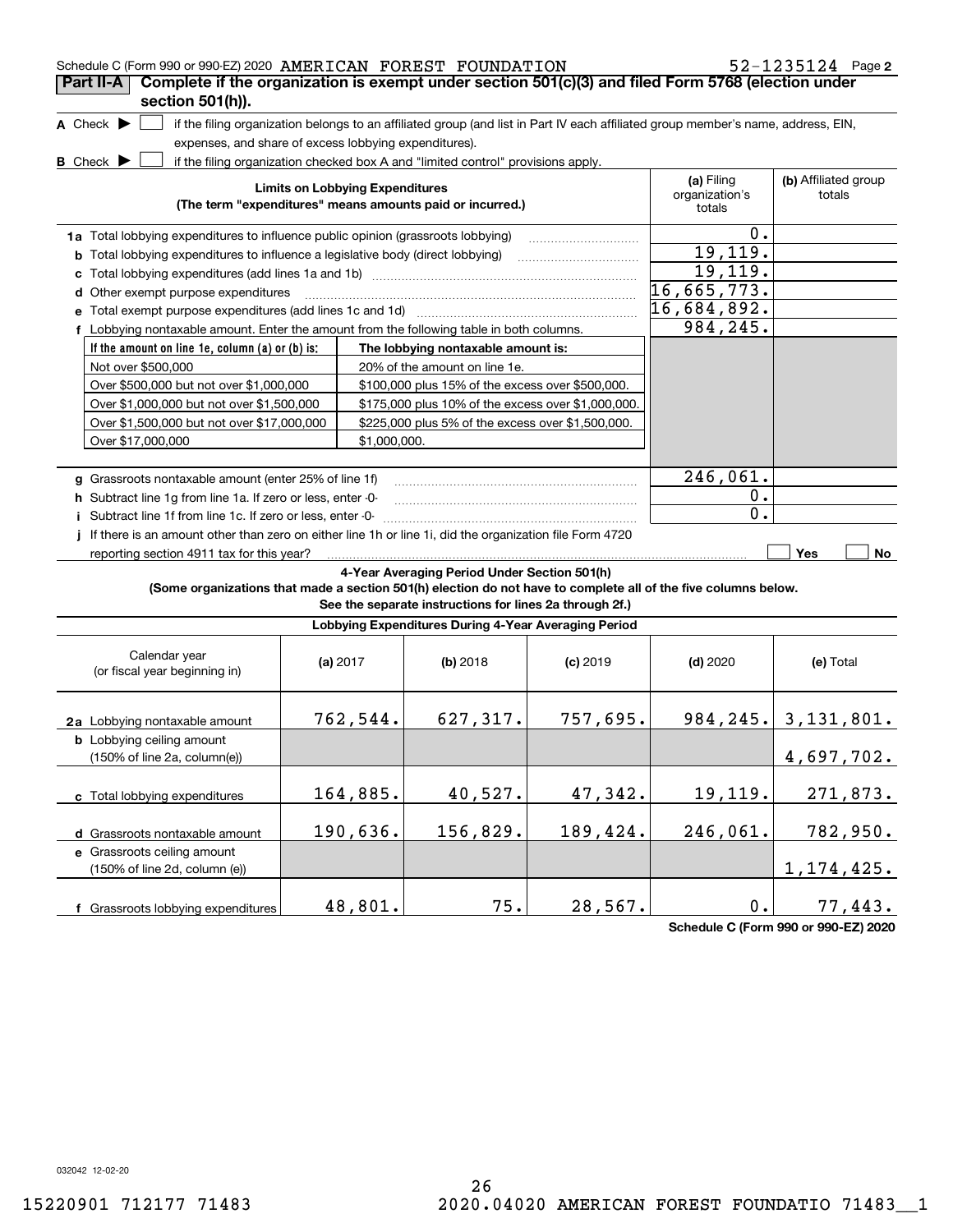#### Schedule C (Form 990 or 990-EZ) 2020 Page AMERICAN FOREST FOUNDATION 52-1235124

## **Part II-B Complete if the organization is exempt under section 501(c)(3) and has NOT filed Form 5768 (election under section 501(h)).**

| For each "Yes" response on lines 1a through 1i below, provide in Part IV a detailed description |                                                                                                                                                                                                                                               | (a) |                | (b)    |    |  |
|-------------------------------------------------------------------------------------------------|-----------------------------------------------------------------------------------------------------------------------------------------------------------------------------------------------------------------------------------------------|-----|----------------|--------|----|--|
|                                                                                                 | of the lobbying activity.                                                                                                                                                                                                                     | Yes | No             | Amount |    |  |
| 1.                                                                                              | During the year, did the filing organization attempt to influence foreign, national, state, or<br>local legislation, including any attempt to influence public opinion on a legislative matter<br>or referendum, through the use of:          |     |                |        |    |  |
|                                                                                                 | <b>b</b> Paid staff or management (include compensation in expenses reported on lines 1c through 1i)?                                                                                                                                         |     |                |        |    |  |
|                                                                                                 |                                                                                                                                                                                                                                               |     |                |        |    |  |
|                                                                                                 | e Publications, or published or broadcast statements?                                                                                                                                                                                         |     |                |        |    |  |
|                                                                                                 | f Grants to other organizations for lobbying purposes?                                                                                                                                                                                        |     |                |        |    |  |
|                                                                                                 | g Direct contact with legislators, their staffs, government officials, or a legislative body?                                                                                                                                                 |     |                |        |    |  |
|                                                                                                 | h Rallies, demonstrations, seminars, conventions, speeches, lectures, or any similar means?                                                                                                                                                   |     |                |        |    |  |
|                                                                                                 | <i>i</i> Other activities?                                                                                                                                                                                                                    |     |                |        |    |  |
|                                                                                                 |                                                                                                                                                                                                                                               |     |                |        |    |  |
|                                                                                                 | 2a Did the activities in line 1 cause the organization to be not described in section 501(c)(3)?                                                                                                                                              |     |                |        |    |  |
|                                                                                                 |                                                                                                                                                                                                                                               |     |                |        |    |  |
|                                                                                                 | c If "Yes," enter the amount of any tax incurred by organization managers under section 4912                                                                                                                                                  |     |                |        |    |  |
|                                                                                                 | d If the filing organization incurred a section 4912 tax, did it file Form 4720 for this year?                                                                                                                                                |     |                |        |    |  |
|                                                                                                 | Part III-A Complete if the organization is exempt under section 501(c)(4), section 501(c)(5), or section                                                                                                                                      |     |                |        |    |  |
|                                                                                                 | 501(c)(6).                                                                                                                                                                                                                                    |     |                |        |    |  |
|                                                                                                 |                                                                                                                                                                                                                                               |     |                | Yes    | No |  |
| 1.                                                                                              | Were substantially all (90% or more) dues received nondeductible by members?                                                                                                                                                                  |     | $\mathbf{1}$   |        |    |  |
| 2                                                                                               |                                                                                                                                                                                                                                               |     | $\bf 2$        |        |    |  |
| 3                                                                                               | Did the organization agree to carry over lobbying and political campaign activity expenditures from the prior year?                                                                                                                           |     | 3              |        |    |  |
|                                                                                                 | Complete if the organization is exempt under section 501(c)(4), section 501(c)(5), or section<br>Part III-B<br>501(c)(6) and if either (a) BOTH Part III-A, lines 1 and 2, are answered "No" OR (b) Part III-A, line 3, is<br>answered "Yes." |     |                |        |    |  |
| 1                                                                                               |                                                                                                                                                                                                                                               |     | 1.             |        |    |  |
| 2                                                                                               | Section 162(e) nondeductible lobbying and political expenditures (do not include amounts of political                                                                                                                                         |     |                |        |    |  |
|                                                                                                 | expenses for which the section 527(f) tax was paid).                                                                                                                                                                                          |     |                |        |    |  |
|                                                                                                 | <b>a</b> Current year                                                                                                                                                                                                                         |     | 2a             |        |    |  |
|                                                                                                 | <b>b</b> Carryover from last year manufactured contains and contained a state of the carryover from last year manufactured and contained a state of the contained and contained a state of the contained and contained a state of t           |     | 2 <sub>b</sub> |        |    |  |
|                                                                                                 | 2c                                                                                                                                                                                                                                            |     |                |        |    |  |
| з                                                                                               | Aggregate amount reported in section $6033(e)(1)(A)$ notices of nondeductible section $162(e)$ dues                                                                                                                                           |     | 3              |        |    |  |
| 4                                                                                               | If notices were sent and the amount on line 2c exceeds the amount on line 3, what portion of the excess                                                                                                                                       |     |                |        |    |  |
|                                                                                                 | does the organization agree to carryover to the reasonable estimate of nondeductible lobbying and political                                                                                                                                   |     |                |        |    |  |
|                                                                                                 | expenditure next year?                                                                                                                                                                                                                        |     | 4              |        |    |  |
| 5                                                                                               |                                                                                                                                                                                                                                               |     | 5              |        |    |  |
| <b>Part IV</b>                                                                                  | Supplemental Information                                                                                                                                                                                                                      |     |                |        |    |  |
|                                                                                                 | Provide the descriptions required for Part I-A, line 1; Part I-B, line 4; Part I-C, line 5; Part II-A (affiliated group list); Part II-A, lines 1 and 2 (See                                                                                  |     |                |        |    |  |

instructions); and Part II-B, line 1. Also, complete this part for any additional information.

**Schedule C (Form 990 or 990-EZ) 2020**

032043 12-02-20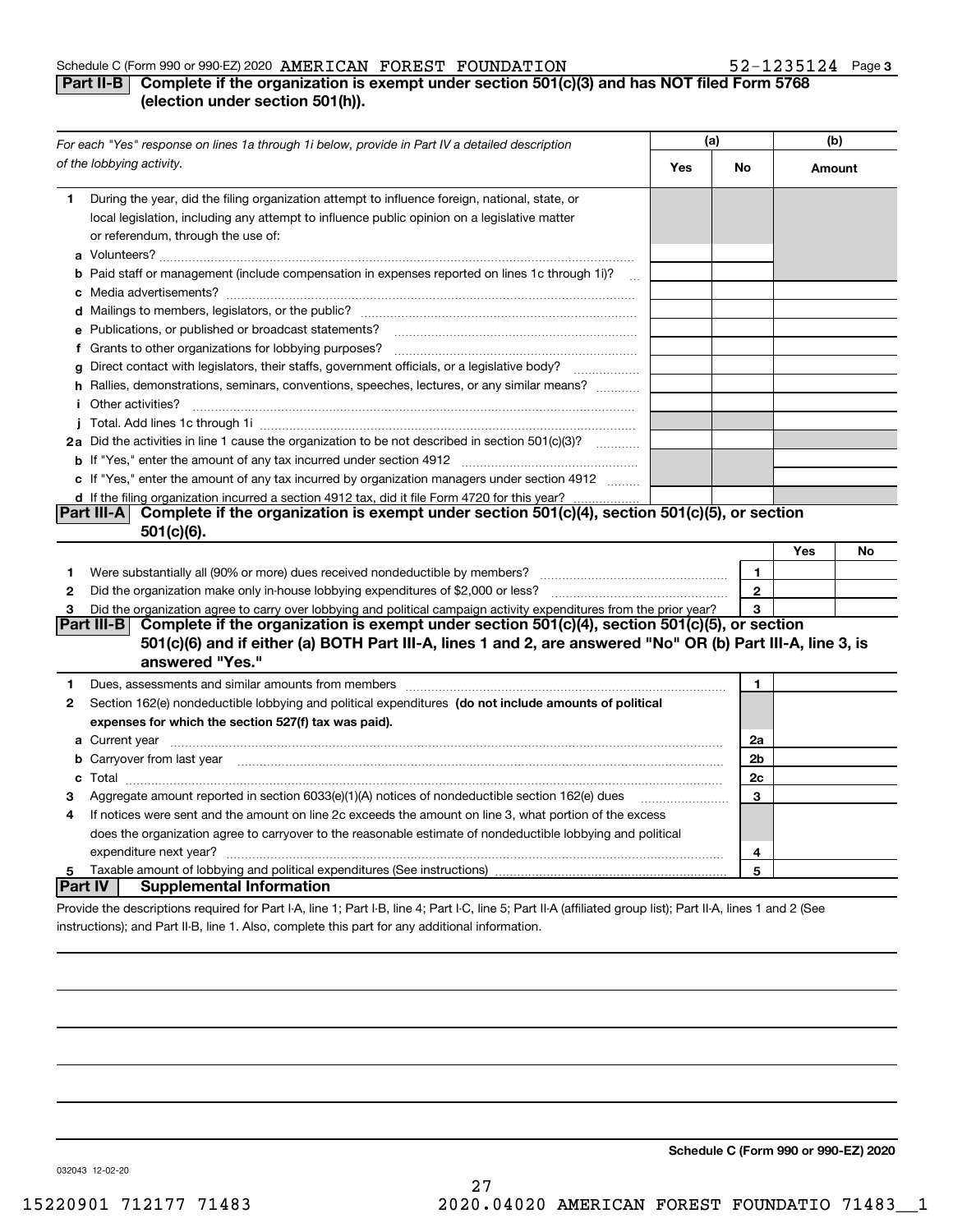| <b>SCHEDULE D</b> |  |
|-------------------|--|
|-------------------|--|

**1**

# **Supplemental Financial Statements**

(Form 990)<br>
Pepartment of the Treasury<br>
Department of the Treasury<br>
Department of the Treasury<br>
Department of the Treasury<br> **Co to www.irs.gov/Form990 for instructions and the latest information.**<br> **Co to www.irs.gov/Form9** 



Department of the Treasury Internal Revenue Service

Total number at end of year

**Name of the organization Employer identification number** (a) Donor advised funds **Yes**es No <code>Part I</code>  $|$   $|$  Organizations Maintaining Donor Advised Funds or Other Similar Funds or Accounts.  $\,$  <code>Complete</code> if the organization answered "Yes" on Form 990, Part IV, line 6. (b) Funds and other accounts  $\mathcal{L}^{\text{max}}$  $\Box$  Yes  $\Box$ AMERICAN FOREST FOUNDATION 52-1235124

| 2  | Aggregate value of contributions to (during year)                                                                                                                                                                             |                |                                 |    |
|----|-------------------------------------------------------------------------------------------------------------------------------------------------------------------------------------------------------------------------------|----------------|---------------------------------|----|
| З  | Aggregate value of grants from (during year)<br>$\overline{\phantom{a}}$                                                                                                                                                      |                |                                 |    |
| 4  |                                                                                                                                                                                                                               |                |                                 |    |
| 5  | Did the organization inform all donors and donor advisors in writing that the assets held in donor advised funds                                                                                                              |                |                                 |    |
|    |                                                                                                                                                                                                                               |                | Yes                             | No |
| 6  | Did the organization inform all grantees, donors, and donor advisors in writing that grant funds can be used only                                                                                                             |                |                                 |    |
|    | for charitable purposes and not for the benefit of the donor or donor advisor, or for any other purpose conferring                                                                                                            |                |                                 |    |
|    | impermissible private benefit?                                                                                                                                                                                                |                | Yes                             | No |
|    | Part II<br>Conservation Easements. Complete if the organization answered "Yes" on Form 990, Part IV, line 7.                                                                                                                  |                |                                 |    |
| 1. | Purpose(s) of conservation easements held by the organization (check all that apply).                                                                                                                                         |                |                                 |    |
|    | Preservation of land for public use (for example, recreation or education)<br>Preservation of a historically important land area                                                                                              |                |                                 |    |
|    | Protection of natural habitat<br>Preservation of a certified historic structure                                                                                                                                               |                |                                 |    |
|    | Preservation of open space                                                                                                                                                                                                    |                |                                 |    |
| 2  | Complete lines 2a through 2d if the organization held a qualified conservation contribution in the form of a conservation easement on the last                                                                                |                |                                 |    |
|    | day of the tax year.                                                                                                                                                                                                          |                | Held at the End of the Tax Year |    |
| а  | Total number of conservation easements                                                                                                                                                                                        | 2a             |                                 |    |
|    | Total acreage restricted by conservation easements                                                                                                                                                                            | 2 <sub>b</sub> |                                 |    |
|    | Number of conservation easements on a certified historic structure included in (a) manu-conservation exercises                                                                                                                | 2c             |                                 |    |
|    | Number of conservation easements included in (c) acquired after 7/25/06, and not on a historic structure                                                                                                                      |                |                                 |    |
|    | listed in the National Register [11, 1200] [12] The National Register [11, 1200] [12] The National Register [11, 1200] [12] The National Register [11, 1200] [12] The National Register [11, 1200] [12] The National Register | 2d             |                                 |    |
| з  | Number of conservation easements modified, transferred, released, extinguished, or terminated by the organization during the tax                                                                                              |                |                                 |    |
|    | $year \blacktriangleright$                                                                                                                                                                                                    |                |                                 |    |
| 4  | Number of states where property subject to conservation easement is located >                                                                                                                                                 |                |                                 |    |
| 5  | Does the organization have a written policy regarding the periodic monitoring, inspection, handling of                                                                                                                        |                |                                 |    |
|    | violations, and enforcement of the conservation easements it holds?                                                                                                                                                           |                | Yes                             | No |
| 6  | Staff and volunteer hours devoted to monitoring, inspecting, handling of violations, and enforcing conservation easements during the year                                                                                     |                |                                 |    |
|    |                                                                                                                                                                                                                               |                |                                 |    |
| 7  | Amount of expenses incurred in monitoring, inspecting, handling of violations, and enforcing conservation easements during the year                                                                                           |                |                                 |    |
|    | ▶ \$                                                                                                                                                                                                                          |                |                                 |    |
| 8  | Does each conservation easement reported on line 2(d) above satisfy the requirements of section 170(h)(4)(B)(i)                                                                                                               |                |                                 |    |
|    |                                                                                                                                                                                                                               |                | Yes                             | No |
| 9  | In Part XIII, describe how the organization reports conservation easements in its revenue and expense statement and                                                                                                           |                |                                 |    |
|    | balance sheet, and include, if applicable, the text of the footnote to the organization's financial statements that describes the                                                                                             |                |                                 |    |
|    | organization's accounting for conservation easements.                                                                                                                                                                         |                |                                 |    |
|    | Organizations Maintaining Collections of Art, Historical Treasures, or Other Similar Assets.<br>Part III                                                                                                                      |                |                                 |    |
|    | Complete if the organization answered "Yes" on Form 990, Part IV, line 8.                                                                                                                                                     |                |                                 |    |
|    | 1a If the organization elected, as permitted under FASB ASC 958, not to report in its revenue statement and balance sheet works                                                                                               |                |                                 |    |
|    | of art, historical treasures, or other similar assets held for public exhibition, education, or research in furtherance of public                                                                                             |                |                                 |    |
|    | service, provide in Part XIII the text of the footnote to its financial statements that describes these items.                                                                                                                |                |                                 |    |
| b  | If the organization elected, as permitted under FASB ASC 958, to report in its revenue statement and balance sheet works of                                                                                                   |                |                                 |    |
|    | art, historical treasures, or other similar assets held for public exhibition, education, or research in furtherance of public service,                                                                                       |                |                                 |    |
|    | provide the following amounts relating to these items:                                                                                                                                                                        |                |                                 |    |
|    |                                                                                                                                                                                                                               |                | \$                              |    |
|    | (ii) Assets included in Form 990, Part X                                                                                                                                                                                      |                | \$                              |    |
| 2  | If the organization received or held works of art, historical treasures, or other similar assets for financial gain, provide                                                                                                  |                |                                 |    |
|    |                                                                                                                                                                                                                               |                |                                 |    |

|   | LHA For Paperwork Reduction Act Notice, see the Instructions for Form 990.                                                   |                         | Schedule D (Form 990) 2020 |
|---|------------------------------------------------------------------------------------------------------------------------------|-------------------------|----------------------------|
|   |                                                                                                                              |                         |                            |
|   | a Revenue included on Form 990, Part VIII, line 1                                                                            | $\blacktriangleright$ s |                            |
|   | the following amounts required to be reported under FASB ASC 958 relating to these items:                                    |                         |                            |
| 2 | If the organization received or held works of art, historical treasures, or other similar assets for financial gain, provide |                         |                            |
|   | (II) Assets included in Form 990, Part X                                                                                     |                         |                            |

 $\sim$ 

032051 12-01-20

| -28 |       |  |  |  |
|-----|-------|--|--|--|
| n.  | 01000 |  |  |  |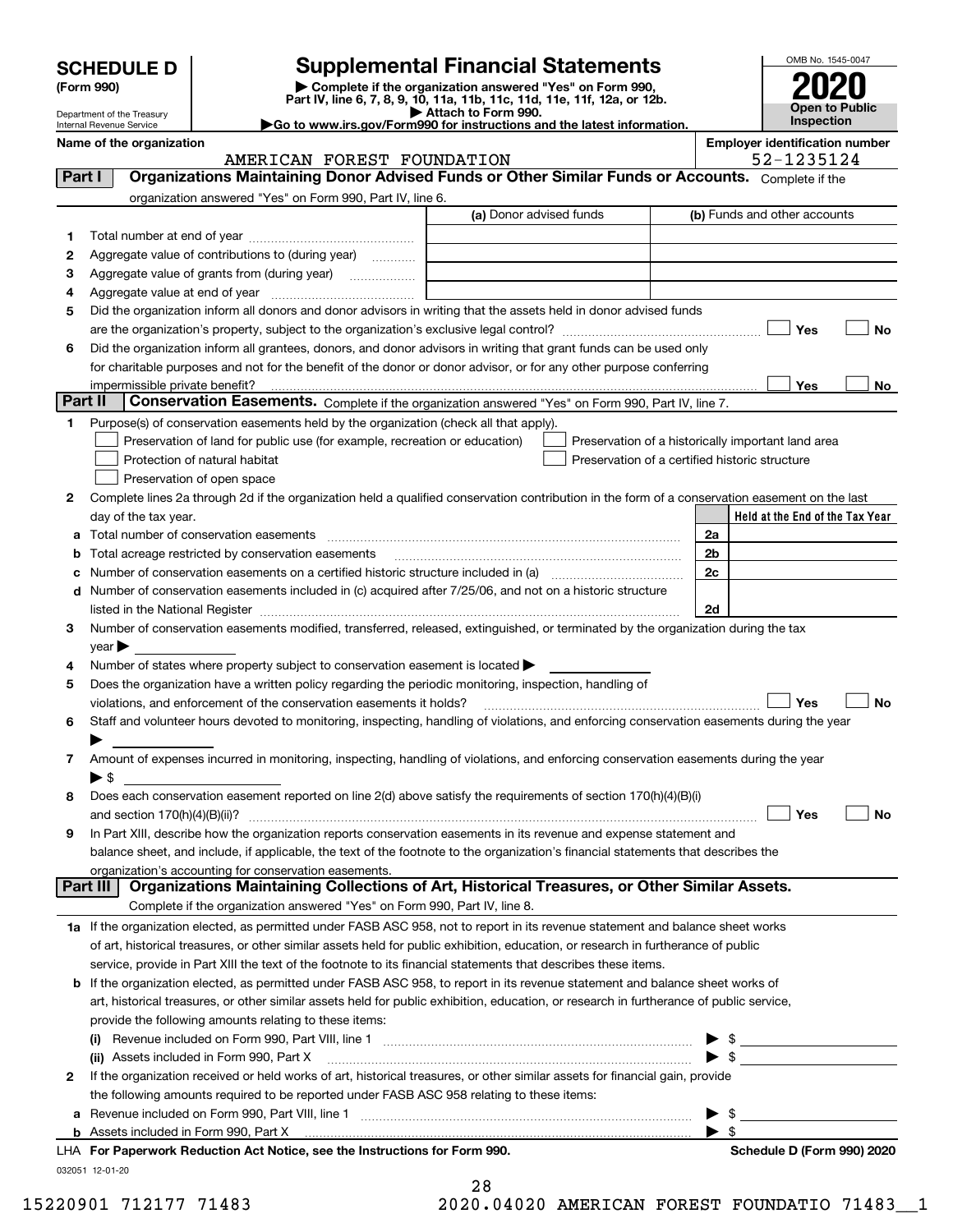|        | Schedule D (Form 990) 2020                                                                                                                                                                                                     | AMERICAN FOREST FOUNDATION |   |                |                                                                                                                                                                                                                               |                 | 52-1235124 Page 2                    |                     |                 |     |
|--------|--------------------------------------------------------------------------------------------------------------------------------------------------------------------------------------------------------------------------------|----------------------------|---|----------------|-------------------------------------------------------------------------------------------------------------------------------------------------------------------------------------------------------------------------------|-----------------|--------------------------------------|---------------------|-----------------|-----|
|        | Organizations Maintaining Collections of Art, Historical Treasures, or Other Similar Assets (continued)<br>Part III                                                                                                            |                            |   |                |                                                                                                                                                                                                                               |                 |                                      |                     |                 |     |
| 3      | Using the organization's acquisition, accession, and other records, check any of the following that make significant use of its                                                                                                |                            |   |                |                                                                                                                                                                                                                               |                 |                                      |                     |                 |     |
|        | collection items (check all that apply):                                                                                                                                                                                       |                            |   |                |                                                                                                                                                                                                                               |                 |                                      |                     |                 |     |
| a      | Public exhibition                                                                                                                                                                                                              |                            |   |                | Loan or exchange program                                                                                                                                                                                                      |                 |                                      |                     |                 |     |
| b      | Scholarly research                                                                                                                                                                                                             |                            |   |                | Other and the contract of the contract of the contract of the contract of the contract of the contract of the contract of the contract of the contract of the contract of the contract of the contract of the contract of the |                 |                                      |                     |                 |     |
| c      | Preservation for future generations                                                                                                                                                                                            |                            |   |                |                                                                                                                                                                                                                               |                 |                                      |                     |                 |     |
| 4      | Provide a description of the organization's collections and explain how they further the organization's exempt purpose in Part XIII.                                                                                           |                            |   |                |                                                                                                                                                                                                                               |                 |                                      |                     |                 |     |
| 5      | During the year, did the organization solicit or receive donations of art, historical treasures, or other similar assets                                                                                                       |                            |   |                |                                                                                                                                                                                                                               |                 |                                      |                     |                 |     |
|        | to be sold to raise funds rather than to be maintained as part of the organization's collection?                                                                                                                               |                            |   |                |                                                                                                                                                                                                                               |                 |                                      | Yes                 |                 | No. |
|        | <b>Part IV</b><br>Escrow and Custodial Arrangements. Complete if the organization answered "Yes" on Form 990, Part IV, line 9, or                                                                                              |                            |   |                |                                                                                                                                                                                                                               |                 |                                      |                     |                 |     |
|        | reported an amount on Form 990, Part X, line 21.                                                                                                                                                                               |                            |   |                |                                                                                                                                                                                                                               |                 |                                      |                     |                 |     |
|        | 1a Is the organization an agent, trustee, custodian or other intermediary for contributions or other assets not included                                                                                                       |                            |   |                |                                                                                                                                                                                                                               |                 |                                      |                     |                 |     |
|        | on Form 990, Part X? [11] matter and the contract of the contract of the contract of the contract of the contract of the contract of the contract of the contract of the contract of the contract of the contract of the contr |                            |   |                |                                                                                                                                                                                                                               |                 |                                      | Yes                 |                 | No  |
|        | <b>b</b> If "Yes," explain the arrangement in Part XIII and complete the following table:                                                                                                                                      |                            |   |                |                                                                                                                                                                                                                               |                 |                                      |                     |                 |     |
|        |                                                                                                                                                                                                                                |                            |   |                |                                                                                                                                                                                                                               |                 |                                      | Amount              |                 |     |
|        |                                                                                                                                                                                                                                |                            |   |                |                                                                                                                                                                                                                               | 1c              |                                      |                     |                 |     |
|        | Additions during the year manufactured and contain an account of the year manufactured and account of the year                                                                                                                 |                            |   |                |                                                                                                                                                                                                                               | 1d<br>1e        |                                      |                     |                 |     |
|        | Distributions during the year measurement contains and the year of the set of the set of the set of the set of                                                                                                                 |                            |   |                |                                                                                                                                                                                                                               | 1f              |                                      |                     |                 |     |
|        | 2a Did the organization include an amount on Form 990, Part X, line 21, for escrow or custodial account liability?                                                                                                             |                            |   |                |                                                                                                                                                                                                                               |                 |                                      | Yes                 |                 | No  |
|        | <b>b</b> If "Yes," explain the arrangement in Part XIII. Check here if the explanation has been provided on Part XIII                                                                                                          |                            |   |                |                                                                                                                                                                                                                               |                 |                                      |                     |                 |     |
| Part V | <b>Endowment Funds.</b> Complete if the organization answered "Yes" on Form 990, Part IV, line 10.                                                                                                                             |                            |   |                |                                                                                                                                                                                                                               |                 |                                      |                     |                 |     |
|        |                                                                                                                                                                                                                                | (a) Current year           |   | (b) Prior year | (c) Two years back                                                                                                                                                                                                            |                 | $\vert$ (d) Three years back $\vert$ | (e) Four years back |                 |     |
| 1a     | Beginning of year balance                                                                                                                                                                                                      |                            |   |                |                                                                                                                                                                                                                               |                 |                                      |                     |                 |     |
|        |                                                                                                                                                                                                                                |                            |   |                |                                                                                                                                                                                                                               |                 |                                      |                     |                 |     |
|        | Net investment earnings, gains, and losses                                                                                                                                                                                     |                            |   |                |                                                                                                                                                                                                                               |                 |                                      |                     |                 |     |
|        |                                                                                                                                                                                                                                |                            |   |                |                                                                                                                                                                                                                               |                 |                                      |                     |                 |     |
| е      | Other expenditures for facilities                                                                                                                                                                                              |                            |   |                |                                                                                                                                                                                                                               |                 |                                      |                     |                 |     |
|        | and programs                                                                                                                                                                                                                   |                            |   |                |                                                                                                                                                                                                                               |                 |                                      |                     |                 |     |
|        |                                                                                                                                                                                                                                |                            |   |                |                                                                                                                                                                                                                               |                 |                                      |                     |                 |     |
| g      | End of year balance                                                                                                                                                                                                            |                            |   |                |                                                                                                                                                                                                                               |                 |                                      |                     |                 |     |
| 2      | Provide the estimated percentage of the current year end balance (line 1g, column (a)) held as:                                                                                                                                |                            |   |                |                                                                                                                                                                                                                               |                 |                                      |                     |                 |     |
|        | Board designated or quasi-endowment                                                                                                                                                                                            |                            | % |                |                                                                                                                                                                                                                               |                 |                                      |                     |                 |     |
|        | Permanent endowment >                                                                                                                                                                                                          | %                          |   |                |                                                                                                                                                                                                                               |                 |                                      |                     |                 |     |
| с      | Term endowment $\blacktriangleright$                                                                                                                                                                                           | %                          |   |                |                                                                                                                                                                                                                               |                 |                                      |                     |                 |     |
|        | The percentages on lines 2a, 2b, and 2c should equal 100%.                                                                                                                                                                     |                            |   |                |                                                                                                                                                                                                                               |                 |                                      |                     |                 |     |
|        | 3a Are there endowment funds not in the possession of the organization that are held and administered for the organization                                                                                                     |                            |   |                |                                                                                                                                                                                                                               |                 |                                      |                     |                 |     |
|        | by:                                                                                                                                                                                                                            |                            |   |                |                                                                                                                                                                                                                               |                 |                                      |                     | Yes             | No  |
|        | (i)                                                                                                                                                                                                                            |                            |   |                |                                                                                                                                                                                                                               |                 |                                      | 3a(i)               |                 |     |
|        |                                                                                                                                                                                                                                |                            |   |                |                                                                                                                                                                                                                               |                 |                                      | 3a(ii)              |                 |     |
|        |                                                                                                                                                                                                                                |                            |   |                |                                                                                                                                                                                                                               |                 |                                      | 3b                  |                 |     |
|        | Describe in Part XIII the intended uses of the organization's endowment funds.<br>Land, Buildings, and Equipment.<br>Part VI                                                                                                   |                            |   |                |                                                                                                                                                                                                                               |                 |                                      |                     |                 |     |
|        | Complete if the organization answered "Yes" on Form 990, Part IV, line 11a. See Form 990, Part X, line 10.                                                                                                                     |                            |   |                |                                                                                                                                                                                                                               |                 |                                      |                     |                 |     |
|        | Description of property                                                                                                                                                                                                        | (a) Cost or other          |   |                | (b) Cost or other                                                                                                                                                                                                             | (c) Accumulated |                                      | (d) Book value      |                 |     |
|        |                                                                                                                                                                                                                                | basis (investment)         |   | basis (other)  |                                                                                                                                                                                                                               | depreciation    |                                      |                     |                 |     |
|        |                                                                                                                                                                                                                                |                            |   |                |                                                                                                                                                                                                                               |                 |                                      |                     |                 |     |
| b      |                                                                                                                                                                                                                                |                            |   |                |                                                                                                                                                                                                                               |                 |                                      |                     |                 |     |
|        |                                                                                                                                                                                                                                |                            |   |                | 925,237.                                                                                                                                                                                                                      | 517, 257.       |                                      |                     | <u>407,980.</u> |     |
| d      |                                                                                                                                                                                                                                |                            |   |                | 646,746.                                                                                                                                                                                                                      | 635,505.        |                                      |                     | 11,241.         |     |
|        | e Other                                                                                                                                                                                                                        |                            |   |                |                                                                                                                                                                                                                               |                 |                                      |                     |                 |     |
|        |                                                                                                                                                                                                                                |                            |   |                |                                                                                                                                                                                                                               |                 |                                      |                     | 419, 221.       |     |

**Schedule D (Form 990) 2020**

032052 12-01-20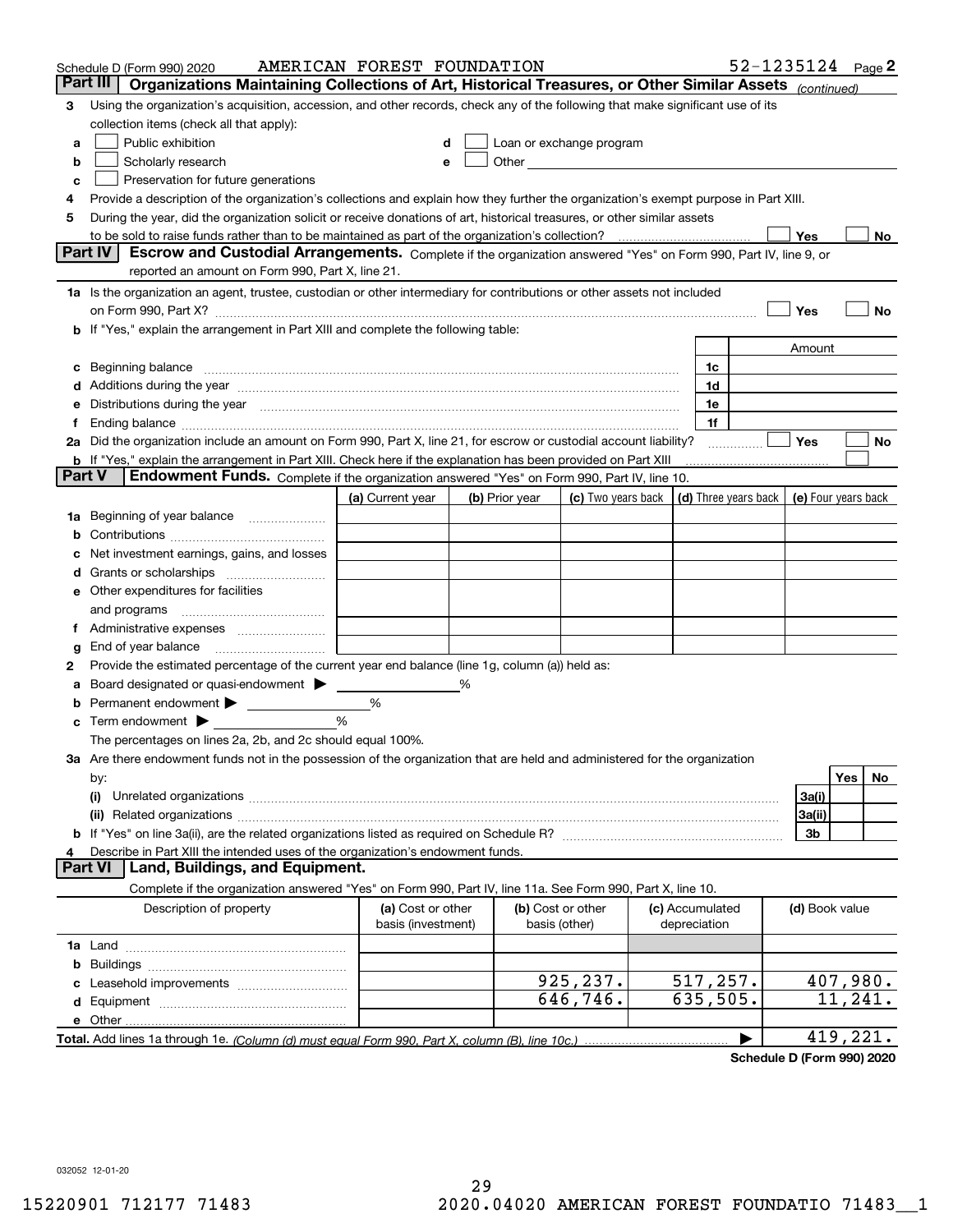| $52 - 1235124$ Page<br>AMERICAN FOREST FOUNDATION<br>Schedule D (Form 990) 2020 |  |  |
|---------------------------------------------------------------------------------|--|--|
|---------------------------------------------------------------------------------|--|--|

### (a) Description of security or category (including name of security)  $\vert$  (b) Book value  $\vert$  (c) Total. (Col. (b) must equal Form 990, Part X, col. (B) line 12.) **(1)** Financial derivatives ~~~~~~~~~~~~~~~ **(2)** Closely held equity interests ~~~~~~~~~~~ **(3)** Other (a) Description of investment **b (b)** Book value **(1)(2) (3)(4)** Complete if the organization answered "Yes" on Form 990, Part IV, line 11b. See Form 990, Part X, line 12.  $(b)$  Book value  $\vert$  (c) Method of valuation: Cost or end-of-year market value (A)(B)(C)(D)(E)(F)(G)(H)Complete if the organization answered "Yes" on Form 990, Part IV, line 11c. See Form 990, Part X, line 13. (c) Method of valuation: Cost or end-of-year market value **Part VII Investments - Other Securities. Part VIII Investments - Program Related.**

**(5)(6)(7) (8)(9)**

# Total. (Col. (b) must equal Form 990, Part X, col. (B) line 13.)

# **Part IX Other Assets.**

Complete if the organization answered "Yes" on Form 990, Part IV, line 11d. See Form 990, Part X, line 15.

| (a) Description                                                                                                   | (b) Book value |
|-------------------------------------------------------------------------------------------------------------------|----------------|
| (1)                                                                                                               |                |
| (2)                                                                                                               |                |
| (3)                                                                                                               |                |
| (4)                                                                                                               |                |
| (5)                                                                                                               |                |
| (6)                                                                                                               |                |
| (7)                                                                                                               |                |
| (8)                                                                                                               |                |
| (9)                                                                                                               |                |
|                                                                                                                   |                |
| <b>Other Liabilities.</b><br><b>Part X</b>                                                                        |                |
| Complete if the organization answered "Yes" on Form 990, Part IV, line 11e or 11f. See Form 990, Part X, line 25. |                |
| (a) Description of liability<br>1.                                                                                | (b) Book value |
|                                                                                                                   |                |

| Federal income taxes<br>(1)      |           |
|----------------------------------|-----------|
| DEFERRED LEASE INCENTIVES<br>(2) | 769,718.  |
| REFUNDABLE ADVANCE<br>(3)        | 118, 177. |
| (4)                              |           |
| (5)                              |           |
| (6)                              |           |
| (7)                              |           |
| (8)                              |           |
| (9)                              |           |
|                                  | 887,895.  |

**2.** Liability for uncertain tax positions. In Part XIII, provide the text of the footnote to the organization's financial statements that reports the

organization's liability for uncertain tax positions under FASB ASC 740. Check here if the text of the footnote has been provided in Part XIII  $\boxed{\text{X}}$ 

**Schedule D (Form 990) 2020**

032053 12-01-20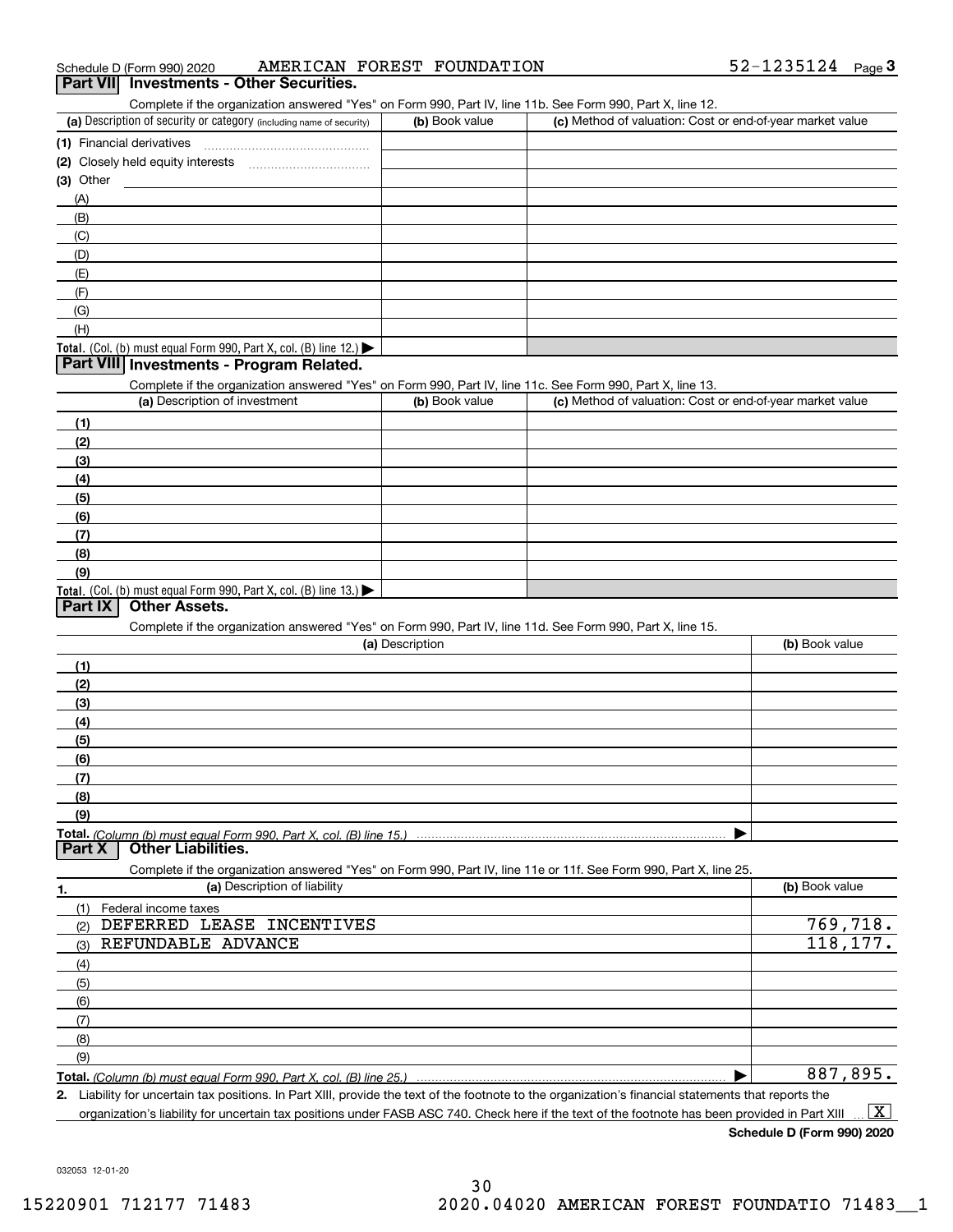|    | AMERICAN FOREST FOUNDATION<br>Schedule D (Form 990) 2020                                                                                                                                                                            |                | 52-1235124<br>Page 4 |
|----|-------------------------------------------------------------------------------------------------------------------------------------------------------------------------------------------------------------------------------------|----------------|----------------------|
|    | Reconciliation of Revenue per Audited Financial Statements With Revenue per Return.<br>Part XI                                                                                                                                      |                |                      |
|    | Complete if the organization answered "Yes" on Form 990, Part IV, line 12a.                                                                                                                                                         |                |                      |
| 1  | Total revenue, gains, and other support per audited financial statements                                                                                                                                                            |                | $\blacksquare$       |
| 2  | Amounts included on line 1 but not on Form 990, Part VIII, line 12:                                                                                                                                                                 |                |                      |
| a  | Net unrealized gains (losses) on investments [11] matter contracts and the unrealized gains (losses) on investments                                                                                                                 | 2a             |                      |
|    |                                                                                                                                                                                                                                     | 2 <sub>b</sub> |                      |
|    | Recoveries of prior year grants [11] Recoveries of prior year grants [11] Recoveries of prior year grants                                                                                                                           | 2c             |                      |
| d  |                                                                                                                                                                                                                                     | 2d             |                      |
| е  | Add lines 2a through 2d <b>minimum contained a contract and a</b> contract a contract of the contract of the contract of the contract of the contract of the contract of the contract of the contract of the contract of the contra |                | <b>2e</b>            |
| 3  |                                                                                                                                                                                                                                     |                | 3                    |
| 4  | Amounts included on Form 990. Part VIII, line 12, but not on line 1:                                                                                                                                                                |                |                      |
|    |                                                                                                                                                                                                                                     | 4a             |                      |
| b  | Other (Describe in Part XIII.) <b>2006</b> 2007 2010 2010 2010 2010 2011 2012 2013 2014 2015 2016 2017 2018 2019 2016 2016 2017 2018 2019 2016 2017 2018 2019 2016 2017 2018 2019 2018 2019 2016 2017 2018 2019 2018 2019 2018 2019 | 4 <sub>b</sub> |                      |
| C. | Add lines 4a and 4b                                                                                                                                                                                                                 |                | 4c                   |
|    |                                                                                                                                                                                                                                     |                | 5                    |
|    | Part XII   Reconciliation of Expenses per Audited Financial Statements With Expenses per Return.                                                                                                                                    |                |                      |
|    | Complete if the organization answered "Yes" on Form 990, Part IV, line 12a.                                                                                                                                                         |                |                      |
| 1  | Total expenses and losses per audited financial statements [11] [12] contraction control in the statements [15] [15] and the statements [15] and the statements [15] and the statements and the statements and the statements       |                | $\mathbf{1}$         |
| 2  | Amounts included on line 1 but not on Form 990, Part IX, line 25:                                                                                                                                                                   |                |                      |
| a  |                                                                                                                                                                                                                                     | 2a             |                      |
|    |                                                                                                                                                                                                                                     | 2 <sub>b</sub> |                      |
| c  |                                                                                                                                                                                                                                     | 2c             |                      |
|    |                                                                                                                                                                                                                                     | 2d             |                      |
| е  | Add lines 2a through 2d <b>contained a contained a contained a contained a</b> contained a contained a contained a contained a contained a contained a contained a contained a contained a contained a contained a contained a cont |                | 2e                   |
| 3  |                                                                                                                                                                                                                                     |                | 3                    |
| 4  | Amounts included on Form 990, Part IX, line 25, but not on line 1:                                                                                                                                                                  |                |                      |
| a  |                                                                                                                                                                                                                                     | 4a l           |                      |
| b  |                                                                                                                                                                                                                                     | 4b             |                      |
|    | Add lines 4a and 4b                                                                                                                                                                                                                 |                | 4c                   |
|    |                                                                                                                                                                                                                                     |                | 5                    |
|    | Part XIII Supplemental Information.                                                                                                                                                                                                 |                |                      |

Provide the descriptions required for Part II, lines 3, 5, and 9; Part III, lines 1a and 4; Part IV, lines 1b and 2b; Part V, line 4; Part X, line 2; Part XI, lines 2d and 4b; and Part XII, lines 2d and 4b. Also complete this part to provide any additional information.

PART X, LINE 2:

|                       | AFF ACCOUNTS FOR INCOME TAXES IN ACCORDANCE WITH THE ACCOUNTING STANDARDS  |
|-----------------------|----------------------------------------------------------------------------|
|                       | CODIFICATION (ASC) TOPIC "INCOME TAXES." THESE PROVISIONS PROVIDE          |
|                       | CONSISTENT GUIDANCE FOR THE ACCOUNTING FOR UNCERTAINTY IN INCOME TAXES     |
|                       | RECOGNIZED IN AN ENTITY'S FINANCIAL STATEMENTS AND PRESCRIBE A THRESHOLD   |
|                       | OF "MORE LIKELY THAN NOT" FOR RECOGNITION AND DERECOGNITION OF TAX         |
|                       | POSITIONS TAKEN OR EXPECTED TO BE TAKEN IN A TAX RETURN. AFF PERFORMED AN  |
|                       | EVALUATION OF UNCERTAIN TAX POSITIONS FOR THE YEARS ENDED DECEMBER 31,     |
|                       |                                                                            |
|                       | 2020 AND 2019, AND DETERMINED THAT THERE WERE NO MATTERS THAT WOULD        |
|                       | REQUIRE RECOGNITION IN THE FINANCIAL STATEMENTS OR THAT MAY HAVE AN EFFECT |
|                       | ON ITS TAX-EXEMPT STATUS. AS OF DECEMBER 31, 2020, THE STATUTE OF          |
|                       | LIMITATIONS FOR TAX YEARS 2017 THROUGH 2019 REMAINS OPEN WITH THE U.S.     |
| 032054 12-01-20       | Schedule D (Form 990) 2020<br>31                                           |
| 15220901 712177 71483 | 2020.04020 AMERICAN FOREST FOUNDATIO 71483 1                               |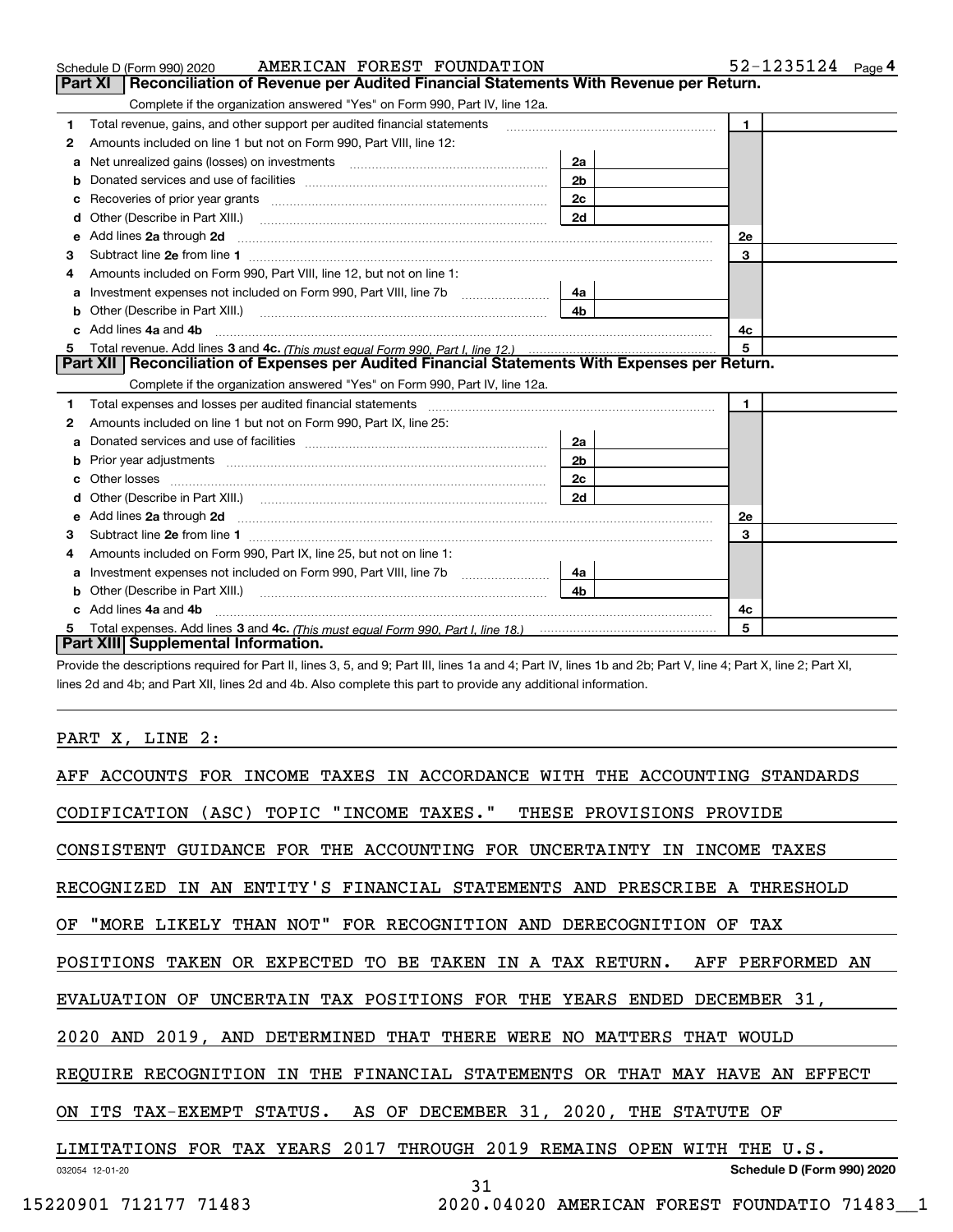*(continued)* **Part XIII Supplemental Information** 

FEDERAL JURISDICTION AND THE DISTRICT OF COLUMBIA. IT IS AFF'S POLICY TO

RECOGNIZE INTEREST AND/OR PENALTIES RELATED TO UNCERTAIN TAX POSITIONS, IF

#### ANY, IN UNRELATED BUSINESS INCOME TAX EXPENSE.

**Schedule D (Form 990) 2020**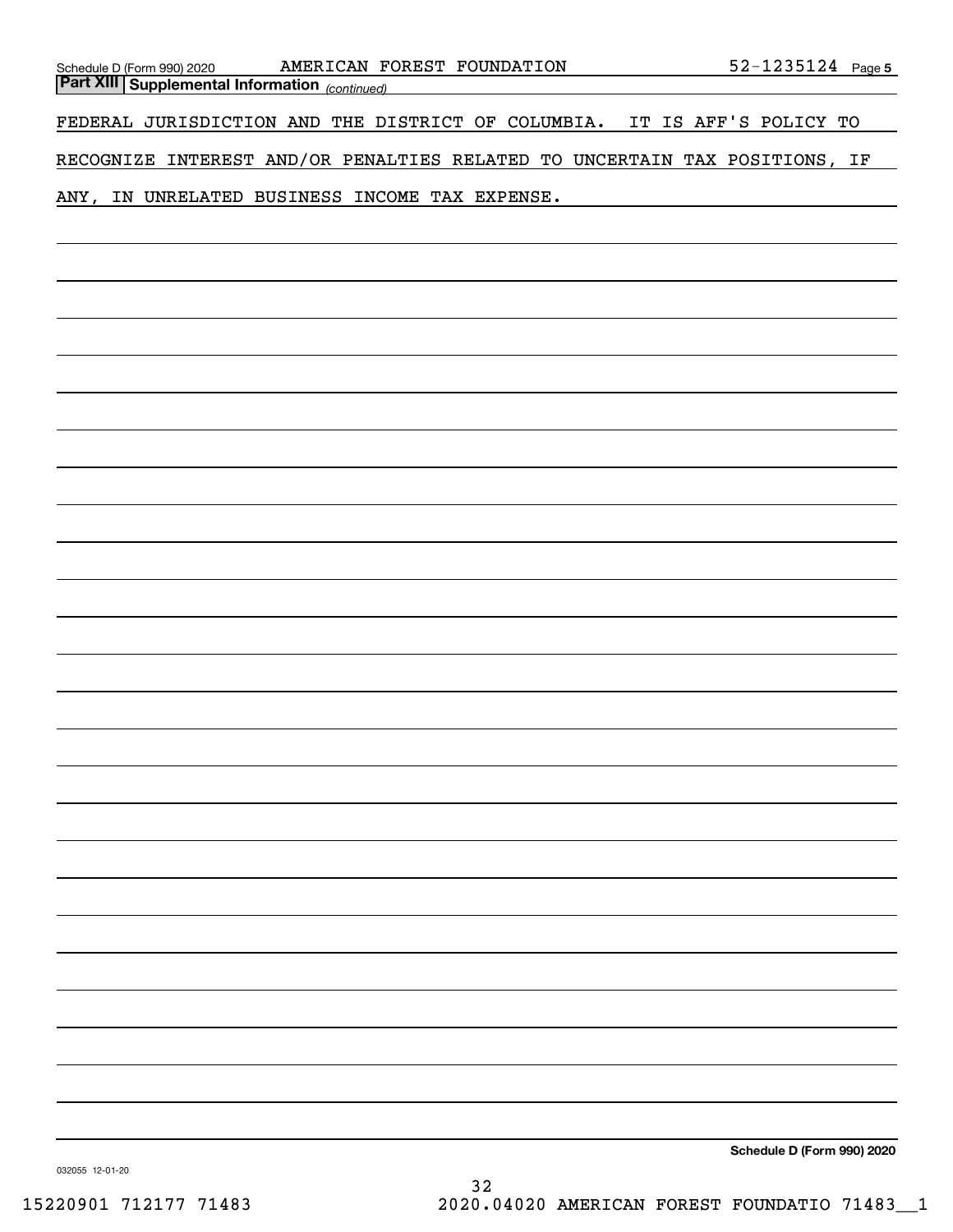| (a) Region                                                                                 | (b) Number of<br>offices<br>in the region | employees,<br>agents, and<br>independent<br>contractors<br>in the region | (c) Number of $\vert$ (d) Activities conducted in the region<br>(by type) (such as, fundraising, pro-<br>gram services, investments, grants to<br>recipients located in the region) | (e) If activity listed in (d)<br>is a program service,<br>describe specific type<br>of service(s) in the region | (f) Total<br>expenditures<br>for and<br>investments<br>in the region |
|--------------------------------------------------------------------------------------------|-------------------------------------------|--------------------------------------------------------------------------|-------------------------------------------------------------------------------------------------------------------------------------------------------------------------------------|-----------------------------------------------------------------------------------------------------------------|----------------------------------------------------------------------|
|                                                                                            |                                           |                                                                          |                                                                                                                                                                                     |                                                                                                                 |                                                                      |
| NORTH AMERICA                                                                              | 1                                         | 11                                                                       | PROGRAM SERVICES                                                                                                                                                                    | TECHNOLOGY SOLUTIONS                                                                                            | 1,549,765.                                                           |
|                                                                                            |                                           |                                                                          |                                                                                                                                                                                     |                                                                                                                 |                                                                      |
| NORTH AMERICA                                                                              | $\mathbf 1$                               | 11                                                                       | <b>INVESTMENT IN WOODSCAMP</b>                                                                                                                                                      |                                                                                                                 | 712, 427.                                                            |
|                                                                                            |                                           |                                                                          |                                                                                                                                                                                     |                                                                                                                 |                                                                      |
|                                                                                            |                                           |                                                                          |                                                                                                                                                                                     |                                                                                                                 |                                                                      |
|                                                                                            |                                           |                                                                          |                                                                                                                                                                                     |                                                                                                                 |                                                                      |
|                                                                                            |                                           |                                                                          |                                                                                                                                                                                     |                                                                                                                 |                                                                      |
|                                                                                            |                                           |                                                                          |                                                                                                                                                                                     |                                                                                                                 |                                                                      |
|                                                                                            |                                           |                                                                          |                                                                                                                                                                                     |                                                                                                                 |                                                                      |
|                                                                                            |                                           |                                                                          |                                                                                                                                                                                     |                                                                                                                 |                                                                      |
|                                                                                            |                                           |                                                                          |                                                                                                                                                                                     |                                                                                                                 |                                                                      |
|                                                                                            |                                           |                                                                          |                                                                                                                                                                                     |                                                                                                                 |                                                                      |
|                                                                                            |                                           |                                                                          |                                                                                                                                                                                     |                                                                                                                 |                                                                      |
| <b>3 a</b> Subtotal                                                                        | $\mathbf 2$                               | 22                                                                       |                                                                                                                                                                                     |                                                                                                                 | 2, 262, 192.                                                         |
| <b>b</b> Total from continuation<br>sheets to Part I                                       | 0                                         | 0                                                                        |                                                                                                                                                                                     |                                                                                                                 | 0.                                                                   |
| c Totals (add lines 3a                                                                     |                                           |                                                                          |                                                                                                                                                                                     |                                                                                                                 |                                                                      |
| and 3b)<br>.<br>LHA For Paperwork Reduction Act Notice, see the Instructions for Form 990. | 2                                         | 22                                                                       |                                                                                                                                                                                     |                                                                                                                 | 2,262,192.<br>Schedule F (Form 990) 2020                             |
|                                                                                            |                                           |                                                                          |                                                                                                                                                                                     |                                                                                                                 |                                                                      |
| 032071 12-03-20                                                                            |                                           |                                                                          | 33                                                                                                                                                                                  |                                                                                                                 |                                                                      |

15220901 712177 71483 2020.04020 AMERICAN FOREST FOUNDATIO 71483\_\_1

the grantees' eligibility for the grants or assistance, and the selection criteria used to award the grants or assistance?

**1For grantmakers.**  Does the organization maintain records to substantiate the amount of its grants and other assistance,

| 2 For grantmakers. Describe in Part V the organization's procedures for monitoring the use of its grants and other assistance outside the |
|-------------------------------------------------------------------------------------------------------------------------------------------|
| United States.                                                                                                                            |

|  | 3 Activities per Region. (The following Part I. line 3 table can be duplicated if additional space is needed.) |  |  |
|--|----------------------------------------------------------------------------------------------------------------|--|--|
|  |                                                                                                                |  |  |

|        | AMERICAN FOREST FOUNDATION                                                                                  | 52-1235124 |  |
|--------|-------------------------------------------------------------------------------------------------------------|------------|--|
| Part I | General Information on Activities Outside the United States. Complete if the organization answered "Yes" on |            |  |

| <b>Statement of Activities Outside the United States</b>                                 |
|------------------------------------------------------------------------------------------|
| • Complete if the organization answered "Yes" on Form 990, Part IV, line 14b, 15, or 16. |

**| Attach to Form 990. | Go to www.irs.gov/Form990 for instructions and the latest information.**

# Name of the organization

Form 990, Part IV, line 14b.

**(Form 990) SCHEDULE F** 

Department of the Treasury Internal Revenue Service

52-1235124

| OMB No. 1545-0047                   |
|-------------------------------------|
|                                     |
| Open to Public<br><b>Inspection</b> |

**Yes No**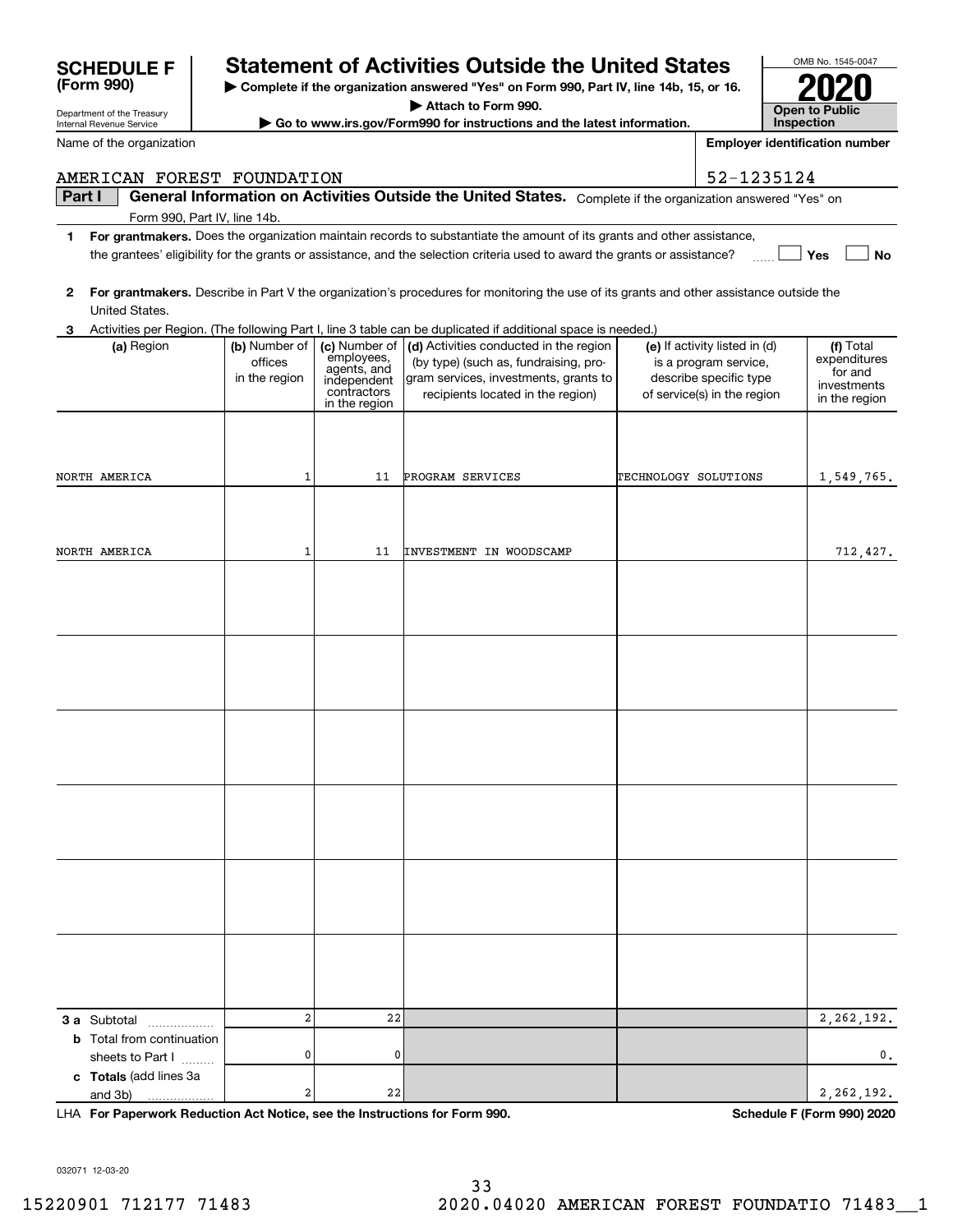#### Schedule F (Form 990) 2020 **AMERICAN FOREST FOUNDATION** 52-1235124

#### Part II | Grants and Other Assistance to Organizations or Entities Outside the United States. Complete if the organization answered "Yes" on Form 990, Part IV, line 15, for any recipient who received more than \$5,000. Part II can be duplicated if additional space is needed.

| 1<br>(a) Name of organization | (b) IRS code section<br>and EIN (if applicable) | (c) Region | (d) Purpose of<br>grant                                                                                                                 | (e) Amount<br>of cash grant | (f) Manner of<br>cash disbursement | (g) Amount of<br>noncash<br>assistance | (h) Description<br>of noncash<br>assistance | (i) Method of<br>valuation (book, FMV,<br>appraisal, other) |
|-------------------------------|-------------------------------------------------|------------|-----------------------------------------------------------------------------------------------------------------------------------------|-----------------------------|------------------------------------|----------------------------------------|---------------------------------------------|-------------------------------------------------------------|
|                               |                                                 |            |                                                                                                                                         |                             |                                    |                                        |                                             |                                                             |
|                               |                                                 |            |                                                                                                                                         |                             |                                    |                                        |                                             |                                                             |
|                               |                                                 |            |                                                                                                                                         |                             |                                    |                                        |                                             |                                                             |
|                               |                                                 |            |                                                                                                                                         |                             |                                    |                                        |                                             |                                                             |
|                               |                                                 |            |                                                                                                                                         |                             |                                    |                                        |                                             |                                                             |
|                               |                                                 |            |                                                                                                                                         |                             |                                    |                                        |                                             |                                                             |
|                               |                                                 |            |                                                                                                                                         |                             |                                    |                                        |                                             |                                                             |
|                               |                                                 |            |                                                                                                                                         |                             |                                    |                                        |                                             |                                                             |
|                               |                                                 |            |                                                                                                                                         |                             |                                    |                                        |                                             |                                                             |
|                               |                                                 |            |                                                                                                                                         |                             |                                    |                                        |                                             |                                                             |
|                               |                                                 |            |                                                                                                                                         |                             |                                    |                                        |                                             |                                                             |
|                               |                                                 |            |                                                                                                                                         |                             |                                    |                                        |                                             |                                                             |
|                               |                                                 |            |                                                                                                                                         |                             |                                    |                                        |                                             |                                                             |
|                               |                                                 |            |                                                                                                                                         |                             |                                    |                                        |                                             |                                                             |
|                               |                                                 |            |                                                                                                                                         |                             |                                    |                                        |                                             |                                                             |
|                               |                                                 |            |                                                                                                                                         |                             |                                    |                                        |                                             |                                                             |
| $\mathbf{2}$                  |                                                 |            | Enter total number of recipient organizations listed above that are recognized as charities by the foreign country, recognized as a tax |                             |                                    |                                        |                                             |                                                             |
|                               |                                                 |            |                                                                                                                                         |                             |                                    |                                        |                                             |                                                             |
| $\mathbf{3}$                  |                                                 |            |                                                                                                                                         |                             |                                    |                                        |                                             |                                                             |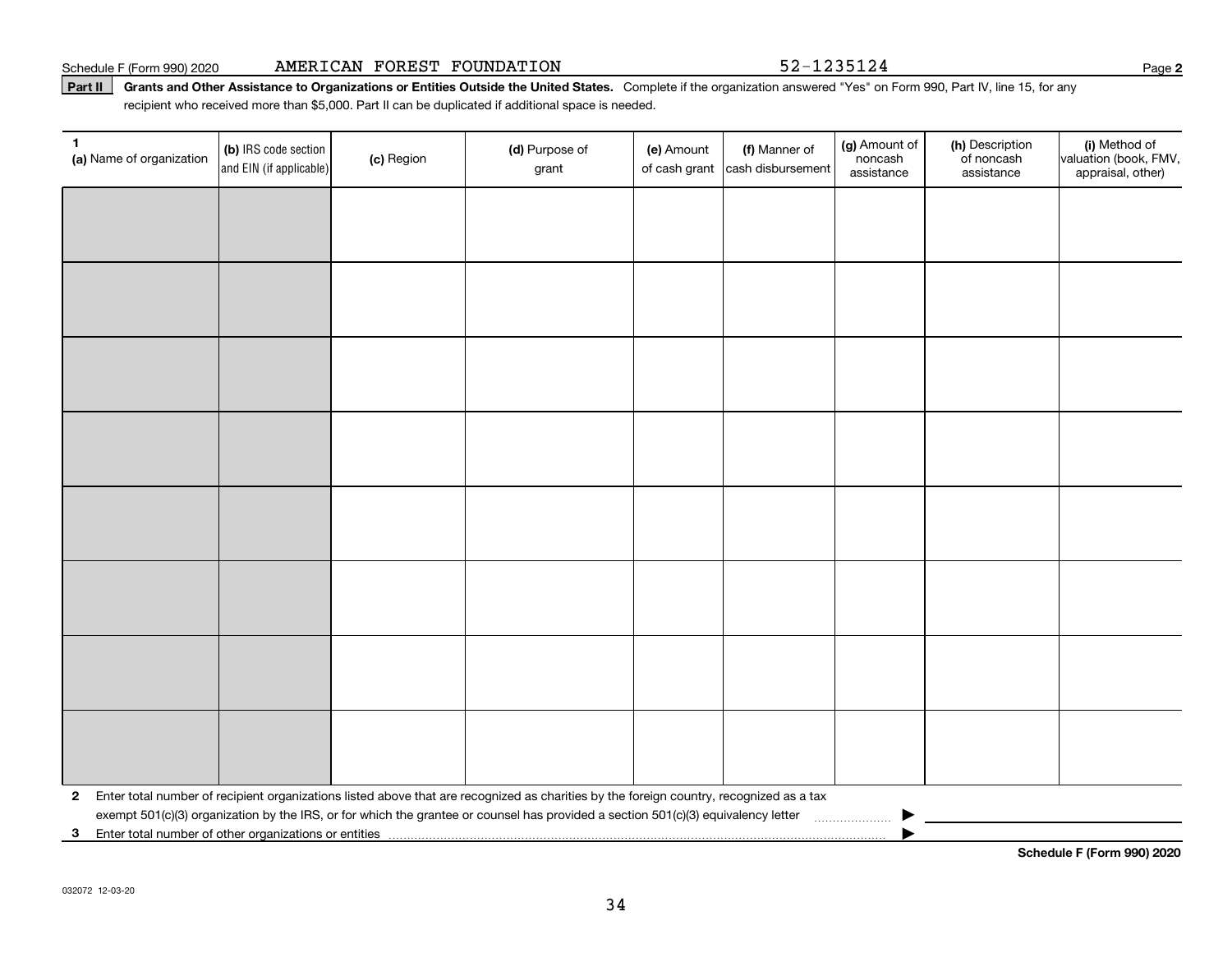| AMERICAN FOREST FOUNDATION |  |  |  |
|----------------------------|--|--|--|
|----------------------------|--|--|--|

52-1235124

Part III Grants and Other Assistance to Individuals Outside the United States. Complete if the organization answered "Yes" on Form 990, Part IV, line 16. Part III can be duplicated if additional space is needed.

| Fait in carrier duplicated in additional space is needed.<br>(a) Type of grant or assistance | (b) Region | (c) Number of<br>recipients | (d) Amount of<br>cash grant | (e) Manner of<br>cash disbursement | (f) Amount of<br>noncash<br>assistance | (g) Description of<br>noncash assistance | (h) Method of<br>valuation<br>(book, FMV,<br>appraisal, other) |
|----------------------------------------------------------------------------------------------|------------|-----------------------------|-----------------------------|------------------------------------|----------------------------------------|------------------------------------------|----------------------------------------------------------------|
|                                                                                              |            |                             |                             |                                    |                                        |                                          |                                                                |
|                                                                                              |            |                             |                             |                                    |                                        |                                          |                                                                |
|                                                                                              |            |                             |                             |                                    |                                        |                                          |                                                                |
|                                                                                              |            |                             |                             |                                    |                                        |                                          |                                                                |
|                                                                                              |            |                             |                             |                                    |                                        |                                          |                                                                |
|                                                                                              |            |                             |                             |                                    |                                        |                                          |                                                                |
|                                                                                              |            |                             |                             |                                    |                                        |                                          |                                                                |
|                                                                                              |            |                             |                             |                                    |                                        |                                          |                                                                |
|                                                                                              |            |                             |                             |                                    |                                        |                                          |                                                                |
|                                                                                              |            |                             |                             |                                    |                                        |                                          |                                                                |
|                                                                                              |            |                             |                             |                                    |                                        |                                          |                                                                |

**Schedule F (Form 990) 2020**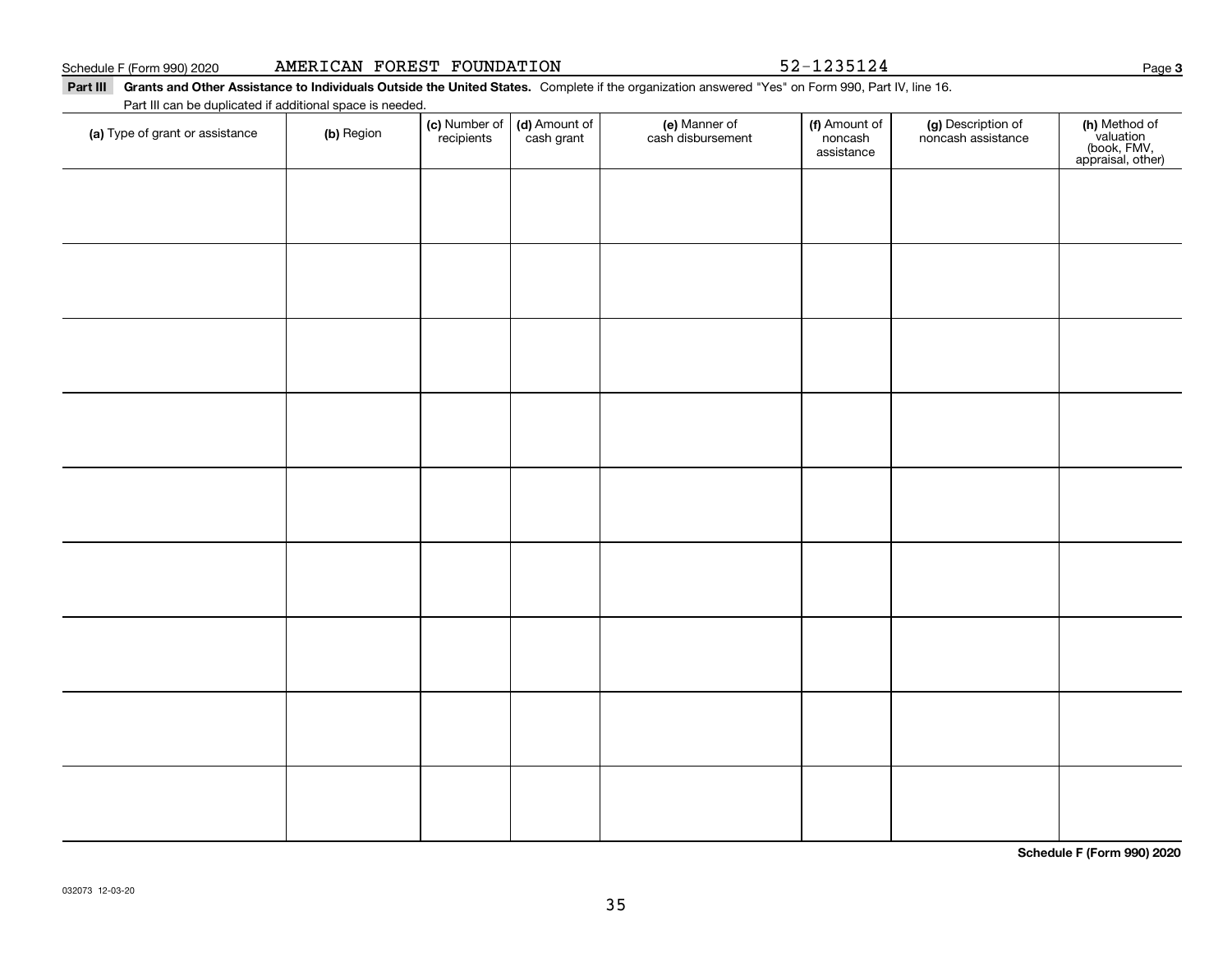| 1            | Was the organization a U.S. transferor of property to a foreign corporation during the tax year? If "Yes."<br>the organization may be required to file Form 926, Return by a U.S. Transferor of Property to a Foreign                                                                                                                                                                                                                                         | Yes        | $ \overline{X} $ No |
|--------------|---------------------------------------------------------------------------------------------------------------------------------------------------------------------------------------------------------------------------------------------------------------------------------------------------------------------------------------------------------------------------------------------------------------------------------------------------------------|------------|---------------------|
| $\mathbf{2}$ | Did the organization have an interest in a foreign trust during the tax year? If "Yes." the organization may<br>be required to separately file Form 3520, Annual Return To Report Transactions With Foreign Trusts and<br>Receipt of Certain Foreign Gifts, and/or Form 3520-A, Annual Information Return of Foreign Trust With a<br>U.S. Owner (see Instructions for Forms 3520 and 3520-A; don't file with Form 990) <i>manual community community of t</i> | <b>Yes</b> | $X \mid N_{0}$      |
| 3            | Did the organization have an ownership interest in a foreign corporation during the tax year? If "Yes."<br>the organization may be required to file Form 5471, Information Return of U.S. Persons With Respect to                                                                                                                                                                                                                                             | X  <br>Yes | Nο                  |
| 4            | Was the organization a direct or indirect shareholder of a passive foreign investment company or a<br>qualified electing fund during the tax year? If "Yes," the organization may be required to file Form 8621,<br>Information Return by a Shareholder of a Passive Foreign Investment Company or Qualified Electing<br>Fund (see Instructions for Form 8621) manufactured control to the control of the control of the control of the                       | Yes        | ΧI<br><b>No</b>     |
| 5            | Did the organization have an ownership interest in a foreign partnership during the tax year? If "Yes."<br>the organization may be required to file Form 8865, Return of U.S. Persons With Respect to Certain<br>Foreign Partnerships (see Instructions for Form 8865)                                                                                                                                                                                        | Yes        | $X N_0$             |
| 6            | Did the organization have any operations in or related to any boycotting countries during the tax year? If<br>"Yes," the organization may be required to separately file Form 5713, International Boycott Report (see                                                                                                                                                                                                                                         | Yes        |                     |

**Schedule F (Form 990) 2020**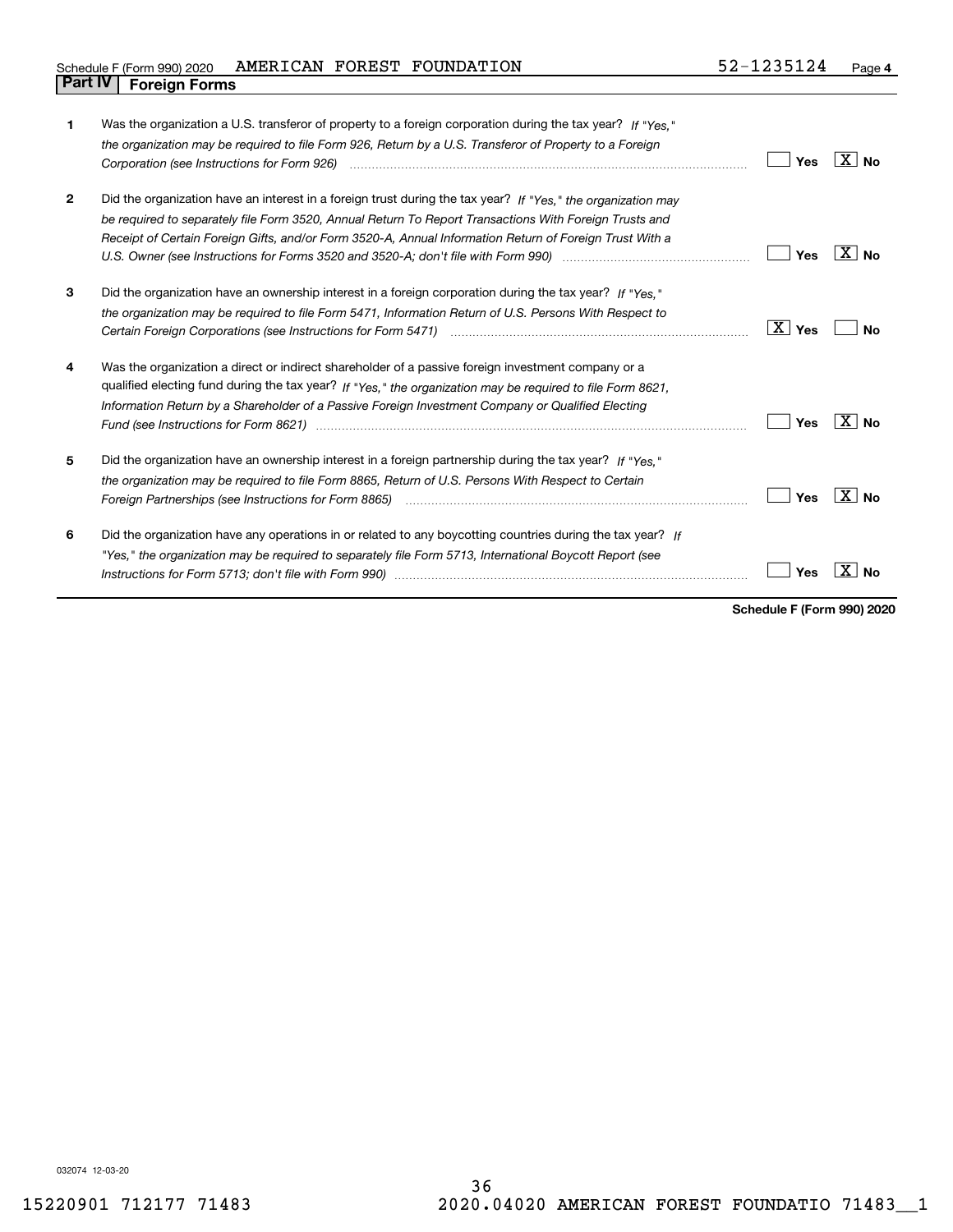| Schedule F (Form 990) 2020 |                                          |  | AMERICAN FOREST FOUNDATION | 52-1235124 | Page 5 |
|----------------------------|------------------------------------------|--|----------------------------|------------|--------|
|                            | <b>Part V</b>   Supplemental Information |  |                            |            |        |

| Provide the information required by Part I, line 2 (monitoring of funds); Part I, line 3, column (f) (accounting method; amounts of   |
|---------------------------------------------------------------------------------------------------------------------------------------|
| investments vs. expenditures per region); Part II, line 1 (accounting method); Part III (accounting method); and Part III, column (c) |
| (estimated number of recipients), as applicable. Also complete this part to provide any additional information. See instructions.     |

| 032075 12-03-20<br>15220901 712177 71483 |  |  |  | Schedule F (Form 990) 2020<br>37<br>2020.04020 AMERICAN FOREST FOUNDATIO 71483_1 |
|------------------------------------------|--|--|--|----------------------------------------------------------------------------------|
|                                          |  |  |  |                                                                                  |
|                                          |  |  |  |                                                                                  |
|                                          |  |  |  |                                                                                  |
|                                          |  |  |  |                                                                                  |
|                                          |  |  |  |                                                                                  |
|                                          |  |  |  |                                                                                  |
|                                          |  |  |  |                                                                                  |
|                                          |  |  |  |                                                                                  |
|                                          |  |  |  |                                                                                  |
|                                          |  |  |  |                                                                                  |
|                                          |  |  |  |                                                                                  |
|                                          |  |  |  |                                                                                  |
|                                          |  |  |  |                                                                                  |
|                                          |  |  |  |                                                                                  |
|                                          |  |  |  |                                                                                  |
|                                          |  |  |  |                                                                                  |
|                                          |  |  |  |                                                                                  |
|                                          |  |  |  |                                                                                  |
|                                          |  |  |  |                                                                                  |
|                                          |  |  |  |                                                                                  |
|                                          |  |  |  |                                                                                  |
|                                          |  |  |  |                                                                                  |
|                                          |  |  |  |                                                                                  |
|                                          |  |  |  |                                                                                  |
|                                          |  |  |  |                                                                                  |
|                                          |  |  |  |                                                                                  |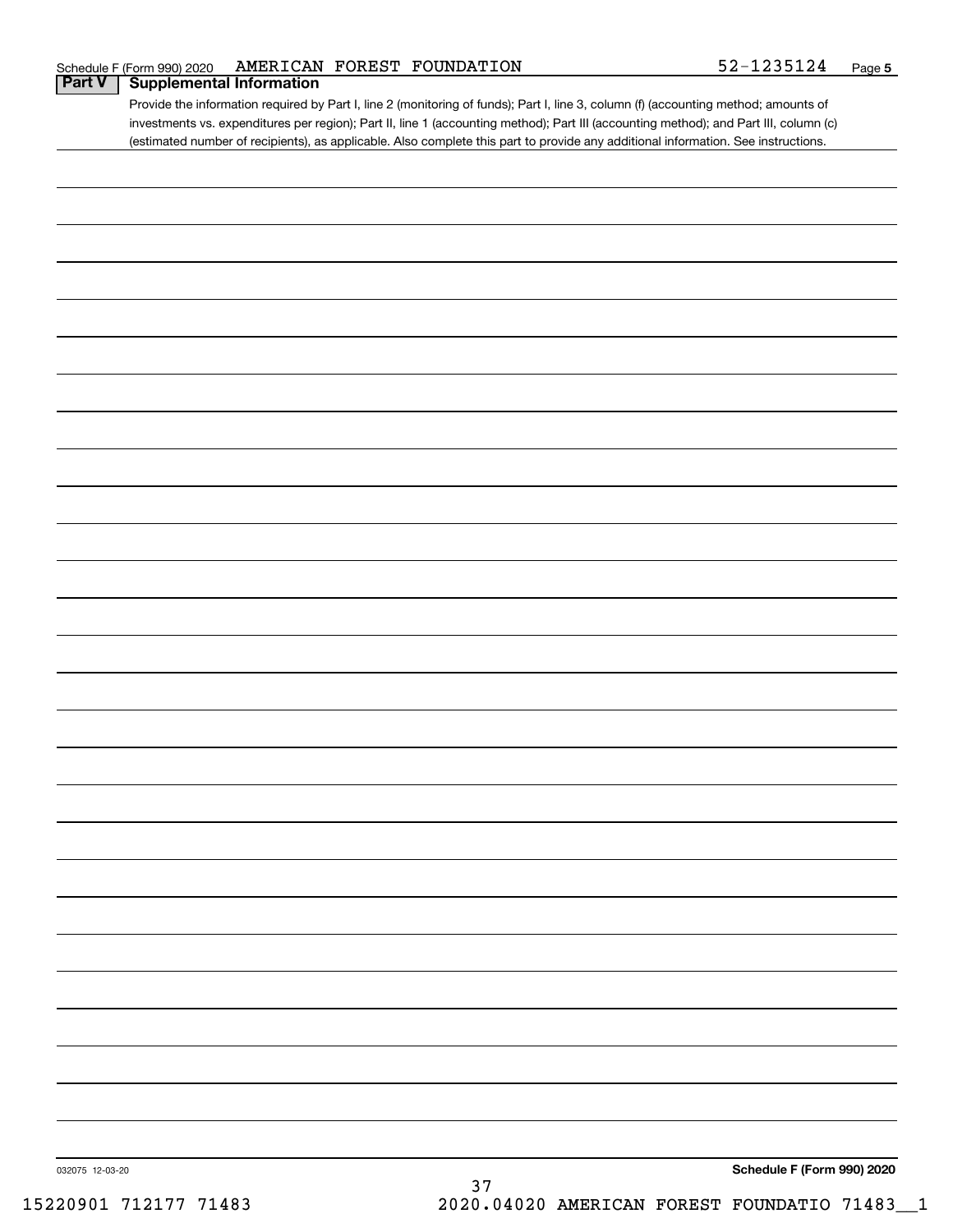| <b>SCHEDULE I</b>                                                                                                                                                              |                            | <b>Grants and Other Assistance to Organizations,</b> |                                                       |                                         |                                               |                                          | OMB No. 1545-0047                                   |  |  |
|--------------------------------------------------------------------------------------------------------------------------------------------------------------------------------|----------------------------|------------------------------------------------------|-------------------------------------------------------|-----------------------------------------|-----------------------------------------------|------------------------------------------|-----------------------------------------------------|--|--|
| (Form 990)                                                                                                                                                                     |                            | Governments, and Individuals in the United States    |                                                       |                                         |                                               |                                          | 2020                                                |  |  |
| Complete if the organization answered "Yes" on Form 990, Part IV, line 21 or 22.<br>Attach to Form 990.<br>Department of the Treasury                                          |                            |                                                      |                                                       |                                         |                                               |                                          |                                                     |  |  |
| Internal Revenue Service                                                                                                                                                       |                            |                                                      | Go to www.irs.gov/Form990 for the latest information. |                                         |                                               |                                          | <b>Open to Public</b><br>Inspection                 |  |  |
| Name of the organization<br>AMERICAN FOREST FOUNDATION                                                                                                                         |                            |                                                      |                                                       |                                         |                                               |                                          | <b>Employer identification number</b><br>52-1235124 |  |  |
| Part I<br><b>General Information on Grants and Assistance</b>                                                                                                                  |                            |                                                      |                                                       |                                         |                                               |                                          |                                                     |  |  |
| Does the organization maintain records to substantiate the amount of the grants or assistance, the grantees' eligibility for the grants or assistance, and the selection<br>1. |                            |                                                      |                                                       |                                         |                                               |                                          |                                                     |  |  |
|                                                                                                                                                                                |                            |                                                      |                                                       |                                         |                                               |                                          | $\sqrt{X}$ Yes<br>  No                              |  |  |
| 2 Describe in Part IV the organization's procedures for monitoring the use of grant funds in the United States.                                                                |                            |                                                      |                                                       |                                         |                                               |                                          |                                                     |  |  |
| Part II<br>Grants and Other Assistance to Domestic Organizations and Domestic Governments. Complete if the organization answered "Yes" on Form 990, Part IV, line 21, for any  |                            |                                                      |                                                       |                                         |                                               |                                          |                                                     |  |  |
| recipient that received more than \$5,000. Part II can be duplicated if additional space is needed.                                                                            |                            |                                                      |                                                       |                                         | (f) Method of                                 |                                          |                                                     |  |  |
| 1 (a) Name and address of organization<br>or government                                                                                                                        | $(b)$ EIN                  | (c) IRC section<br>(if applicable)                   | (d) Amount of<br>cash grant                           | (e) Amount of<br>non-cash<br>assistance | valuation (book,<br>FMV, appraisal,<br>other) | (g) Description of<br>noncash assistance | (h) Purpose of grant<br>or assistance               |  |  |
| ALABAMA TREE FARM COMMITTEE<br>555 ALABAMA STREET                                                                                                                              |                            |                                                      |                                                       |                                         |                                               |                                          |                                                     |  |  |
| MONTGOMERY AL 36104                                                                                                                                                            | 63-0756161 $501(C)(3)$     |                                                      | 45,292.                                               | $\mathbf{0}$ .                          |                                               |                                          | LANDOWNER OUTREACH                                  |  |  |
| STATE TREE FARM COMMITTEE GA<br>551 N FRONTAGE RD P O BOX 1217<br>FORSYTH, GA 31029                                                                                            | $58 - 1888283$ $501(C)(3)$ |                                                      | 59,410.                                               | $\mathbf{0}$                            |                                               |                                          | LANDOWNER OUTREACH                                  |  |  |
| STATE TREE FARM COMMITTEE LA<br>2316 S MACARTHUR DR<br>ALEXANDRIA, LA 71301                                                                                                    | $72 - 0428001$ 501(C)(6)   |                                                      | 22,383,                                               | $\mathbf{0}$                            |                                               |                                          | LANDOWNER OUTREACH                                  |  |  |
| STATE TREE FARM COMMITTEE MA<br>93 LENOX AVENUE<br>PITTSFIELD, MA 01201                                                                                                        | $23 - 7119602$ 501(C)(3)   |                                                      | 8,699                                                 | $\mathbf{0}$                            |                                               |                                          | LANDOWNER OUTREACH                                  |  |  |
| STATE TREE FARM COMMITTEE OR<br>2185 CARMEL AVE<br>EUGENE, OR 97401                                                                                                            | $93 - 1116398$ $501(C)(3)$ |                                                      | 19,249                                                | $\mathbf{0}$                            |                                               |                                          | LANDOWNER OUTREACH                                  |  |  |
| STATE TREE FARM COMMITTEE WA<br>2943 STATE RT 6<br>RAYMOND, WA 98577                                                                                                           | $26-1191417$ $501(C)(3)$   |                                                      | 11,396.                                               | $\mathbf 0$ .                           |                                               |                                          | LANDOWNER OUTREACH                                  |  |  |
| 2 Enter total number of section 501(c)(3) and government organizations listed in the line 1 table                                                                              |                            |                                                      |                                                       |                                         |                                               |                                          | 21.                                                 |  |  |
| Enter total number of other organizations listed in the line 1 table<br>3.                                                                                                     |                            |                                                      |                                                       |                                         |                                               |                                          | $\overline{56}$ .                                   |  |  |

**For Paperwork Reduction Act Notice, see the Instructions for Form 990. Schedule I (Form 990) 2020** LHA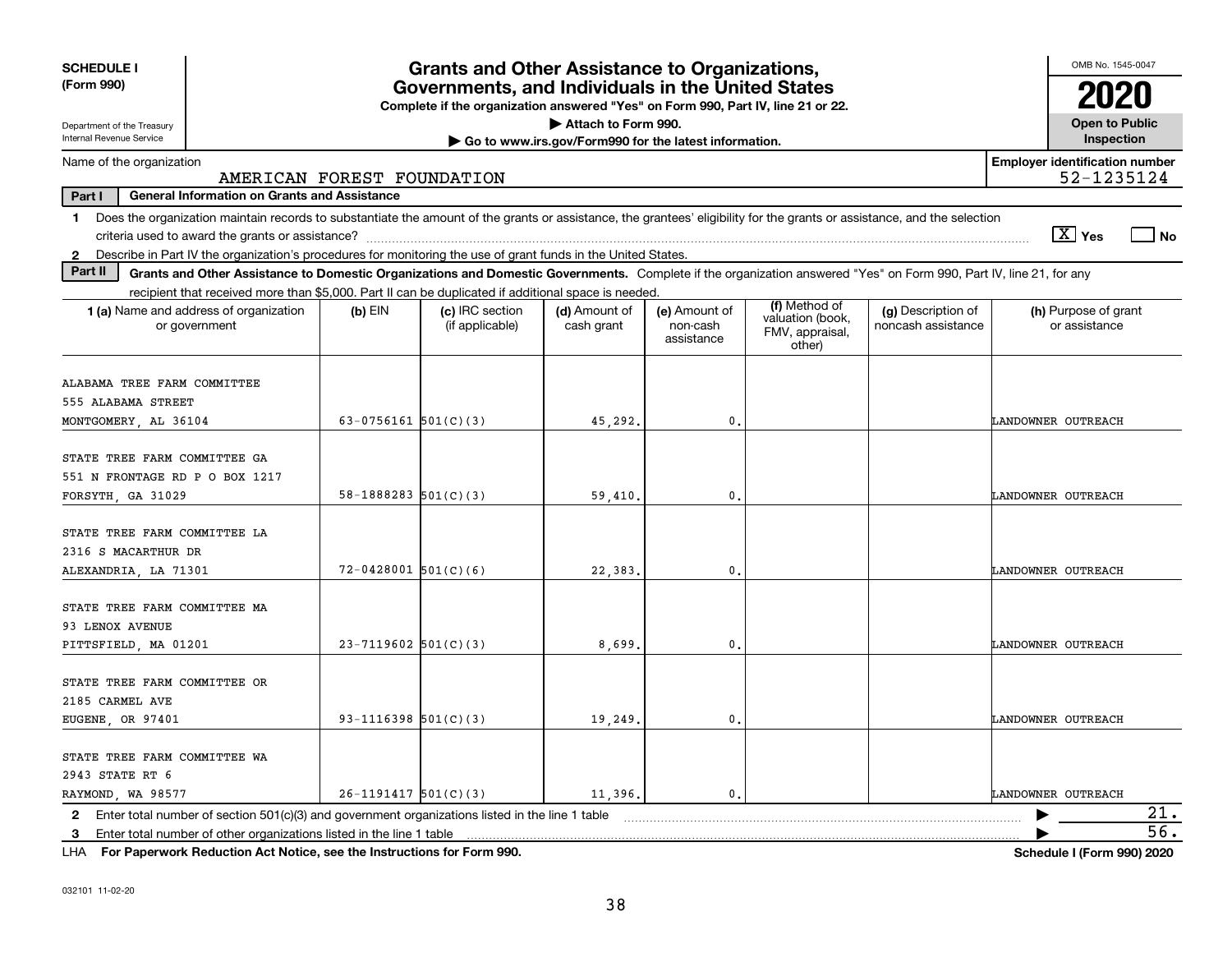**Part II Continuation of Grants and Other Assistance to Domestic Organizations and Domestic Governments**  (Schedule I (Form 990), Part II.)

| (a) Name and address of<br>organization or government                     | (b) EIN                | (c) IRC section<br>if applicable | (d) Amount of<br>cash grant | (e) Amount of<br>non-cash<br>assistance | (f) Method of<br>valuation<br>(book, FMV,<br>appraisal, other) | (g) Description of<br>non-cash assistance | (h) Purpose of grant<br>or assistance |
|---------------------------------------------------------------------------|------------------------|----------------------------------|-----------------------------|-----------------------------------------|----------------------------------------------------------------|-------------------------------------------|---------------------------------------|
| STATE TREE FARM COMMITTEE-AR                                              |                        |                                  |                             |                                         |                                                                |                                           |                                       |
| 1213 W 4TH                                                                |                        |                                  |                             |                                         |                                                                |                                           |                                       |
| LITTLE ROCK, AR 72201                                                     | $71-0262084$ 501(C)(6) |                                  | 30,396.                     | $\mathbf{0}$ .                          |                                                                |                                           | LANDOWNER OUTREACH                    |
| STATE TREE FARM COMMITTEE-CA<br>1777 LAKESIDE DRIVE                       |                        |                                  |                             |                                         |                                                                |                                           |                                       |
| REDDING, CA 96001                                                         | $94-3272196$ 501(C)(3) |                                  | 7,033.                      | 0.                                      |                                                                |                                           | <b>LANDOWNER OUTREACH</b>             |
| STATE TREE FARM COMMITTEE-FL<br>402 EAST JEFFERSON STREET                 |                        |                                  |                             |                                         |                                                                |                                           |                                       |
| TALLAHASSEE, FL 32301                                                     | 59-0975338 $501(C)(6)$ |                                  | 36,611.                     | 0.                                      |                                                                |                                           | LANDOWNER OUTREACH                    |
| STATE TREE FARM COMMITTEE-IA<br>4331 DOVE ROAD                            |                        |                                  |                             |                                         |                                                                |                                           |                                       |
| ELGIN, IA 52141                                                           | 46-0849117             |                                  | 5,121.                      | 0.                                      |                                                                |                                           | <b>LANDOWNER OUTREACH</b>             |
| STATE TREE FARM COMMITTEE-ID<br>204 E SHERMAN AVE                         |                        |                                  |                             |                                         |                                                                |                                           |                                       |
| COEUR'D ALENE, ID 83814                                                   |                        |                                  | 7,204.                      | 0.                                      |                                                                |                                           | LANDOWNER OUTREACH                    |
| STATE TREE FARM COMMITTEE-IN<br>2896 CENTENNIAL ROAD                      | 37-6002057             |                                  |                             |                                         |                                                                |                                           |                                       |
| MARTINSVILLE, IN 46151                                                    |                        |                                  | 6,197.                      | $\mathsf{0}\,$ .                        |                                                                |                                           | LANDOWNER OUTREACH                    |
| STATE TREE FARM COMMITTEE-KY<br>106 PROGRESS DRIVE<br>FRANKFORT, KY 40601 | 90-0498279 $501(C)(3)$ |                                  | 6,435.                      | $\mathbf 0$ .                           |                                                                |                                           | <b>LANDOWNER OUTREACH</b>             |
|                                                                           |                        |                                  |                             |                                         |                                                                |                                           |                                       |
| STATE TREE FARM COMMITTEE-MD<br>13403 BLACK VALLEY ROAD NE                |                        |                                  |                             |                                         |                                                                |                                           |                                       |
| FLINTSTONE, MD 21530                                                      | 25-1917645             |                                  | 7,369.                      | $\mathbf{0}$ .                          |                                                                |                                           | LANDOWNER OUTREACH                    |
| STATE TREE FARM COMMITTEE-ME<br>407 WELD STREET                           |                        |                                  |                             |                                         |                                                                |                                           |                                       |

**Schedule I (Form 990)**

DIXFIELD, ME 04224 01-0530256 01-0530256 45,253. 0.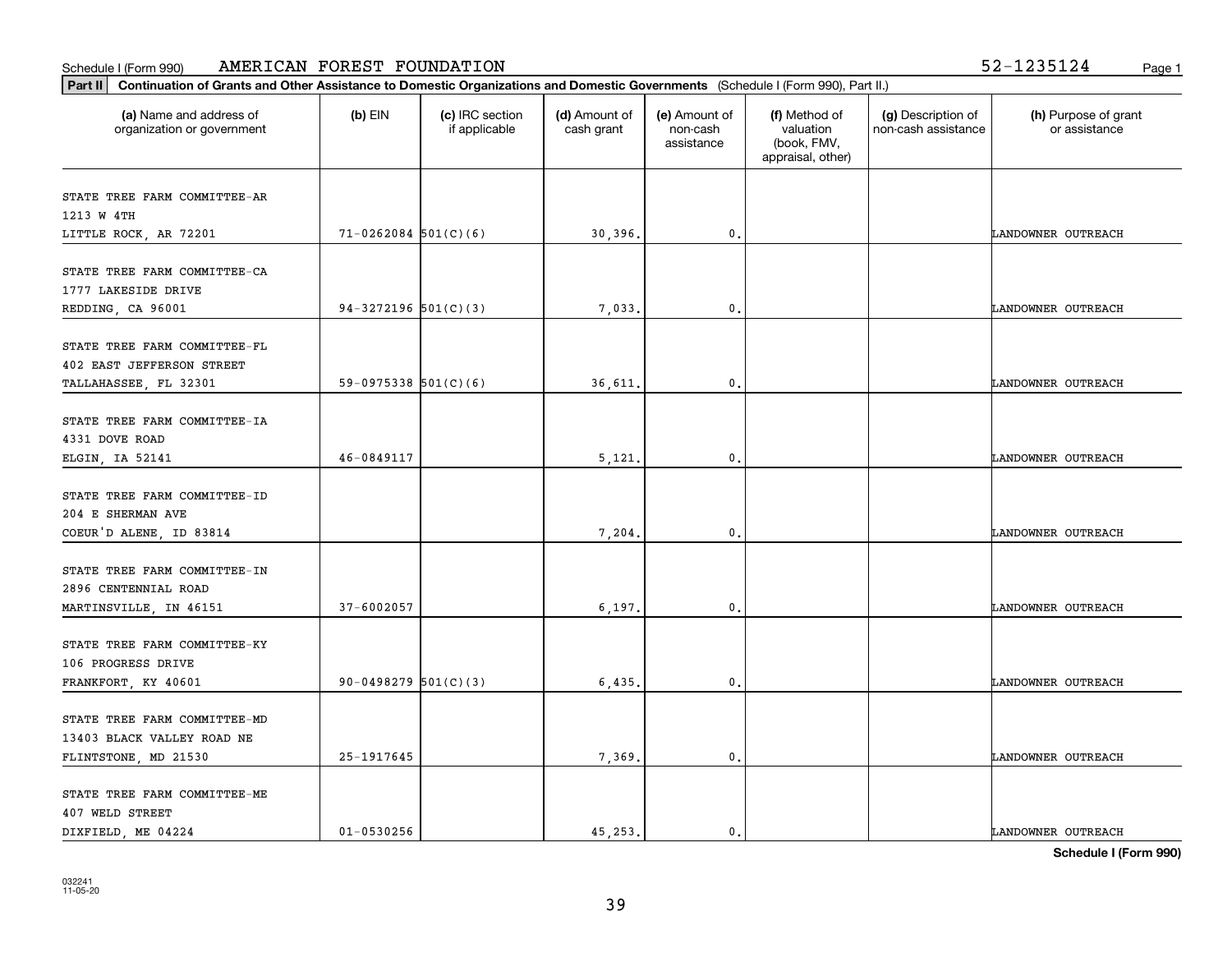**Part II Continuation of Grants and Other Assistance to Domestic Organizations and Domestic Governments**  (Schedule I (Form 990), Part II.)

| (a) Name and address of<br>organization or government                       | $(b)$ EIN                  | (c) IRC section<br>if applicable | (d) Amount of<br>cash grant | (e) Amount of<br>non-cash<br>assistance | (f) Method of<br>valuation<br>(book, FMV,<br>appraisal, other) | (g) Description of<br>non-cash assistance | (h) Purpose of grant<br>or assistance |
|-----------------------------------------------------------------------------|----------------------------|----------------------------------|-----------------------------|-----------------------------------------|----------------------------------------------------------------|-------------------------------------------|---------------------------------------|
| STATE TREE FARM COMMITTEE-MI                                                |                            |                                  |                             |                                         |                                                                |                                           |                                       |
| 6865 W 10 MILE RD                                                           |                            |                                  |                             |                                         |                                                                |                                           |                                       |
| DAFTER, MI 49724                                                            | $41 - 2202748$             |                                  | 6,489                       | 0.                                      |                                                                |                                           | LANDOWNER OUTREACH                    |
| STATE TREE FARM COMMITTEE-MS<br>BOX 9680                                    |                            |                                  |                             |                                         |                                                                |                                           |                                       |
| MISSISSIPPI STATE, MS 39762                                                 | 64-0205299 $501(C)(4)$     |                                  | 28,251.                     | 0.                                      |                                                                |                                           | LANDOWNER OUTREACH                    |
| STATE TREE FARM COMMITTEE-NC<br>1807 DUNWICK COURT                          |                            |                                  |                             |                                         |                                                                |                                           |                                       |
| CARY, NC 27523                                                              | $56-0515838$ $501(C)(3)$   |                                  | 9,482.                      | 0.                                      |                                                                |                                           | LANDOWNER OUTREACH                    |
| STATE TREE FARM COMMITTEE-NH<br>54 PORTSMOUTH ST<br>CONCORD, NH 03301       | $02 - 0222237$ 501(C)(3)   |                                  | 16,474.                     | $\mathbf{0}$ .                          |                                                                |                                           | LANDOWNER OUTREACH                    |
|                                                                             |                            |                                  |                             |                                         |                                                                |                                           |                                       |
| STATE TREE FARM COMMITTEE-NY<br>6 GARDEN ST                                 |                            |                                  |                             |                                         |                                                                |                                           |                                       |
| WALTON, NY 13856                                                            | $22 - 3497160$ 501(C)(3)   |                                  | 7,233.                      | 0.                                      |                                                                |                                           | LANDOWNER OUTREACH                    |
| STATE TREE FARM COMMITTEE-OH<br>4080 S HIGH ST                              |                            |                                  |                             |                                         |                                                                |                                           |                                       |
| COLUMBUS, OH 43207                                                          | $31 - 8050550$             |                                  | 14,742.                     | $\mathsf{o}\,$ .                        |                                                                |                                           | LANDOWNER OUTREACH                    |
| STATE TREE FARM COMMITTEE-SC<br>5500 BROAD RIVER ROAD<br>COLUMBIA, SC 29221 | 56-2087360                 |                                  | 40,080.                     | $\mathbf{0}$ .                          |                                                                |                                           | LANDOWNER OUTREACH                    |
| STATE TREE FARM COMMITTEE-SD<br>10164 W HIGHWAY 14<br>SPEARFISH, SD 57783   | $23 - 7333341$ $501(C)(3)$ |                                  | 7,210                       | 0.                                      |                                                                |                                           | LANDOWNER OUTREACH                    |
|                                                                             |                            |                                  |                             |                                         |                                                                |                                           |                                       |
| STATE TREE FARM COMMITTEE-TN<br>P O BOX 290693                              |                            |                                  |                             |                                         |                                                                |                                           |                                       |

**Schedule I (Form 990)**

NASHVILLE, TN 37229 62-0702146 501(C)(3) 8,515. 0.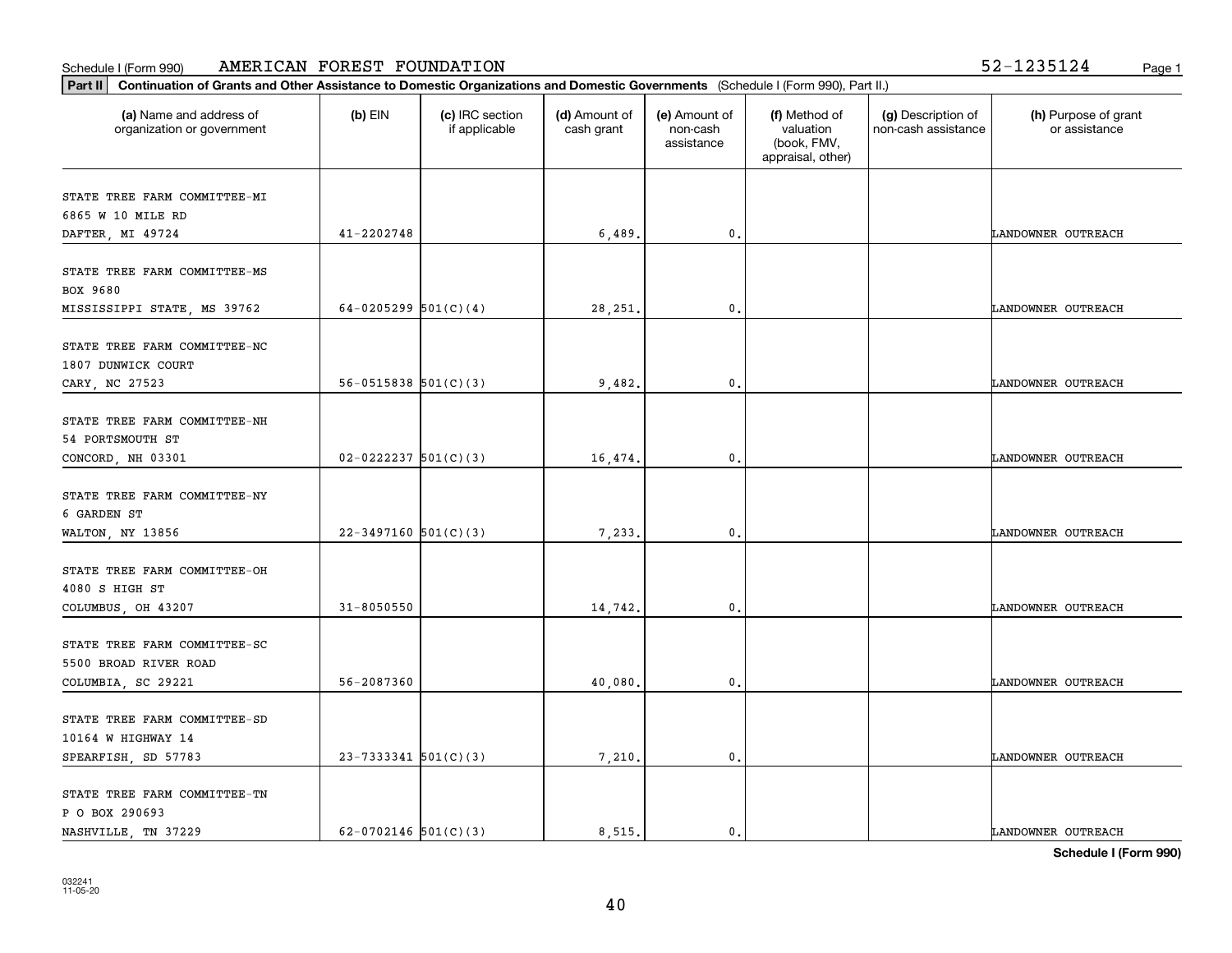**Part II Continuation of Grants and Other Assistance to Domestic Organizations and Domestic Governments**  (Schedule I (Form 990), Part II.)

| (a) Name and address of<br>organization or government | $(b)$ EIN                | (c) IRC section<br>if applicable | (d) Amount of<br>cash grant | (e) Amount of<br>non-cash<br>assistance | (f) Method of<br>valuation<br>(book, FMV,<br>appraisal, other) | (g) Description of<br>non-cash assistance | (h) Purpose of grant<br>or assistance |
|-------------------------------------------------------|--------------------------|----------------------------------|-----------------------------|-----------------------------------------|----------------------------------------------------------------|-------------------------------------------|---------------------------------------|
| STATE TREE FARM COMMITTEE-TX                          |                          |                                  |                             |                                         |                                                                |                                           |                                       |
| 1903 ATKINSON DRIVE                                   |                          |                                  |                             |                                         |                                                                |                                           |                                       |
| LUFKIN, TX 75901                                      | $27 - 2501071$ 501(C)(3) |                                  | 19,918.                     | 0.                                      |                                                                |                                           | LANDOWNER OUTREACH                    |
| STATE TREE FARM COMMITTEE-VA                          |                          |                                  |                             |                                         |                                                                |                                           |                                       |
| P O BOX 121                                           |                          |                                  |                             |                                         |                                                                |                                           |                                       |
| WOODSTOCK, VA 22664                                   | $54-0419098$ $501(C)(6)$ |                                  | 10,368.                     | 0.                                      |                                                                |                                           | LANDOWNER OUTREACH                    |
| STATE TREE FARM COMMITTEE-VT                          |                          |                                  |                             |                                         |                                                                |                                           |                                       |
| 19 SPELLMAN TERR                                      |                          |                                  |                             |                                         |                                                                |                                           |                                       |
| RUTLAND, VT 05701                                     | $03-0342303$ $501(C)(3)$ |                                  | 28,153.                     | $\mathbf 0$ .                           |                                                                |                                           | LANDOWNER OUTREACH                    |
| STATE TREE FARM COMMITTEE-WI                          |                          |                                  |                             |                                         |                                                                |                                           |                                       |
| N 3312 RIVER BEND DRIVE                               |                          |                                  |                             |                                         |                                                                |                                           |                                       |
| PESHTIGO, WI 54157                                    | $01-0822757$ 501(C)(3)   |                                  | 3,770.                      | $\mathbf 0$ .                           |                                                                |                                           | LANDOWNER OUTREACH                    |
| SOUTHERN FORESTRY ASSOCIATION                         |                          |                                  |                             |                                         |                                                                |                                           |                                       |
| 305 W SHOTWELL ST                                     |                          |                                  |                             |                                         |                                                                |                                           |                                       |
| BAINBRIDGE, GA 39819                                  | 59-2864028               |                                  | 14,950.                     | 0.                                      |                                                                |                                           | PARTNER IN FERERAL GRANT              |
| OREGON DEPARTMENT OF FORESTRY                         |                          |                                  |                             |                                         |                                                                |                                           |                                       |
| 2600 STATE ST                                         |                          |                                  |                             |                                         |                                                                |                                           |                                       |
| SALEM, OR 97310                                       | 93-6002375               |                                  | 353, 215.                   | $\mathbf 0$ .                           |                                                                |                                           | PARTNER IN FERERAL GRANT              |
|                                                       |                          |                                  |                             |                                         |                                                                |                                           |                                       |
| GREEN BLUE INSTITUTE                                  |                          |                                  |                             |                                         |                                                                |                                           |                                       |
| 600 E WATER ST, SUITE C                               | $01-0706799$ 501(C)(3)   |                                  |                             |                                         |                                                                |                                           |                                       |
| CHARLOTTESVILLE, VA 22902                             |                          |                                  | 15,066.                     | 0.                                      |                                                                |                                           | PARTNER IN FERERAL GRANT              |
| NATIONAL FISH & WILDLIFE                              |                          |                                  |                             |                                         |                                                                |                                           |                                       |
| FOUNDATION - 1133 15TH ST NW -                        |                          |                                  |                             |                                         |                                                                |                                           |                                       |
| WASHINGTON, DC 20005                                  | 52-1384139 $501(C)(3)$   |                                  | 624,143.                    | 0.                                      |                                                                |                                           | PARTNER IN FERERAL GRANT              |
| NORTH AMERICA FOREST PARTNERSHIP                      |                          |                                  |                             |                                         |                                                                |                                           |                                       |
| 2000 M ST, SUITE 550, NW                              |                          |                                  |                             |                                         |                                                                |                                           |                                       |

Т

**Schedule I (Form 990)**

WASHINGTON, DC 20036  $\begin{vmatrix} 83-4465245 & 501(C)(3) & | & 225,000. \end{vmatrix}$  0.  $\begin{vmatrix} 0 & | & 0 \end{vmatrix}$  SPECIAL PROJECT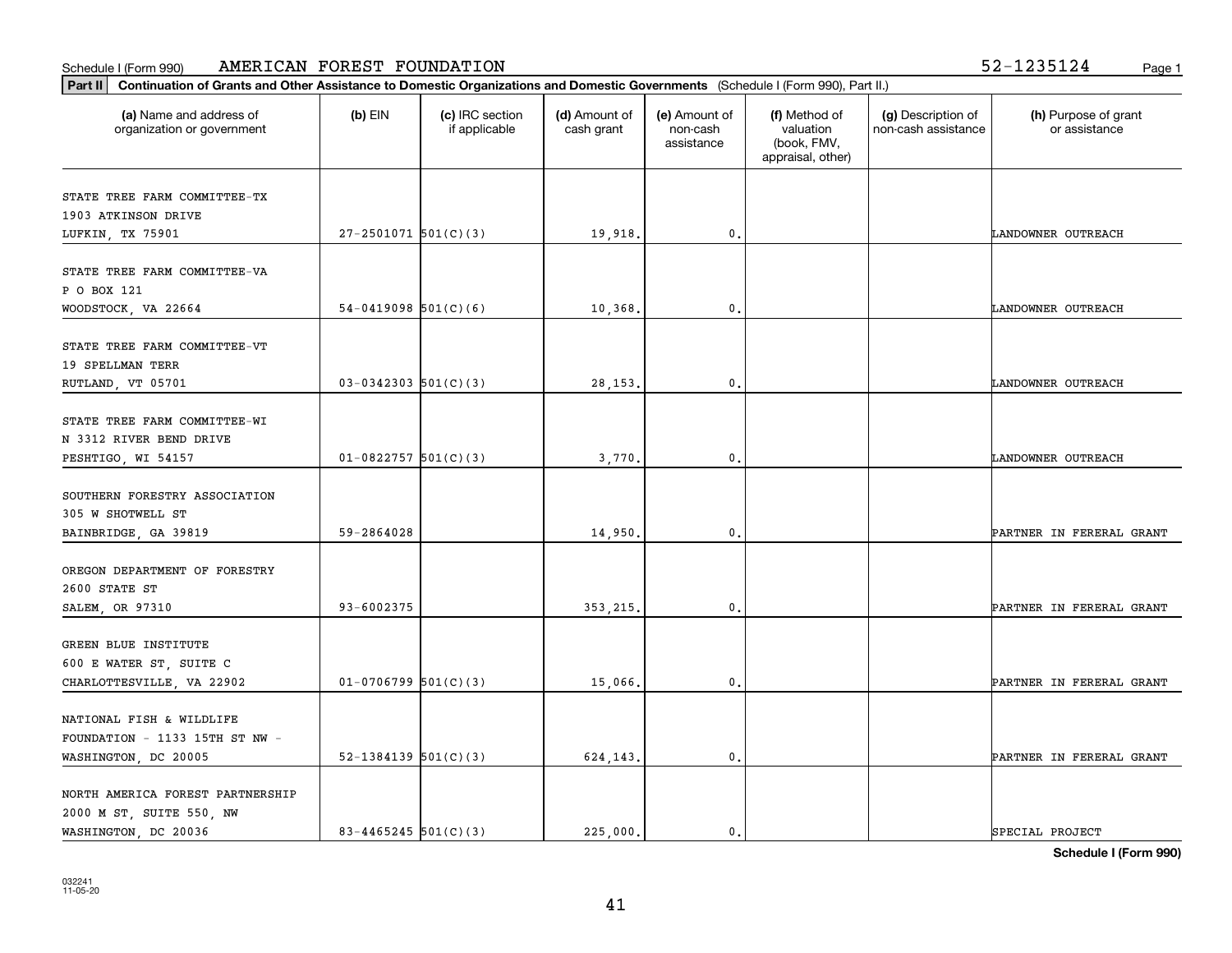| (a) Name and address of<br>organization or government                | $(b)$ EIN              | (c) IRC section<br>if applicable | (d) Amount of<br>cash grant | (e) Amount of<br>non-cash<br>assistance | (f) Method of<br>valuation<br>(book, FMV,<br>appraisal, other) | (g) Description of<br>non-cash assistance | (h) Purpose of grant<br>or assistance |
|----------------------------------------------------------------------|------------------------|----------------------------------|-----------------------------|-----------------------------------------|----------------------------------------------------------------|-------------------------------------------|---------------------------------------|
| WALLOWA RESOURCES                                                    |                        |                                  |                             |                                         |                                                                |                                           |                                       |
| 401 NE 1ST ST SUITE A<br>ENTERPRISE, OR 97828                        | 91-1794627 $501(C)(3)$ |                                  | 123,856.                    | 0.                                      |                                                                |                                           | PARTNER IN FERERAL GRANT              |
| <b>J&amp;C ENTERPRISES</b><br>PO BOX 193<br>CRESCENT MILLS, CA 95934 | 45-5598487             |                                  | 158,054.                    | $\mathsf{0}\,$ .                        |                                                                |                                           | SEEDING COMPANY                       |
|                                                                      |                        |                                  |                             |                                         |                                                                |                                           |                                       |
| PETERSON TIMBER SERVICES<br>PO BOX 77<br>COTTONWOOD, CA 96022        | 82-4533339             |                                  | 266,717.                    | $\mathsf{0}\,$ .                        |                                                                |                                           | SEEDING COMPANY                       |
| CLT LOGGING<br>PO BOX 130<br>GRENDA, CA 96038                        | 77-0614615             |                                  | 22,040                      | $\mathbf{0}$ .                          |                                                                |                                           | SEEDING COMPANY                       |
| SIERRA LAND MANAGEMENT<br>PO BOX 491752<br>REDDING, CA 96049         |                        |                                  | 7,490.                      | $\mathbf{0}$ .                          |                                                                |                                           | SEEDING COMPANY                       |
| SILLER BROS<br>PO BOX 1585<br>YUBA CITY, CA 95992                    | 94-1451856             |                                  | 65,136.                     | $\mathbf{0}$ .                          |                                                                |                                           | SEEDING COMPANY                       |
| W M BEATY & ASSO<br>PO BOX 990898<br>REDDING, CA 96099               |                        |                                  | 61,147.                     | 0.                                      |                                                                |                                           | SEEDING COMPANY                       |
| VASQUEZ REFORESTTATION<br>PO BOX 2407<br>FORT BRAGG, CA 95437        | 82-4089442             |                                  | 78,000.                     | $\mathbf{0}$ .                          |                                                                |                                           | SEEDING COMPANY                       |
| JEFFERSON RESOURCE COMPANY<br>PO BOX 886                             |                        |                                  |                             |                                         |                                                                |                                           |                                       |

42

**Schedule I (Form 990)**

|  | זורת החזוזורים חיסים סרים זו |
|--|------------------------------|

**Part II Continuation of Grants and Other Assistance to Domestic Organizations and Domestic Governments**  (Schedule I (Form 990), Part II.)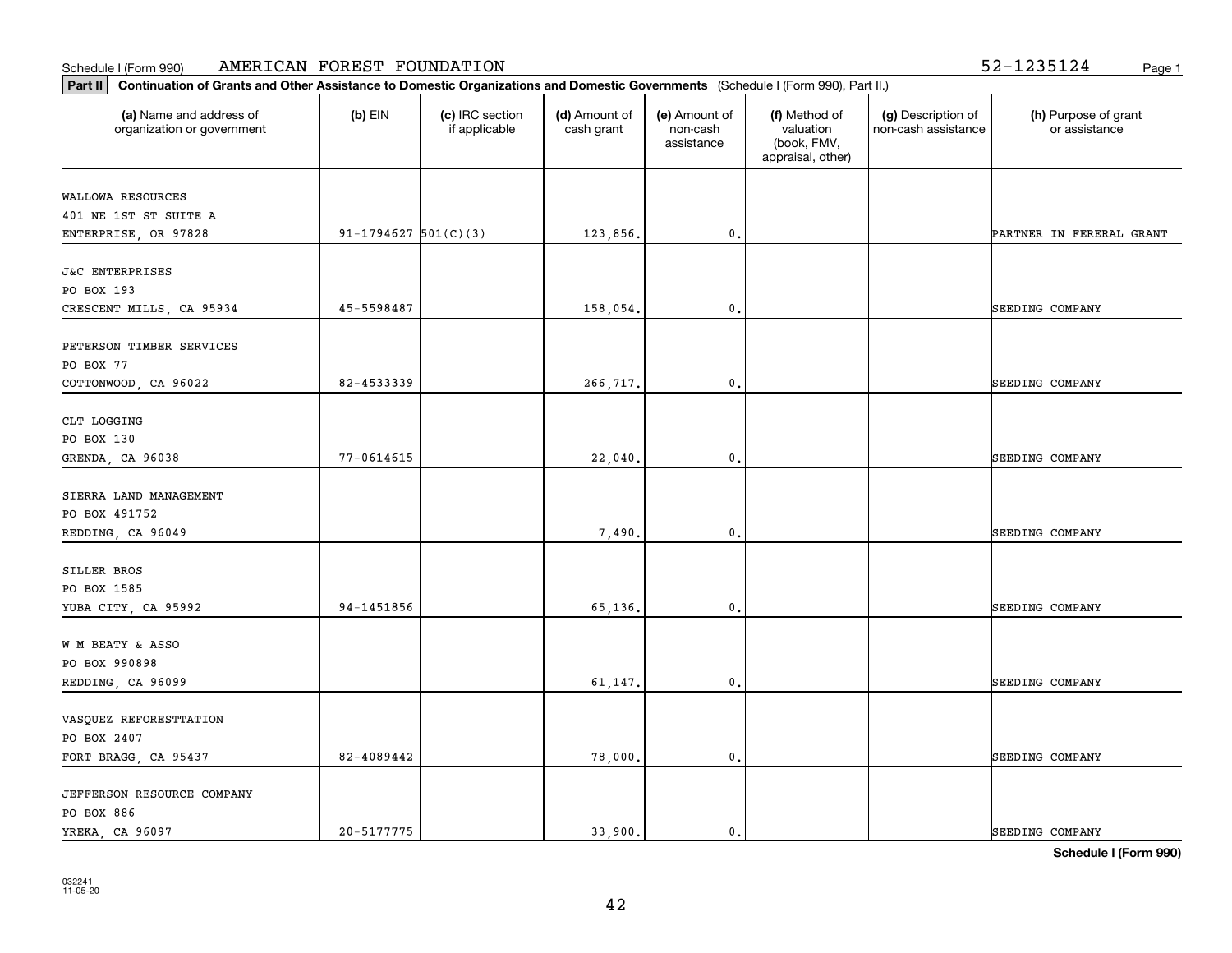**Part II Continuation of Grants and Other Assistance to Domestic Organizations and Domestic Governments**  (Schedule I (Form 990), Part II.)

┰

| (a) Name and address of<br>organization or government | $(b)$ EIN              | (c) IRC section<br>if applicable | (d) Amount of<br>cash grant | (e) Amount of<br>non-cash<br>assistance | (f) Method of<br>valuation<br>(book, FMV,<br>appraisal, other) | (g) Description of<br>non-cash assistance | (h) Purpose of grant<br>or assistance |
|-------------------------------------------------------|------------------------|----------------------------------|-----------------------------|-----------------------------------------|----------------------------------------------------------------|-------------------------------------------|---------------------------------------|
| COLORADO STATE UNIVERSITY                             |                        |                                  |                             |                                         |                                                                |                                           |                                       |
| 2002 CAMPUS DELIVERY                                  |                        |                                  |                             |                                         |                                                                |                                           |                                       |
| FORT COLLINS, CO 80523                                | $84-6000545$ 501(C)(3) |                                  | 270,464.                    | 0.                                      |                                                                |                                           | PARTNER IN FERERAL GRANT              |
| BUTTE COUNTY RESCOURSES                               |                        |                                  |                             |                                         |                                                                |                                           |                                       |
| CONSERVATION - 150 CHUCK YEAGER                       |                        |                                  |                             |                                         |                                                                |                                           |                                       |
| WAY - OROVILLE, CA 95965                              | 33-1054051             |                                  | 53,567.                     | $\mathbf{0}$ .                          |                                                                |                                           | PARTNER IN FERERAL GRANT              |
| THE NATURE CONSERVANCY                                |                        |                                  |                             |                                         |                                                                |                                           |                                       |
| 4245 NORTH FAIRFAX DRIVE                              |                        |                                  |                             |                                         |                                                                |                                           |                                       |
| ARLINGTON, VA 22203                                   | 53-0242652 $501(C)(3)$ |                                  | 81,846.                     | 0.                                      |                                                                |                                           | PARTNER IN FERERAL GRANT              |
| NORCAL FOREST RESOURCES                               |                        |                                  |                             |                                         |                                                                |                                           |                                       |
| PO BOX 546                                            |                        |                                  |                             |                                         |                                                                |                                           |                                       |
| BURNEY, CA 96013                                      | 90-1180122             |                                  | 61,212.                     | $\mathbf 0$ .                           |                                                                |                                           | SEEDING COMPANY                       |
| WILLIAM CAMP                                          |                        |                                  |                             |                                         |                                                                |                                           |                                       |
| PO BOX 111                                            |                        |                                  |                             |                                         |                                                                |                                           |                                       |
| MONTGOMERY CREEK, CA 96065                            | 25-0706077             |                                  | 18,800.                     | 0.                                      |                                                                |                                           | SEEDING COMPANY                       |
|                                                       |                        |                                  |                             |                                         |                                                                |                                           |                                       |
| TWC CORP<br>PO BOX 796                                |                        |                                  |                             |                                         |                                                                |                                           |                                       |
| CHESTER, CA 96020                                     | 46-3102534             |                                  | 13,670.                     | 0.                                      |                                                                |                                           | SEEDING COMPANY                       |
|                                                       |                        |                                  |                             |                                         |                                                                |                                           |                                       |
| WARNER ENTERPRISES<br>1577 BELTLINE ROAD              |                        |                                  |                             |                                         |                                                                |                                           |                                       |
| REDDING, CA 96003                                     | 94-2520820             |                                  | 1,067,494.                  | 0.                                      |                                                                |                                           | SEEDING COMPANY                       |
|                                                       |                        |                                  |                             |                                         |                                                                |                                           |                                       |
| SOPER COMPANY                                         |                        |                                  |                             |                                         |                                                                |                                           |                                       |
| 19855 BARTON HILL ROAD                                |                        |                                  |                             |                                         |                                                                |                                           |                                       |
| STRAWBERRY VALLEY, CA 95981                           | 36-1797000             |                                  | 117,001.                    | 0.                                      |                                                                |                                           | SEEDING COMPANY                       |
| UNIVERSITY OF MASSACHUSETTS                           |                        |                                  |                             |                                         |                                                                |                                           |                                       |
| 100 VENTURE WAY SUITE 201                             |                        |                                  |                             |                                         |                                                                |                                           |                                       |
| HADLEY, MA 01035                                      |                        |                                  | 45.908.                     | $0$ .                                   |                                                                |                                           | PARTNER IN FERERAL GRANT              |

43

**Schedule I (Form 990)**

Т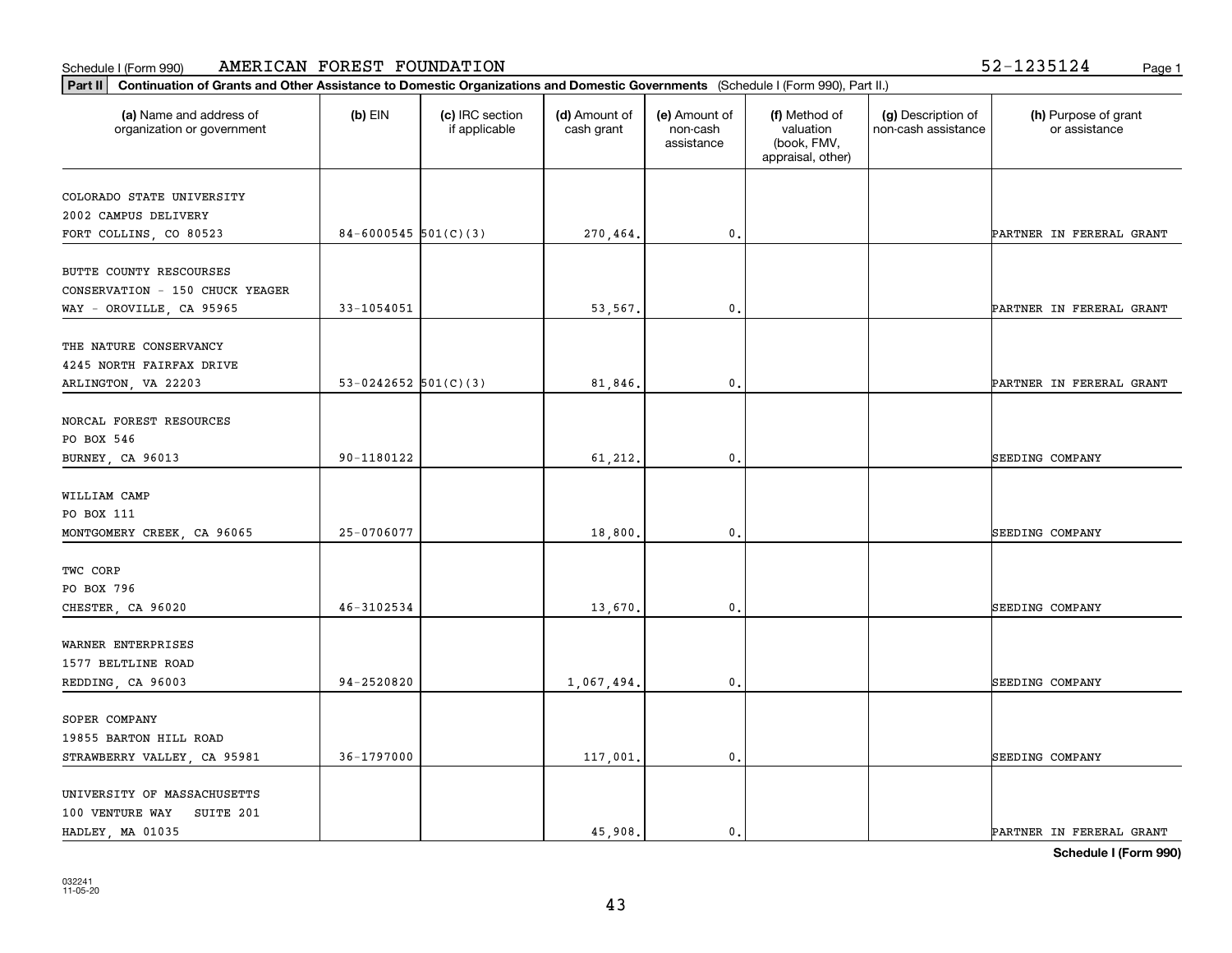#### **Part III Continuation of Grants and Other Assistance to Domestic Continuation of Grants and Other Assistance to Domestic Comments** Schedule I (Form 990) AMERICAN FOREST FOUNDATION 52-1235124 <sub>Page 1</sub>

| Continuation of Grants and Other Assistance to Domestic Organizations and Domestic Governments (Schedule I (Form 990), Part II.)<br>Part II |           |                                  |                             |                                         |                                                                |                                           |                                       |  |  |
|---------------------------------------------------------------------------------------------------------------------------------------------|-----------|----------------------------------|-----------------------------|-----------------------------------------|----------------------------------------------------------------|-------------------------------------------|---------------------------------------|--|--|
| (a) Name and address of<br>organization or government                                                                                       | $(b)$ EIN | (c) IRC section<br>if applicable | (d) Amount of<br>cash grant | (e) Amount of<br>non-cash<br>assistance | (f) Method of<br>valuation<br>(book, FMV,<br>appraisal, other) | (g) Description of<br>non-cash assistance | (h) Purpose of grant<br>or assistance |  |  |
|                                                                                                                                             |           |                                  |                             |                                         |                                                                |                                           |                                       |  |  |
| MD DNR FOREST SERVICE                                                                                                                       |           |                                  |                             |                                         |                                                                |                                           |                                       |  |  |
| 580 TAYLOR AVE                                                                                                                              |           |                                  |                             | $\mathfrak o$ .                         |                                                                |                                           |                                       |  |  |
| ANNAPOLIS, MD 21401                                                                                                                         |           |                                  | 6,780.                      |                                         |                                                                |                                           | PARTNER IN FERERAL GRANT              |  |  |
| MT DNR                                                                                                                                      |           |                                  |                             |                                         |                                                                |                                           |                                       |  |  |
| 2705 SPURGIN ROAD                                                                                                                           |           |                                  |                             |                                         |                                                                |                                           |                                       |  |  |
| MISSOULA, MT 59804                                                                                                                          |           |                                  | 53,150.                     | $\mathfrak o$ .                         |                                                                |                                           | PARTNER IN FERERAL GRANT              |  |  |
|                                                                                                                                             |           |                                  |                             |                                         |                                                                |                                           |                                       |  |  |
|                                                                                                                                             |           |                                  |                             |                                         |                                                                |                                           |                                       |  |  |
|                                                                                                                                             |           |                                  |                             |                                         |                                                                |                                           |                                       |  |  |
|                                                                                                                                             |           |                                  |                             |                                         |                                                                |                                           |                                       |  |  |
|                                                                                                                                             |           |                                  |                             |                                         |                                                                |                                           |                                       |  |  |
|                                                                                                                                             |           |                                  |                             |                                         |                                                                |                                           |                                       |  |  |
|                                                                                                                                             |           |                                  |                             |                                         |                                                                |                                           |                                       |  |  |
|                                                                                                                                             |           |                                  |                             |                                         |                                                                |                                           |                                       |  |  |
|                                                                                                                                             |           |                                  |                             |                                         |                                                                |                                           |                                       |  |  |
|                                                                                                                                             |           |                                  |                             |                                         |                                                                |                                           |                                       |  |  |
|                                                                                                                                             |           |                                  |                             |                                         |                                                                |                                           |                                       |  |  |
|                                                                                                                                             |           |                                  |                             |                                         |                                                                |                                           |                                       |  |  |
|                                                                                                                                             |           |                                  |                             |                                         |                                                                |                                           |                                       |  |  |
|                                                                                                                                             |           |                                  |                             |                                         |                                                                |                                           |                                       |  |  |
|                                                                                                                                             |           |                                  |                             |                                         |                                                                |                                           |                                       |  |  |
|                                                                                                                                             |           |                                  |                             |                                         |                                                                |                                           |                                       |  |  |
|                                                                                                                                             |           |                                  |                             |                                         |                                                                |                                           |                                       |  |  |
|                                                                                                                                             |           |                                  |                             |                                         |                                                                |                                           |                                       |  |  |
|                                                                                                                                             |           |                                  |                             |                                         |                                                                |                                           |                                       |  |  |
|                                                                                                                                             |           |                                  |                             |                                         |                                                                |                                           |                                       |  |  |
|                                                                                                                                             |           |                                  |                             |                                         |                                                                |                                           |                                       |  |  |
|                                                                                                                                             |           |                                  |                             |                                         |                                                                |                                           |                                       |  |  |
|                                                                                                                                             |           |                                  |                             |                                         |                                                                |                                           |                                       |  |  |
|                                                                                                                                             |           |                                  |                             |                                         |                                                                |                                           |                                       |  |  |
|                                                                                                                                             |           |                                  |                             |                                         |                                                                |                                           |                                       |  |  |
|                                                                                                                                             |           |                                  |                             |                                         |                                                                |                                           |                                       |  |  |
|                                                                                                                                             |           |                                  |                             |                                         |                                                                |                                           |                                       |  |  |

**Schedule I (Form 990)**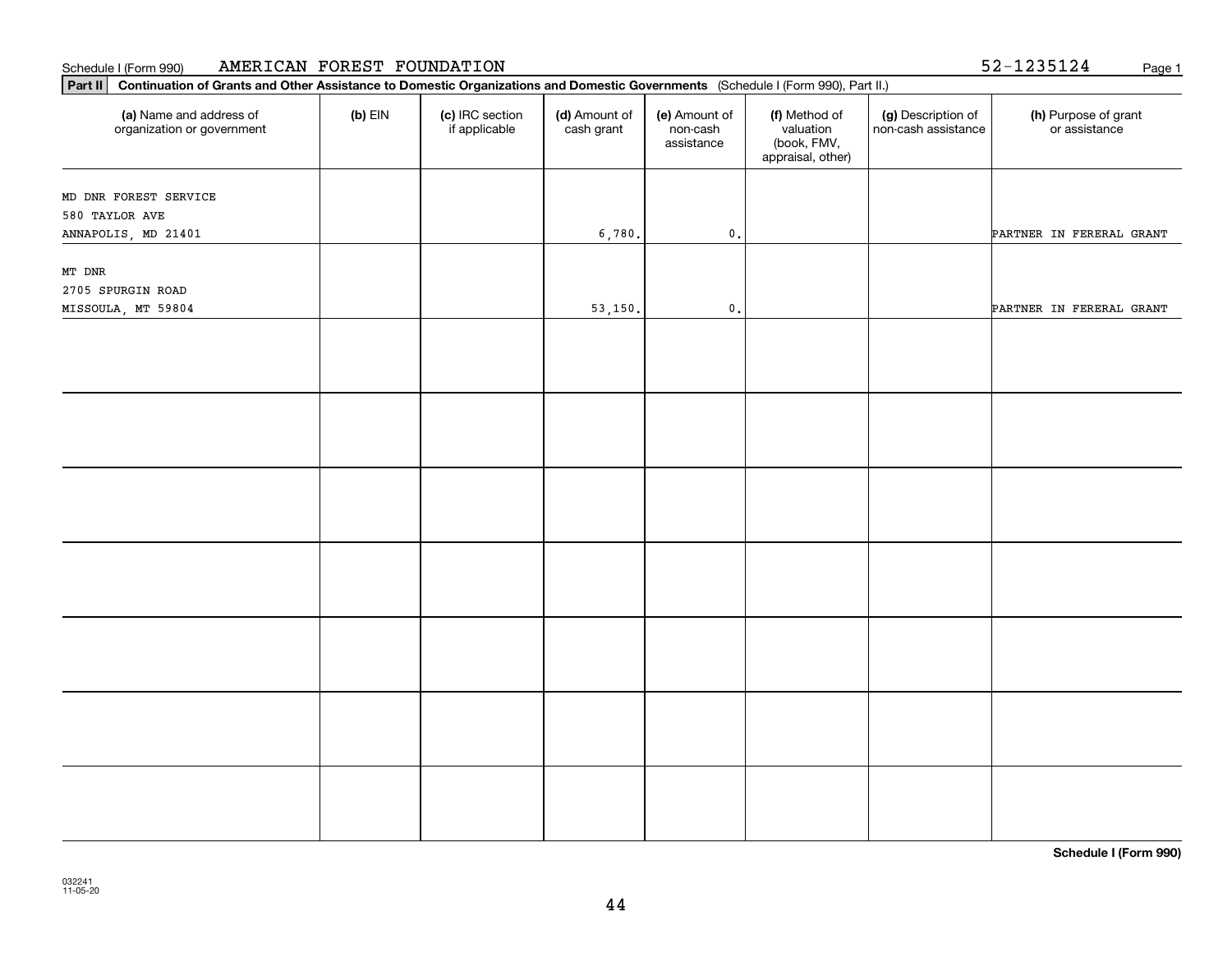Schedule I (Form 990) 2020

|  |  | AMERICAN FOREST FOUNDATION |
|--|--|----------------------------|
|--|--|----------------------------|

**2**52-1235124

**Part III** | Grants and Other Assistance to Domestic Individuals. Complete if the organization answered "Yes" on Form 990, Part IV, line 22. Part III can be duplicated if additional space is needed.

| recipients | (c) Amount of<br>cash grant | cash assistance | (e) Method of valuation<br>(book, FMV, appraisal, other) | (f) Description of noncash assistance |
|------------|-----------------------------|-----------------|----------------------------------------------------------|---------------------------------------|
|            |                             |                 |                                                          |                                       |
|            |                             | $\mathbf{0}$ .  |                                                          |                                       |
|            |                             |                 |                                                          |                                       |
|            |                             |                 |                                                          |                                       |
|            |                             |                 |                                                          |                                       |
|            |                             |                 |                                                          |                                       |
|            |                             |                 |                                                          |                                       |
|            |                             |                 |                                                          |                                       |
|            |                             |                 |                                                          |                                       |
|            |                             |                 |                                                          |                                       |
|            |                             | (b) Number of   | 95,898.                                                  | (d) Amount of non-                    |

Part IV | Supplemental Information. Provide the information required in Part I, line 2; Part III, column (b); and any other additional information.

PART I, LINE 2:

SMALL GRANTS (UNDER \$10,000) REQUIRE A REPORT AT THE END OF THE GRANT

PERIOD AFTER THE PROJECT IS COMPLETED. LARGER GRANTS REQUIRE MULTIPLE

REPORTING DATES AND ARE ESTABLISHED ON A CASE-BY-CASE BASIS DEPENDING ON

THE PROJECT. GRANTEES ARE NOT ELIGIBLE TO APPLY FOR OTHER GRANTS UNTIL ANY

CURRENT GRANTS HAVE BEEN FULFILLED AND ALL REQUIRED REPORTS ARE FILED.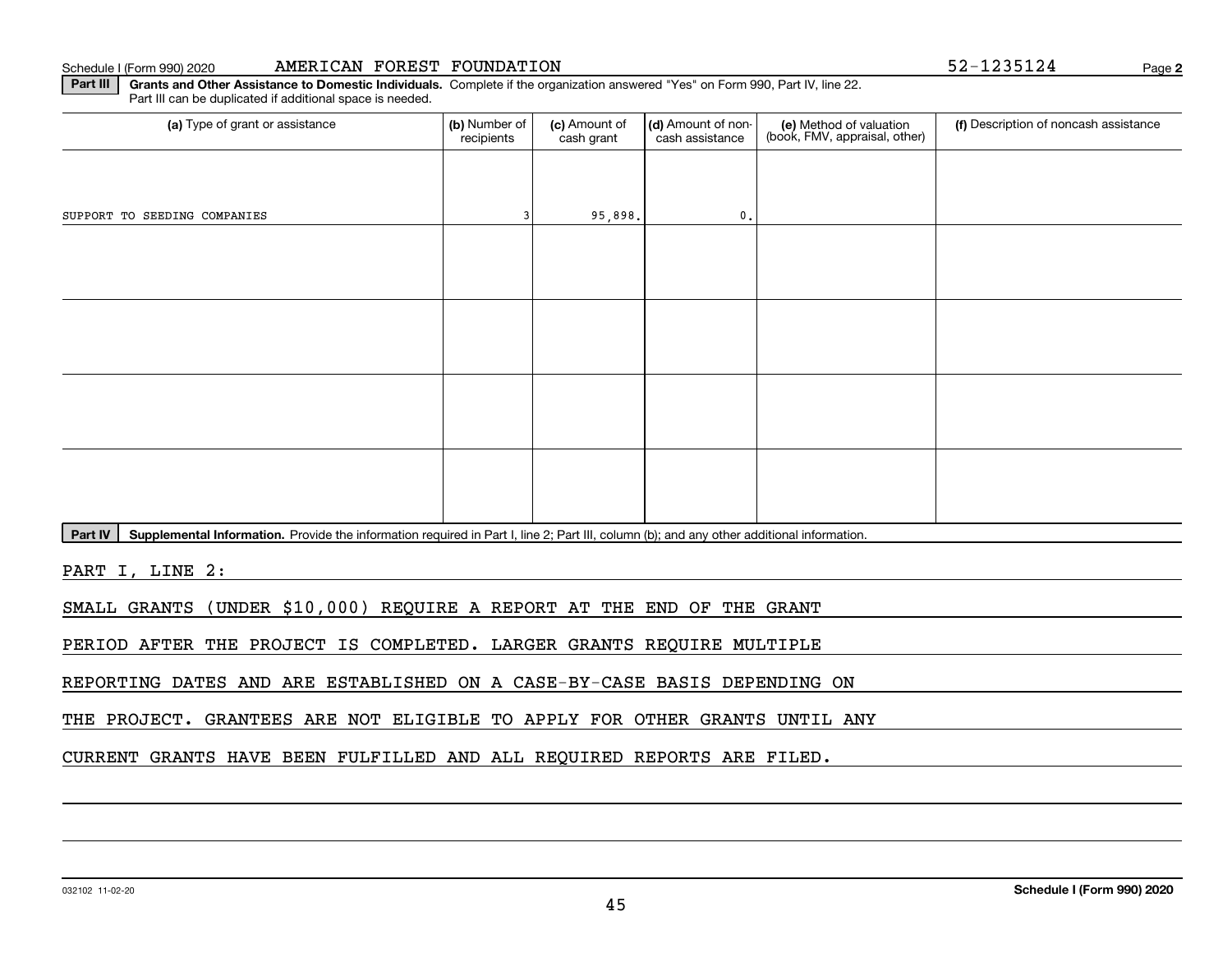|        | <b>Compensation Information</b><br><b>SCHEDULE J</b>                                                                                                                                                                                 |  | OMB No. 1545-0047                     |     |                         |
|--------|--------------------------------------------------------------------------------------------------------------------------------------------------------------------------------------------------------------------------------------|--|---------------------------------------|-----|-------------------------|
|        | (Form 990)<br>For certain Officers, Directors, Trustees, Key Employees, and Highest                                                                                                                                                  |  |                                       |     |                         |
|        | <b>Compensated Employees</b>                                                                                                                                                                                                         |  | 2020                                  |     |                         |
|        | Complete if the organization answered "Yes" on Form 990, Part IV, line 23.                                                                                                                                                           |  | <b>Open to Public</b>                 |     |                         |
|        | Attach to Form 990.<br>Department of the Treasury<br>Go to www.irs.gov/Form990 for instructions and the latest information.<br>Internal Revenue Service                                                                              |  | <b>Inspection</b>                     |     |                         |
|        | Name of the organization                                                                                                                                                                                                             |  | <b>Employer identification number</b> |     |                         |
|        | AMERICAN FOREST FOUNDATION                                                                                                                                                                                                           |  | 52-1235124                            |     |                         |
| Part I | <b>Questions Regarding Compensation</b>                                                                                                                                                                                              |  |                                       |     |                         |
|        |                                                                                                                                                                                                                                      |  |                                       | Yes | No                      |
|        | 1a Check the appropriate box(es) if the organization provided any of the following to or for a person listed on Form 990,                                                                                                            |  |                                       |     |                         |
|        | Part VII, Section A, line 1a. Complete Part III to provide any relevant information regarding these items.                                                                                                                           |  |                                       |     |                         |
|        | First-class or charter travel<br>Housing allowance or residence for personal use                                                                                                                                                     |  |                                       |     |                         |
|        | Travel for companions<br>Payments for business use of personal residence                                                                                                                                                             |  |                                       |     |                         |
|        | Tax indemnification and gross-up payments<br>Health or social club dues or initiation fees                                                                                                                                           |  |                                       |     |                         |
|        | Discretionary spending account<br>Personal services (such as maid, chauffeur, chef)                                                                                                                                                  |  |                                       |     |                         |
|        |                                                                                                                                                                                                                                      |  |                                       |     |                         |
|        | <b>b</b> If any of the boxes on line 1a are checked, did the organization follow a written policy regarding payment or                                                                                                               |  |                                       |     |                         |
|        | reimbursement or provision of all of the expenses described above? If "No," complete Part III to explain                                                                                                                             |  | 1b                                    |     |                         |
| 2      | Did the organization require substantiation prior to reimbursing or allowing expenses incurred by all directors,                                                                                                                     |  |                                       |     |                         |
|        | trustees, and officers, including the CEO/Executive Director, regarding the items checked on line 1a?                                                                                                                                |  | $\mathbf{2}$                          | х   |                         |
|        |                                                                                                                                                                                                                                      |  |                                       |     |                         |
| з      | Indicate which, if any, of the following the organization used to establish the compensation of the organization's                                                                                                                   |  |                                       |     |                         |
|        | CEO/Executive Director. Check all that apply. Do not check any boxes for methods used by a related organization to                                                                                                                   |  |                                       |     |                         |
|        | establish compensation of the CEO/Executive Director, but explain in Part III.                                                                                                                                                       |  |                                       |     |                         |
|        | $\lfloor \texttt{X} \rfloor$ Compensation committee<br>Written employment contract                                                                                                                                                   |  |                                       |     |                         |
|        | $\boxed{\text{X}}$ Independent compensation consultant<br>$X$ Compensation survey or study                                                                                                                                           |  |                                       |     |                         |
|        | $ \mathbf{X} $ Form 990 of other organizations<br>$\mathbf{X}$ Approval by the board or compensation committee                                                                                                                       |  |                                       |     |                         |
|        |                                                                                                                                                                                                                                      |  |                                       |     |                         |
|        | During the year, did any person listed on Form 990, Part VII, Section A, line 1a, with respect to the filing                                                                                                                         |  |                                       |     |                         |
|        | organization or a related organization:                                                                                                                                                                                              |  |                                       |     |                         |
| а      | Receive a severance payment or change-of-control payment?                                                                                                                                                                            |  | 4a                                    |     | х                       |
| b      | Participate in or receive payment from a supplemental nonqualified retirement plan?                                                                                                                                                  |  | 4b                                    |     | $\overline{\texttt{x}}$ |
| с      | Participate in or receive payment from an equity-based compensation arrangement?                                                                                                                                                     |  | 4c                                    |     | $\overline{\text{x}}$   |
|        | If "Yes" to any of lines 4a-c, list the persons and provide the applicable amounts for each item in Part III.                                                                                                                        |  |                                       |     |                         |
|        |                                                                                                                                                                                                                                      |  |                                       |     |                         |
|        | Only section 501(c)(3), 501(c)(4), and 501(c)(29) organizations must complete lines 5-9.                                                                                                                                             |  |                                       |     |                         |
|        | For persons listed on Form 990, Part VII, Section A, line 1a, did the organization pay or accrue any compensation                                                                                                                    |  |                                       |     |                         |
|        | contingent on the revenues of:                                                                                                                                                                                                       |  |                                       |     |                         |
|        | a The organization? <b>Entitled Strategies and Strategies and Strategies and Strategies and Strategies and Strategies and Strategies and Strategies and Strategies and Strategies and Strategies and Strategies and Strategies a</b> |  | 5а                                    |     | x                       |
|        |                                                                                                                                                                                                                                      |  | <b>5b</b>                             |     | $\overline{\text{x}}$   |
|        | If "Yes" on line 5a or 5b, describe in Part III.                                                                                                                                                                                     |  |                                       |     |                         |
| 6.     | For persons listed on Form 990, Part VII, Section A, line 1a, did the organization pay or accrue any compensation                                                                                                                    |  |                                       |     |                         |
|        | contingent on the net earnings of:                                                                                                                                                                                                   |  |                                       |     |                         |
|        | a The organization? <b>Entitled Strategies and Strategies and Strategies and Strategies and Strategies and Strategies and Strategies and Strategies and Strategies and Strategies and Strategies and Strategies and Strategies a</b> |  | 6а                                    |     | x                       |
|        |                                                                                                                                                                                                                                      |  | 6b                                    |     | $\overline{\text{x}}$   |
|        | If "Yes" on line 6a or 6b, describe in Part III.                                                                                                                                                                                     |  |                                       |     |                         |
|        | 7 For persons listed on Form 990, Part VII, Section A, line 1a, did the organization provide any nonfixed payments                                                                                                                   |  |                                       |     |                         |
|        |                                                                                                                                                                                                                                      |  | 7                                     |     | х                       |
| 8      | Were any amounts reported on Form 990, Part VII, paid or accrued pursuant to a contract that was subject to the                                                                                                                      |  |                                       |     |                         |
|        | initial contract exception described in Regulations section 53.4958-4(a)(3)? If "Yes," describe in Part III                                                                                                                          |  | 8                                     |     | x                       |
| 9      | If "Yes" on line 8, did the organization also follow the rebuttable presumption procedure described in                                                                                                                               |  |                                       |     |                         |
|        | Regulations section 53.4958-6(c)?                                                                                                                                                                                                    |  | 9                                     |     |                         |
|        | LHA For Paperwork Reduction Act Notice, see the Instructions for Form 990.                                                                                                                                                           |  | Schedule J (Form 990) 2020            |     |                         |

032111 12-07-20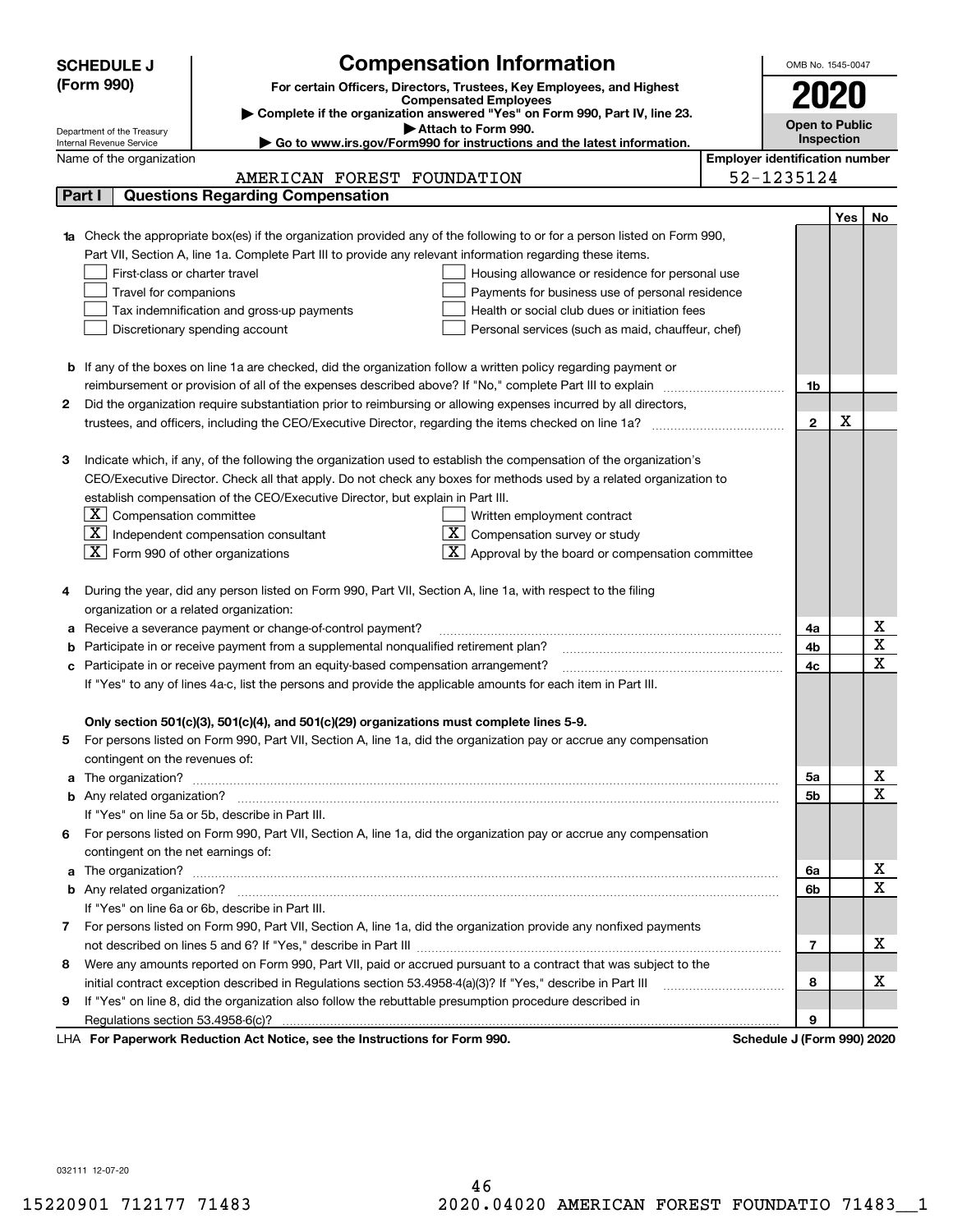# **Part II Officers, Directors, Trustees, Key Employees, and Highest Compensated Employees.**  Schedule J (Form 990) 2020 Page Use duplicate copies if additional space is needed.

For each individual whose compensation must be reported on Schedule J, report compensation from the organization on row (i) and from related organizations, described in the instructions, on row (ii). Do not list any individuals that aren't listed on Form 990, Part VII.

**Note:**  The sum of columns (B)(i)-(iii) for each listed individual must equal the total amount of Form 990, Part VII, Section A, line 1a, applicable column (D) and (E) amounts for that individual.

| (A) Name and Title            |      |                          | (B) Breakdown of W-2 and/or 1099-MISC compensation |                                           | (C) Retirement and<br>other deferred | (D) Nontaxable<br>benefits | (E) Total of columns<br>$(B)(i)-(D)$ | (F) Compensation<br>in column (B)         |  |  |
|-------------------------------|------|--------------------------|----------------------------------------------------|-------------------------------------------|--------------------------------------|----------------------------|--------------------------------------|-------------------------------------------|--|--|
|                               |      | (i) Base<br>compensation | (ii) Bonus &<br>incentive<br>compensation          | (iii) Other<br>reportable<br>compensation | compensation                         |                            |                                      | reported as deferred<br>on prior Form 990 |  |  |
| THOMAS D. MARTIN<br>(1)       | (i)  | 358,088.                 | 0.                                                 | 4,033.                                    | 33,265.                              | 19,393.                    | 414,779.                             | 0.                                        |  |  |
| PRESIDENT & CEO               | (ii) | 0.                       | 0.                                                 | 0.                                        | 0.                                   | 0.                         | $\mathbf 0$ .                        | 0.                                        |  |  |
| RITA HITE<br>(2)              | (i)  | 244,352.                 | 0.                                                 | 1,219.                                    | 28,208.                              | 13, 173.                   | 286,952.                             | 0.                                        |  |  |
| CONSERVATION<br>SVP.          | (ii) | 0.                       | 0.                                                 | 0.                                        | 0.                                   | 0.                         | $\mathbf 0$                          | 0.                                        |  |  |
| PAUL DELONG<br>(3)            | (i)  | 192,937.                 | $\overline{0}$ .                                   | 2,365.                                    | 22, 201.                             | 17,012.                    | 234, 515                             | $\overline{0}$ .                          |  |  |
| <b>WOODLANDS</b><br>EVP.      | (ii) | $\overline{0}$ .         | $\overline{0}$ .                                   | 0.                                        | $\overline{0}$ .                     | 0.                         | $\overline{0}$ .                     | $\overline{0}$ .                          |  |  |
| NATHAN TRUITT<br>(4)          | (i)  | 173,825.                 | $\overline{0}$ .                                   | 929.                                      | 20,873.                              | 18,400.                    | 214,027.                             | 0.                                        |  |  |
| STRATEGIC PARTNERSHIPS<br>VP. | (ii) | 0.                       | $\overline{0}$ .                                   | 0.                                        | $\mathbf 0$ .                        | 0.                         | $\mathbf 0$ .                        | $\overline{0}$ .                          |  |  |
| (5)<br>WILL MARTIN            | (i)  | $\overline{0}$ .         | $\overline{0}$ .                                   | $\overline{0}$ .                          | $\overline{0}$ .                     | $\overline{0}$ .           | $\overline{0}$                       | $\overline{0}$ .                          |  |  |
| OPERATIONS<br>EVP.            | (ii) | 200,000.                 | 5,000.                                             | 0.                                        | 4,179.                               | 2,698.                     | 211,877.                             | $\overline{0}$ .                          |  |  |
| <b>JERRY GREENBERG</b><br>(6) | (i)  | 140,681.                 | 0.                                                 | 1,028.                                    | 14,978.                              | 6,929.                     | 163,616.                             | $\overline{0}$ .                          |  |  |
| INNOVATION<br>SVP.            | (ii) | $\overline{0}$ .         | $\overline{0}$ .                                   | 0.                                        | 0.                                   | 0.                         | 0.                                   | $\overline{0}$ .                          |  |  |
| CHRIS ERWIN<br>(7)            | (i)  | 129,907.                 | 0.                                                 | 3,726.                                    | 14,372.                              | 7,141.                     | 155,146.                             | 0.                                        |  |  |
| VP STRATEGIC PARTNERSHIPS     | (ii) | 0.                       | 0.                                                 | 0.                                        | 0.                                   | 0.                         | 0.                                   | $\overline{0}$ .                          |  |  |
|                               | (i)  |                          |                                                    |                                           |                                      |                            |                                      |                                           |  |  |
|                               | (ii) |                          |                                                    |                                           |                                      |                            |                                      |                                           |  |  |
|                               | (i)  |                          |                                                    |                                           |                                      |                            |                                      |                                           |  |  |
|                               | (ii) |                          |                                                    |                                           |                                      |                            |                                      |                                           |  |  |
|                               | (i)  |                          |                                                    |                                           |                                      |                            |                                      |                                           |  |  |
|                               | (ii) |                          |                                                    |                                           |                                      |                            |                                      |                                           |  |  |
|                               | (i)  |                          |                                                    |                                           |                                      |                            |                                      |                                           |  |  |
|                               | (i)  |                          |                                                    |                                           |                                      |                            |                                      |                                           |  |  |
|                               | (i)  |                          |                                                    |                                           |                                      |                            |                                      |                                           |  |  |
|                               | (i)  |                          |                                                    |                                           |                                      |                            |                                      |                                           |  |  |
|                               | (i)  |                          |                                                    |                                           |                                      |                            |                                      |                                           |  |  |
|                               | (ii) |                          |                                                    |                                           |                                      |                            |                                      |                                           |  |  |
|                               | (i)  |                          |                                                    |                                           |                                      |                            |                                      |                                           |  |  |
|                               | (ii) |                          |                                                    |                                           |                                      |                            |                                      |                                           |  |  |
|                               | (i)  |                          |                                                    |                                           |                                      |                            |                                      |                                           |  |  |
|                               | (ii) |                          |                                                    |                                           |                                      |                            |                                      |                                           |  |  |
|                               | (i)  |                          |                                                    |                                           |                                      |                            |                                      |                                           |  |  |
|                               | (ii) |                          |                                                    |                                           |                                      |                            |                                      |                                           |  |  |

**Schedule J (Form 990) 2020**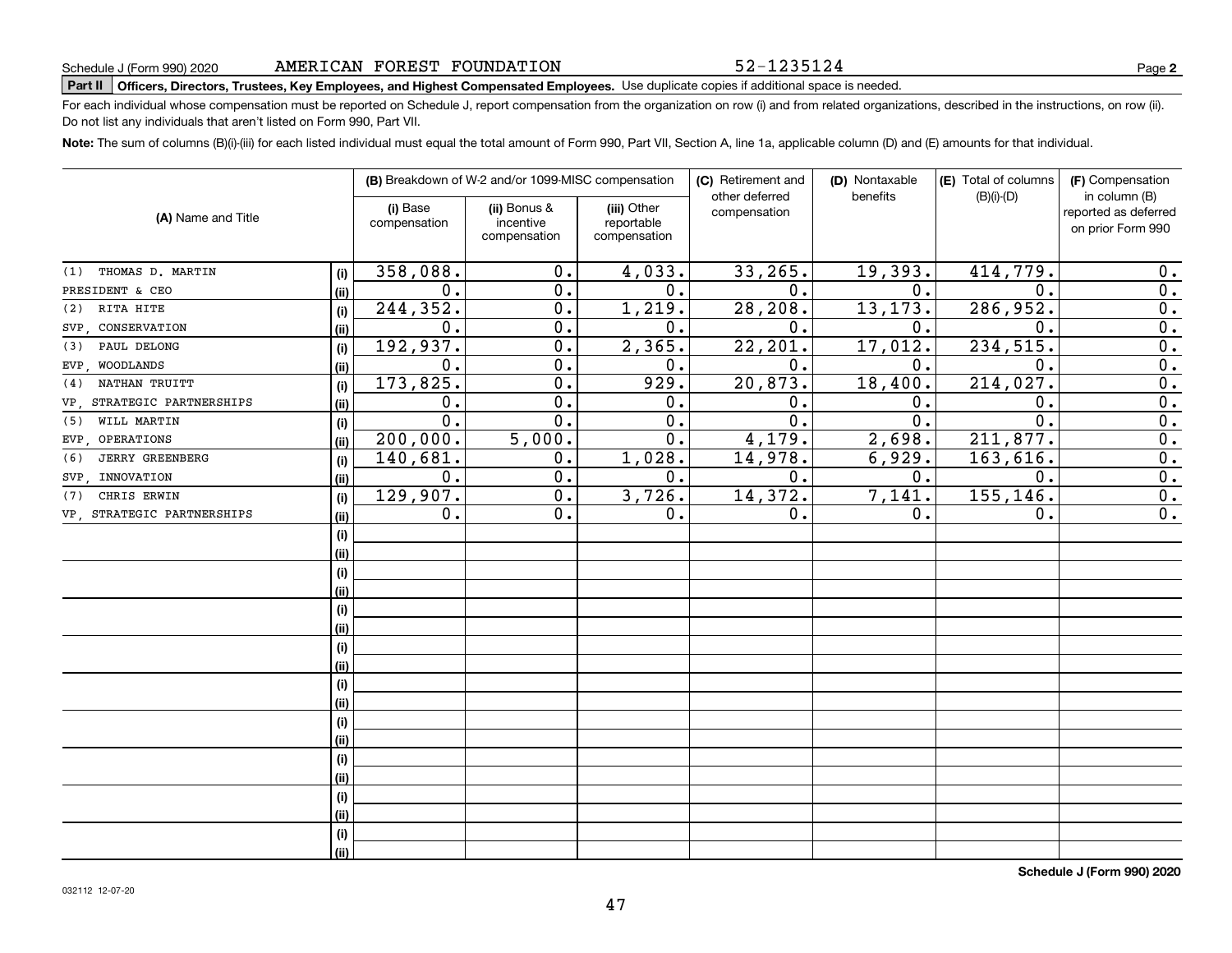### **Part III Supplemental Information**

Schedule J (Form 990) 2020 **AMERICAN FOREST FOUNDATION** 52-1235124<br>
Part III Supplemental Information<br>
Provide the information, explanation, or descriptions required for Part I, lines 1a, 1b, 3, 4a, 4b, 4c, 5a, 5b, 6a, 6b,

**Schedule J (Form 990) 2020**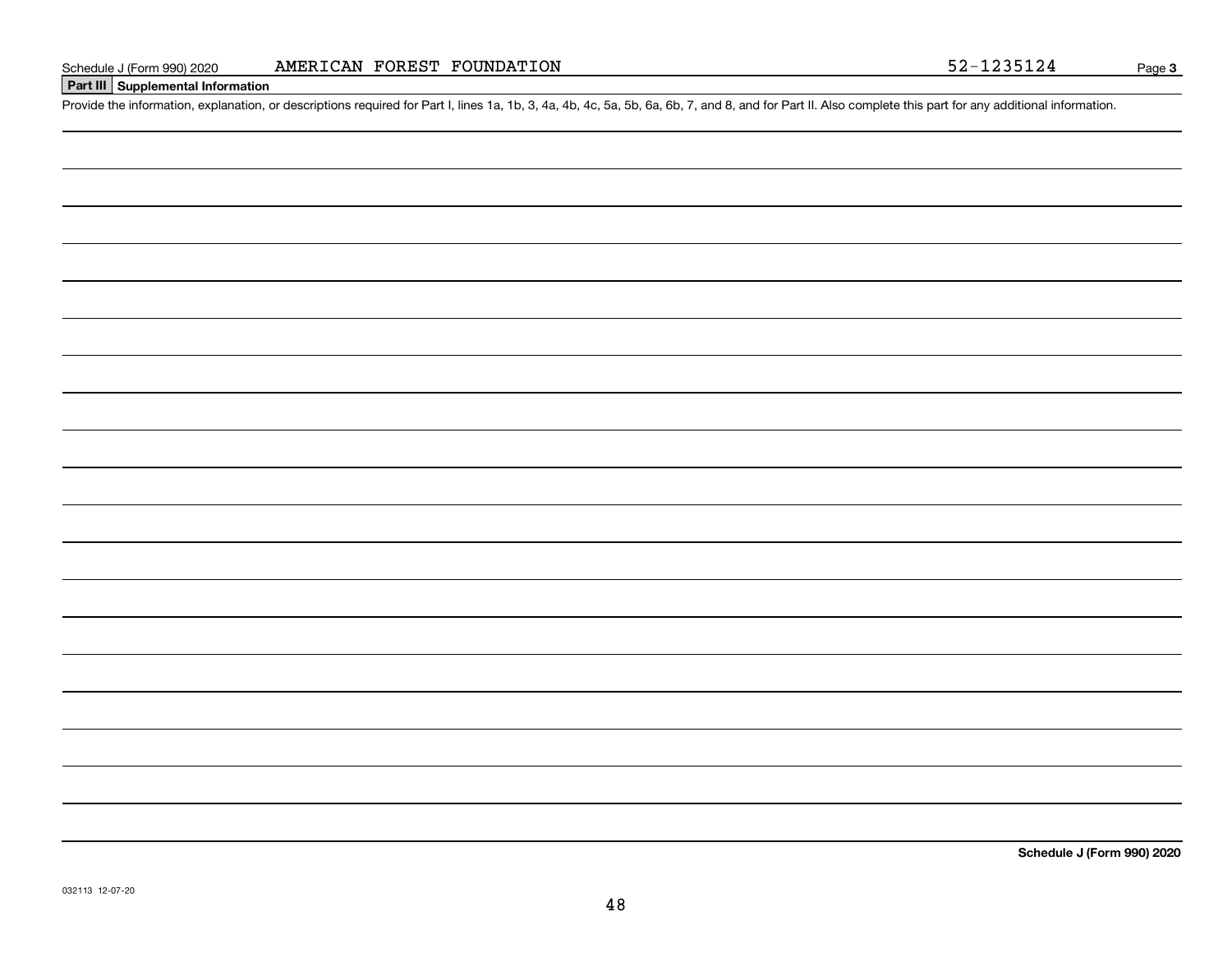**(Form 990 or 990-EZ)**

Department of the Treasury Internal Revenue Service Name of the organization

**SCHEDULE O Supplemental Information to Form 990 or 990-EZ**

**Complete to provide information for responses to specific questions on Form 990 or 990-EZ or to provide any additional information. | Attach to Form 990 or 990-EZ. | Go to www.irs.gov/Form990 for the latest information.**



AMERICAN FOREST FOUNDATION FORE 1990 1991

FORM 990, PART I, LINE 1, DESCRIPTION OF ORGANIZATION MISSION:

THE AMERICAN FOREST FOUNDATION HELPS FAMILY WOODLAND OWNERS PROTECT AND

MEASURABLY INCREASE THE CLEAN WATER, WILDLIFE HABITAT AND SUSTAINABLE

WOOD SUPPLIES THAT COME FROM FAMILY-OWNED FORESTS.

FORM 990, PART III, LINE 4A, PROGRAM SERVICE ACCOMPLISHMENTS:

CERTIFIED TO THE AMERICAN TREE FARM SYSTEM STANDARDS.

- INCREASING THE IMPACT OF THE ATFS BY CERTIFYING OVER 1.6 MILLION

ACRES, ALL FOCUSED ON INCREASING OUTCOMES ON THE GROUND BY PROTECTING

SUSTAINABLE WOOD SUPPLIES, CLEAN WATER, WILDLIFE HABITAT AND

RECREATIONAL VALUES AND SUPPORTING 70,000 LANDOWNERS IN THEIR CERTIFIED

STEWARDSHIP.

- WORKING WITH LANDOWNERS AND PARTNERS TO INCREASE OTHER CONSERVATION

OUTCOMES ON MORE THAN 1 MILLION ACRES NATIONWIDE.

- DEVELOPMENT OF A PROGRAM TO EFFECTIVELY ALLOW THE 21 MILLION

AMERICANS THAT OWN FOREST LAND TO PARTICIPATE IN CARBON MARKETS.

MORE DETAILS ON OUR MANY ACCOMPLISHMENTS CAN BE FOUND AT

WWW.FORESTFOUNDATION.ORG.

FORM 990, PART VI, SECTION B, LINE 11B:

THE BOARD OFFICIALLY DESIGNATED AUTHORITY TO REVIEW THE TAX RETURN TO THE

FINANCE, INVESTMENT & COMPENSATION COMMITTEE WITH THE UNDERSTANDING THAT A

49

COPY WILL BE PROVIDED TO EACH TRUSTEE PRIOR TO THE RETURN BEING FILED.

032211 11-20-20 LHA For Paperwork Reduction Act Notice, see the Instructions for Form 990 or 990-EZ. Schedule O (Form 990 or 990-EZ) 2020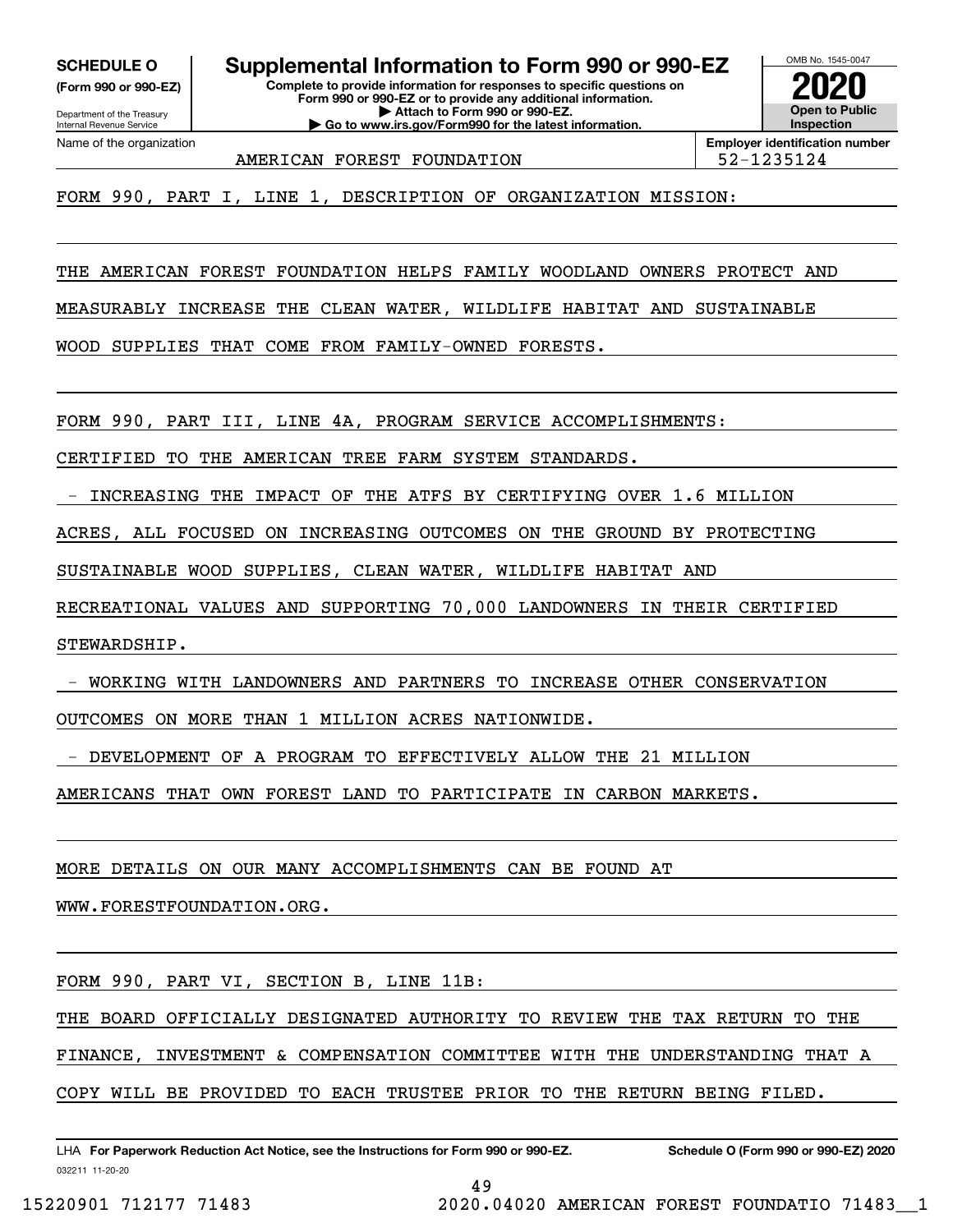| Schedule O (Form 990 or 990-EZ) 2020 | Page 2                                |
|--------------------------------------|---------------------------------------|
| Name of the organization             | <b>Employer identification number</b> |
| AMERICAN FOREST FOUNDATION           | 52-1235124                            |
|                                      |                                       |

FORM 990, PART VI, SECTION B, LINE 12C:

BOARD AND SENIOR STAFF ARE REQUIRED TO COMPLETE A DISCLOSURE FORM ANNUALLY.

IF ANY POTENTIAL CONFLICT IS DISCLOSED IT IS REVIEWED BY THE CHAIR AND CEO.

FORM 990, PART VI, SECTION B, LINE 15:

EVERY THREE YEARS A STUDY IS PERFORMED BY AN INDEPENDENT, OUTSIDE

CONSULTANT WHO COMPARES AFF'S SALARIES TO COMPARABLE MARKET DATA OF OTHER

NOT-FOR-PROFIT ORGANIZATIONS OF A SIMILAR SIZE AND SCOPE.

FORM 990, PART VI, LINE 17, LIST OF STATES RECEIVING COPY OF FORM 990:

AL,AK,AZ,AK,CA,CO,CT,FL,GA,HI,IL,KS,KY,ME,MD,MA,MI,MS,MN,MO,NV,NH,NJ,NM,NY

NC,ND,OH,OK,OR,PA,RI,SC,TN,UT,VA,WA,WV,WI

FORM 990, PART VI, SECTION C, LINE 19:

THE AUDITED FINANCIAL STATEMENTS ARE AVAILABLE ON AFF'S WESBITE. OTHER

DOCUMENTS ARE AVAILABLE UPON REQUEST.

FORM 990, PART IX, LINE 11G, OTHER FEES:

CONSULTANTS:

| PROGRAM SERVICE EXPENSES        | 4,474,066. |
|---------------------------------|------------|
| MANAGEMENT AND GENERAL EXPENSES | 52,968.    |
| FUNDRAISING EXPENSES            | 79,588.    |
| TOTAL EXPENSES                  | 4,606,622. |

50

FFIF CONSULTING:

PROGRAM SERVICE EXPENSES 448,457.

MANAGEMENT AND GENERAL EXPENSES 0.

#### FUNDRAISING EXPENSES 0.

032212 11-20-20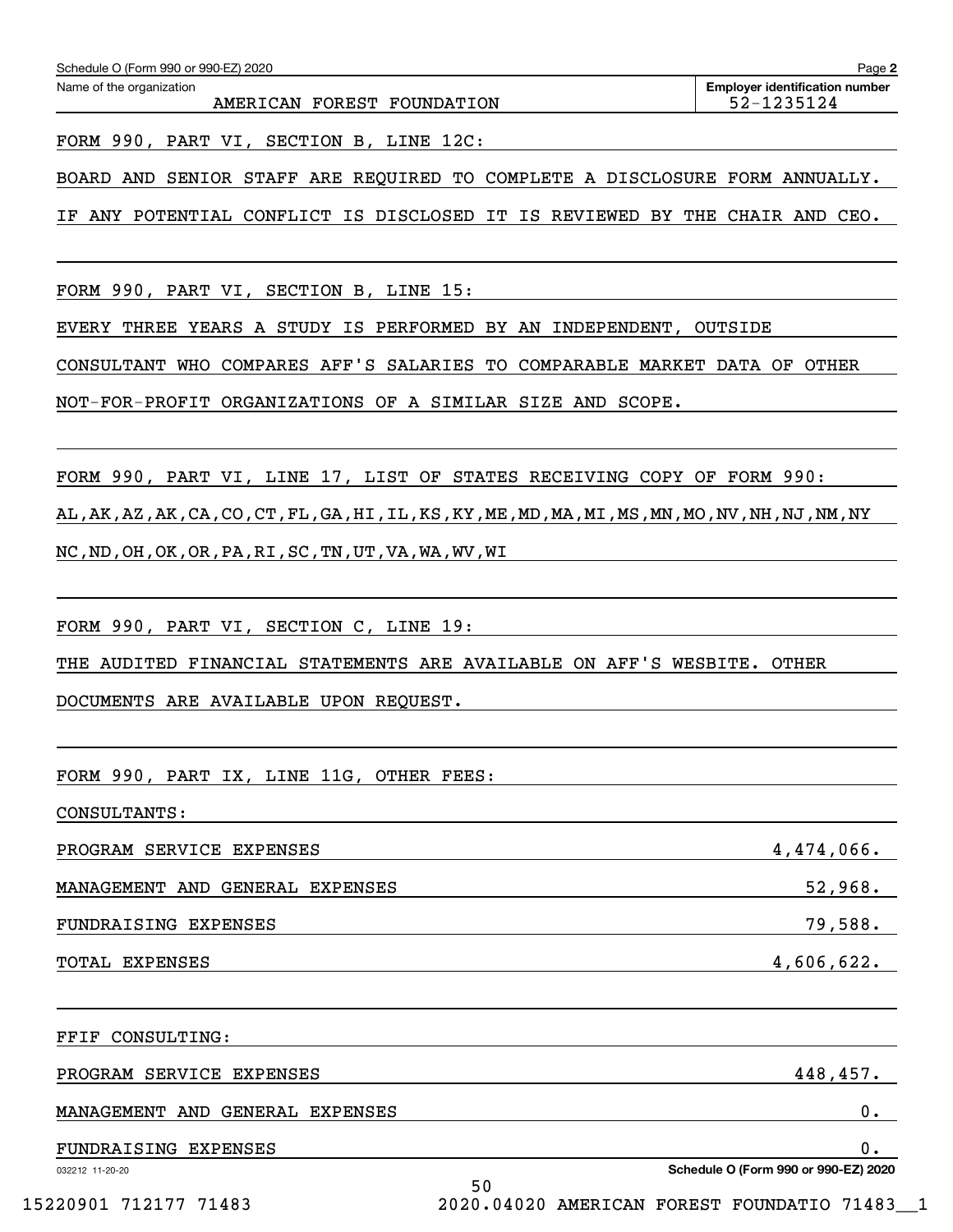| Schedule O (Form 990 or 990-EZ) 2020<br>Name of the organization | Page 2<br><b>Employer identification number</b> |
|------------------------------------------------------------------|-------------------------------------------------|
| AMERICAN FOREST FOUNDATION                                       | 52-1235124                                      |
| TOTAL EXPENSES                                                   | 448,457.                                        |
| BANK/CC CHARGES:<br>FFIF                                         |                                                 |
| PROGRAM SERVICE EXPENSES                                         | 0.                                              |
| MANAGEMENT AND GENERAL EXPENSES                                  | 302.                                            |
| FUNDRAISING EXPENSES                                             | 0.                                              |
| TOTAL EXPENSES                                                   | 302.                                            |
| BANK/CC CHARGES:                                                 |                                                 |
| PROGRAM SERVICE EXPENSES                                         | 0.                                              |
| MANAGEMENT AND GENERAL EXPENSES                                  | 21,633.                                         |
| FUNDRAISING EXPENSES                                             | $0$ .                                           |
| TOTAL EXPENSES                                                   | 21,633.                                         |
| SECURITY:                                                        |                                                 |
| PROGRAM SERVICE EXPENSES                                         | 0.                                              |
| MANAGEMENT AND GENERAL EXPENSES                                  | 3,868.                                          |
| FUNDRAISING EXPENSES                                             | 0.                                              |
| TOTAL EXPENSES                                                   | 3,868.                                          |
| TEMPORARIES/AGENCY FEES:                                         |                                                 |
| PROGRAM SERVICE EXPENSES                                         | $0$ .                                           |
| MANAGEMENT AND GENERAL EXPENSES                                  | 13,360.                                         |
| FUNDRAISING EXPENSES                                             | 0.                                              |
| TOTAL EXPENSES                                                   | 13,360.                                         |
| ADS FOR HIRE:                                                    |                                                 |
| PROGRAM SERVICE EXPENSES                                         | 0.                                              |
| 032212 11-20-20<br>51                                            | Schedule O (Form 990 or 990-EZ) 2020            |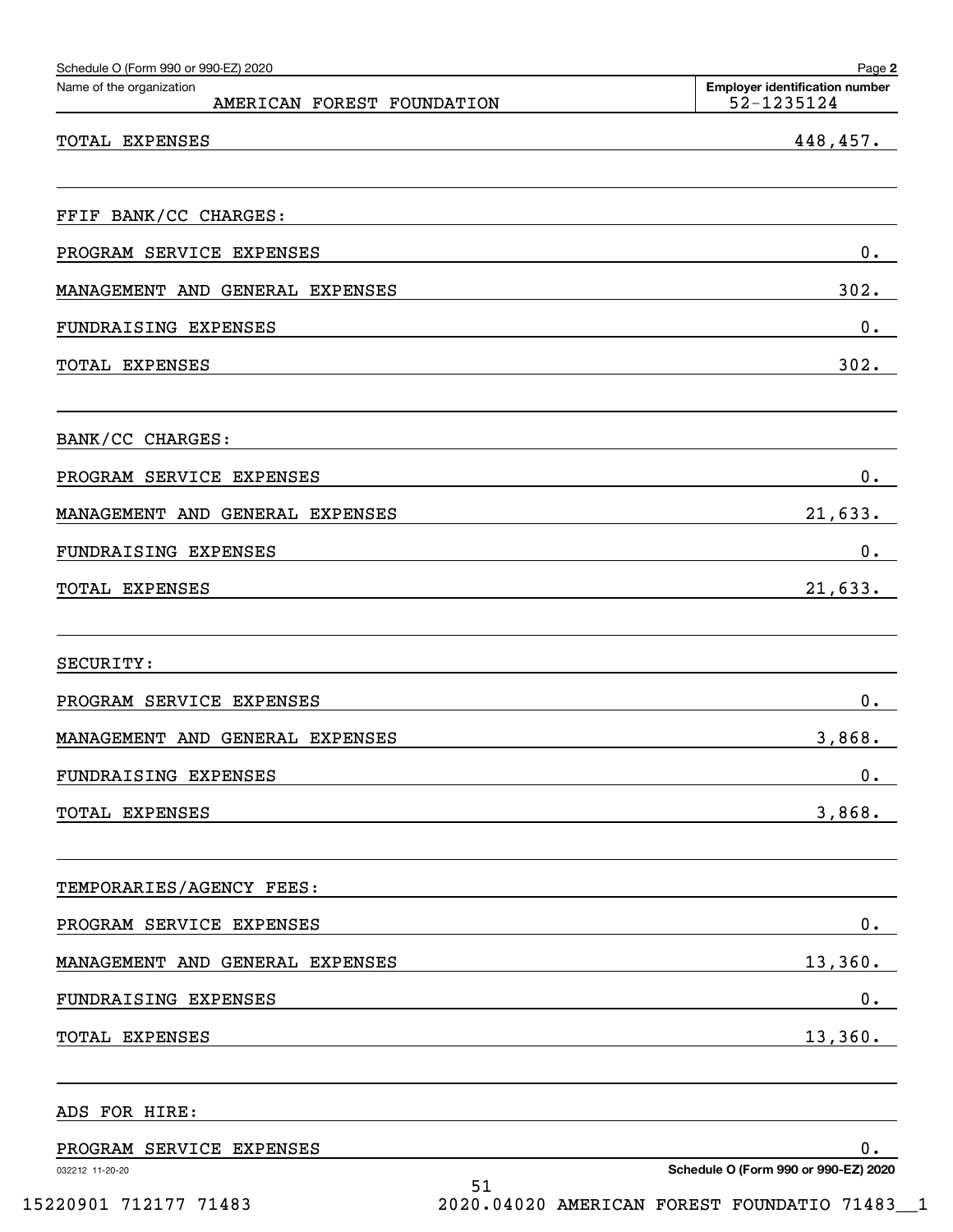| Schedule O (Form 990 or 990-EZ) 2020<br>Name of the organization<br>AMERICAN FOREST FOUNDATION                                  | Page 2<br><b>Employer identification number</b><br>52-1235124 |
|---------------------------------------------------------------------------------------------------------------------------------|---------------------------------------------------------------|
| MANAGEMENT AND GENERAL EXPENSES                                                                                                 | 27,650.                                                       |
| FUNDRAISING EXPENSES                                                                                                            | 0.                                                            |
| TOTAL EXPENSES                                                                                                                  | 27,650.                                                       |
| TOTAL OTHER FEES ON FORM 990, PART IX, LINE 11G, COL A                                                                          | 5,121,892.                                                    |
| FORM 990, PART XI, LINE 9, CHANGES IN NET ASSETS:                                                                               |                                                               |
| EQUITY IN LOSS OF WOODSCAMP                                                                                                     | $-129,574.$                                                   |
| EQUITY IN FFIF                                                                                                                  | 37,447.                                                       |
| PPP LOAN RECOGNIZED IN 2020 FORGIVEN IN 2021                                                                                    | 763, 715.                                                     |
| TOTAL TO FORM 990, PART XI, LINE 9<br>the control of the control of the control of the control of the control of the control of | 671,588.                                                      |
| THE PROCESS HAS NOT CHANGED FROM LAST YEAR.                                                                                     |                                                               |
| 032212 11-20-20<br>52                                                                                                           | Schedule O (Form 990 or 990-EZ) 2020                          |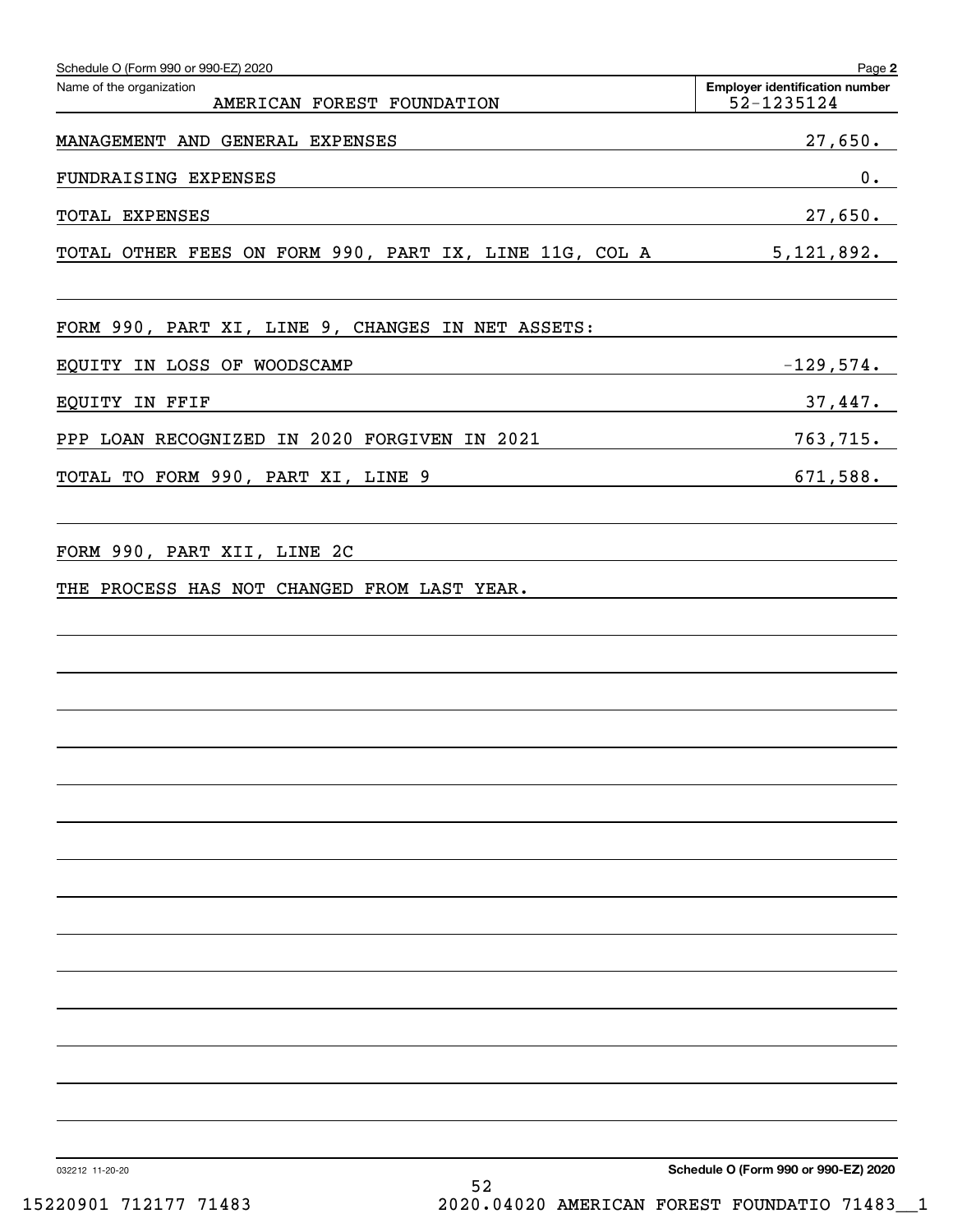| <b>SCHEDULE R</b>                          |  |
|--------------------------------------------|--|
| $\mathbf{r}$ , $\mathbf{r}$ , $\mathbf{r}$ |  |

#### **(Form 990)**

# **Related Organizations and Unrelated Partnerships**

**Complete if the organization answered "Yes" on Form 990, Part IV, line 33, 34, 35b, 36, or 37.** |

**Attach to Form 990.**  |

OMB No. 1545-0047

**Open to Public | Go to www.irs.gov/Form990 for instructions and the latest information. Inspection 2020**

**Employer identification number**

52-1235124

Department of the Treasury Internal Revenue Service Name of the organization

## AMERICAN FOREST FOUNDATION

**Part I Identification of Disregarded Entities.**  Complete if the organization answered "Yes" on Form 990, Part IV, line 33.

| (a)<br>Name, address, and EIN (if applicable)<br>of disregarded entity | (b)<br>Primary activity     | (c)<br>Legal domicile (state or<br>foreign country) | (d)<br>Total income | (e)<br>End-of-year assets | (f)<br>Direct controlling<br>entity |
|------------------------------------------------------------------------|-----------------------------|-----------------------------------------------------|---------------------|---------------------------|-------------------------------------|
| FAMILY FOREST IMPACT FOUNDATION - 84-4625206                           |                             |                                                     |                     |                           |                                     |
| 2000 M ST NW STE 550                                                   | PROMOTE POSITIVE IMPACTS OF |                                                     |                     |                           | AMERICAN FOREST                     |
| WASHINGTON, DC 20036                                                   | FOREST MANAGEMENT           | DISTRICT OF COLUMBIA                                | 0.                  |                           | 111,059. FOUNDATION                 |
|                                                                        |                             |                                                     |                     |                           |                                     |
|                                                                        |                             |                                                     |                     |                           |                                     |
|                                                                        |                             |                                                     |                     |                           |                                     |

**Identification of Related Tax-Exempt Organizations.** Complete if the organization answered "Yes" on Form 990, Part IV, line 34, because it had one or more related tax-exempt **Part II** organizations during the tax year.

| (a)<br>Name, address, and EIN<br>of related organization | (b)<br>Primary activity | (c)<br>Legal domicile (state or<br>foreign country) | (d)<br><b>Exempt Code</b><br>section | (e)<br>Public charity<br>status (if section | (f)<br>Direct controlling<br>entity |     | $(g)$<br>Section 512(b)(13)<br>controlled<br>entity? |  |
|----------------------------------------------------------|-------------------------|-----------------------------------------------------|--------------------------------------|---------------------------------------------|-------------------------------------|-----|------------------------------------------------------|--|
|                                                          |                         |                                                     |                                      | 501(c)(3)                                   |                                     | Yes | No                                                   |  |
|                                                          |                         |                                                     |                                      |                                             |                                     |     |                                                      |  |
|                                                          |                         |                                                     |                                      |                                             |                                     |     |                                                      |  |
|                                                          |                         |                                                     |                                      |                                             |                                     |     |                                                      |  |
|                                                          |                         |                                                     |                                      |                                             |                                     |     |                                                      |  |

**For Paperwork Reduction Act Notice, see the Instructions for Form 990. Schedule R (Form 990) 2020**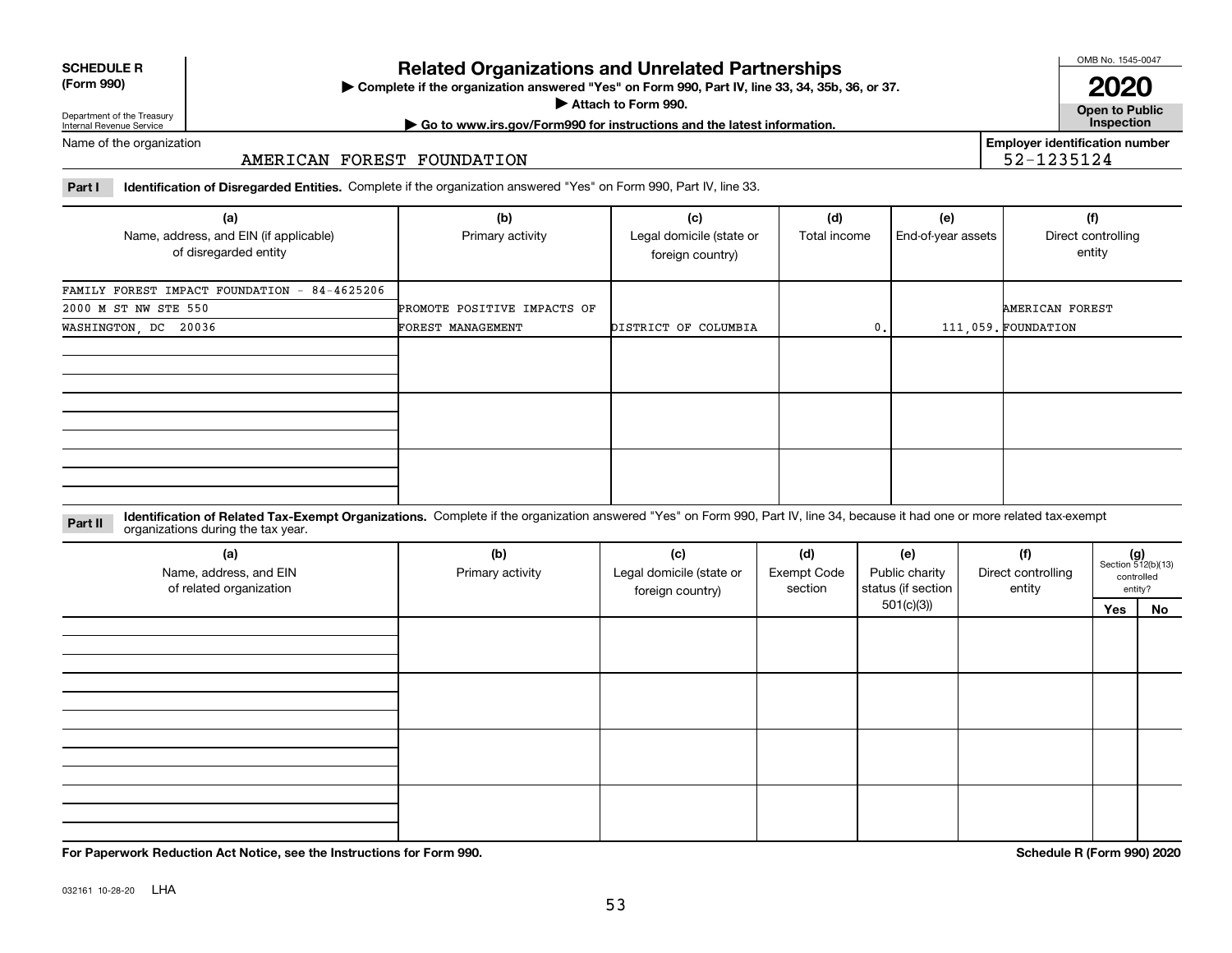#### Schedule R (Form 990) 2020 Page AMERICAN FOREST FOUNDATION 52-1235124

**2**

**Identification of Related Organizations Taxable as a Partnership.** Complete if the organization answered "Yes" on Form 990, Part IV, line 34, because it had one or more related **Part III** organizations treated as a partnership during the tax year.

| (a)                     | (b)              | (d)<br>(e)<br>(f)<br>(c) |                    | (g)                                                                 | (h)            |                       |              |                  | (i)                                      | (j) | (k)                   |
|-------------------------|------------------|--------------------------|--------------------|---------------------------------------------------------------------|----------------|-----------------------|--------------|------------------|------------------------------------------|-----|-----------------------|
| Name, address, and EIN  | Primary activity | Legal<br>domicile        | Direct controlling | Predominant income                                                  | Share of total | Share of              |              | Disproportionate | Code V-UBI                               |     | General or Percentage |
| of related organization |                  | (state or<br>foreign     | entity             | related, unrelated,<br>excluded from tax under<br>sections 512-514) | income         | end-of-year<br>assets | allocations? |                  | amount in box                            |     | managing ownership    |
|                         |                  | country)                 |                    |                                                                     |                |                       | Yes $ $      | No               | 20 of Schedule<br>K-1 (Form 1065) Yes No |     |                       |
|                         |                  |                          |                    |                                                                     |                |                       |              |                  |                                          |     |                       |
|                         |                  |                          |                    |                                                                     |                |                       |              |                  |                                          |     |                       |
|                         |                  |                          |                    |                                                                     |                |                       |              |                  |                                          |     |                       |
|                         |                  |                          |                    |                                                                     |                |                       |              |                  |                                          |     |                       |
|                         |                  |                          |                    |                                                                     |                |                       |              |                  |                                          |     |                       |
|                         |                  |                          |                    |                                                                     |                |                       |              |                  |                                          |     |                       |
|                         |                  |                          |                    |                                                                     |                |                       |              |                  |                                          |     |                       |
|                         |                  |                          |                    |                                                                     |                |                       |              |                  |                                          |     |                       |
|                         |                  |                          |                    |                                                                     |                |                       |              |                  |                                          |     |                       |
|                         |                  |                          |                    |                                                                     |                |                       |              |                  |                                          |     |                       |
|                         |                  |                          |                    |                                                                     |                |                       |              |                  |                                          |     |                       |
|                         |                  |                          |                    |                                                                     |                |                       |              |                  |                                          |     |                       |
|                         |                  |                          |                    |                                                                     |                |                       |              |                  |                                          |     |                       |
|                         |                  |                          |                    |                                                                     |                |                       |              |                  |                                          |     |                       |
|                         |                  |                          |                    |                                                                     |                |                       |              |                  |                                          |     |                       |
|                         |                  |                          |                    |                                                                     |                |                       |              |                  |                                          |     |                       |
|                         |                  |                          |                    |                                                                     |                |                       |              |                  |                                          |     |                       |

**Identification of Related Organizations Taxable as a Corporation or Trust.** Complete if the organization answered "Yes" on Form 990, Part IV, line 34, because it had one or more related **Part IV** organizations treated as a corporation or trust during the tax year.

| (a)<br>Name, address, and EIN<br>of related organization | (b)<br>Primary activity | (c)<br>Legal domicile<br>(state or<br>foreign | (d)<br>Direct controlling<br>entity | (e)<br>Type of entity<br>(C corp, S corp,<br>or trust) | (f)<br>Share of total<br>income | (g)<br>Share of<br>end-of-year<br>assets | (h)<br> Percentage <br>ownership |         | (i)<br>Section<br>512(b)(13)<br>controlled<br>entity? |
|----------------------------------------------------------|-------------------------|-----------------------------------------------|-------------------------------------|--------------------------------------------------------|---------------------------------|------------------------------------------|----------------------------------|---------|-------------------------------------------------------|
|                                                          |                         | country)                                      |                                     |                                                        |                                 |                                          |                                  | Yes $ $ | No                                                    |
| WOODSCAMP                                                |                         |                                               | <b>AMERICAN</b>                     |                                                        |                                 |                                          |                                  |         |                                                       |
| 232 LINCOLN ST                                           |                         |                                               | FOREST                              |                                                        |                                 |                                          |                                  |         |                                                       |
| LUNENBURG, NOVA SCOTIA, CANADA                           | TECHNOLOGY INNOVATION   | CANADA                                        | FOUNDATION                          | C CORP                                                 |                                 |                                          | $100$ <sup>8</sup>               | X       |                                                       |
|                                                          |                         |                                               |                                     |                                                        |                                 |                                          |                                  |         |                                                       |
|                                                          |                         |                                               |                                     |                                                        |                                 |                                          |                                  |         |                                                       |
|                                                          |                         |                                               |                                     |                                                        |                                 |                                          |                                  |         |                                                       |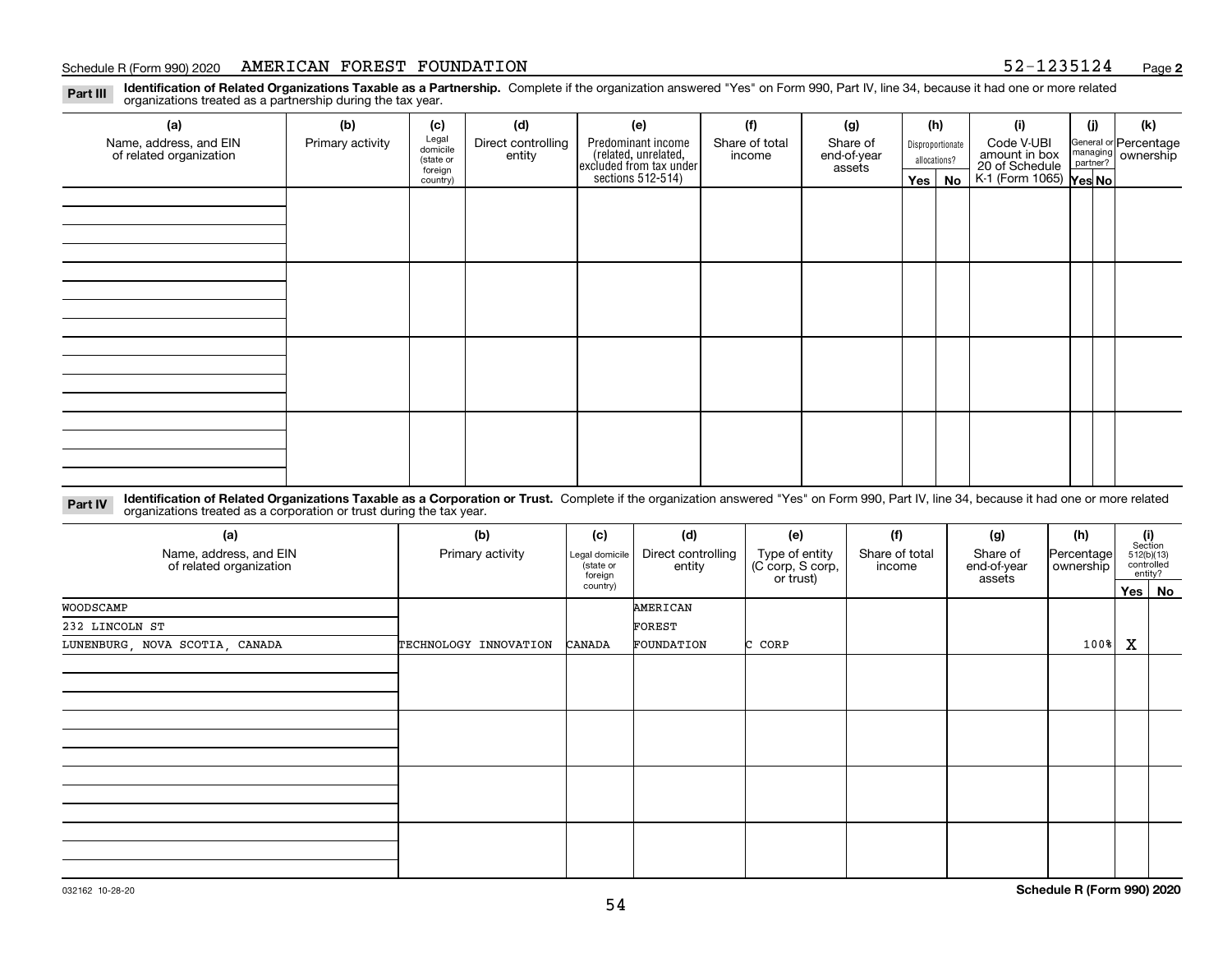#### Schedule R (Form 990) 2020 Page AMERICAN FOREST FOUNDATION 52-1235124

**Part V** T**ransactions With Related Organizations.** Complete if the organization answered "Yes" on Form 990, Part IV, line 34, 35b, or 36.

| Note: Complete line 1 if any entity is listed in Parts II, III, or IV of this schedule.                                                                                                                                           |                | Yes | No                      |
|-----------------------------------------------------------------------------------------------------------------------------------------------------------------------------------------------------------------------------------|----------------|-----|-------------------------|
| 1 During the tax year, did the organization engage in any of the following transactions with one or more related organizations listed in Parts II-IV?                                                                             |                |     |                         |
|                                                                                                                                                                                                                                   | 1a             |     | х                       |
|                                                                                                                                                                                                                                   | 1b             |     | X                       |
| c Gift, grant, or capital contribution from related organization(s) manufaction contribution from related organization(s) manufaction contribution from related organization(s) manufaction contribution from related organiza    | 1c             |     | X                       |
| d Loans or loan guarantees to or for related organization(s) committion contracts are constructed as a control or contract or contract or contract or contract or contract or contract or contract or contract or contract or     | 1 <sub>d</sub> |     | $\mathbf X$             |
|                                                                                                                                                                                                                                   | 1e             |     | X                       |
|                                                                                                                                                                                                                                   |                |     |                         |
| f Dividends from related organization(s) material contents and content and content of the content of the content of the content of the content of the content of the content of the content of the content of the content of t    | 1f             |     | х                       |
| g Sale of assets to related organization(s) www.communicallycommunicallycommunicallycommunicallycommunicallycommunicallycommunicallycommunicallycommunicallycommunicallycommunicallycommunicallycommunicallycommunicallycommun    | 1a             |     | X                       |
| h Purchase of assets from related organization(s) manufactured and content to content the content of assets from related organization(s)                                                                                          | 1h             |     | х                       |
| Exchange of assets with related organization(s) www.communically.communically contract the contract of assets with related organization(s) www.communically.communically contract the contract of assets with related organiza    | 1i.            |     | X                       |
| Lease of facilities, equipment, or other assets to related organization(s) Chromomeron content in the set of facilities, equipment, or other assets to related organization(s) Chromomeron content in the set of the set of th    | 1i.            |     | $\mathbf X$             |
|                                                                                                                                                                                                                                   |                |     |                         |
|                                                                                                                                                                                                                                   | 1k             |     | X                       |
|                                                                                                                                                                                                                                   | 11.            |     | $\overline{\mathbf{x}}$ |
| m Performance of services or membership or fundraising solicitations by related organization(s)                                                                                                                                   | 1m             | X   |                         |
|                                                                                                                                                                                                                                   | 1n             |     | X                       |
| <b>o</b> Sharing of paid employees with related organization(s)                                                                                                                                                                   | 1o             | х   |                         |
|                                                                                                                                                                                                                                   |                |     |                         |
|                                                                                                                                                                                                                                   | 1p             |     | X                       |
|                                                                                                                                                                                                                                   | 1q             |     | X                       |
|                                                                                                                                                                                                                                   |                |     |                         |
| r Other transfer of cash or property to related organization(s)                                                                                                                                                                   | 1r             |     | X                       |
| r Other transfer of cash or property to related organization(s) www.community.com/www.community.com/www.communi<br>S Other transfer of cash or property from related organization(s) www.community.community.community.community. | 1s             |     | $\mathbf X$             |
| 2 If the answer to any of the above is "Yes." see the instructions for information on who must complete this line, including covered relationships and transaction thresholds.                                                    |                |     |                         |

| (a)<br>Name of related organization | (b)<br>Transaction<br>type (a-s) | (c)<br>Amount involved | (d)<br>Method of determining amount involved |
|-------------------------------------|----------------------------------|------------------------|----------------------------------------------|
| (1) WOODSCAMP                       | M                                |                        | 1,549,765. ACTUAL COSTS                      |
| (2)                                 |                                  |                        |                                              |
| (3)                                 |                                  |                        |                                              |
| (4)                                 |                                  |                        |                                              |
| (5)                                 |                                  |                        |                                              |
| (6)                                 |                                  |                        |                                              |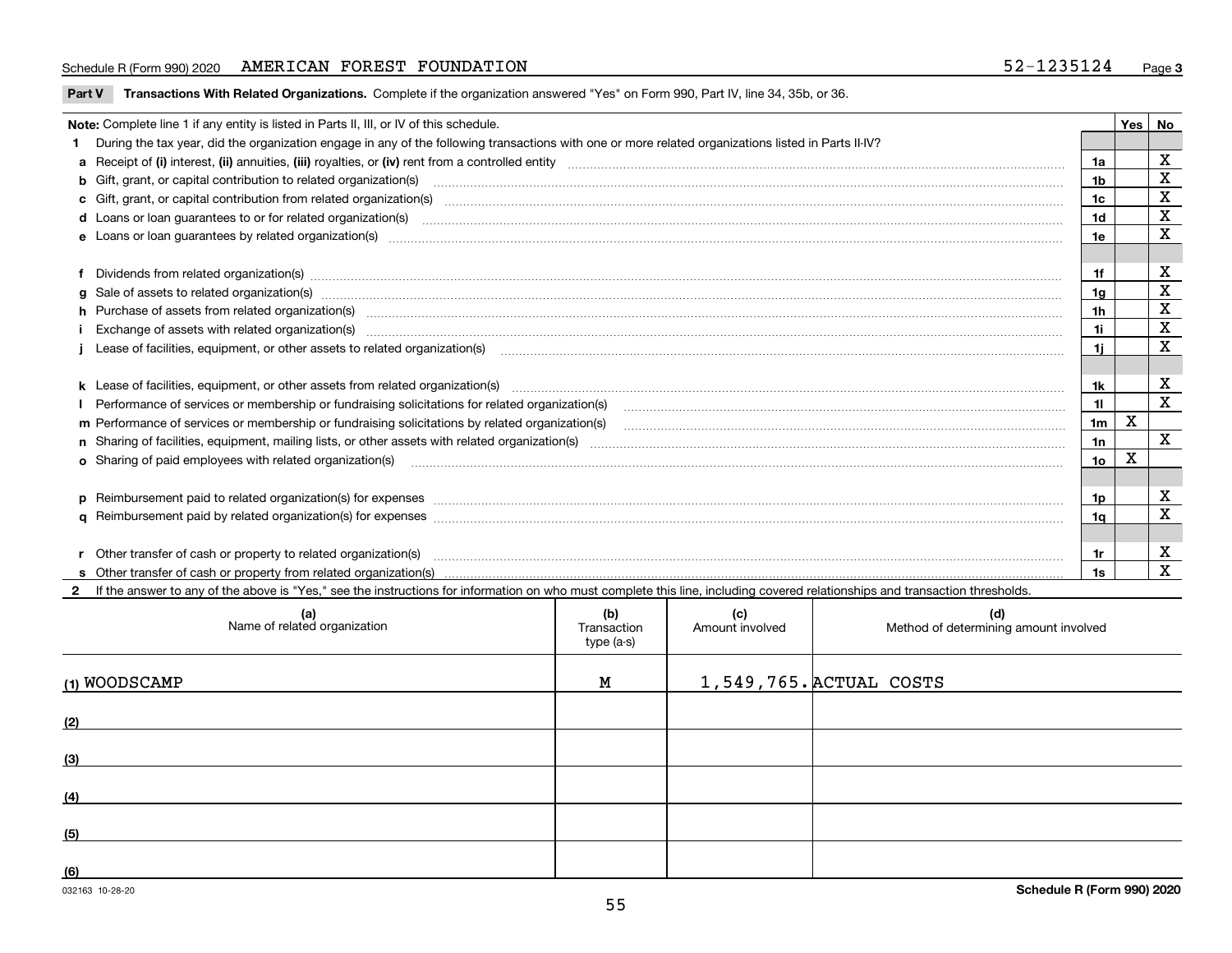#### Schedule R (Form 990) 2020 Page AMERICAN FOREST FOUNDATION 52-1235124

**Part VI Unrelated Organizations Taxable as a Partnership. Complete if the organization answered "Yes" on Form 990, Part IV, line 37.** 

Provide the following information for each entity taxed as a partnership through which the organization conducted more than five percent of its activities (measured by total assets or gross revenue) that was not a related organization. See instructions regarding exclusion for certain investment partnerships.

| ັ                      | ັ<br>ັ           |                   |                                                                                            |                                                                                              |          |             |                                  |                                                                                                  |        |     |
|------------------------|------------------|-------------------|--------------------------------------------------------------------------------------------|----------------------------------------------------------------------------------------------|----------|-------------|----------------------------------|--------------------------------------------------------------------------------------------------|--------|-----|
| (a)                    | (b)              | (c)               | (d)                                                                                        | $(e)$<br>Are all                                                                             | (f)      | (g)         | (h)                              | (i)                                                                                              | (i)    | (k) |
| Name, address, and EIN | Primary activity | Legal domicile    | Predominant income<br>(related, unrelated,<br>excluded from tax under<br>sections 512-514) |                                                                                              | Share of | Share of    | Disproportionate<br>allocations? | Code V-UBI<br>amount in box 20 managing<br>of Schedule K-1<br>(Form 1065)<br>$\overline{Yes}$ No |        |     |
| of entity              |                  | (state or foreign |                                                                                            | $\begin{array}{c}\n\text{partners} & \text{sec.} \\ 501(c)(3) & \text{orgs.?} \n\end{array}$ | total    | end-of-year |                                  |                                                                                                  |        |     |
|                        |                  | country)          |                                                                                            |                                                                                              | income   |             |                                  |                                                                                                  |        |     |
|                        |                  |                   |                                                                                            | Yes No                                                                                       |          | assets      | Yes No                           |                                                                                                  | Yes No |     |
|                        |                  |                   |                                                                                            |                                                                                              |          |             |                                  |                                                                                                  |        |     |
|                        |                  |                   |                                                                                            |                                                                                              |          |             |                                  |                                                                                                  |        |     |
|                        |                  |                   |                                                                                            |                                                                                              |          |             |                                  |                                                                                                  |        |     |
|                        |                  |                   |                                                                                            |                                                                                              |          |             |                                  |                                                                                                  |        |     |
|                        |                  |                   |                                                                                            |                                                                                              |          |             |                                  |                                                                                                  |        |     |
|                        |                  |                   |                                                                                            |                                                                                              |          |             |                                  |                                                                                                  |        |     |
|                        |                  |                   |                                                                                            |                                                                                              |          |             |                                  |                                                                                                  |        |     |
|                        |                  |                   |                                                                                            |                                                                                              |          |             |                                  |                                                                                                  |        |     |
|                        |                  |                   |                                                                                            |                                                                                              |          |             |                                  |                                                                                                  |        |     |
|                        |                  |                   |                                                                                            |                                                                                              |          |             |                                  |                                                                                                  |        |     |
|                        |                  |                   |                                                                                            |                                                                                              |          |             |                                  |                                                                                                  |        |     |
|                        |                  |                   |                                                                                            |                                                                                              |          |             |                                  |                                                                                                  |        |     |
|                        |                  |                   |                                                                                            |                                                                                              |          |             |                                  |                                                                                                  |        |     |
|                        |                  |                   |                                                                                            |                                                                                              |          |             |                                  |                                                                                                  |        |     |
|                        |                  |                   |                                                                                            |                                                                                              |          |             |                                  |                                                                                                  |        |     |
|                        |                  |                   |                                                                                            |                                                                                              |          |             |                                  |                                                                                                  |        |     |
|                        |                  |                   |                                                                                            |                                                                                              |          |             |                                  |                                                                                                  |        |     |
|                        |                  |                   |                                                                                            |                                                                                              |          |             |                                  |                                                                                                  |        |     |
|                        |                  |                   |                                                                                            |                                                                                              |          |             |                                  |                                                                                                  |        |     |
|                        |                  |                   |                                                                                            |                                                                                              |          |             |                                  |                                                                                                  |        |     |
|                        |                  |                   |                                                                                            |                                                                                              |          |             |                                  |                                                                                                  |        |     |
|                        |                  |                   |                                                                                            |                                                                                              |          |             |                                  |                                                                                                  |        |     |
|                        |                  |                   |                                                                                            |                                                                                              |          |             |                                  |                                                                                                  |        |     |
|                        |                  |                   |                                                                                            |                                                                                              |          |             |                                  |                                                                                                  |        |     |
|                        |                  |                   |                                                                                            |                                                                                              |          |             |                                  |                                                                                                  |        |     |
|                        |                  |                   |                                                                                            |                                                                                              |          |             |                                  |                                                                                                  |        |     |
|                        |                  |                   |                                                                                            |                                                                                              |          |             |                                  |                                                                                                  |        |     |
|                        |                  |                   |                                                                                            |                                                                                              |          |             |                                  |                                                                                                  |        |     |
|                        |                  |                   |                                                                                            |                                                                                              |          |             |                                  |                                                                                                  |        |     |
|                        |                  |                   |                                                                                            |                                                                                              |          |             |                                  |                                                                                                  |        |     |
|                        |                  |                   |                                                                                            |                                                                                              |          |             |                                  |                                                                                                  |        |     |
|                        |                  |                   |                                                                                            |                                                                                              |          |             |                                  |                                                                                                  |        |     |
|                        |                  |                   |                                                                                            |                                                                                              |          |             |                                  |                                                                                                  |        |     |
|                        |                  |                   |                                                                                            |                                                                                              |          |             |                                  |                                                                                                  |        |     |
|                        |                  |                   |                                                                                            |                                                                                              |          |             |                                  |                                                                                                  |        |     |
|                        |                  |                   |                                                                                            |                                                                                              |          |             |                                  |                                                                                                  |        |     |
|                        |                  |                   |                                                                                            |                                                                                              |          |             |                                  |                                                                                                  |        |     |
|                        |                  |                   |                                                                                            |                                                                                              |          |             |                                  |                                                                                                  |        |     |
|                        |                  |                   |                                                                                            |                                                                                              |          |             |                                  |                                                                                                  |        |     |
|                        |                  |                   |                                                                                            |                                                                                              |          |             |                                  |                                                                                                  |        |     |
|                        |                  |                   |                                                                                            |                                                                                              |          |             |                                  |                                                                                                  |        |     |
|                        |                  |                   |                                                                                            |                                                                                              |          |             |                                  |                                                                                                  |        |     |
|                        |                  |                   |                                                                                            |                                                                                              |          |             |                                  |                                                                                                  |        |     |
|                        |                  |                   |                                                                                            |                                                                                              |          |             |                                  |                                                                                                  |        |     |

**Schedule R (Form 990) 2020**